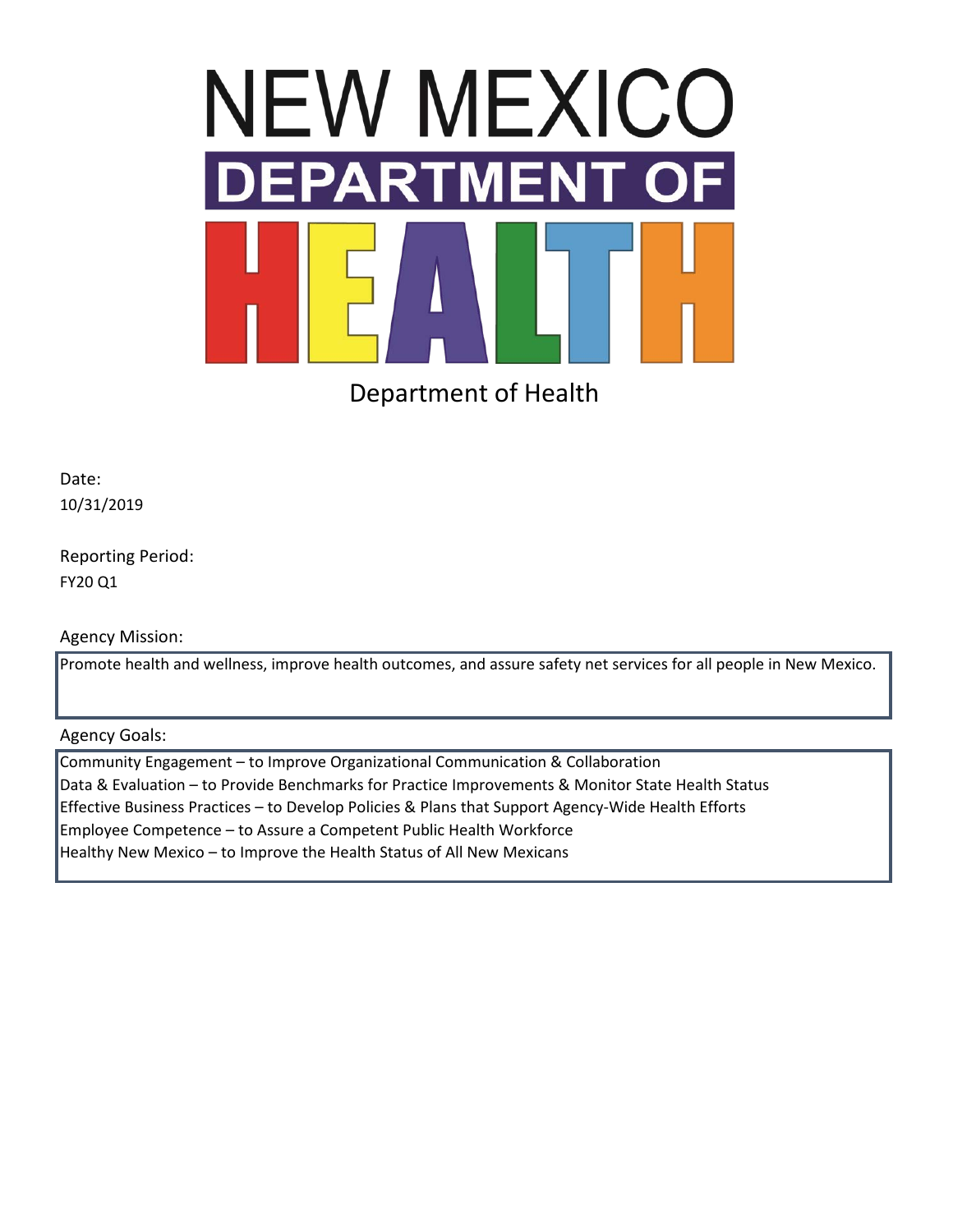# **Track and support existing public health measures and priorities, while continuing to improve data collection activities**

• Push performance measure orientation toward more outcome and output measures

• Focus explanatory population-based indicators toward the SHIP, since they require long-range, cross agency influence

# **Publish updated NM-IBIS Community Health Status Indicators (CHSIs) annually**

- Involve community and tribal stakeholders in defining priority indicators for community health assessment
- Engage NMDOH program and epidemiologist staff in defining/operationalizing measures appropriately
- Ensure NMDOH program and epidemiologist staff maintain data and narrative context for NM-IBIS CHSIs annually appropriately

# **Redesign waivers to eliminate the DDW waitlist**

- Design and implement three phased plan to eliminate wait list
- Create and implement a Supports Waiver
- Secure Rate increase for providers
- Disengage seven remaining requirements in the Jackson Settlement

# **Implement the State Health Improvement Plan (SHIP) priorities**

- Identify NMDOH leads
- Involve and engage stakeholder groups and other state health-oriented agencies
- Determine best implementation practices in concert with external stakeholders
- Involve pertinent state partners in state health priority setting and implementation efforts
- Determine cross-agency strategies for collective statewide action

## **Promote effective substance use disorder treatment**

- Map existing substance use treatment facilities, include tribal locations, and identify gaps
- Institute evaluation tools, with Behavioral Health Supports Division, and apply to known programs
- Expand Medical Assisted Treatment in Public Health Clinics and Primary Care Facilities
- Identify effective interventions for alcohol and methamphetamine abuse

|                | <b>Agency Programs</b>                       |      |  |  |  |  |  |
|----------------|----------------------------------------------|------|--|--|--|--|--|
| 1              | Public Health Division                       | P002 |  |  |  |  |  |
| $\overline{2}$ | <b>Epidemiology and Response Division</b>    | P003 |  |  |  |  |  |
| 3              | Scientific Laboratory Division               | P004 |  |  |  |  |  |
| 4              | <b>Facilities Management Division</b>        | P006 |  |  |  |  |  |
| 5              | Developmental Disabilities Supports Division | P007 |  |  |  |  |  |
| 6              | Health Certification Licensing and Oversight | P008 |  |  |  |  |  |
| 7              | Medical Cannabis Program                     | P787 |  |  |  |  |  |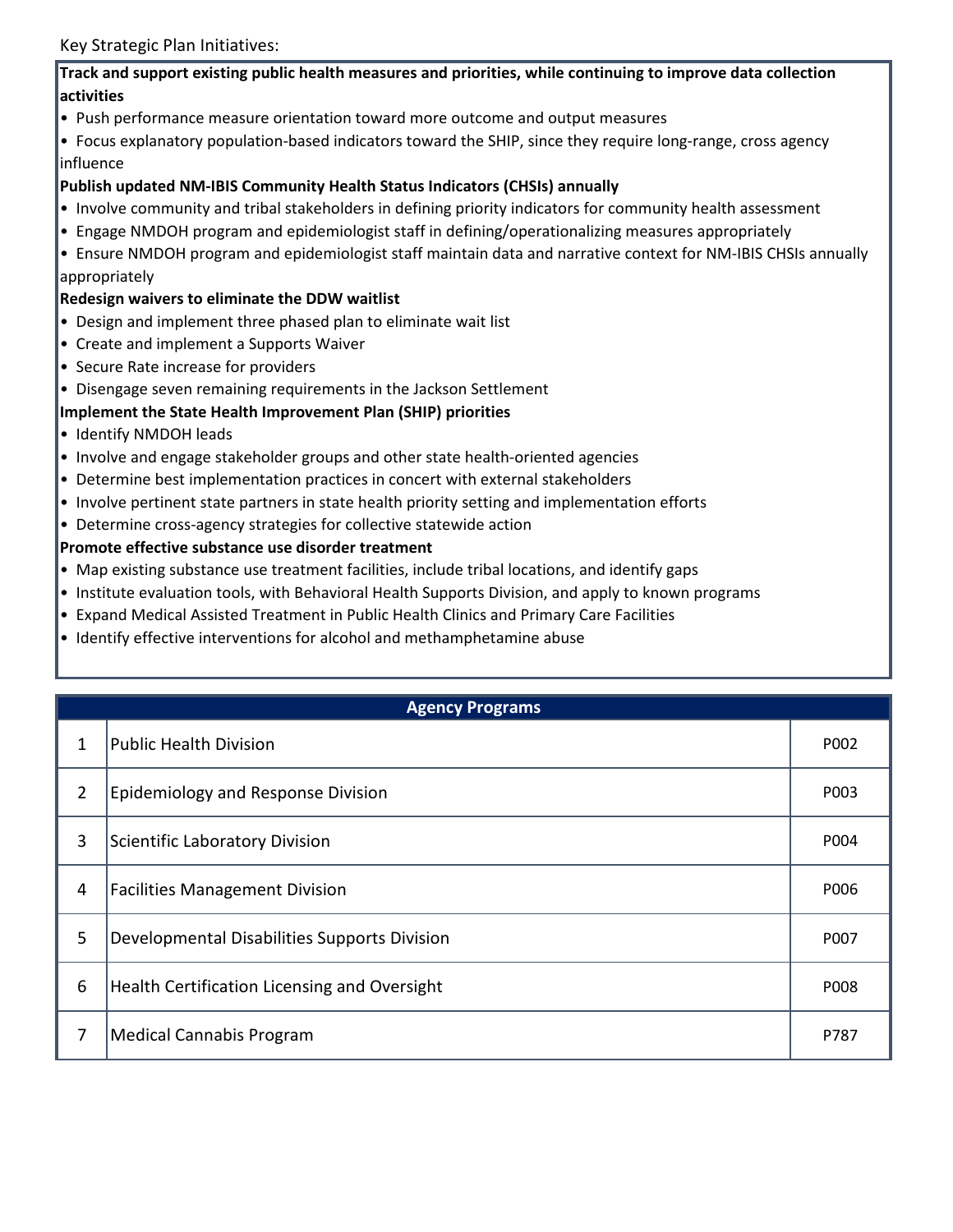# **New Mexico Department of Health**

### **Public Health Division**

**P002**

## **Program Description and Purpose**

The Public Health Division (PHD) fulfills the New Mexico Department of Health's mission by working with individual families, communities and partners to improve health, eliminate disparities, and ensure timely access to quality, culturally competent health care.

| <b>Program Budget (in thousands):</b> |  |                      |  |                          |  |                      |  |                        |              |            |            |
|---------------------------------------|--|----------------------|--|--------------------------|--|----------------------|--|------------------------|--------------|------------|------------|
| <b>FY19</b>                           |  | <b>General Fund</b>  |  | <b>Other State Funds</b> |  | <b>Federal Funds</b> |  | <b>Other Transfers</b> | <b>TOTAL</b> |            | <b>FTE</b> |
| 200                                   |  | $21,658.50$ \$       |  | $3,396.70$ \$            |  | $23,947.10$ \$       |  | $3,017.90$ \$          |              | 52,020.20  |            |
| 300                                   |  | $15,367.10$ \$       |  | $5,049.50$ $\vert$ \$    |  | 10,538.80            |  | $11,401.50$ \$         |              | 42,356.90  | 820.5      |
| 400                                   |  | $12,287.40$ \$       |  | $32,902.90$ \$           |  | 35,318.50            |  | $245.10$ S             |              | 80,753.90  |            |
| <b>TOTAL</b>                          |  | 49,313.00 $\vert$ \$ |  | $41,349.10$ \$           |  | $69,804.40$ \$       |  | 14,664.50 \$           |              | 175,131.00 |            |

| <b>FY20</b>  | <b>General Fund</b> | <b>Other State Funds</b> |                       | <b>Federal Funds</b> |           | <b>Other Transfers</b> |                          | <b>TOTAL</b> |            | <b>FTE</b> |
|--------------|---------------------|--------------------------|-----------------------|----------------------|-----------|------------------------|--------------------------|--------------|------------|------------|
| 200          | $22,374.90$ \$      |                          | $3,189.80$ $\sqrt{5}$ |                      | 25,107.10 |                        | $3,144.00$ $\uparrow$ \$ |              | 53,815.80  |            |
| 300          | $15,367.10$ \$      |                          | $4,950.50$ \$         |                      | 10,760.00 |                        | 12,086.70 \$             |              | 43,164.30  | 816.5      |
| 400          | $12,259.10$ \$      |                          | $33,401.20$ \$        |                      | 34,888.80 |                        | $305.90$ S               |              | 80,855.00  |            |
| <b>TOTAL</b> | $50,001.10$ $\sim$  |                          | $41,541.50$ \$        |                      | 70,755.90 |                        | 15,536.60 \$             |              | 177,835.10 |            |

\* These figures do not include the Other Financing Uses General Fund amount of \$462.3 thousand

|          | Program Objective 1: Link people to needed personal health services and assure the provision of health care when                                                 |
|----------|------------------------------------------------------------------------------------------------------------------------------------------------------------------|
|          | otherwise unavailable                                                                                                                                            |
| Measure  | Description                                                                                                                                                      |
| 1.1      | Percent of participants in the National Diabetes Prevention Program that were referred by a health care provider through<br>the agency-sponsored referral system |
| 1.2      | Percent of New Mexico adult cigerette smokers who access cessation services                                                                                      |
| 1.3      | Percent of QUIT NOW enrollees who successfully quit using tobacco by 7-month follow-up                                                                           |
| 1.4      | Number of successful overdose reversals per client enrolled in the NMDOH Harm Reduction Program (FY20 KEY MEASURE)                                               |
| 1.5      | Percent of female clients ages 15-19 seen in NMDOH public health offices who are provided most or moderately effective<br>contraceptives (FY20 KEY MEASURE)      |
| problems | Program Objective 2: Work with health system and surveillance partners to monitor health status to identify community                                            |
| Measure  | Description                                                                                                                                                      |
| 2.1      | Percent of third grade children who are considered obese                                                                                                         |
| 2.2      | Percent of adolescents who smoke                                                                                                                                 |
| 2.3      | Percent of adults who smoke                                                                                                                                      |
| 2.4      | Percent of preschoolers (19-35 months) who are indicated as being fully immunized                                                                                |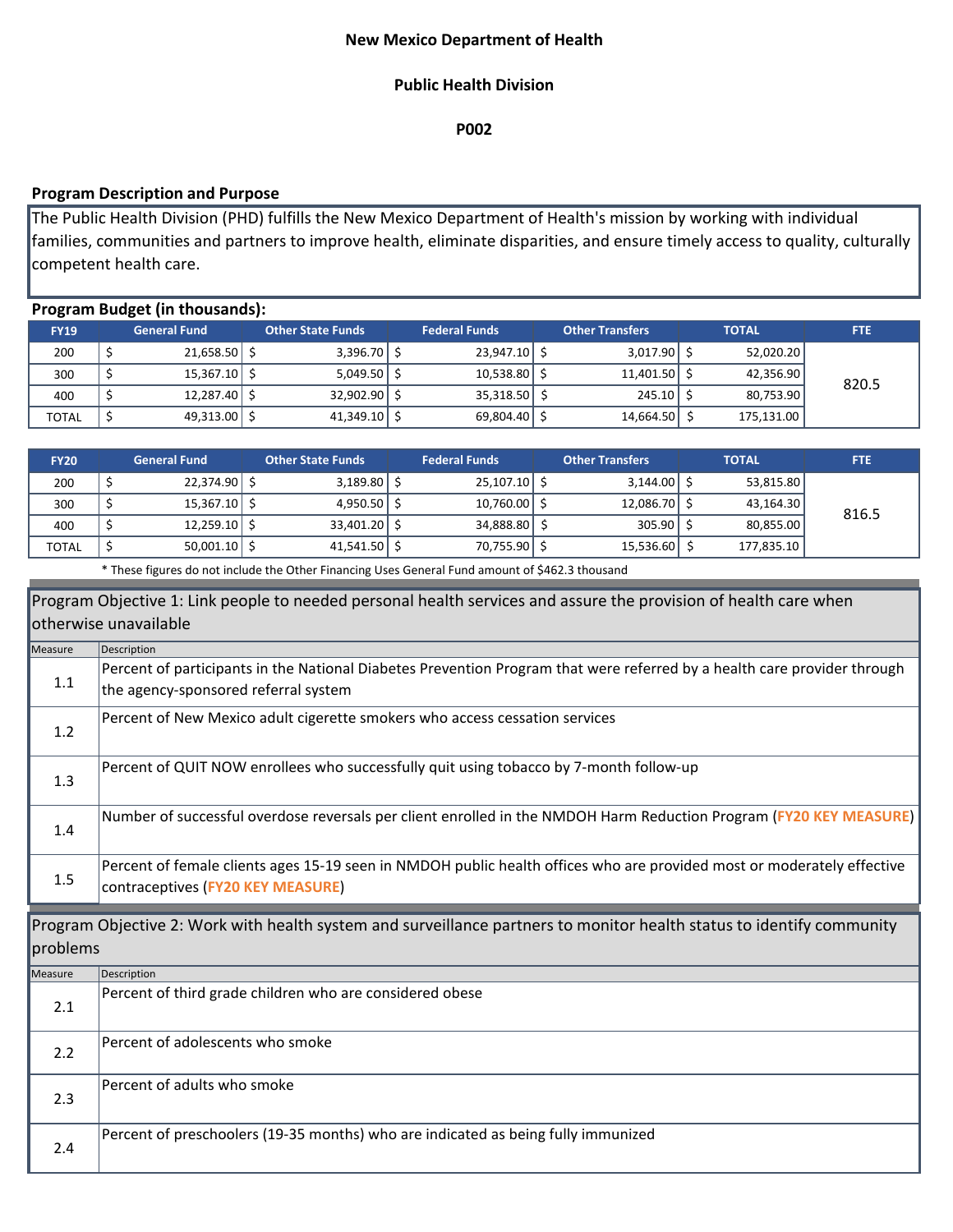| 2.5     | Percent of older adults who have ever been vaccinated against pneumococcal disease                                                             |
|---------|------------------------------------------------------------------------------------------------------------------------------------------------|
|         | Program Objective 3: Work with community partners to inform, educate and empower people about health issues                                    |
| Measure | Description                                                                                                                                    |
| 3.1     | Number of teens that successfully complete teen pregnancy prevention programming (FY20 KEY MEASURE)                                            |
| 3.2     | Number of high school youth trained in the Evolvement youth engagement program to implement tobacco projects in<br>their school/community      |
| 3.3     | Number of WIC clients participating in food tastings and/or cooking demonstrations in WIC clinics with kitchens                                |
| efforts | Program Objective 4: Work with communities to develop policies and plans that support individual and community health                          |
| Measure | Description                                                                                                                                    |
| 4.1     | Percent of children in Healthy Kids, Healthy Communities with increased opportunities for healthy eating in public<br>elementary schools       |
| 4.2     | Percent of adults who are considered obese                                                                                                     |
|         | Program Objective 5: Work with health care delivery systems to evaluate effectiveness, accessibility and quality of                            |
|         | personal and population-based health services                                                                                                  |
| Measure | Description                                                                                                                                    |
| 5.1     | Percent of NMDOH funded school-based health centers that demonstrate improvement in their primary care or<br>behavioral health care focus area |
| 5.2     | Rate of diabetes hospitalization per 1,000 diagnosed persons                                                                                   |
| 5.3     | Rate of births to teens per 1,000 females aged 15-19                                                                                           |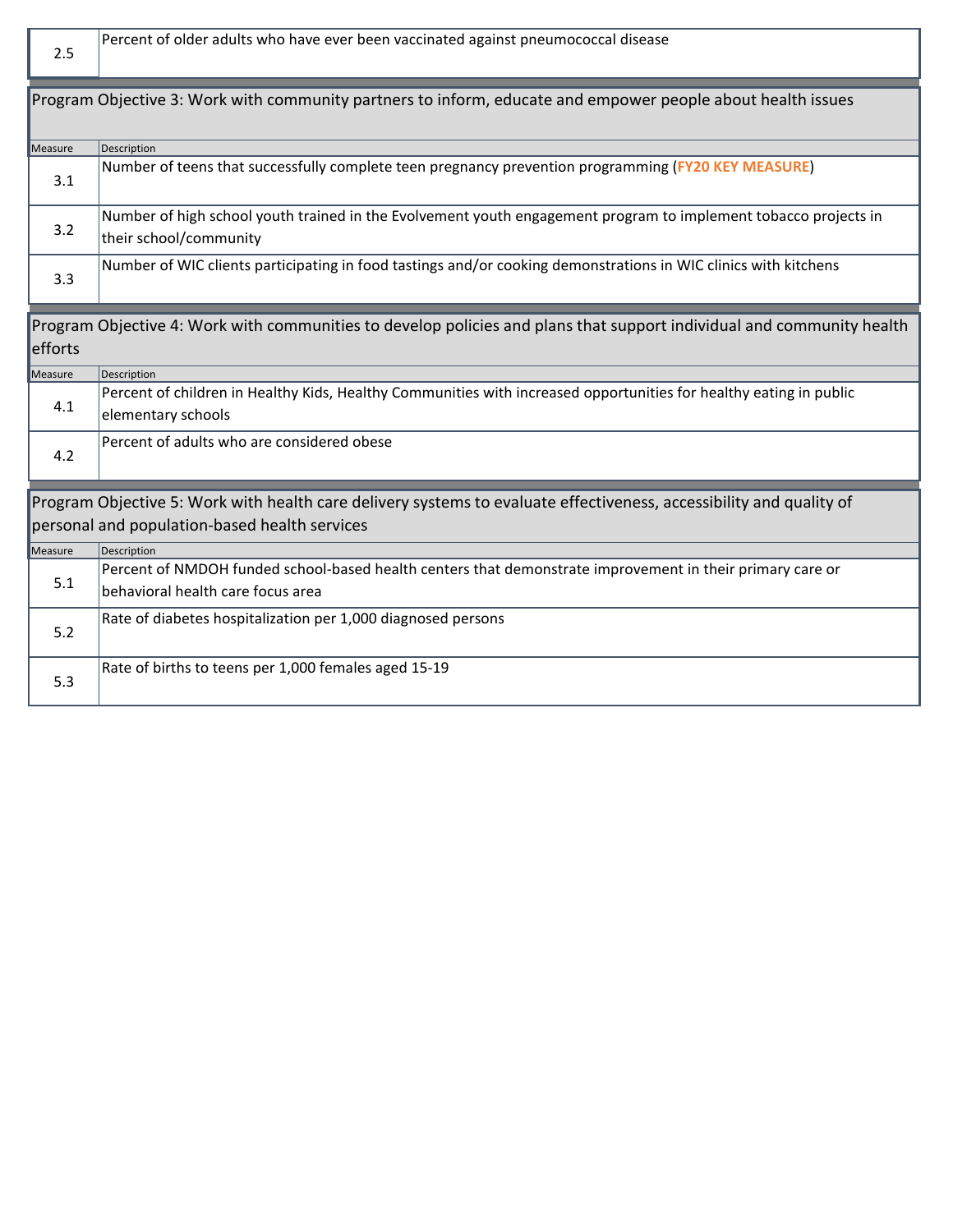#### Measure 1.1

Percent of participants in the National Diabetes Prevention Program that were referred by a health care provider through the agency-sponsored referral system



**Measure Description Numerator**: Number of participants in the NDPP that were referred by a healthcare provider through the agencysponsored referral system. **Denominator**: Total number of participants in the NDPP that were registered in the agency-sponsored referral system.

### **Data Source/Methodology**

Data Source: DPCP's centralized referral and data system, accessed through Paths to Health NM: Tools for Healthier Living, and data from the referral and data management system service software Workshop Wizard

Prediabetes, a precursor to diabetes, is when blood sugar levels are higher than normal, but not high enough to be diagnosed as diabetes. There may be no external symptoms of disease. In 2018, an estimated 567,000 New Mexican adults had prediabetes and only 3 out of 10 with the condition were aware of it. Unrecognized and untreated, prediabetes can progress to diabetes and lead to serious and costly health complications. Older adults, African Americans, and American Indians are at higher risk for prediabetes. The Centers for Disease Control and Prevention (CDC) states without weight loss and physical activity, 15-30% of people with prediabetes will develop diabetes within 5 years. Increasing access to a proven, structured lifestyle change program, such as the National Diabetes Prevention Program (NDPP), can cut an adults risk of getting type 2 diabetes in half by losing weight, eating healthy, and being more active.

**Story Behind The Data**

### **Improvement Action Plan**

During this quarter, 9 referrals were received from healthcare providers. The Diabetes Prevention and Control Program (DPCP) will continue to promote its HIPAA compliant, referral and data management system service software, Workshop Wizard™ (NMDOH-sponsored referral system) as an available resource for healthcare systems and providers to refer their patients, with prediabetes or at risk for type 2 diabetes, to in-person or online National Diabetes Prevention Programs (NDPP). Technical assistance efforts will also focus on working with existing healthcare systems delivering the National DPP to incorporate Workshop Wizard™, as part of their screening, testing and referral workflow processes. The DPCP's Diabetes Prevention Coordinator will also continue to identify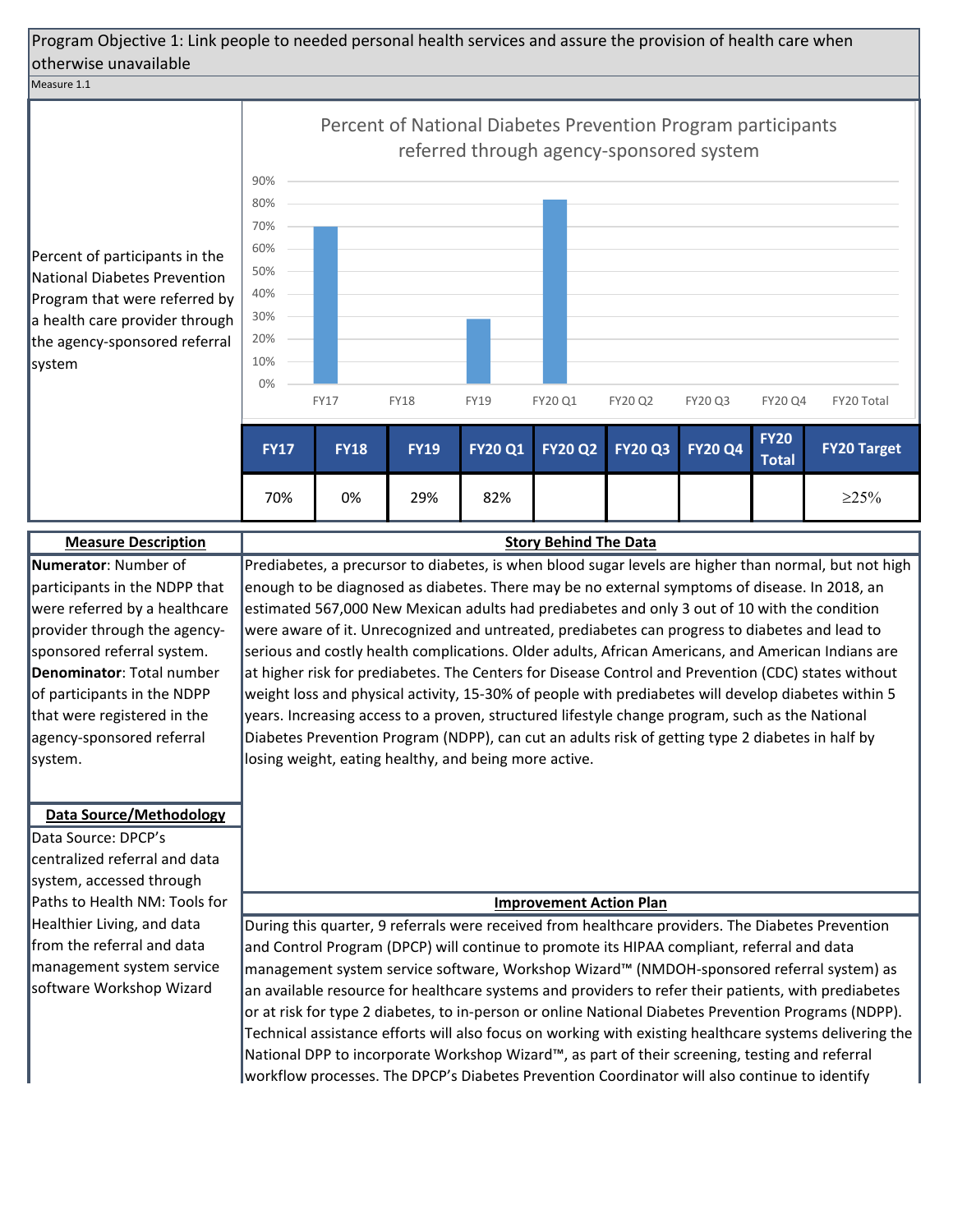healthcare professional venues to share information on the Prevent Diabetes STAT Toolkit, Workshop Wizard™, and Paths to Health NM: Tools for Healthier Living website. In addition, ongoing efforts between the New Mexico Primary Care Association and PAC Software, NMDOH-sponsored referral system contractor, to generate referrals through EClinicalWorks electronic health record system and connect those referrals to Workshop Wizard™ are close to being finalized. PAC Software is now a member of the EClinicalWorks Provider-To-Provider Network and pilot tests will begin in fall, 2019. Last, the DPCP and its partners will continue to disseminate branded Paths to Health NM: Tools for Health Living "Rack Cards" to healthcare providers in areas with existing National DPP's to promote referrals through the NMDOH-sponsored referral system.

 $\mathcal{L}^{\text{max}}_{\text{max}}$  yields the set of the set of the set of the set of the set of the set of the set of the set of the set of the set of the set of the set of the set of the set of the set of the set of the set of the se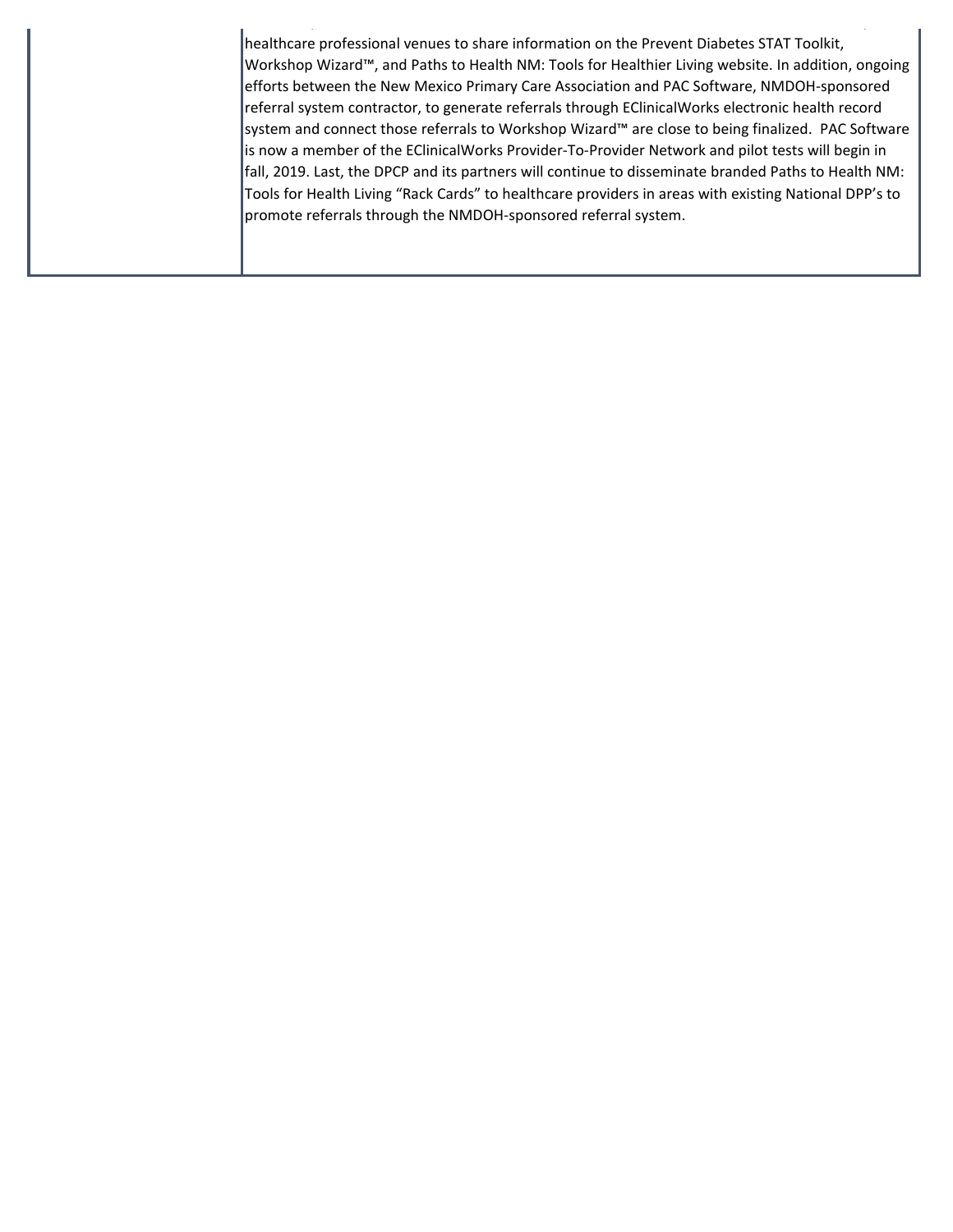

additional people through QUIT NOW and DEJELO YA.

### **Denominator**:

Total estimated number of adult cigarette smokers in NM.

**Data Source/Methodology** Annual QUIT NOW and DEJELO YA Cessation Services utilization and enrollment reports; Behavioral Risk Factor Surveillance System (BRFSS); UNM Geospatial and Population Studies population estimates as reported in NM IBIS.

**Improvement Action Plan**

other types of tobacco. Of the remaining smokers, about 2 in 3 have attempted to quit in the past year and 8 in 10 say that they plan to quit in the next 6-months. The strong interest in smoking cessation among remaining smokers points to a continued need and opportunity to reach and serve

Activities in FY20 will include consistent availability of cessation services through the entire fiscal year, mass media and targeted media to promote use of the services, training of health care providers, and the ongoing monitoring, evaluation, and tailoring of services. NMDOH Tobacco Cessation Services include quit coaching/counseling, free nicotine medications, phone- and webbased support, as well as services in Spanish. Enrollment and follow-up data are evaluated on a monthly basis in order to adjust promotion efforts and service delivery.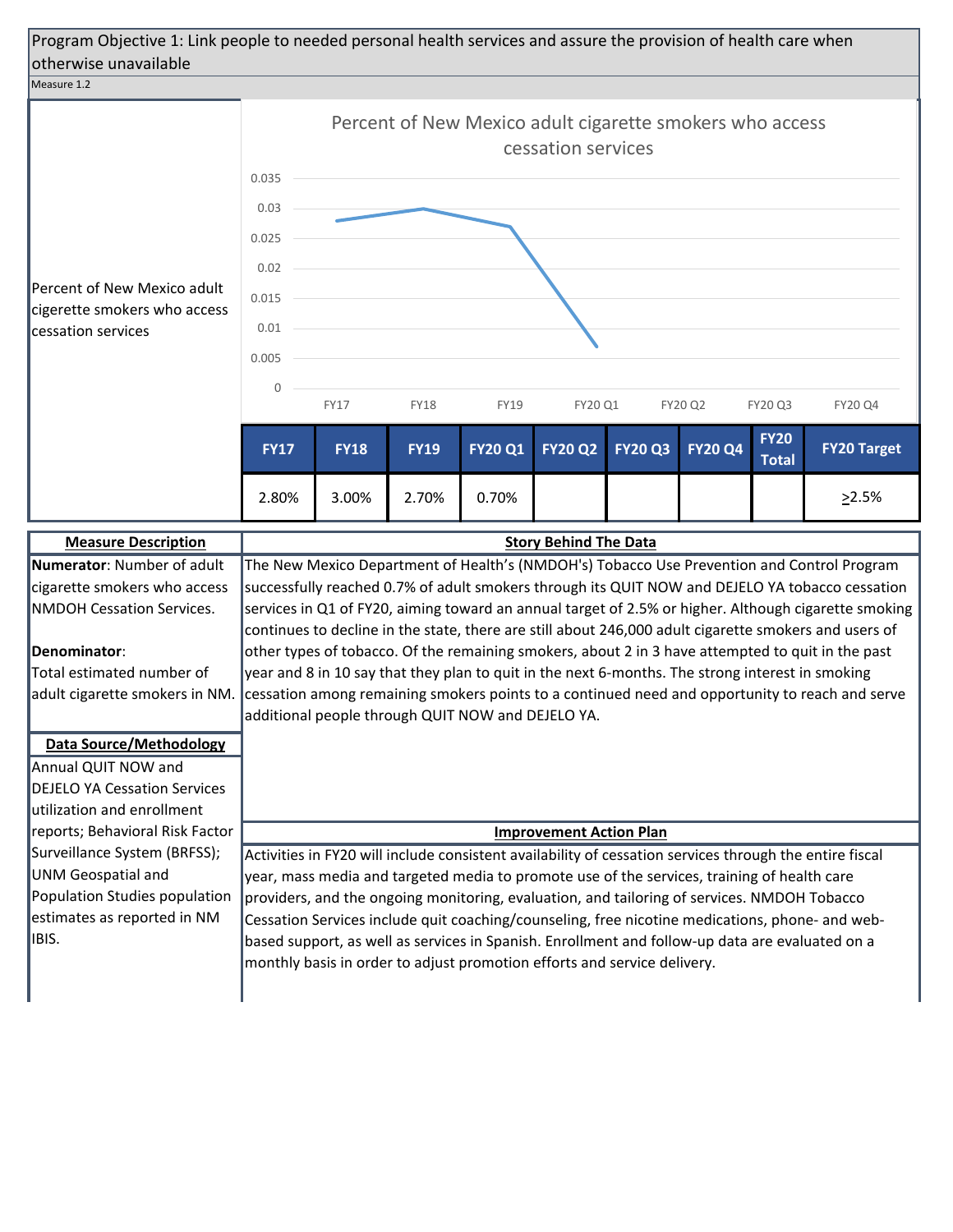#### Measure 1.3



Mexican adults who are potentially interested or actively trying to quit tobacco. QUIT NOW provides the quit coaching and FDA-approved medications to help these tobacco users accomplish their goal of quitting tobacco. percentage of those people

#### **Data Source/Methodology**

measure represents the

reached at follow-up who responded that they are still

done using tobacco.

New Mexico QUIT NOW Cessation Services Quarterly Evaluation Report compiled by TUPAC's contracted program evaluation team.

#### **Improvement Action Plan**

The Tobacco Program continues to train health care providers and health centers on tobacco use screening and referral to quitting services. Online trainings and in-person outreach to providers continues to be an effective way of increasing awareness, and the trainings continue to be updated to reflect the current tobacco landscape for nicotine addiction (i.e., e-cigarette use). A new online training geared toward behavioral health providers will be finalized and made available soon, which will then be promoted to this audience who serves patients who smoke at significantly higher rates than the general population.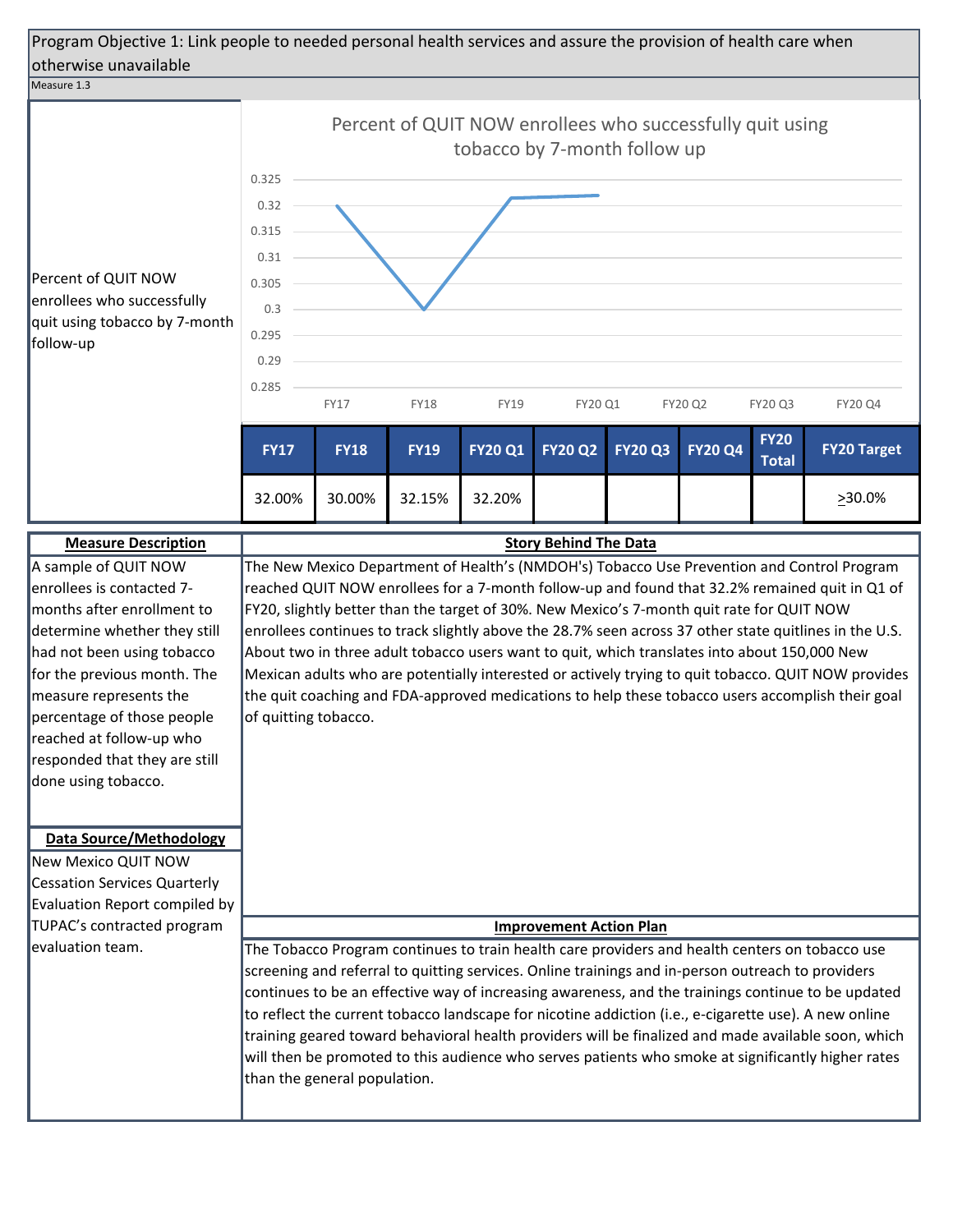### Measure 1.4



|   |             |             |             | Number of successful overdose reversals |                |                |                |                             |                    |
|---|-------------|-------------|-------------|-----------------------------------------|----------------|----------------|----------------|-----------------------------|--------------------|
|   | 4000        |             |             |                                         |                |                |                |                             |                    |
|   | 3500        |             |             |                                         |                |                |                |                             |                    |
|   | 3000        |             |             |                                         |                |                |                |                             |                    |
|   | 2500        |             |             |                                         |                |                |                |                             |                    |
|   | 2000        |             |             |                                         |                |                |                |                             |                    |
| n | 1500        |             |             |                                         |                |                |                |                             |                    |
| Ý | 1000        |             |             |                                         |                |                |                |                             |                    |
|   | 500         |             |             |                                         |                |                |                |                             |                    |
|   | $\Omega$    | <b>FY18</b> | <b>FY19</b> | FY20 Q1                                 | FY20 Q2        |                | FY20 Q3        | FY20 Q4                     | FY20 Total         |
|   |             |             |             |                                         |                |                |                |                             |                    |
|   | <b>FY17</b> | <b>FY18</b> | <b>FY19</b> | <b>FY20 Q1</b>                          | <b>FY20 Q2</b> | <b>FY20 Q3</b> | <b>FY20 Q4</b> | <b>FY20</b><br><b>Total</b> | <b>FY20 Target</b> |
|   |             | 1629        | 3446        |                                         |                |                |                |                             |                    |

| <b>Measure Description</b>    | <b>Story Behind The Data</b>                                                                        |
|-------------------------------|-----------------------------------------------------------------------------------------------------|
| This measure is the number of | The New Mexico Department of Health Hepatitis and Harm Reduction Program has one of the             |
| successful reversals per      | nation's longest standing overdose prevention education and naloxone distribution programs. In Q3   |
| number of overdose            | of FY2016, the New Mexico Legislature passed legislation that reduced barriers to providing         |
| prevention compared to the    | naloxone to individuals at highest risk of experiencing an opioid overdose and those around them.   |
| Inumber of naloxone           | This allowed the program to rapidly increase the number of individuals reached. This data shows     |
| distribution and education    | that the number of individuals who reported that they had successfully utilized naloxone to reverse |
| sessions.                     | an opioid overdose has remained steady. It is important to note that this number is likely an       |
| Data Source/Methodology       | undercount of those that utilized naloxone to reverse an opioid overdose as this is based on self-  |
| NMDOH's Hepatitis and Harm    | reporting when individuals return to receive a refill.                                              |
| Reduction Naloxone            |                                                                                                     |
| Distribution Database as      |                                                                                                     |
| complied by the Hepatitis and | <b>Improvement Action Plan</b>                                                                      |
| Harm Reduction Program with   | The Hepatitis and Harm Reduction Program continues to meet the objectives that have been set. The   |
| the support of Substance Use  | program will continue to work towards reducing stigma and encouraging individuals to report when    |
| Epidemiology staff from the   | they have utilized naloxone, as the program continues to grow each year, and it is anticipated that |
| Epidemiology and Response     | the objective will continue to be met in future fiscal years.                                       |
| Division.                     |                                                                                                     |
|                               |                                                                                                     |
|                               |                                                                                                     |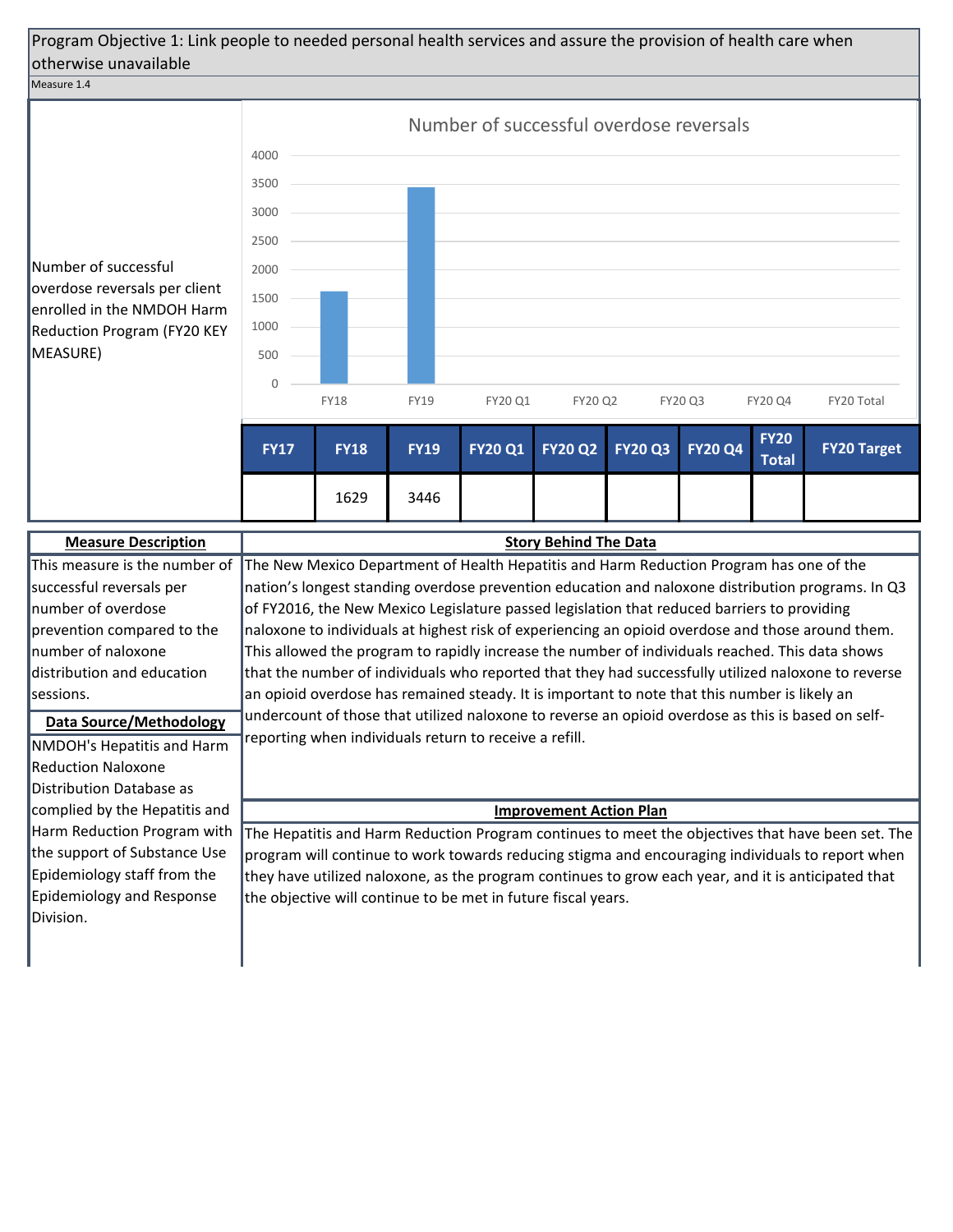### Measure 1.5

Percent of female clients ages 15-19 seen in NMDOH public health offices who are provided most or moderately effective contraceptives (FY20 KEY MEASURE)

|   |             |             |             |                |                | Percent of female clients ages 15-19 provided most or<br>moderately effective contraceptives |                |                             |                    |
|---|-------------|-------------|-------------|----------------|----------------|----------------------------------------------------------------------------------------------|----------------|-----------------------------|--------------------|
|   | 90          |             |             |                |                |                                                                                              |                |                             |                    |
|   | 80          |             |             |                |                |                                                                                              |                |                             |                    |
|   | 70          |             |             |                |                |                                                                                              |                |                             |                    |
| S | 60          |             |             |                |                |                                                                                              |                |                             |                    |
|   | 50          |             |             |                |                |                                                                                              |                |                             |                    |
|   | 40          |             |             |                |                |                                                                                              |                |                             |                    |
|   | 30          |             |             |                |                |                                                                                              |                |                             |                    |
| 0 | 20          |             |             |                |                |                                                                                              |                |                             |                    |
|   | 10          |             |             |                |                |                                                                                              |                |                             |                    |
|   | $\Omega$    |             |             |                |                |                                                                                              |                |                             |                    |
|   |             | <b>FY17</b> | <b>FY18</b> | <b>FY19</b>    | FY20 Q1        | FY20 Q2                                                                                      |                | <b>FY20 Q3</b>              | FY20 Q4            |
|   | <b>FY17</b> | <b>FY18</b> | <b>FY19</b> | <b>FY20 Q1</b> | <b>FY20 Q2</b> | <b>FY20 Q3</b>                                                                               | <b>FY20 Q4</b> | <b>FY20</b><br><b>Total</b> | <b>FY20 Target</b> |
|   | 63.7        | 61          | 81.7        | 72.5           |                |                                                                                              |                |                             | 62.5               |

| <b>Measure Description</b>        | <b>Story Behind The Data</b>                                                                              |
|-----------------------------------|-----------------------------------------------------------------------------------------------------------|
| This is a measure of the          | Access to and availability of effective contraceptive methods contribute to the steady decrease in        |
| percentage of family planning     | New Mexico's teen birth rate. The broad range of contraceptive methods (including IUDs and                |
| teen clients who receive an       | implants [most-effective] and pills, injectables, and rings [moderately-effective]) is available at 39 of |
| implant, IUD, pill, ring, or shot | the 44 public health offices that offer family planning services. In Q1, almost 73% of the                |
| as their method of birth          | contraceptives that were dispensed to teens aged 15-19 years old in local public health offices were      |
| control during a specific         | most- or moderately-effective contraceptive methods. Since 2013, the teen birth rate among 15-to-         |
| quarter.                          | 19-year-olds in New Mexico has declined by 41.3% to 25.2 per 1,000 in 2016 (NM-IBIS) and is the           |
|                                   | sixth highest in the nation (National Center for Health Statistics). Teens who drop out of school are     |
|                                   | more likely to become pregnant and have a child, than peers who graduate. Seventy-one percent of          |
|                                   | teen mothers report that their pregnancy was unintended or mistimed, compared to 44% of all               |
|                                   | mothers (NM Indicator-Based Information System, 2018). Some reasons for higher teen parenthood            |
| <b>Data Source/Methodology</b>    | in mixed urban/rural areas include lack of health insurance, increased poverty, transportation            |
|                                   | barriers, and less access to services. In NM, teen birth rates are highest for American Indians and       |
| The NM Family Planning            | Hispanics (at almost double the reference rate).                                                          |
| Annual Report; reports are        |                                                                                                           |
| generated on a quarterly basis    |                                                                                                           |
| to determine the percentage       | <b>Improvement Action Plan</b>                                                                            |
| of teens who report using         | The New Mexico Family Planning Program is dedicated to continuing the provision of family planning        |
| most- or moderately-effective     | clinical services and telemedicine services for reproductive health. NM FPP will also continue to fund    |
| contraception during a given      | staff in public health offices to provide the broad range of contraceptive methods and confidential       |
| timeframe.                        | family planning services throughout the state. The Q1 percentage is higher than the FY20 target; FPP      |
|                                   | will continue to ensure that most- and moderately-effective contraception are available on the            |
|                                   | formulary for clients to select.                                                                          |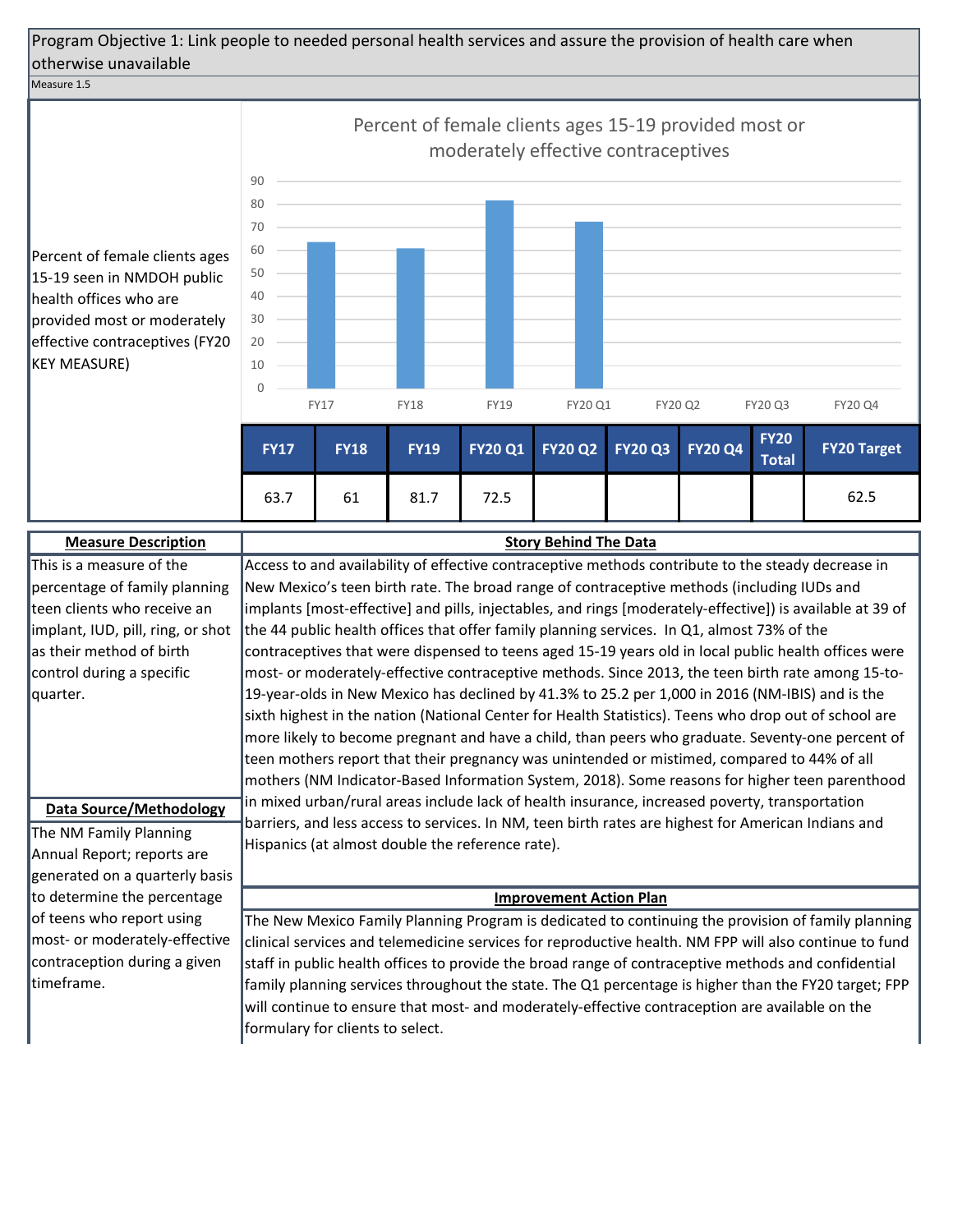Program Objective 2: Work with health system and surveillance partners to monitor health status to identify community problems

#### Measure 2.1



percentile for children of the same age and sex. **Data Source/Methodology** In the fall of 2018, the Obesity, Nutrition, and Physical Activity Program (ONAPA) and its partners, completed statewide childhood obesity surveillance by measuring 6,604 kindergarten and third grade students in 56 randomlyselected public elementary overweight or obese, followed by Hispanics at 37.7%

schools, and in March 2019, published its New Mexico

**Improvement Action Plan**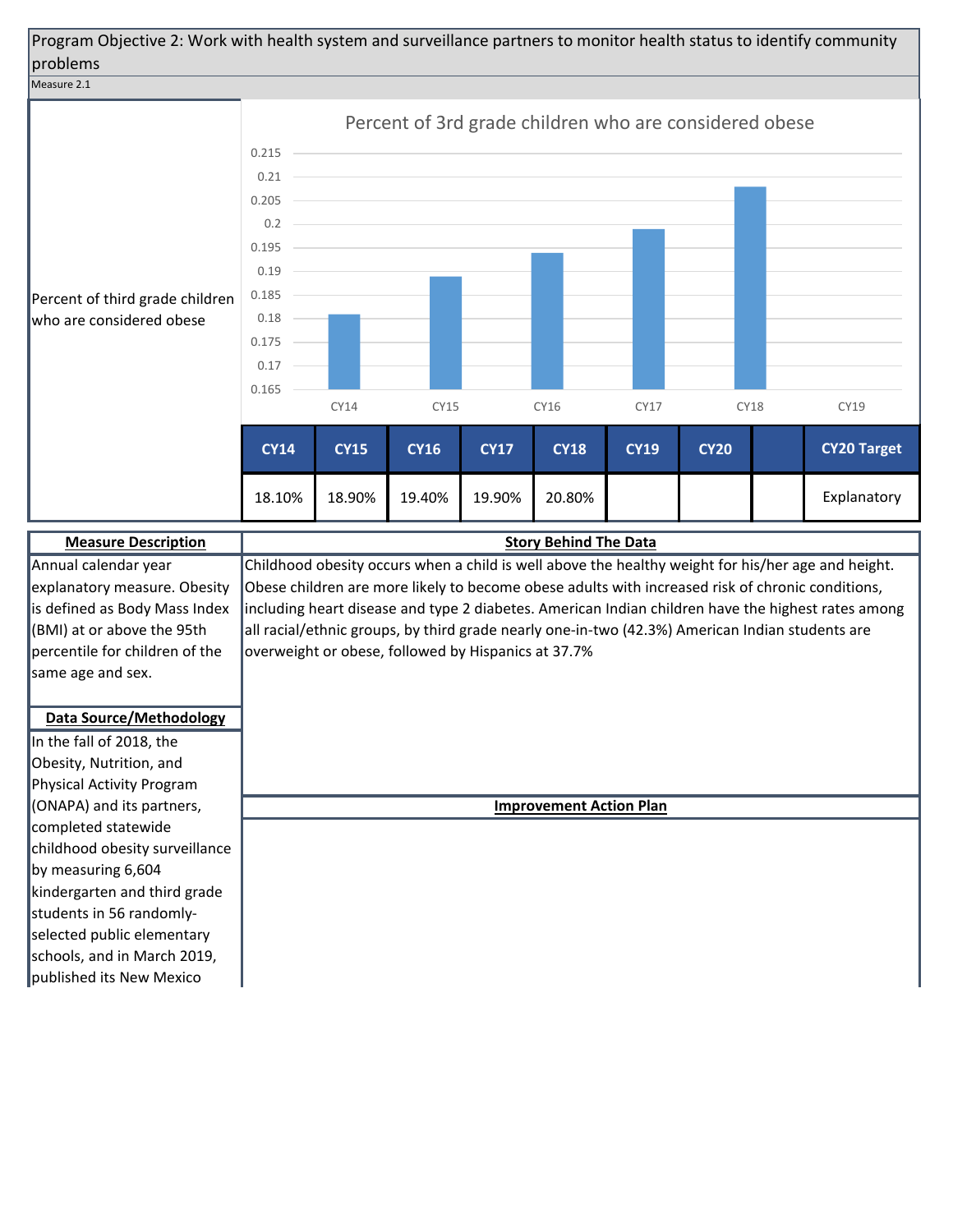Childhood Obesity 2018 update. ONAPA and its partners also built support for measuring an additional 3,000 students in 31 HKHC schools, so these communities would have more comprehensive childhood obesity data.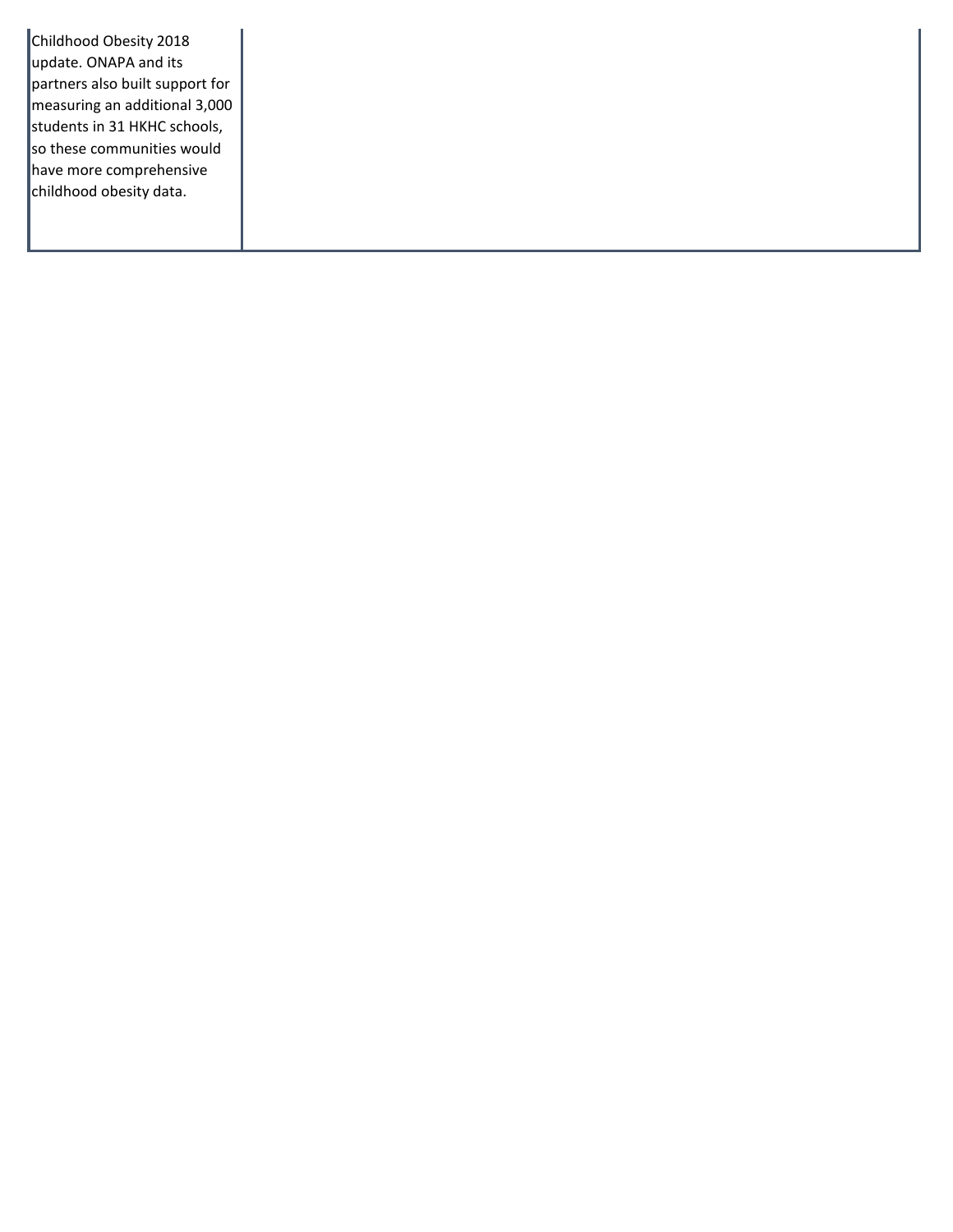

New Mexico youth smoking data for 2019 will not be available until early 2010. The Youth Risk and Resiliency Survey (YRRS) is conducted every two years and is currently in the field (Fall 2019).

**Improvement Action Plan**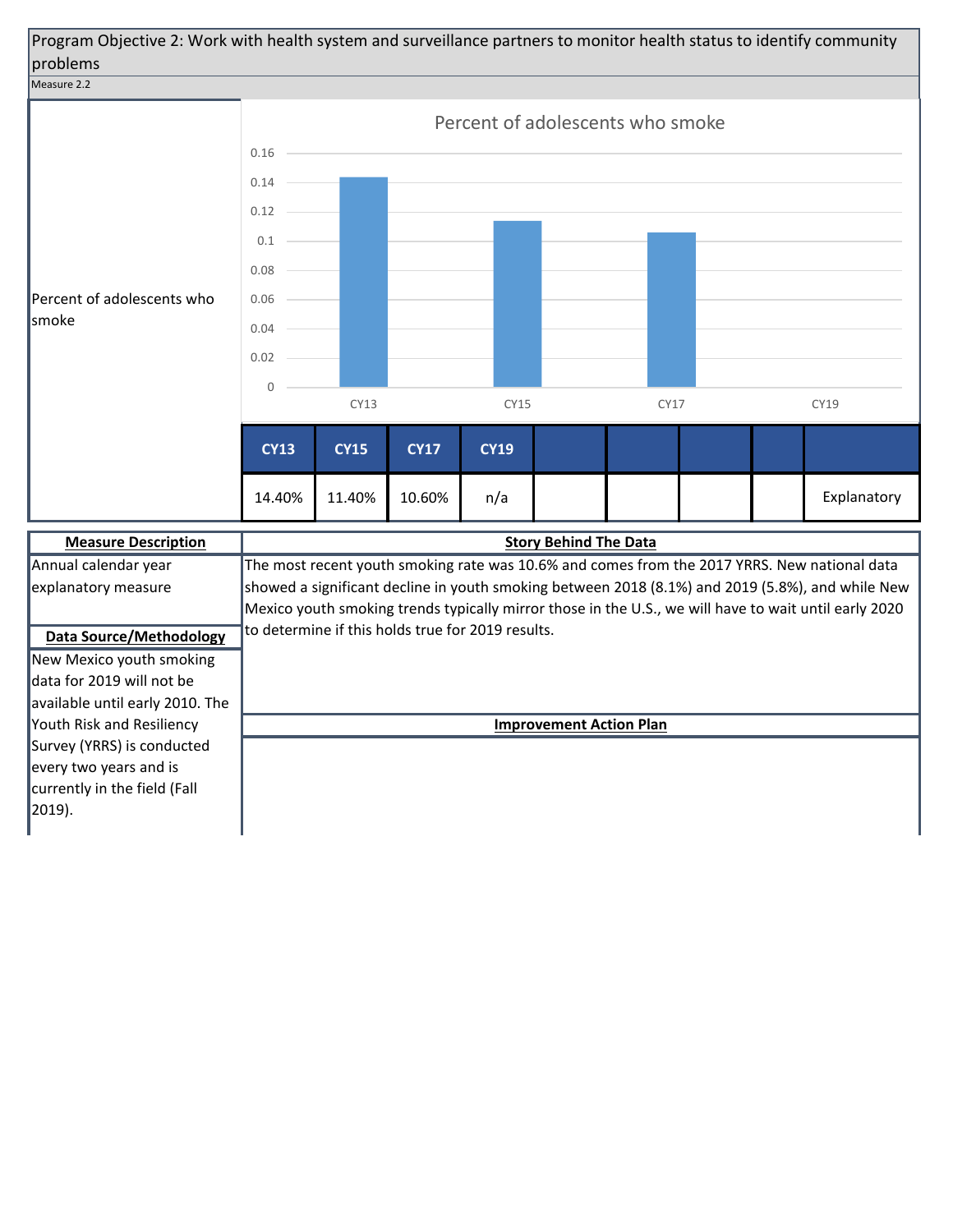Program Objective 2: Work with health system and surveillance partners to monitor health status to identify community problems



data via New Mexico Internet Based Information System

(NM IBIS)

**Improvement Action Plan**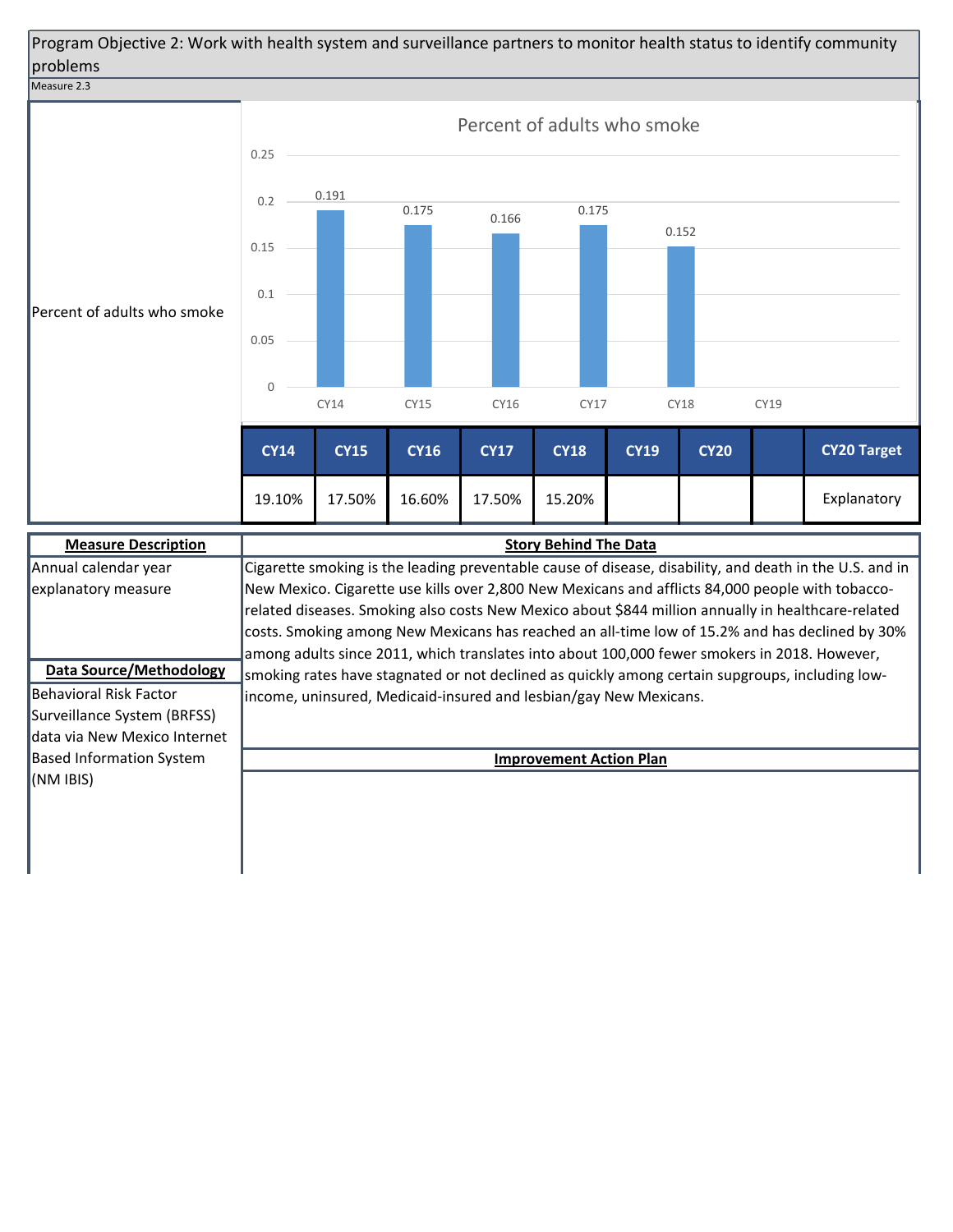| Program Objective 2: Work with health system and surveillance partners to monitor health status to identify community<br>problems                                                                                                                                                             |                                                                                                                                                                                                                                                                                                                                                                                                                                                                                                                                                                                                                                                                                                                                                                                                                                                                                                                                                                                                                                                                                                                                                                                                                                                                       |             |             |                |                                |                |                |                             |                    |  |
|-----------------------------------------------------------------------------------------------------------------------------------------------------------------------------------------------------------------------------------------------------------------------------------------------|-----------------------------------------------------------------------------------------------------------------------------------------------------------------------------------------------------------------------------------------------------------------------------------------------------------------------------------------------------------------------------------------------------------------------------------------------------------------------------------------------------------------------------------------------------------------------------------------------------------------------------------------------------------------------------------------------------------------------------------------------------------------------------------------------------------------------------------------------------------------------------------------------------------------------------------------------------------------------------------------------------------------------------------------------------------------------------------------------------------------------------------------------------------------------------------------------------------------------------------------------------------------------|-------------|-------------|----------------|--------------------------------|----------------|----------------|-----------------------------|--------------------|--|
| Measure 2.4                                                                                                                                                                                                                                                                                   |                                                                                                                                                                                                                                                                                                                                                                                                                                                                                                                                                                                                                                                                                                                                                                                                                                                                                                                                                                                                                                                                                                                                                                                                                                                                       |             |             |                |                                |                |                |                             |                    |  |
| Percent of preschoolers (19-35<br>months) who are indicated as<br>being fully immunized                                                                                                                                                                                                       | Percent of 19-35-month-olds up-to-date (UTD) for the<br>4:3:1:3:3:1:4 measure<br>Based on number UTD in NMSIIS (valid and invalid doses) with Vital Records 19-35-<br>month-old birth data cohort as denominator<br>80%<br>75%<br>70%<br>0.652<br>0.630330893<br>65%<br>60%<br>55%<br>50%<br>45%<br>40%<br>July 1, 2019 (Beginning of Q1)<br>October 1, 2019 (End of Q1)                                                                                                                                                                                                                                                                                                                                                                                                                                                                                                                                                                                                                                                                                                                                                                                                                                                                                              |             |             |                |                                |                |                |                             |                    |  |
|                                                                                                                                                                                                                                                                                               | <b>FY17</b>                                                                                                                                                                                                                                                                                                                                                                                                                                                                                                                                                                                                                                                                                                                                                                                                                                                                                                                                                                                                                                                                                                                                                                                                                                                           | <b>FY18</b> | <b>FY19</b> | <b>FY20 Q1</b> | <b>FY20 Q2</b>                 | <b>FY20 Q3</b> | <b>FY20 Q4</b> | <b>FY20</b><br><b>Total</b> | <b>FY20 Target</b> |  |
|                                                                                                                                                                                                                                                                                               | n/a                                                                                                                                                                                                                                                                                                                                                                                                                                                                                                                                                                                                                                                                                                                                                                                                                                                                                                                                                                                                                                                                                                                                                                                                                                                                   | 61.80%      | 63.85%      | 65.20%         |                                |                |                |                             | ≥65%               |  |
| <b>Measure Description</b>                                                                                                                                                                                                                                                                    |                                                                                                                                                                                                                                                                                                                                                                                                                                                                                                                                                                                                                                                                                                                                                                                                                                                                                                                                                                                                                                                                                                                                                                                                                                                                       |             |             |                | <b>Story Behind The Data</b>   |                |                |                             |                    |  |
| ages 19-35 months who are<br>fully immunized.                                                                                                                                                                                                                                                 | 1. In Q1 FY20 (As of October 1, 2019), New Mexico's vaccine coverage for children aged 19-35<br>Percentage of preschoolers<br>months old was 65.2%, according to data from the New Mexico Statewide Immunization Information<br>System and NM Vital Records. The 4:3:1:3:3:1:4 (4 DTaP, 3 Polio, I MMR, 3 HepB, 3 HIB, 1 Varicella,<br>and 4 Pneumococcal) series is the nationally-accepted 'gold standard' for childhood immunization<br>coverage.<br>2. The Healthy People 2020 objective is 80%, and is a realistic target for New Mexico as well.<br>3. In FY17, New Mexico focused on the roll-out of its new, state-of-the-art immunization registry<br>that has improved ordering, reporting, data quality and data exchange. In FY18 and FY19, ongoing<br>efforts to improve registry data continued. The current 2020 goal is to reduce the number of<br>duplicate records for clients in the registry to improve data quality. The NMSIIS team is working on<br>implementing their Data Quality Improvement Plan and will hire contractual staff to assist with<br>onboarding, data exchange and quality improvement intiatives. The Immunization Program<br>continues revenue collection for the Vaccines Purchase Act (VPA) for vaccines administered to |             |             |                |                                |                |                |                             |                    |  |
| <b>Data Source/Methodology</b><br>The data source is New<br>Mexico Vital Records Bureau<br>and the New Mexico<br>Statewide Immunization<br>Information System (NMSIIS).<br>Reports were generated from<br>NMSIIS to determine the<br>percentage of preschoolers<br>(age 19-35 months) who are | privately-insured clients, which assures the continued supply of vaccines for this group.<br>4. In the first quarter of FY19, regulations for the registry were promulgated and they went into<br>effect October 16, 2018. The regulations work to enforce statutory reporting requirements, which<br>should also contribute to the overall data quality and completeness of patient immunization records.<br>5. In the second quarter of FY20, New Mexico will continue its vaccine revenue collection to support<br>future vaccine purchases, and expand upon the capacity of its immunization registry (NMSIIS) to<br>support enhanced tracking of program objectives.                                                                                                                                                                                                                                                                                                                                                                                                                                                                                                                                                                                             |             |             |                |                                |                |                |                             |                    |  |
| fully immunized factoring in                                                                                                                                                                                                                                                                  |                                                                                                                                                                                                                                                                                                                                                                                                                                                                                                                                                                                                                                                                                                                                                                                                                                                                                                                                                                                                                                                                                                                                                                                                                                                                       |             |             |                | <b>Improvement Action Plan</b> |                |                |                             |                    |  |
| the total reported births<br>during this timeframe from<br>Vital Records.                                                                                                                                                                                                                     | Immunization Quality Improvement for Providers (IQIP) visits focus on practices to help practices<br>improve immunization coverage of their childhood and adolescent populations. Having providers<br>routinely measure their clinics' pediatric immunization coverage levels and share the results with<br>their staff can increase their practices' effectiveness in bringing all their patients up-to-date for<br>immunizations. Finally, having a practice immunization champion focused on quality improvement,                                                                                                                                                                                                                                                                                                                                                                                                                                                                                                                                                                                                                                                                                                                                                  |             |             |                |                                |                |                |                             |                    |  |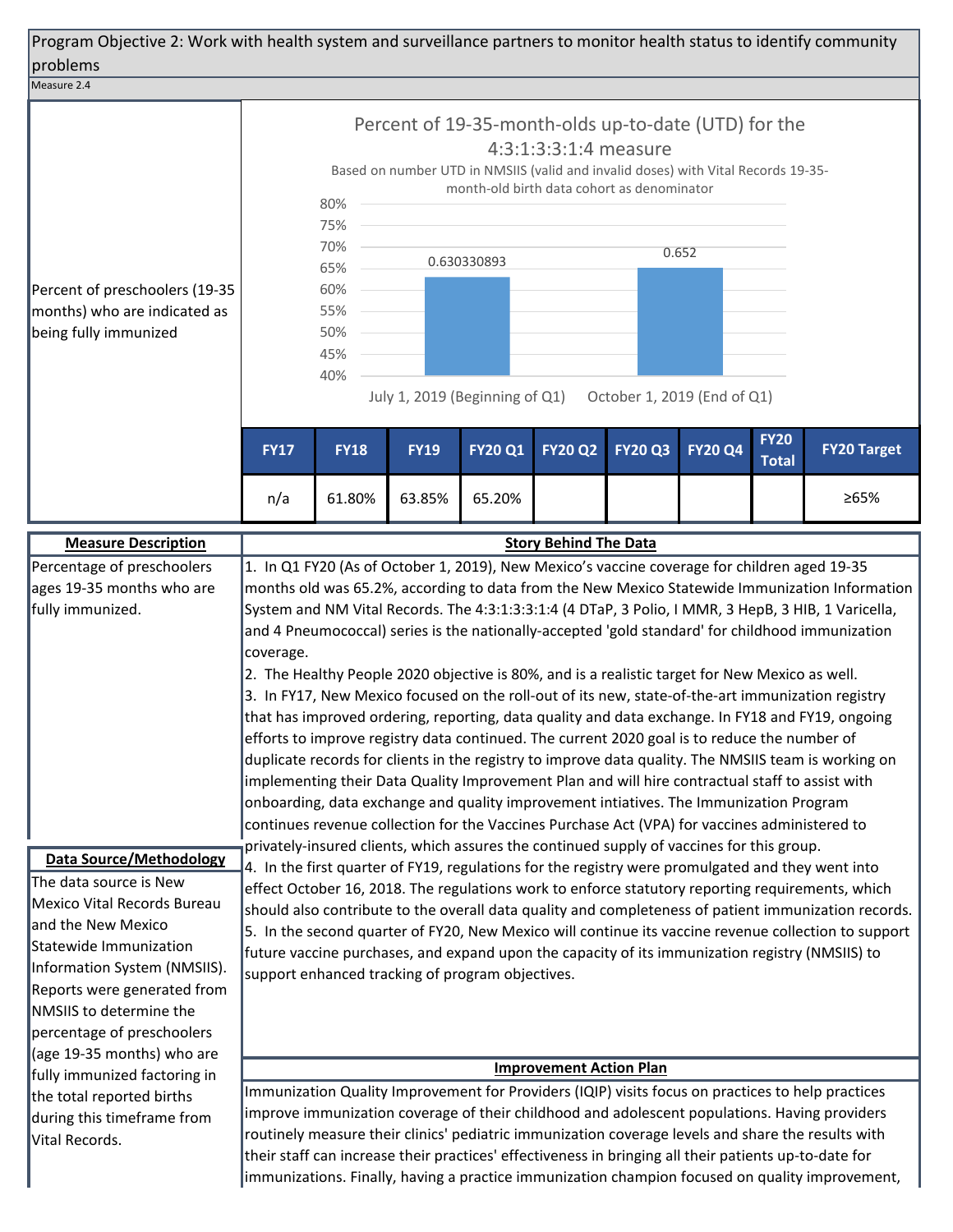reducing barriers to immunization, and improving coverage levels is a key evidence-based strategy. A strongly recommended evidence-based strategy is reminder-recall notices to families whose children are due or late for a vaccine. Effective reminder-recall notices and provider feedback are dependent upon complete and accurate immunization records in NMSIIS. A primary Immunization Program goal is to improve registry data quality by continuing to increase electronic data exchange, train providers statewide, and assure that all Vaccines for Children providers are entering immunizations timely into the registry. The Immunization Program sends out monthly reminderrecall notices statewide for preschoolers that are not up-to-date. NMSIIS also has the functionality that allows providers to generate coverage reports for their own practices. Providers are trained on how to produce these reports as part of their IQIP visit.

The Immunization Program supports the recognition of the immunization champions through its support of the NM Immunization Coalition's annual "Immunization Champion" award, and through incentives for staff who participate in IQIP reviews.

Action Plan/Milestones: Q.1: Reduce the number of duplicate records that exist for the 0-3 year-old age group in the Immunization registry to improve data quality. Status: Completed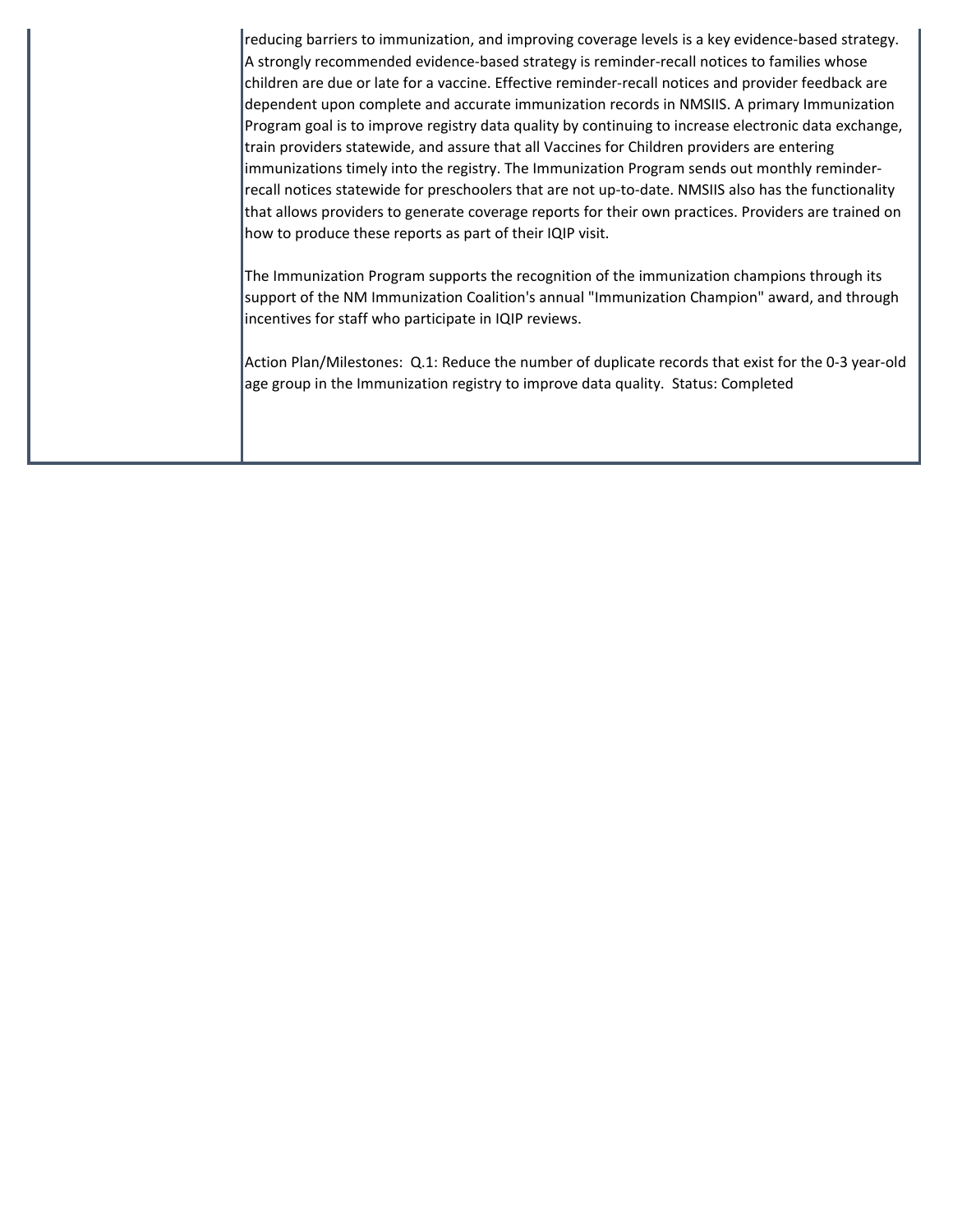



diseases because of other risk factors or medical conditions.

**Denominator**: Total number of survey respondents age 65 and older, excluding missing, "Don't Know" and "Refused" responses.

### **Data Source/Methodology**

Data for this indicator report are from the Behavioral Risk Factor Surveillance System (BRFSS), an ongoing survey of adults regarding their healthrelated behaviors, health conditions, and preventive services. Data are collected in all 50 states, D.C., and U.S. territories. Responses have been weighted to reflect the

### **Improvement Action Plan**

pneumococcal disease occur in older adults and others at increased risk for complications of these

In FY20, the Immunization Program will continue to ensure that public health offices and partner organizations have access to PCV13 and PPSV23 for their uninsured patients. The program will also continue to promote pneumococcal vaccination at community events serving older adults. In Q1, the program conducted outreach at the New Mexico Conference on Aging and a screening event hosted by the New Mexico Adult Falls Prevention Coalition, interacting with approximately 600 older adults. The program will also continue its immunization registry reminder/recall project; all people over 65 with registry records receive postcards reminding them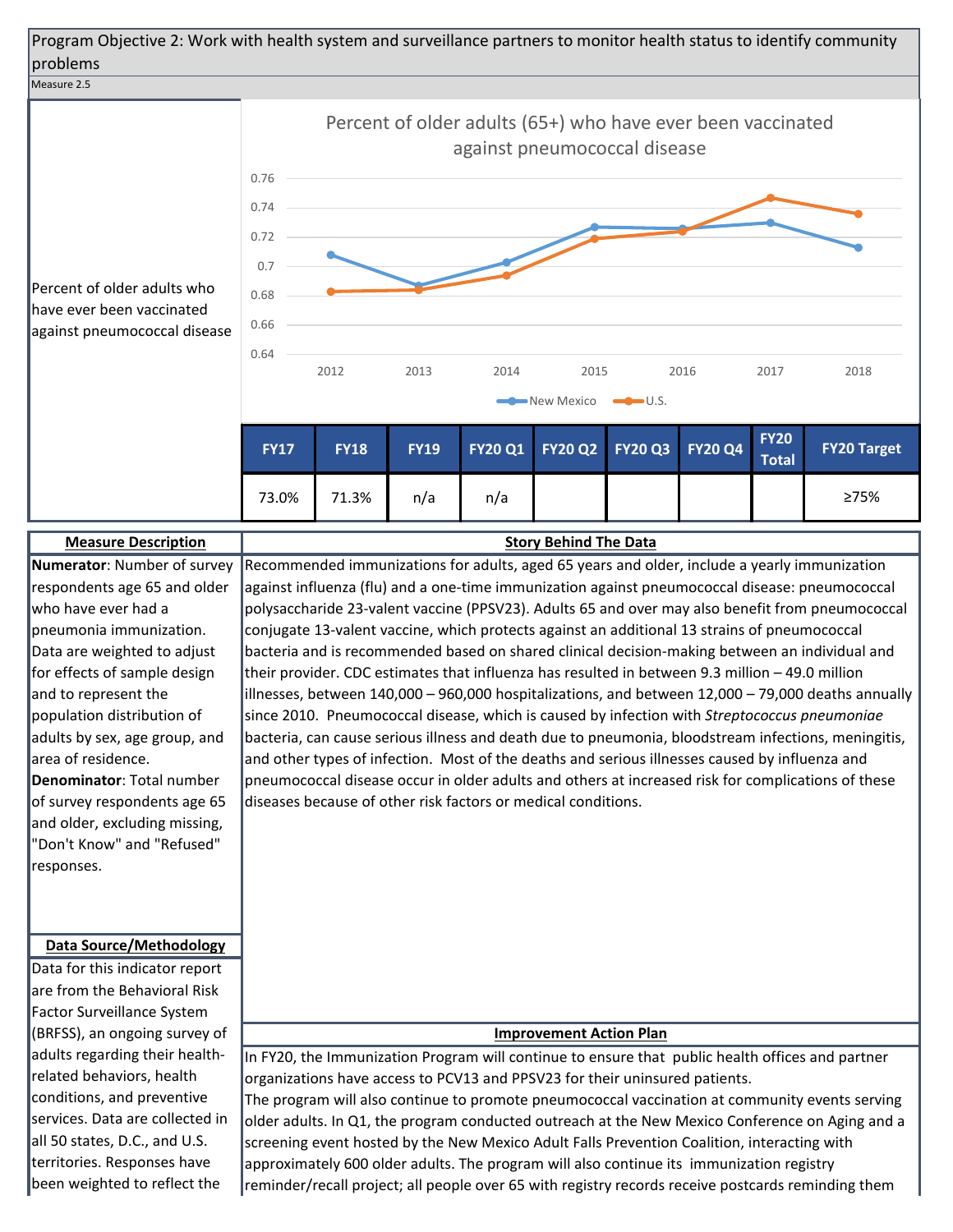New Mexico adult population by age, sex, ethnicity, geographic region, marital status, education level, home ownership and type of phone ownership. The US Healthy People 2020 Target for this measure is 90%. that their annual wellness visit is due and that they may need certain vaccines. Also in FY20, the program will expand its Community Health Worker curriculum statewide, including a train-thetrainer session planned for Q2.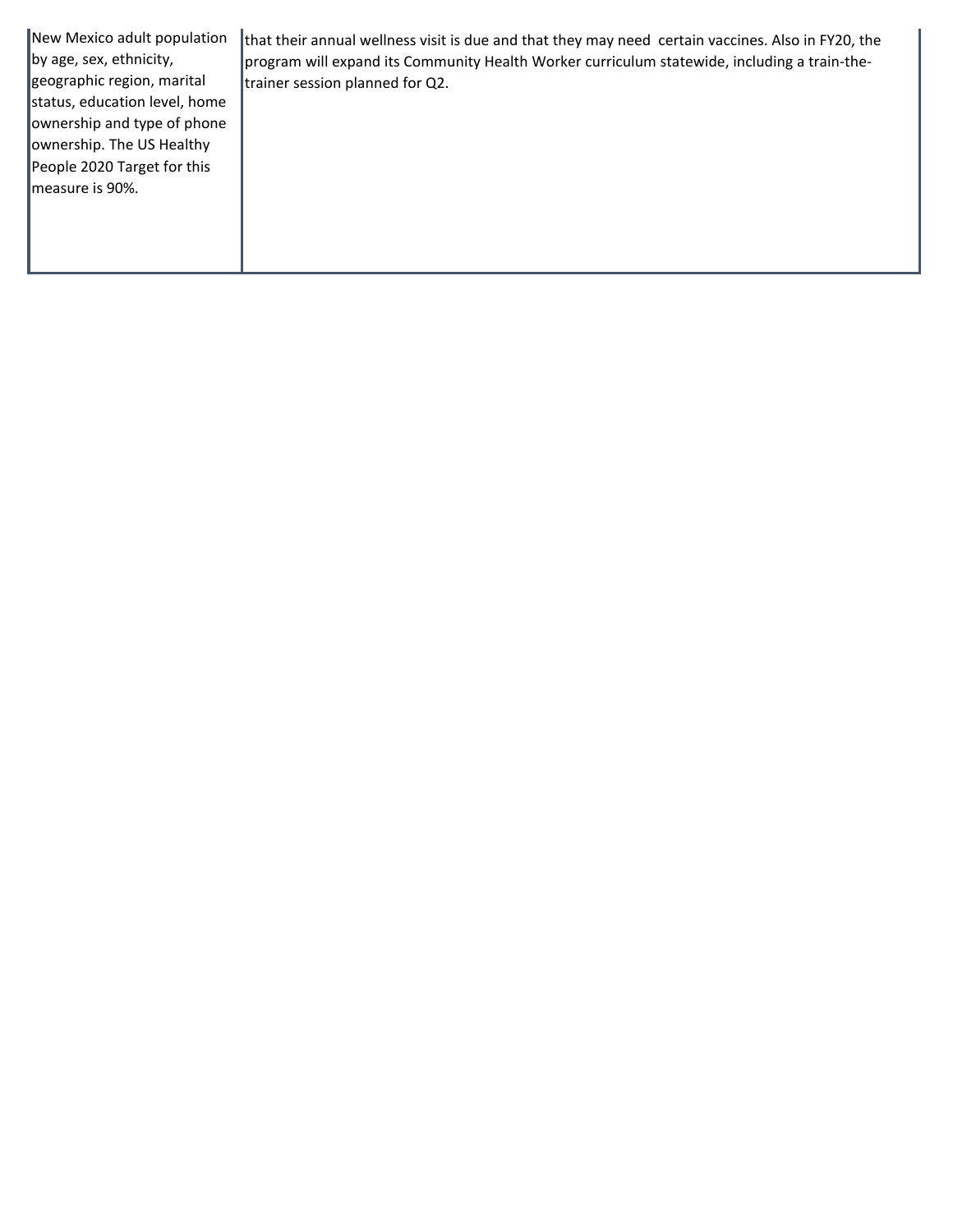

| complete a specific teen<br>pregnancy prevention | an protective nactors for teens to readee holy sexual behaviors. Since 2015, the teen birth rate<br>among 15-to-19-year-olds in New Mexico (NM) has declined by 41.3% to 25.2 per 1,000 in 2016 (NM-<br>IBIS) and is the sixth highest in the nation (National Center for Health Statistics). Teens who drop out                                                                                                                                            |
|--------------------------------------------------|-------------------------------------------------------------------------------------------------------------------------------------------------------------------------------------------------------------------------------------------------------------------------------------------------------------------------------------------------------------------------------------------------------------------------------------------------------------|
| program over a 12-month<br>period.               | of school are more likely to become pregnant and have a child than peers who graduate. Seventy-<br>one percent of teen mothers report that their pregnancy was unintended or mistimed, compared to<br>44% of all mothers (NM Indicator-Based Information System, 2018). Some reasons for higher teen<br>parenthood in mixed urban/rural areas include lack of health insurance, increased poverty,<br>transportation barriers, and less access to services. |
|                                                  | In NM, teen birth rates are highest for American Indians and Hispanics (at almost double the                                                                                                                                                                                                                                                                                                                                                                |
| <b>Data Source/Methodology</b>                   | reference rate). Proactive service-learning, positive youth development, and comprehensive sex                                                                                                                                                                                                                                                                                                                                                              |
| Curriculum specific data                         | education programming are all protective factors for teens to reduce risky sexual behaviors. NM                                                                                                                                                                                                                                                                                                                                                             |
| analysis by monitoring and                       | Family Planning Program continues to contract with schools and community organizations to provide                                                                                                                                                                                                                                                                                                                                                           |
| auditing of Master Lists,                        | both TOP and Project AIM.                                                                                                                                                                                                                                                                                                                                                                                                                                   |
| Attendance Lists, and the                        |                                                                                                                                                                                                                                                                                                                                                                                                                                                             |
| Wyman Connect website for                        | FY20 Q1 has zero pregnancy prevention programming to report because school was not in session                                                                                                                                                                                                                                                                                                                                                               |
| data collection. Reports are                     | during this period.                                                                                                                                                                                                                                                                                                                                                                                                                                         |
| generated when programming                       |                                                                                                                                                                                                                                                                                                                                                                                                                                                             |
| is complete.                                     | <b>Improvement Action Plan</b>                                                                                                                                                                                                                                                                                                                                                                                                                              |
|                                                  | Focus in Q1 is on recruitment and collaboration with our partners, and the FY20 teen pregnancy<br>prevention programming will begin with all cohorts. The Family Planning Program's health educators<br>will be gathering client data.                                                                                                                                                                                                                      |
|                                                  |                                                                                                                                                                                                                                                                                                                                                                                                                                                             |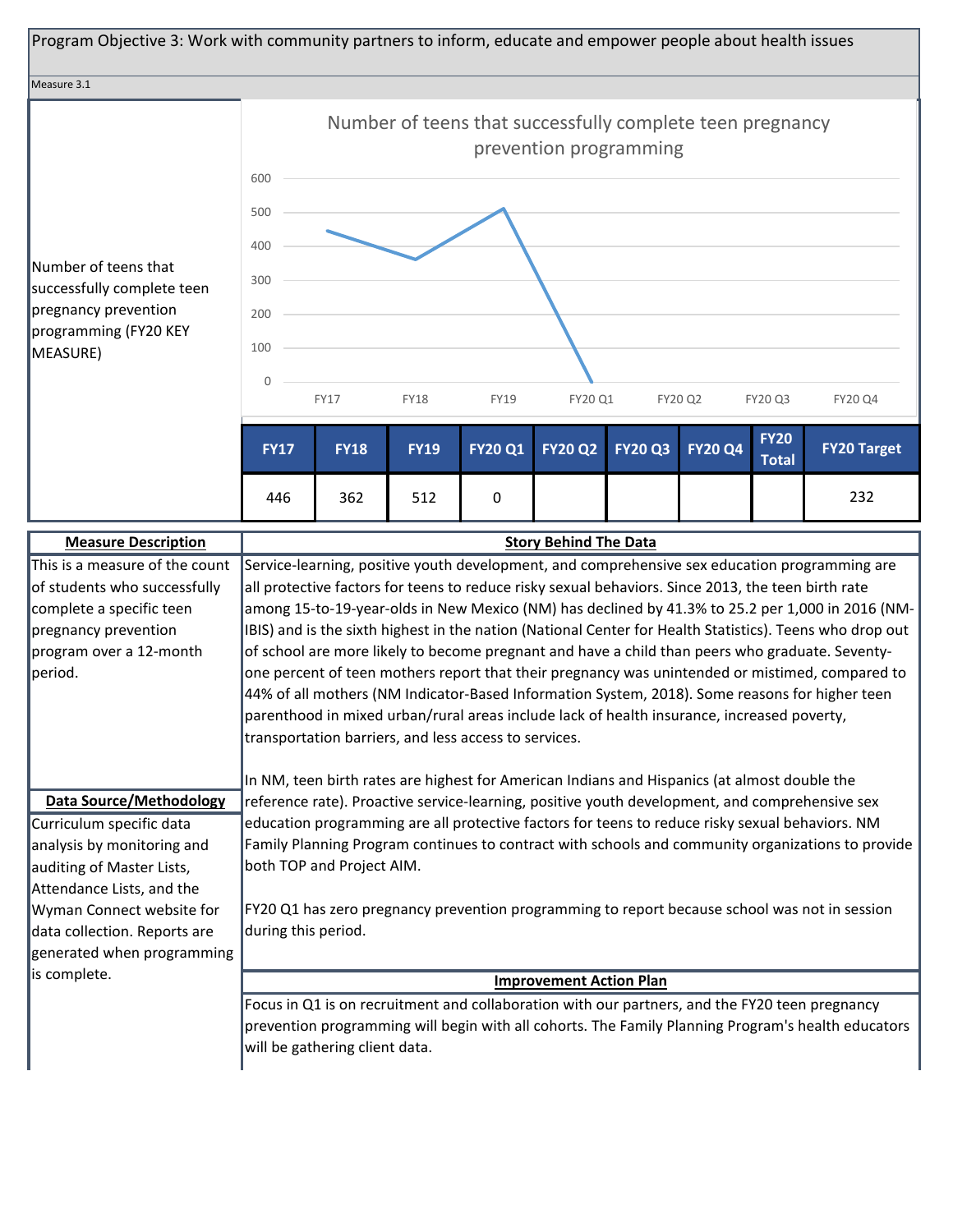

| <b>Measure Description</b>      | <b>Story Behind The Data</b>                                                                           |
|---------------------------------|--------------------------------------------------------------------------------------------------------|
| This measure includes youth     | Training youth in the Evolvement youth engagement program is a key strategy in implementing            |
| who are enrolled in a high      | tobacco prevention campaigns in schools and communities across New Mexico. Increasing                  |
| school that has been officially | awareness and education on the harms of tobacco use and nicotine addiction through prevention          |
| recruited and selected for      | campaigns, along with other interventions, can help reduce youth tobacco use prevalence.               |
| participation in the            | Campaigns implemented by trained Evolvement youth are designed to address topics such as               |
| Evolvement youth                | emerging tobacco products, as well as restrict youth access to tobacco by educating New Mexico         |
| engagement program. Youth       | communities, parents, and retailers to help prevent illegal tobacco sales to minors. In Q1 of FY20,    |
| also need to have undergone     | 122 youth were trained on youth engagement strategies across four different school trainings in        |
| approved training in the        | different parts of the state.                                                                          |
| program and engaged in the      |                                                                                                        |
| development and                 |                                                                                                        |
| implementation of one or        |                                                                                                        |
| more tobacco prevention         |                                                                                                        |
| projects in their school or     |                                                                                                        |
| community during the school     |                                                                                                        |
| year.                           |                                                                                                        |
|                                 |                                                                                                        |
| <b>Data Source/Methodology</b>  |                                                                                                        |
| Youth enrolled in a high school |                                                                                                        |
| that has been recruited and     |                                                                                                        |
| selected for participation in   |                                                                                                        |
| the Evolvement youth            | <b>Improvement Action Plan</b>                                                                         |
| engagement program. Data        | At the end of Q1 in FY20, there are already 17 schools that have expressed interest in joining the     |
| from TUPAC Contractor           | Evolvement youth engagement program, and 14 have already signed memoranda of understanding             |
| Annual Report and online        | for FY20. An additional 12 trainings are being coordinated for Q2, with an estimated reach of at least |
| electronic evaluation           | 240 youth statewide. Careful attention is being paid to ensuring that the recruited schools are        |
| reporting system.               | geographically spread out and demographically diverse to have the greatest impact in tobacco           |
|                                 | prevention efforts.                                                                                    |
|                                 |                                                                                                        |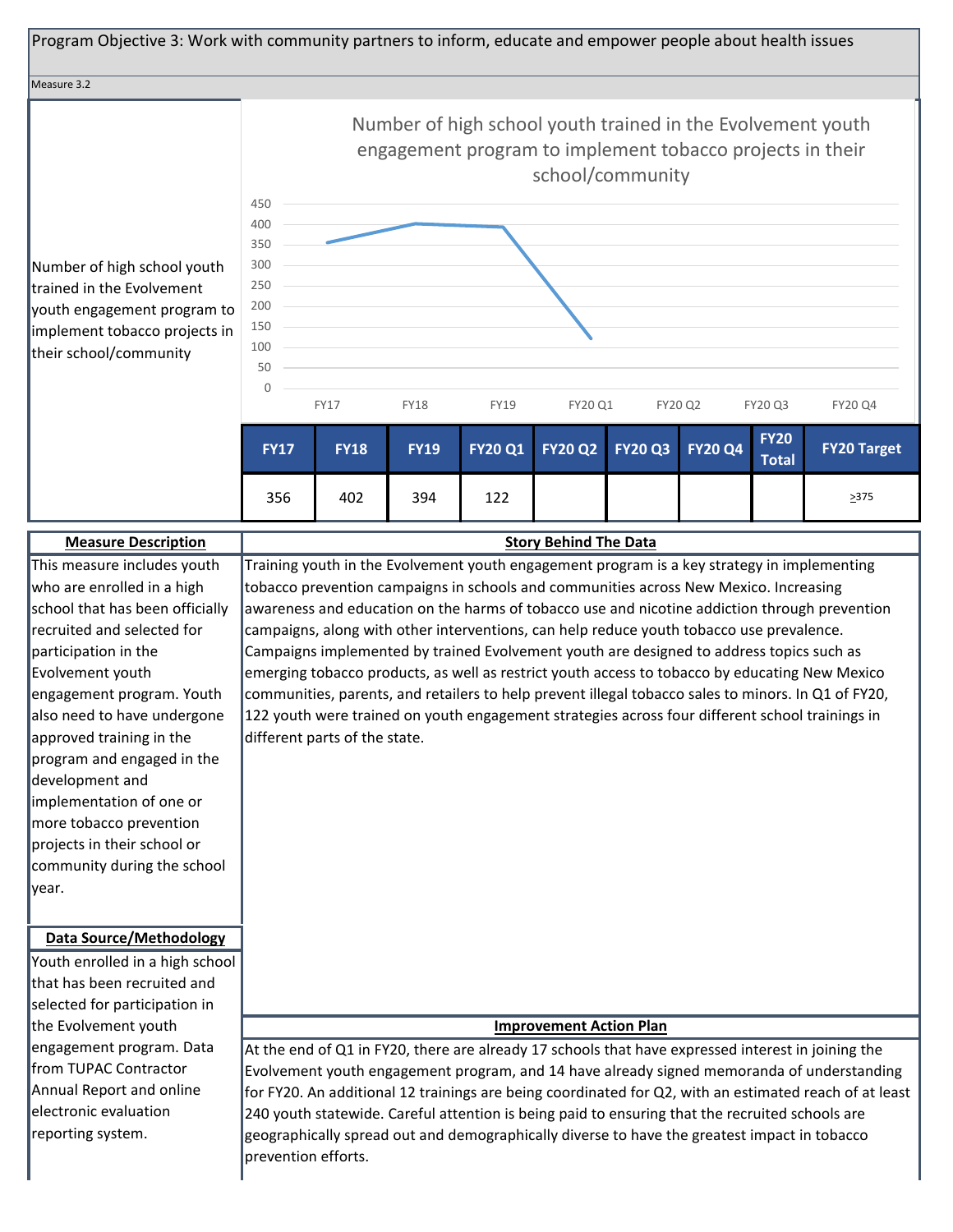

The ONAPA, WIC, and NM State University are coordinating efforts to provide nutrition education through the implementation of food tastings and cooking demos for WIC recipients using WIC eligible foods - primarily fruits, vegetables, and whole grains. With the addition of federal Supplemental Nutrition Assistance Program Education (SNAP-Ed) funding in fiscal year 2016, the ONAPA program expanded its reach to the low-income adult population for the first time, specifically those participating in food assistance programs within tribal communities and highpoverty counties. The SNAP-Ed program has the greatest potential impact on nutrition and physical activity behaviors with interventions and strategies geared towards low-income women and children. nutrition education using WIC

#### **Data Source/Methodology**

approved foods in WIC clinics

with kitchens.

Program (ONAPA) is currently working with WIC and New Mexico State University Cooperative Extension Services (CES) to implement

ONAPA works closely with WIC clinics and NMSU CES (as appropriate) to collect information on the number of WIC clients who participate in food tastings.

### **Improvement Action Plan**

In Q1, WIC recipient attendance at WIC clinic food demos is increasing after the implementation of the MOSAIC data collection system within WIC. ONAPA is working on strengthening our partnership with WIC to expand food demos in WIC clinics without kitchens to reach more WIC recipients. Supplies and equipment needed to conduct mobile food demos have been identified and both programs are exploring options for purchase because two additional WIC clinics without kitchens (Alamo Band of Navajo Nation in Socorro County and the Chaparral WIC clinic in Dona Ana County) began participating in food tastings in collaboration with NMSU. The WIC State Nutritionist has identified WIC staff interested in participating in training to conduct food tastings and cooking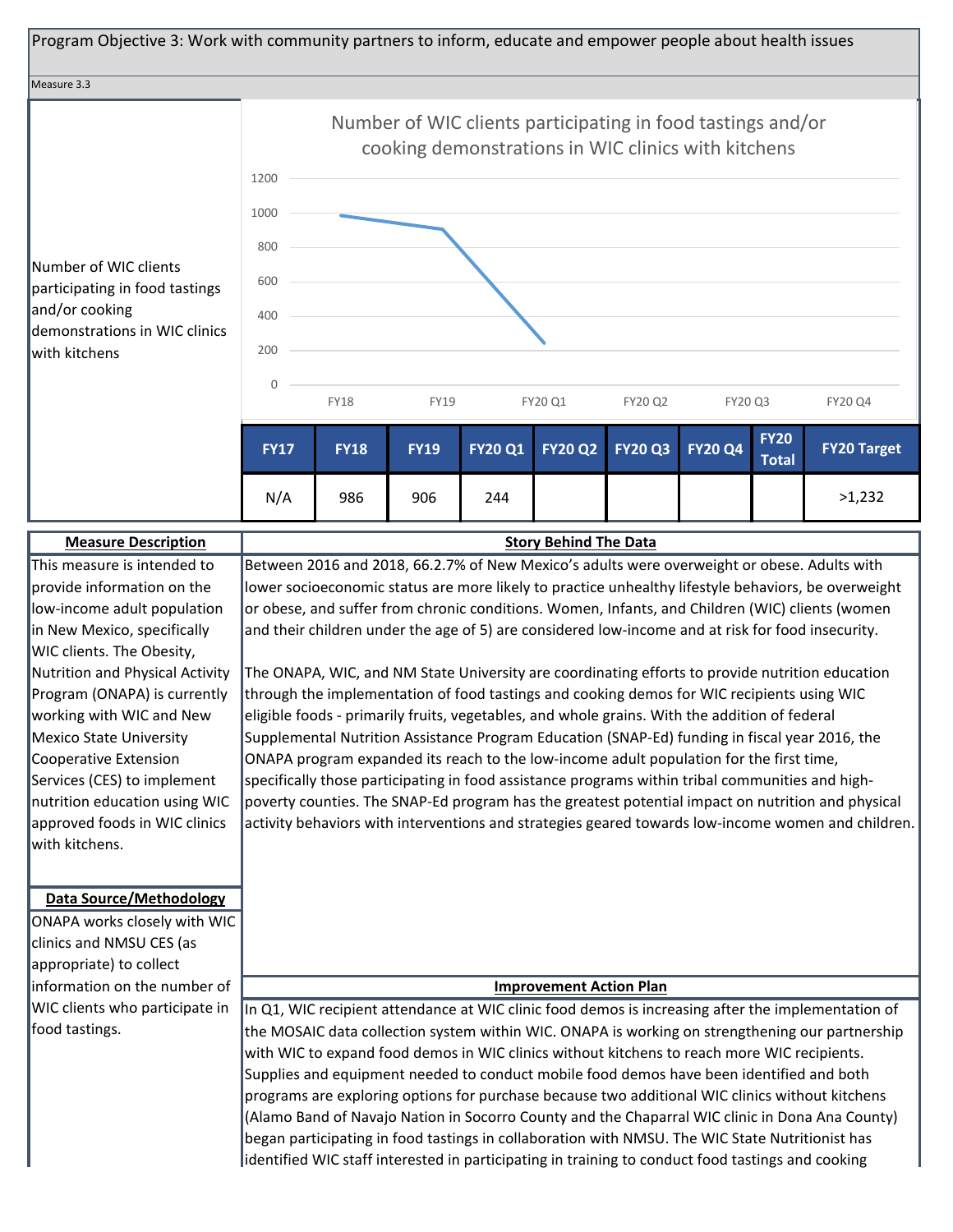| demos in WIC clinics without kitchens. WIC will identify a nutrition education curriculum that uses |  |
|-----------------------------------------------------------------------------------------------------|--|
| WIC foods. Once the curriculum is determined, training for WIC staff will begin.                    |  |
|                                                                                                     |  |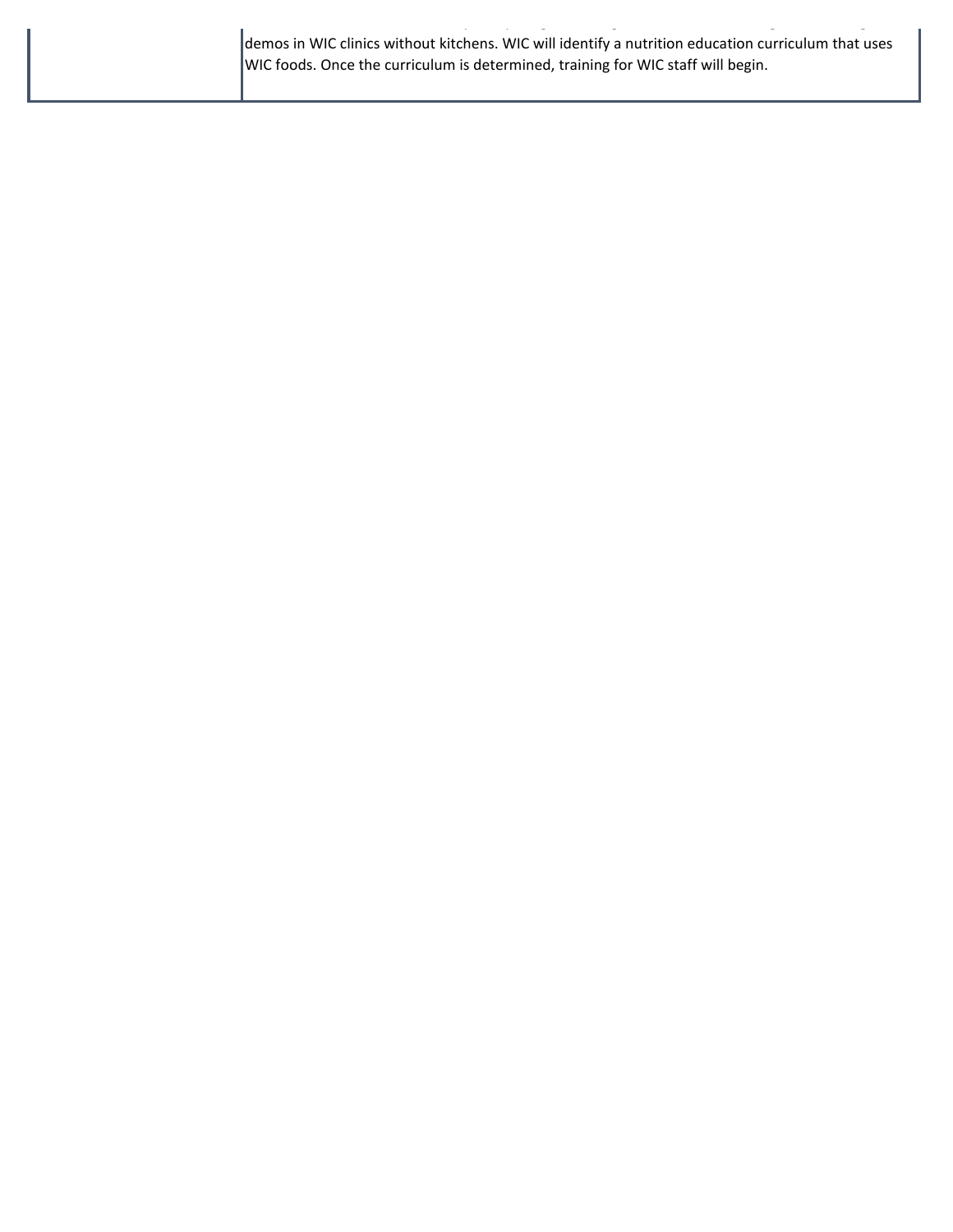

Percent of children in Healthy Kids, Healthy Communities with increased opportunities for healthy eating in public elementary schools



| <b>Measure Description</b>     | <b>Story Behind The Data</b>                                                                                                      |
|--------------------------------|-----------------------------------------------------------------------------------------------------------------------------------|
| This measure represents        | Increasing healthy eating and physical activity opportunities in schools is a best practice for                                   |
| elementary-school age          | preventing obesity, by exposing children to healthy lifestyle behaviors at an early age. In 2018, 13.3%                           |
| children in schools with       | of kindergarten and 20.8% of third grade students in New Mexico were obese; obese children are                                    |
| increased opportunities for    | more likely to become obese adults with an increased risk of chronic health conditions. Healthy                                   |
| healthy eating during the      | eating and physical activity are two lifestyle behaviors that can help prevent obesity.                                           |
| school day on an ongoing and   |                                                                                                                                   |
|                                | regular basis; the denominator As it relates to this measure, the Obesity, Nutrition, and Physical Activity Program (ONAPA) works |
| is total elementary school     | closely with local coordinators in 13 Healthy Kids Healthy Communities (HKHC) to:                                                 |
| population of schools within   | 1) Engage partners and build school system support for establishing and implementing strong                                       |
| HKHC communities.              | wellness policies to improve the school nutrition environment.                                                                    |
|                                | 2) Implement sustainable healthy eating interventions coupled with nutrition education, e.g., the                                 |
|                                | Healthy Kids 5210 Challenge (a 21-day educational campaign motivating children to eat at least 5                                  |
|                                | fruits or vegetables each day, limit screen time to 2 hours or less each day, get at least 1-hour of                              |
| <b>Data Source/Methodology</b> | physical activity each day, and drink lots of water (H2O) every day), classroom fruit and vegetable                               |
| Data on healthy eating is      | tastings, salad bars, farm to cafeteria, healthy snacks, and edible gardens.                                                      |
| collected annually at the end  |                                                                                                                                   |
| of the school year by HKHC     |                                                                                                                                   |
| coordinators in local          | <b>Improvement Action Plan</b>                                                                                                    |
| elementary schools. Our        | In Q1, Healthy Kids Healthy Communities (HKHC) coordinators worked with local schools to create a                                 |
| program aggregates, analyzes,  | plan for participating in and promoting New Mexico Grown Week, Farm to School Month, and                                          |
| and reports results by the end | International Walk and Roll to School Day. In partnership with schools, they also began                                           |
| of the summer to assess        | implementing the Healthy Kids 5210 Challenge and BMI surveillance. Nearly every elementary                                        |
| environmental, policy, and     | school in a HKHC school district, implements at least one healthy eating initiative. While HKHC is                                |
| systems changes over time.     | effectively increasing opportunities for healthy eating in schools in 13 communities, more resources                              |
|                                | are needed to expand efforts into additional communities across the state to improve healthy                                      |
|                                | lifestyle behaviors and increase the likelihood of childhood obesity prevalence rates trending                                    |
|                                | ldownwards.                                                                                                                       |
|                                |                                                                                                                                   |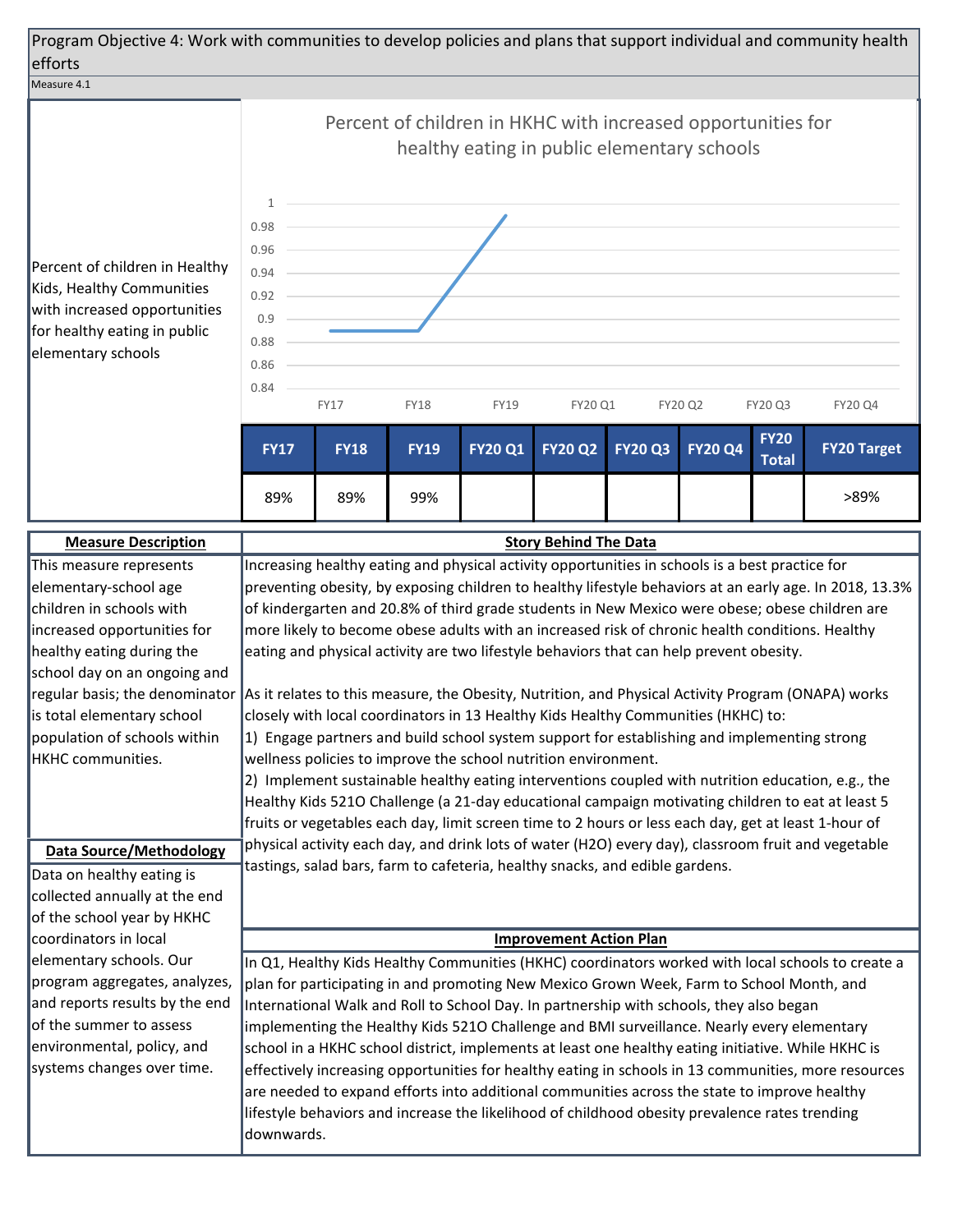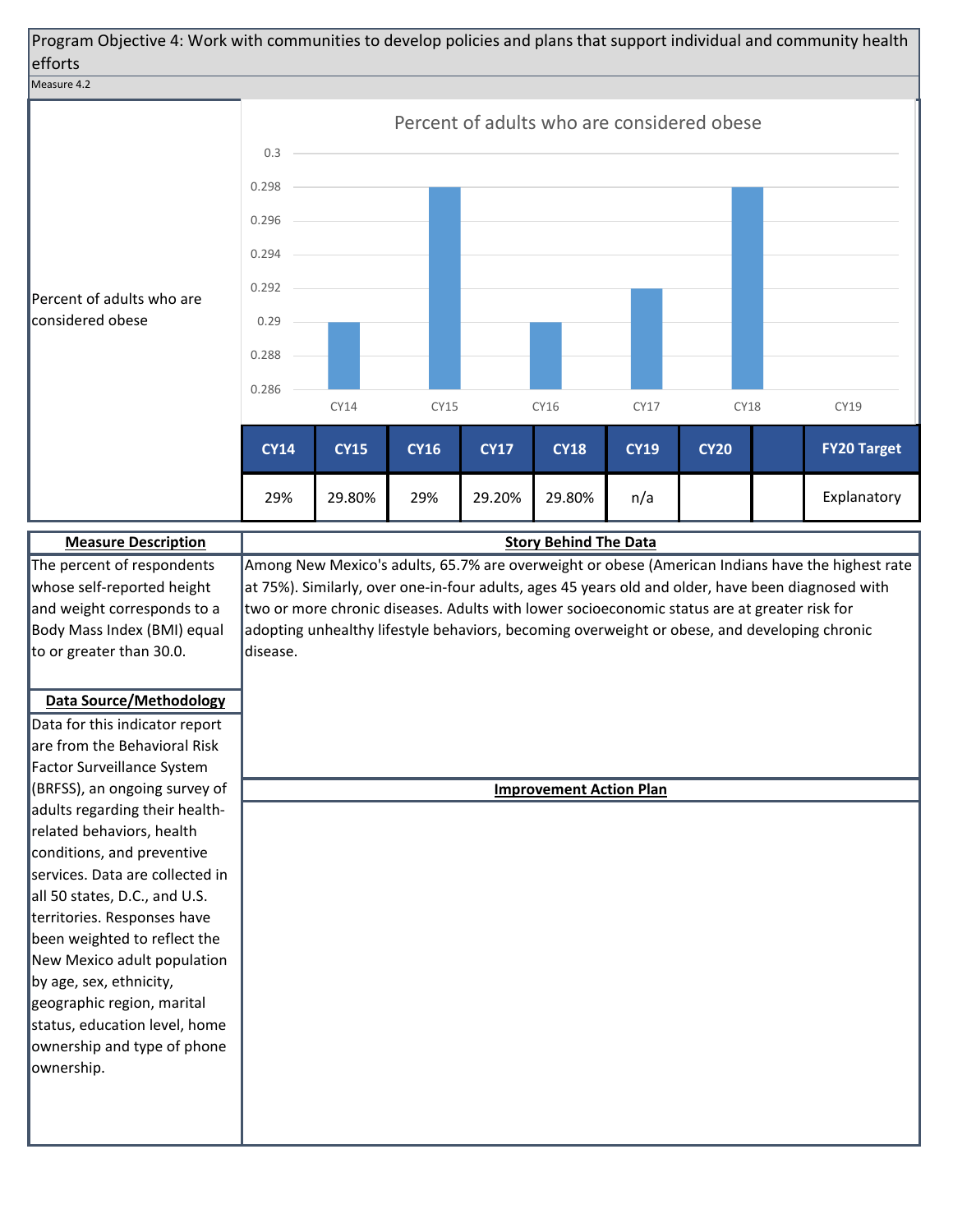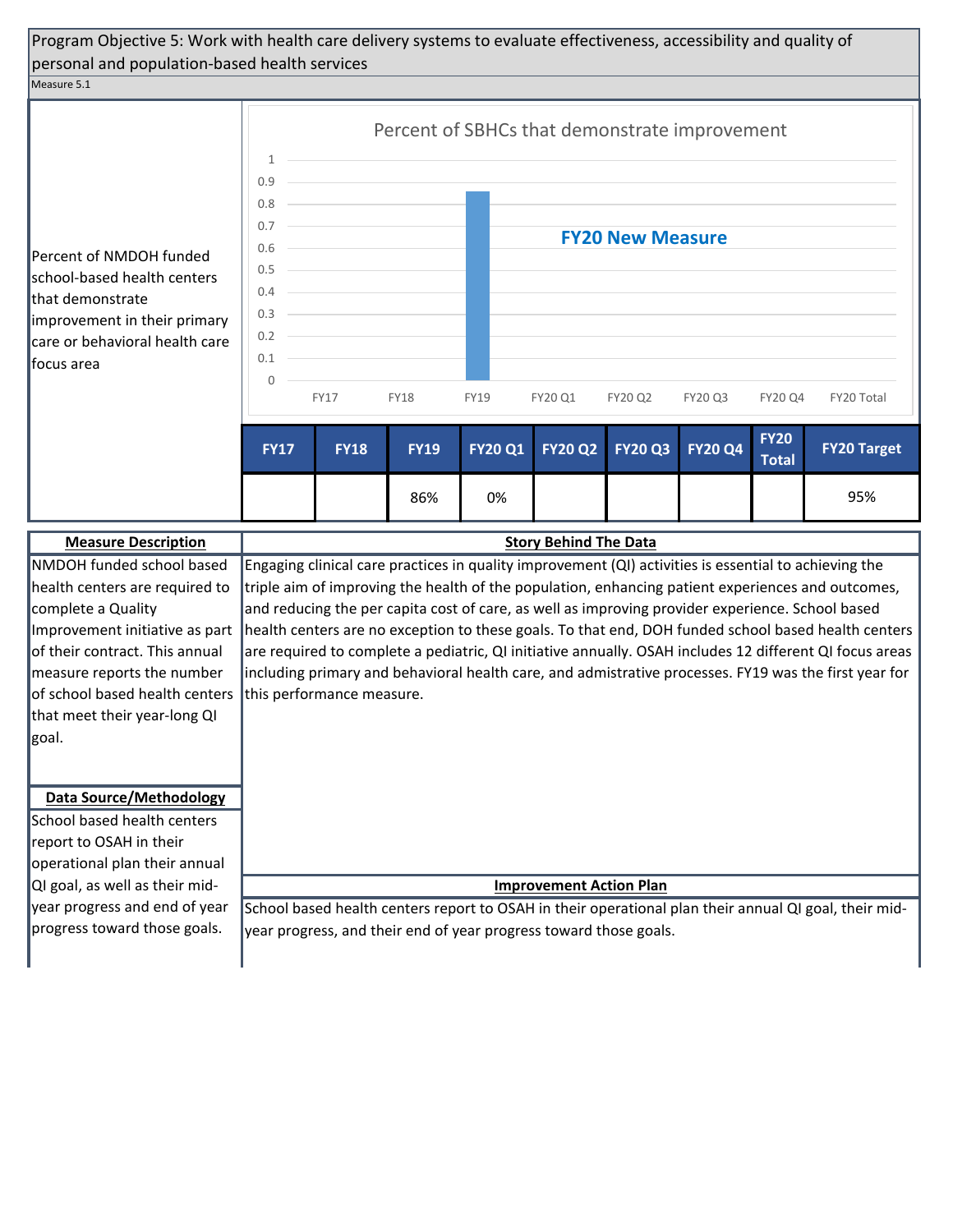# Program Objective 5: Work with health care delivery systems to evaluate effectiveness, accessibility and quality of personal and population-based health services

Measure 5.2



| <b>Measure Description</b>      | <b>Story Behind The Data</b>                                                                           |
|---------------------------------|--------------------------------------------------------------------------------------------------------|
| Annual population-based         | Diabetes, one of the leading causes of death and disability in the U.S., is the sixth leading cause of |
| explanatory measure.            | death in New Mexico. In 2017, an estimated 220,039 NM adults, ages 18 and older (13.7%) had            |
|                                 | diabetes, and only 7 in 10 with the condition were aware of it. For people with diagnosed diabetes,    |
|                                 | the condition can be managed and complications can be prevented or reduced through improved            |
|                                 | quality of clinical care and increased access to sustainable self-management and support services.     |
| <b>Data Source/Methodology</b>  | The hospitalization rate among adults with diagnosed diabetes has been declining over the past five    |
|                                 | years because of several factors, like disease management programs provided by health care             |
| Hospital Inpatient Discharge    | organizations and diabetes self-management eduction.                                                   |
| data, Behavioral Risk Factor    |                                                                                                        |
| Surveillance System, and inter- |                                                                                                        |
| lcensus data are utilized to    | <b>Improvement Action Plan</b>                                                                         |
| estimate the age-adjusted rate  |                                                                                                        |
| of diabetes hospitalization.    |                                                                                                        |
|                                 |                                                                                                        |
|                                 |                                                                                                        |
|                                 |                                                                                                        |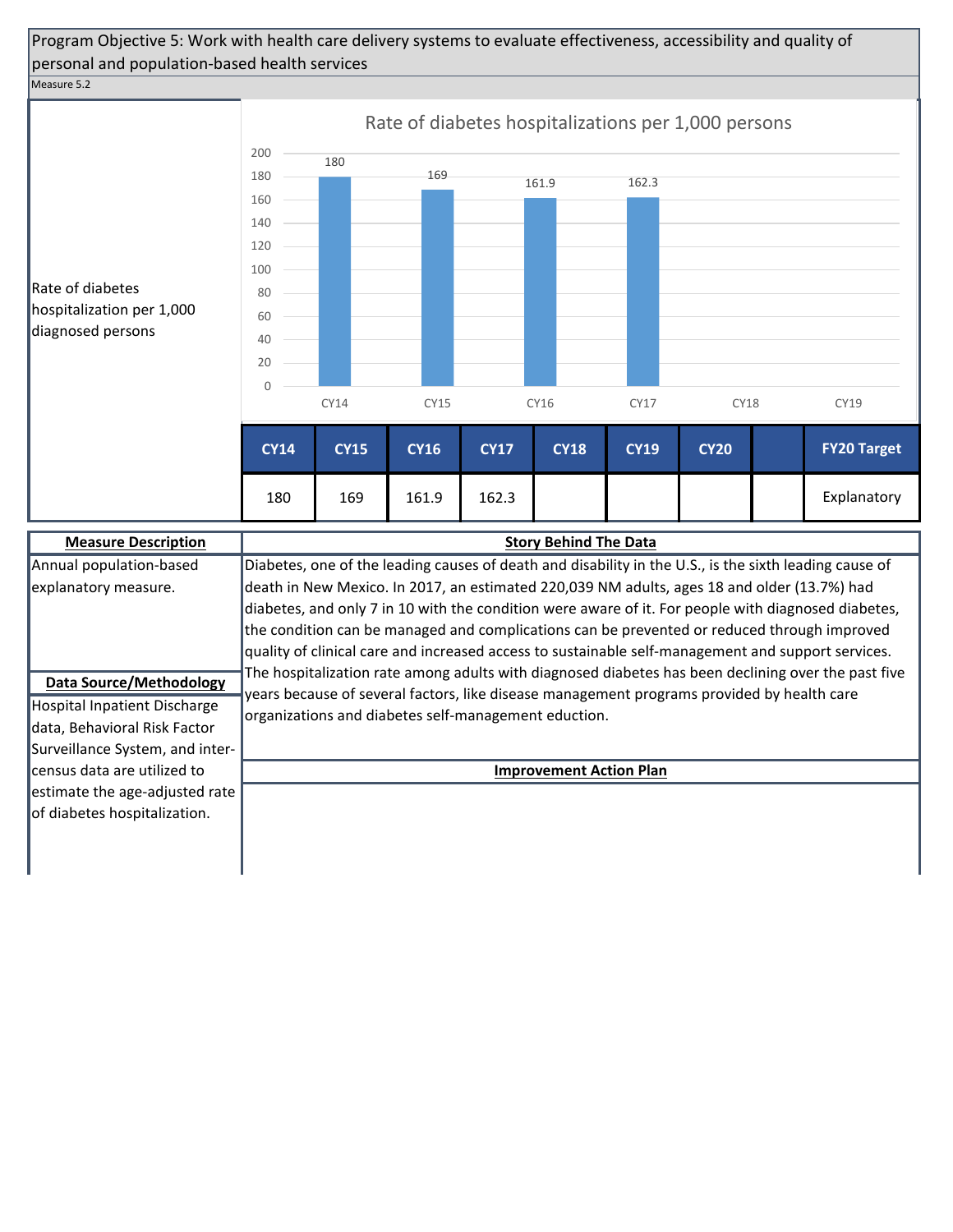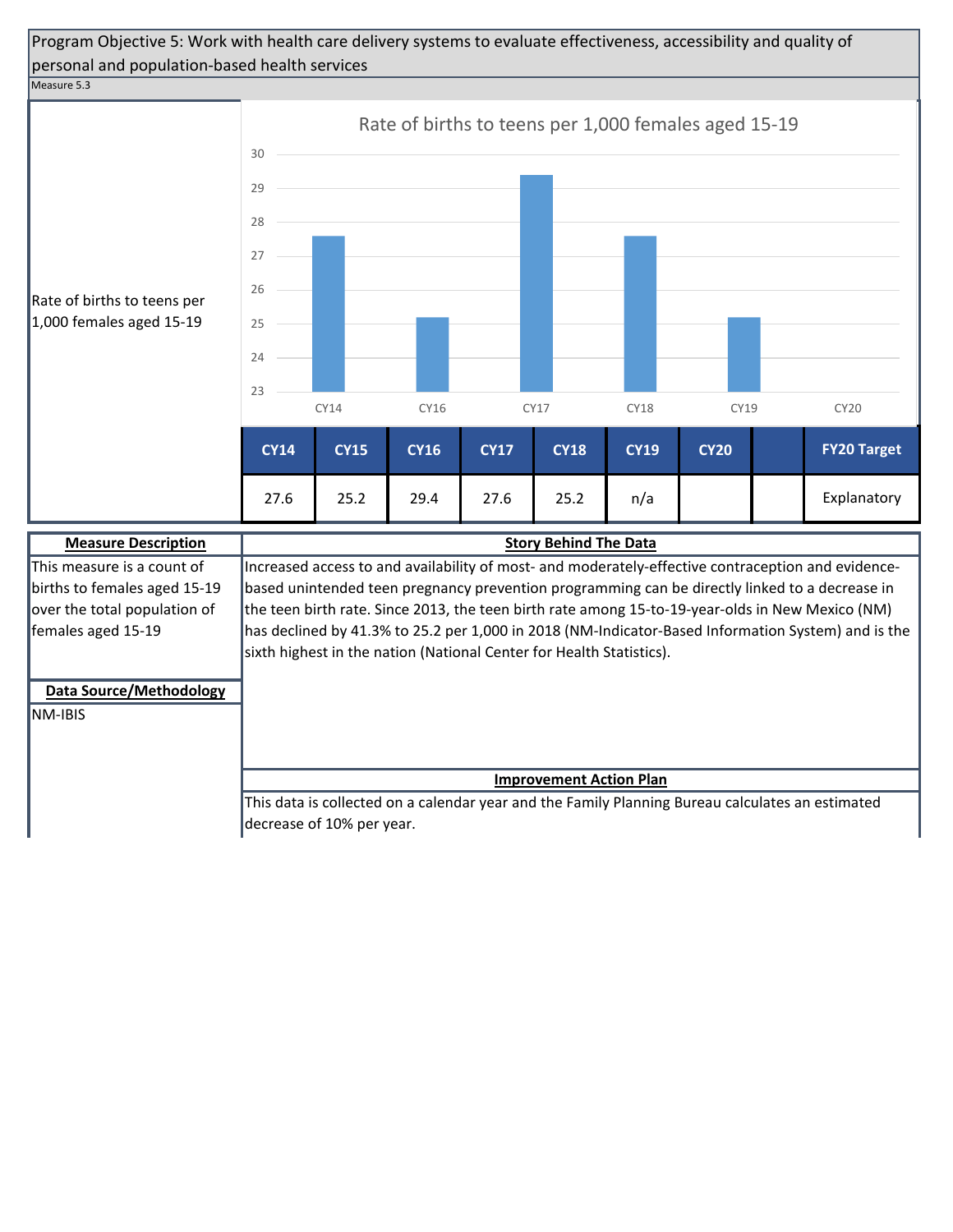## **New Mexico Department of Health**

## **Epidemiology and Response Division**

**P003**

## **Program Description and Purpose**

The Epidemiology and Response Division (ERD) monitors health, provides health information, prevents disease and injury, promotes health and health behaviors, responds to public health events, prepares for health emergencies, and provides emergency medical, trauma and vital records to New Mexicans. ERD provides services through six bureaus: Emergency Medical Systems (EMS), Environmental Health Epidemiology (EHEB), Health Emergency Management (BHEM), Infectious Disease Epidemiology (IDEB), Injury and Behavioral Epidemiology (IBEB), and Vital Records and Health Statistics (BVRHS).

## **Program Budget (in thousands):**

| <b>FY19</b>  | <b>General Fund</b> | <b>Other State Funds</b> | <b>Federal Funds</b> | <b>Other Transfers</b> | <b>TOTAL</b> | <b>FTE</b> |
|--------------|---------------------|--------------------------|----------------------|------------------------|--------------|------------|
| 200          | 4,199,400           | 463,600                  | 9,093,000            | 406,700                | 14,162,700   |            |
| 300          | 1,226,900           | 78,100                   | 5,073,400            | 133,000                | 6,511,400    | 203        |
| 400          | 4,489,400           | 72,500                   | 1,785,100            | 298,000                | 6,645,000    |            |
| <b>TOTAL</b> | 9,915,700           | 614,200                  | 15,951,500           | 837,700                | 27,319,100   |            |

| <b>FY20</b>  | <b>General Fund</b> | Other State Funds | <b>Federal Funds</b> | <b>Other Transfers</b> | <b>TOTAL</b> | <b>FTE</b> |
|--------------|---------------------|-------------------|----------------------|------------------------|--------------|------------|
| 200          | 4,200,300           | 450,100           | 9,245,400            | 266.900                | 14,162,700   |            |
| 300          | 1,173,600           | 84,900            | 5,003,000            | 249.900                | 6,511,400    | 204        |
| 400          | 4,541,800           | 79,200            | 1,703,100            | 108,300                | 6,432,400    |            |
| <b>TOTAL</b> | 9,915,700           | 614,200           | 15,951,500           | 625,100                | 27,106,500   |            |

|                | Program Objective 1: Improve Health Status of New Mexico                                                                              |  |  |  |  |  |  |
|----------------|---------------------------------------------------------------------------------------------------------------------------------------|--|--|--|--|--|--|
| <b>Measure</b> | Description                                                                                                                           |  |  |  |  |  |  |
| 1.1            | Percent of self-reported sexual assaults per 100,000 population                                                                       |  |  |  |  |  |  |
| 1.2            | Number of youth who have completed an evidence-based or evidence-supported sexual assault primary prevention<br>program               |  |  |  |  |  |  |
| 1.3            | Rate of suicide per 100,000 population                                                                                                |  |  |  |  |  |  |
| 1.4            | Percent of hospitals with emergency department based self-harm secondary prevention program                                           |  |  |  |  |  |  |
| 1.5            | Number of community members trained in evidence-based suicide prevention programs                                                     |  |  |  |  |  |  |
|                | Program Objective 2: Reduce substance use deaths                                                                                      |  |  |  |  |  |  |
| Measure        | Description                                                                                                                           |  |  |  |  |  |  |
| 2.1            | Rate of alcohol-related deaths per 100,000 population                                                                                 |  |  |  |  |  |  |
| 2.2            | Percent of county and tribal health councils that include in their plans evidence-based strategies to reduce alcohol-related<br>harms |  |  |  |  |  |  |
| 2.3            | Percent of persons receiving alcohol screening and brief intervention (a-SBI) services                                                |  |  |  |  |  |  |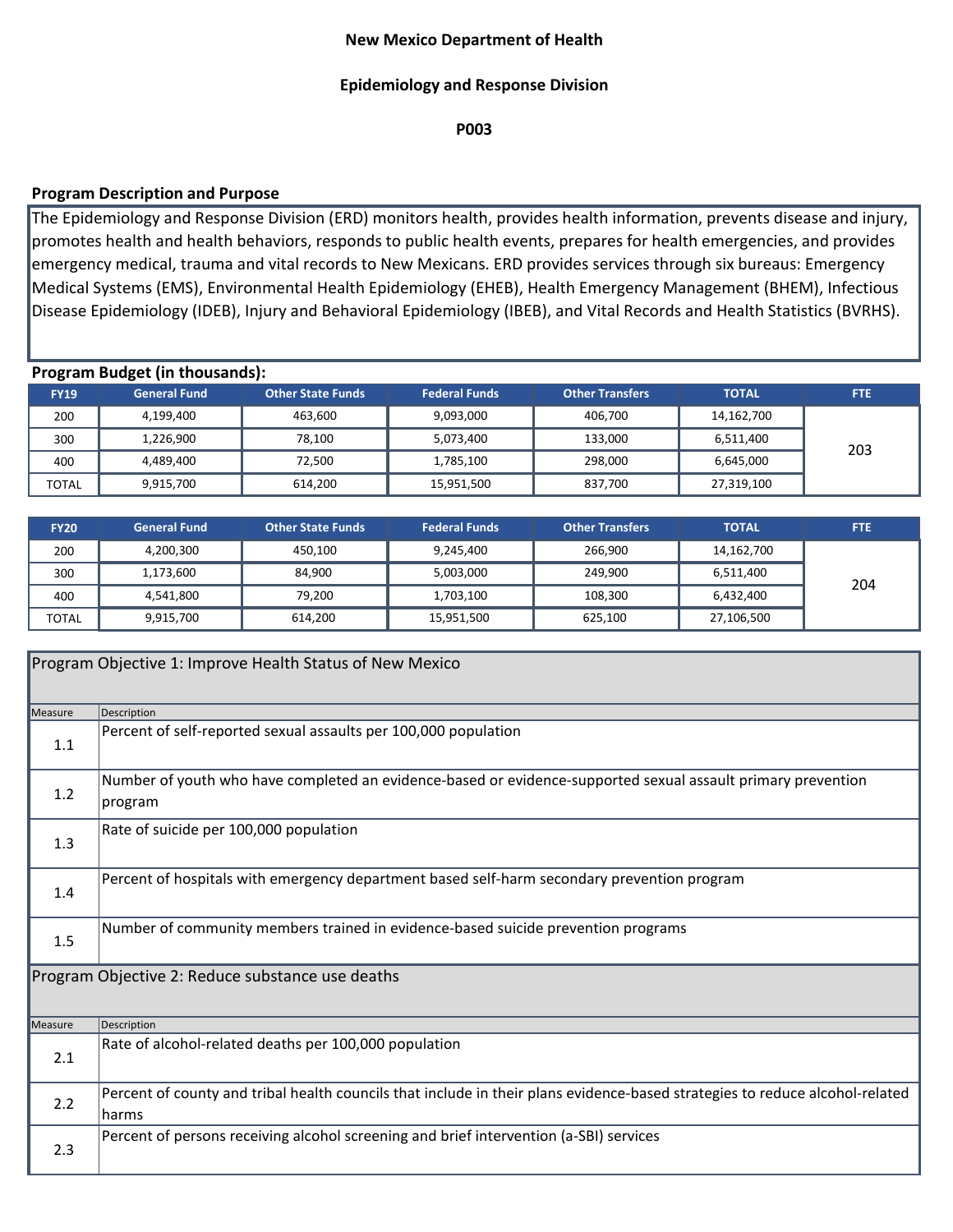| 2.4     | Percent of retail pharmacies that dispense naloxone (FY20 KEY MEASURE)                                                                                                                   |
|---------|------------------------------------------------------------------------------------------------------------------------------------------------------------------------------------------|
| 2.5     | Percent of opioid patients also prescribed benzodiazepines (FY20 KEY MEASURE)                                                                                                            |
|         | Program Objective 3: Reduce deaths among older populations                                                                                                                               |
| Measure | Description                                                                                                                                                                              |
| 3.1     | Rate of heat related illness hospitalizations per 100,000 population                                                                                                                     |
| 3.2     | Rate of cardiovascular disease (heart disease & stroke) deaths per 100,000 population                                                                                                    |
| 3.3     | Percent of NM hospitals certified for stroke care (FY20 KEY MEASURE)                                                                                                                     |
| 3.4     | Rate of fall-related deaths per 100,000 adults, aged 65 years or older                                                                                                                   |
| 3.5     | Percent of emergency department based secondary prevention of older adult fractures due to falls programs                                                                                |
|         | Program Objective 4: Reduce pneumonia and influenza deaths                                                                                                                               |
|         | Description                                                                                                                                                                              |
| 4.1     | Percent of the New Mexico population served during mass distribution of antibiotics and/or vaccinations through<br>public/private partnerships in the event of a public health emergency |
|         |                                                                                                                                                                                          |
| 4.2     | Rate of pneumonia and influenza death rate per 100,000 population                                                                                                                        |
|         | Program Objective 5: Monitor health status and provide health information                                                                                                                |
| Measure | Description                                                                                                                                                                              |
| 5.1     | Rate of drug overdose deaths per 100,000 population                                                                                                                                      |
| 5.2     | Rate of avoidable hospitalizations per 100,000 population                                                                                                                                |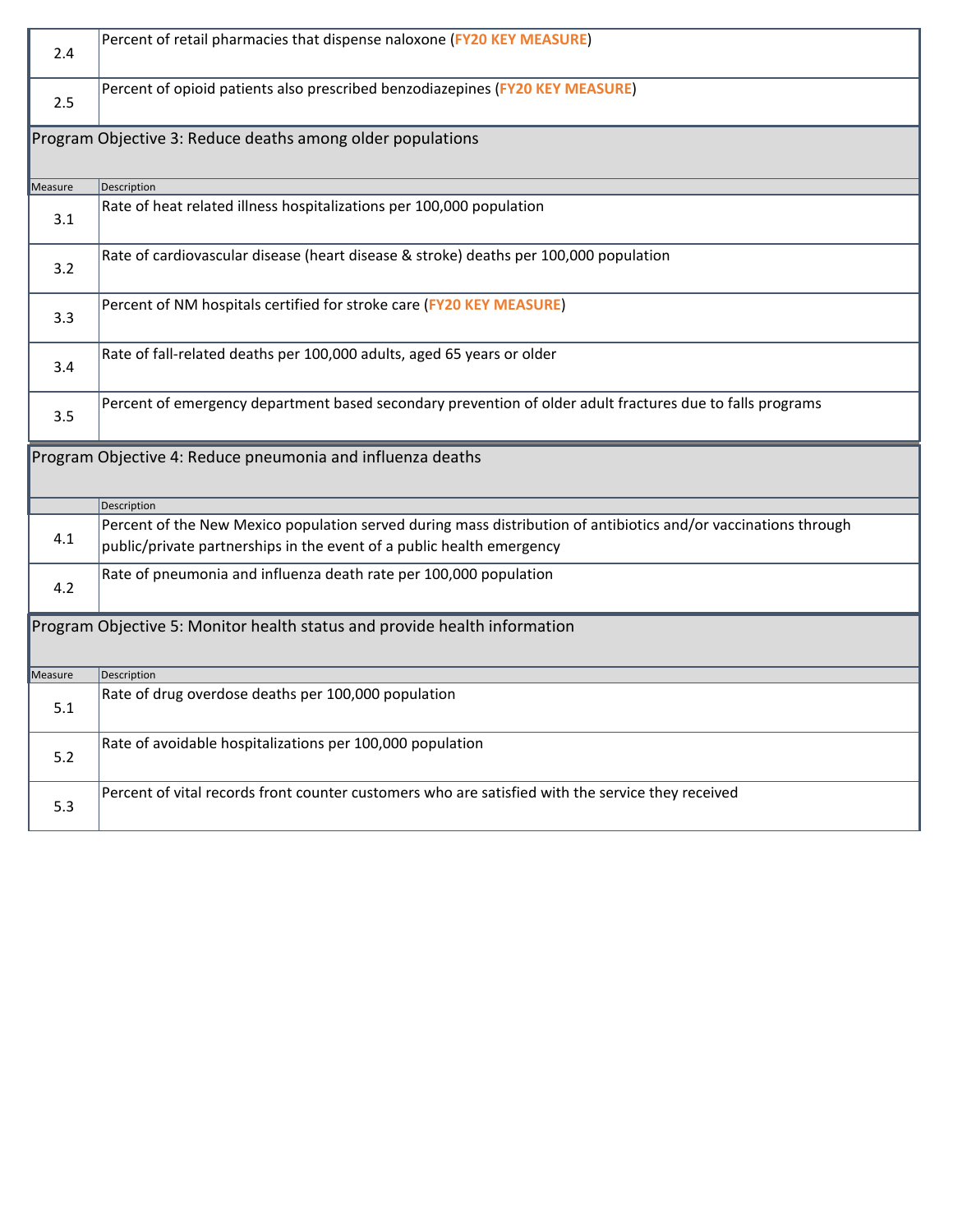![](_page_29_Figure_0.jpeg)

Surveillance System for a period of three years to establish a baseline percentage of completed sexual assaults in New Mexico for 2016, 2017, and 2018. Data are weighted to reflect the demographic population parameters of all NM residents.

### **Improvement Action Plan**

The Epidemiology and Response Division's Sexual Violence Prevention Program (SVPP) intends to affect long-term change by supporting partners and contractors to implement more community level and policy based interventions with broader and more systemic reach and increasing use of localized data to inform contractors of priority populations in their regions to deliver tailored prevention strategies.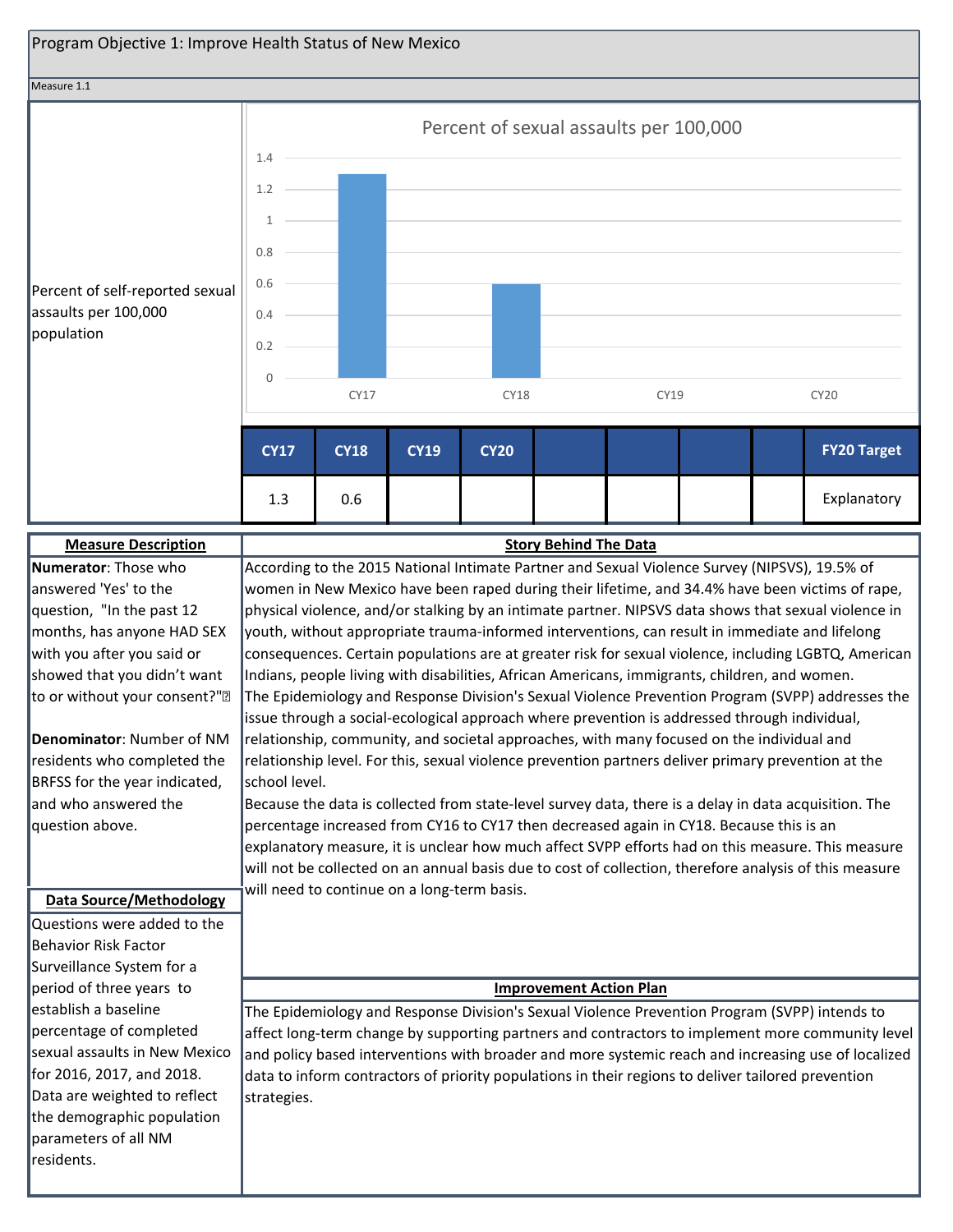#### Measure 1.2

Number of youth who have completed an evidence-based or evidence-supported sexual assault primary prevention program

|             | Number of youth who have completed an evidence-based<br>sexual assault primary prevention program |             |                |                |                |                |              |                    |
|-------------|---------------------------------------------------------------------------------------------------|-------------|----------------|----------------|----------------|----------------|--------------|--------------------|
| 8000        |                                                                                                   |             |                |                |                |                |              |                    |
| 7000        |                                                                                                   |             |                |                |                |                |              |                    |
| 6000        |                                                                                                   |             |                |                |                |                |              |                    |
| 5000        |                                                                                                   |             |                |                |                |                |              |                    |
| 4000        |                                                                                                   |             |                |                |                |                |              |                    |
| 3000        |                                                                                                   |             |                |                |                |                |              |                    |
| 2000        |                                                                                                   |             |                |                |                |                |              |                    |
| 1000        |                                                                                                   |             |                |                |                |                |              |                    |
| 0           |                                                                                                   |             |                |                |                |                |              |                    |
|             | <b>FY17</b>                                                                                       | <b>FY18</b> | <b>FY19</b>    | FY20 Q1        | FY20 Q2        | FY20 Q3        | FY20 Q4      | FY20 Total         |
|             |                                                                                                   |             |                |                |                |                | <b>FY20</b>  |                    |
| <b>FY17</b> | <b>FY18</b>                                                                                       | <b>FY19</b> | <b>FY20 Q1</b> | <b>FY20 Q2</b> | <b>FY20 Q3</b> | <b>FY20 Q4</b> | <b>Total</b> | <b>FY20 Target</b> |
| 6962        | 7470                                                                                              | 5905        | 3400           |                |                |                |              | ≥7000              |

| <b>Measure Description</b>     | <b>Story Behind The Data</b>                                                                          |
|--------------------------------|-------------------------------------------------------------------------------------------------------|
| This output measure focuses    | According to the 2015 National Intimate Partner and Sexual Violence Survey (NIPSVS), 19.5% of         |
| on students and youth who      | women in New Mexico (NM) have been raped during their lifetime, and 34.4% of those have been          |
| have completed primary         | victims of rape, physical violence, and/or stalking by an intimate partner. NIPSVS data show that     |
| prevention programs.           | sexual violence in youth, without appropriate trauma-informed interventions, can result in            |
|                                | immediate and lifelong consequences. Certain populations are at greater risk for sexual violence,     |
|                                | including people living with disabilities, LGBTQ+, indigenous/tribal women, adults living in poverty, |
| <b>Data Source/Methodology</b> | and youth who have unstable housing or are foreign-born.                                              |
| This information comes from    |                                                                                                       |
| data from contractors showing  |                                                                                                       |
| participant counts.            |                                                                                                       |
| Data are weighted to reflect   | <b>Improvement Action Plan</b>                                                                        |
| the demographic population     | The Office of Injury Prevention (OIP) works with partners around the state to provide education to    |
| parameters of all NM public    | youth and adults who work with youth for the primary prevention of sexual violence. The OIP will      |
| high school students.          | increase the number of New Mexicans who have completed an evidence-based sexual assault               |
|                                | primary prevention program and the Sexual Violence Prevention Program (SVPP) will move toward         |
|                                | community and societal level interventions and establish performance measures reflecting this shift.  |
|                                | Q1: Train 2,000 youth in an evidence-based or evidence-supported sexual assault primary prevention    |
|                                | program.                                                                                              |
|                                | Q2: Train 2,500 youth in an evidence-based or evidence-supported sexual assault primary prevention    |
|                                | program.                                                                                              |
|                                | Q3: Train 2,500 youth in an evidence-based or evidence-supported sexual assault primary prevention    |
|                                | program.                                                                                              |
|                                | Q4: Gather and analyze evaluation data from youth that completed an evidence-based or evidence-       |
|                                | supported sexual assault primary prevention program.                                                  |
|                                |                                                                                                       |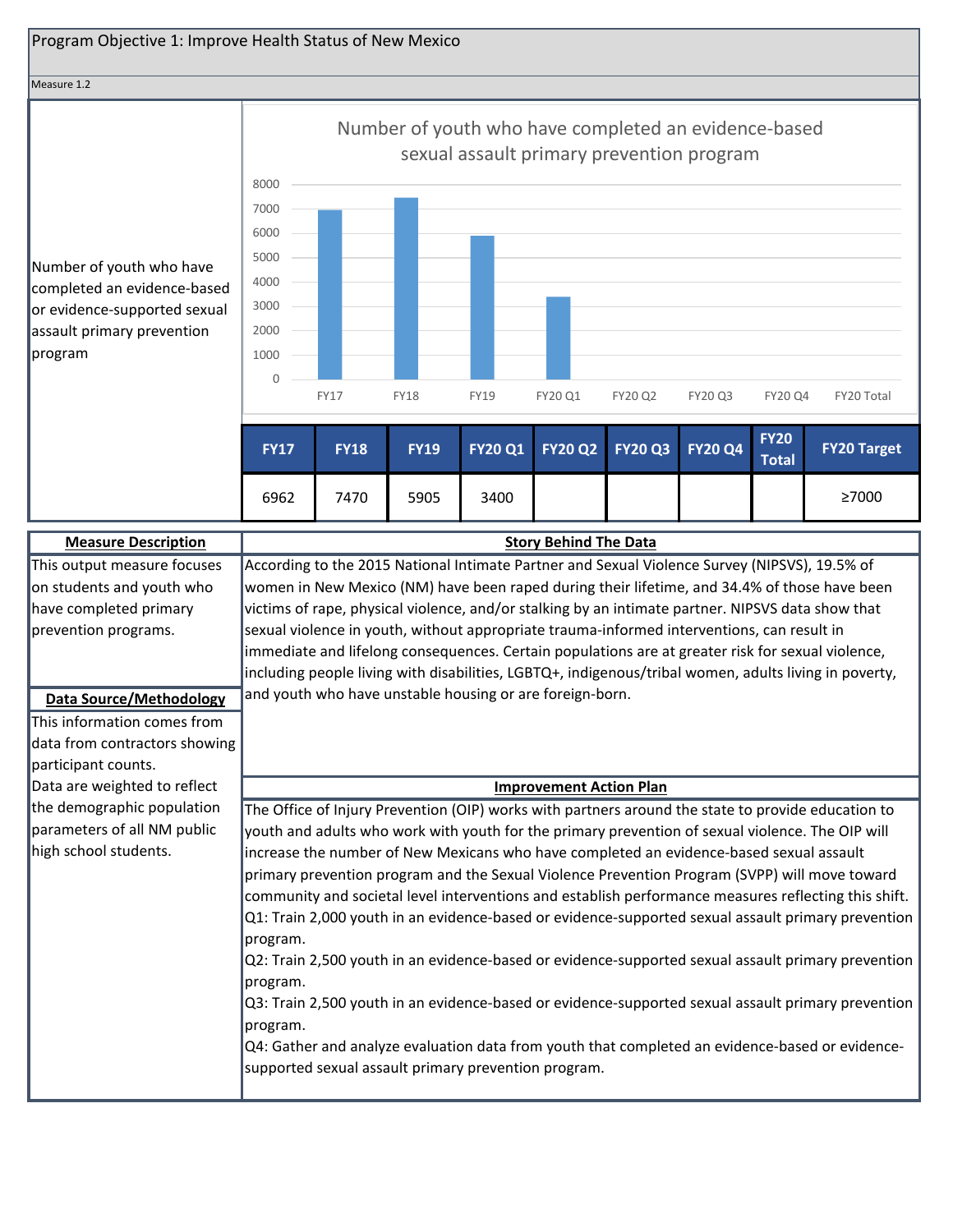![](_page_31_Figure_0.jpeg)

| <b>Measure Description</b>           | <b>Story Behind The Data</b>                                                                            |
|--------------------------------------|---------------------------------------------------------------------------------------------------------|
| Numerator: Count of deaths           | The suicide rate in New Mexico have consistently been more than 50% higher than national rates. In      |
| in 2018                              | 2017, New Mexico had the fourth highest suicide rate in the country. From 2009-2017, deaths by          |
| Denominator: Mid-year                | suicide in New Mexico increased by 28% compared to 19% for the U.S. In 2018, state data shows           |
| population estimate from             | that suicide was the ninth leading cause of death in New Mexicans across all ages and the second        |
| UNM, Geospatial and                  | leading cause of death for those ages 5 - 34 years. Among residents 15 - 17 years, suicide was the      |
| Population Studies Program.          | leading cause of death. In addition, suicide was the third leading cause of death for individuals 35 -  |
| Rate is per 100,000                  | 44 years. The past decade saw an increase in suicide for all age groups, with the largest rate          |
| population, age-adjusted to          | increases found in children 10-14 years and adults 65-74 years, a tripling and doubling, respectively,  |
| U.S. 2000 population.                | of the rates of suicide.                                                                                |
|                                      |                                                                                                         |
| <b>Data Source/Methodology</b>       |                                                                                                         |
| Data Source: New Mexico              |                                                                                                         |
| Death Data: Bureau of Vital          |                                                                                                         |
| <b>Records and Health Statistics</b> |                                                                                                         |
| (BVRHS), New Mexico                  | <b>Improvement Action Plan</b>                                                                          |
| Department of Health; New            | The DOH's Epidemiology and Response Division's Office of Injury Prevention (OIP) is convening the       |
| Mexico Population Estimates:         | statewide New Mexico Suicide Prevention Coalition to build New Mexico's Strategic Plan for Suicide      |
| University of New Mexico,            | Prevention. Specific strategies and activities are being written to meet the major suicide prevention   |
| Geospatial and Population            | strategic goals identified by a group representative of the state's population. OIP is working to       |
| Studies (GPS) Program,               | establish a Secondary Prevention of Suicide Program in two regional hospital Emergency                  |
| http://gps.unm.edu/; Centers         | Departments. This will help to address the state's high rate of suicide by preventing suicide in        |
| for Disease Control and              | individuals at particularly high risk, such as those seen for suicide attempts and then discharged from |
| Prevention, National Center          | the Emergency Department. OIP's Suicide Prevention Program continues serving as a resource for          |
| for Health Statistics, CDC           | data and resource sharing and collaborates with the Office of School and Adolescent Health to offer     |
| <b>WONDER Online Database</b>        | suicide gatekeeper trainings across the state.                                                          |
| (http://wonder.cdc.gov).             |                                                                                                         |
|                                      |                                                                                                         |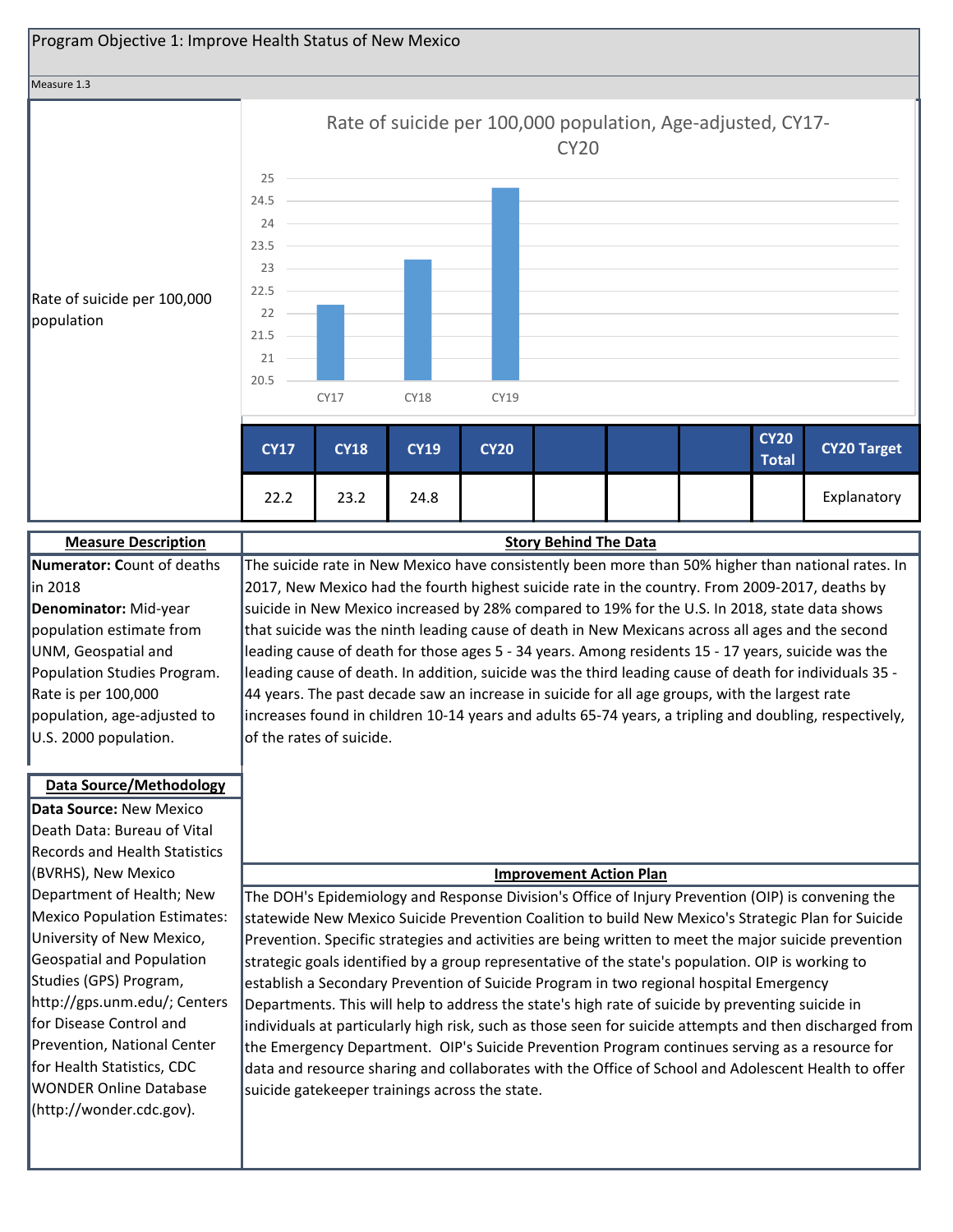| Program Objective 1: Improve Health Status of New Mexico                                                                                                                                                                                                                                                 |                                                                                                                                                                                                                                                                                                                                                                                                                                                                                                                                                                                                                                                                                                                                                                                                                                                                                                                                                                                                           |                              |             |                |                                |                                |                |                             |                                                                                                |
|----------------------------------------------------------------------------------------------------------------------------------------------------------------------------------------------------------------------------------------------------------------------------------------------------------|-----------------------------------------------------------------------------------------------------------------------------------------------------------------------------------------------------------------------------------------------------------------------------------------------------------------------------------------------------------------------------------------------------------------------------------------------------------------------------------------------------------------------------------------------------------------------------------------------------------------------------------------------------------------------------------------------------------------------------------------------------------------------------------------------------------------------------------------------------------------------------------------------------------------------------------------------------------------------------------------------------------|------------------------------|-------------|----------------|--------------------------------|--------------------------------|----------------|-----------------------------|------------------------------------------------------------------------------------------------|
| Measure 1.4                                                                                                                                                                                                                                                                                              |                                                                                                                                                                                                                                                                                                                                                                                                                                                                                                                                                                                                                                                                                                                                                                                                                                                                                                                                                                                                           |                              |             |                |                                |                                |                |                             |                                                                                                |
|                                                                                                                                                                                                                                                                                                          | Percent of hospitals with emergency department based self-<br>harm secondary prevention                                                                                                                                                                                                                                                                                                                                                                                                                                                                                                                                                                                                                                                                                                                                                                                                                                                                                                                   |                              |             |                |                                |                                |                |                             |                                                                                                |
| Percent of hospitals with<br>emergency department based<br>self-harm secondary<br>prevention program                                                                                                                                                                                                     | 100<br>90<br>80<br>70<br>60<br>50<br>40<br>30<br>20<br>10<br>0                                                                                                                                                                                                                                                                                                                                                                                                                                                                                                                                                                                                                                                                                                                                                                                                                                                                                                                                            | <b>FY17</b>                  | <b>FY18</b> | <b>FY19</b>    | <b>New Measure</b>             | No data to report at this time |                |                             |                                                                                                |
|                                                                                                                                                                                                                                                                                                          | <b>FY17</b>                                                                                                                                                                                                                                                                                                                                                                                                                                                                                                                                                                                                                                                                                                                                                                                                                                                                                                                                                                                               | <b>FY18</b>                  | <b>FY19</b> | <b>FY20 Q1</b> | <b>FY20 Q2</b>                 | <b>FY20 Q3</b>                 | <b>FY20 Q4</b> | <b>FY20</b><br><b>Total</b> | <b>FY20 Target</b>                                                                             |
|                                                                                                                                                                                                                                                                                                          | n/a                                                                                                                                                                                                                                                                                                                                                                                                                                                                                                                                                                                                                                                                                                                                                                                                                                                                                                                                                                                                       | n/a                          | n/a         | n/a            |                                |                                |                |                             | 5% (n=2/37)                                                                                    |
| <b>Measure Description</b>                                                                                                                                                                                                                                                                               |                                                                                                                                                                                                                                                                                                                                                                                                                                                                                                                                                                                                                                                                                                                                                                                                                                                                                                                                                                                                           |                              |             |                | <b>Story Behind The Data</b>   |                                |                |                             |                                                                                                |
| Numerator: The number of<br>emergency departments with<br>self-harm secondary<br>prevention programs.<br>Denominator: The number of<br>emergency departments in<br>$NM (n=37).$<br><b>Data Source/Methodology</b><br>Data Source: Emergency<br>Department data reports with<br>information linked to New | Reducing the high rate of suicide in New Mexico requires a comprehensive and multi-faceted<br>approach involving both primary and secondary prevention. Individuals discharged from an<br>emergency department following a suicide attempt are documented to have higher rates of suicide<br>within the first 6-12 months following discharge. Thus, to address this concern, an evidence-based<br>program to prevent subsequent suicide is being developed. This program involves educating<br>emergency department staff about suicide and how to approach individuals presenting with suicide<br>attempts to help reduce stigma, instill hope and promote help-seeking. In addition, the program<br>requires use of a patient-centered, personalized Safety Intervention Plan (SIP), a quick referral for<br>follow-up care, and a series of caring contacts reflecting compassion and concern during the first 6-<br>12 months following the patient's discharge.                                     |                              |             |                |                                |                                |                |                             |                                                                                                |
| Mexico's suicide rate with                                                                                                                                                                                                                                                                               |                                                                                                                                                                                                                                                                                                                                                                                                                                                                                                                                                                                                                                                                                                                                                                                                                                                                                                                                                                                                           |                              |             |                | <b>Improvement Action Plan</b> |                                |                |                             |                                                                                                |
| data sources as described<br>above.                                                                                                                                                                                                                                                                      | An evidence-based secondary prevention of suicide program will be conducted, evaluated, and<br>revised as needed in two emergency departments in New Mexico in FY20. This program will<br>subsequently be established in other emergency departments within the state in the following years.<br>Q1: Plan and research with an initial emergency department to implement an evidence-based self-<br>harm secondary prevention program.<br>Q2: a) Provide training for the initial emergency department to implement a self-harm secondary<br>prevention program; and b) Identify a second emergency department to implement a self-harm<br>secondary prevention program.<br>Q3: a) Implement the self-harm secondary prevention program with the initial emergency<br>department; and b) Plan and research with the second emergency department to implement a self-<br>harm secondary prevention program.<br>Q4: a) Continue to support and evaluate the self-harm secondary prevention program with the |                              |             |                |                                |                                |                |                             |                                                                                                |
|                                                                                                                                                                                                                                                                                                          |                                                                                                                                                                                                                                                                                                                                                                                                                                                                                                                                                                                                                                                                                                                                                                                                                                                                                                                                                                                                           | second emergency department. |             |                |                                |                                |                |                             | initial emergency department; and b) Operate a self-harm secondary prevention program with the |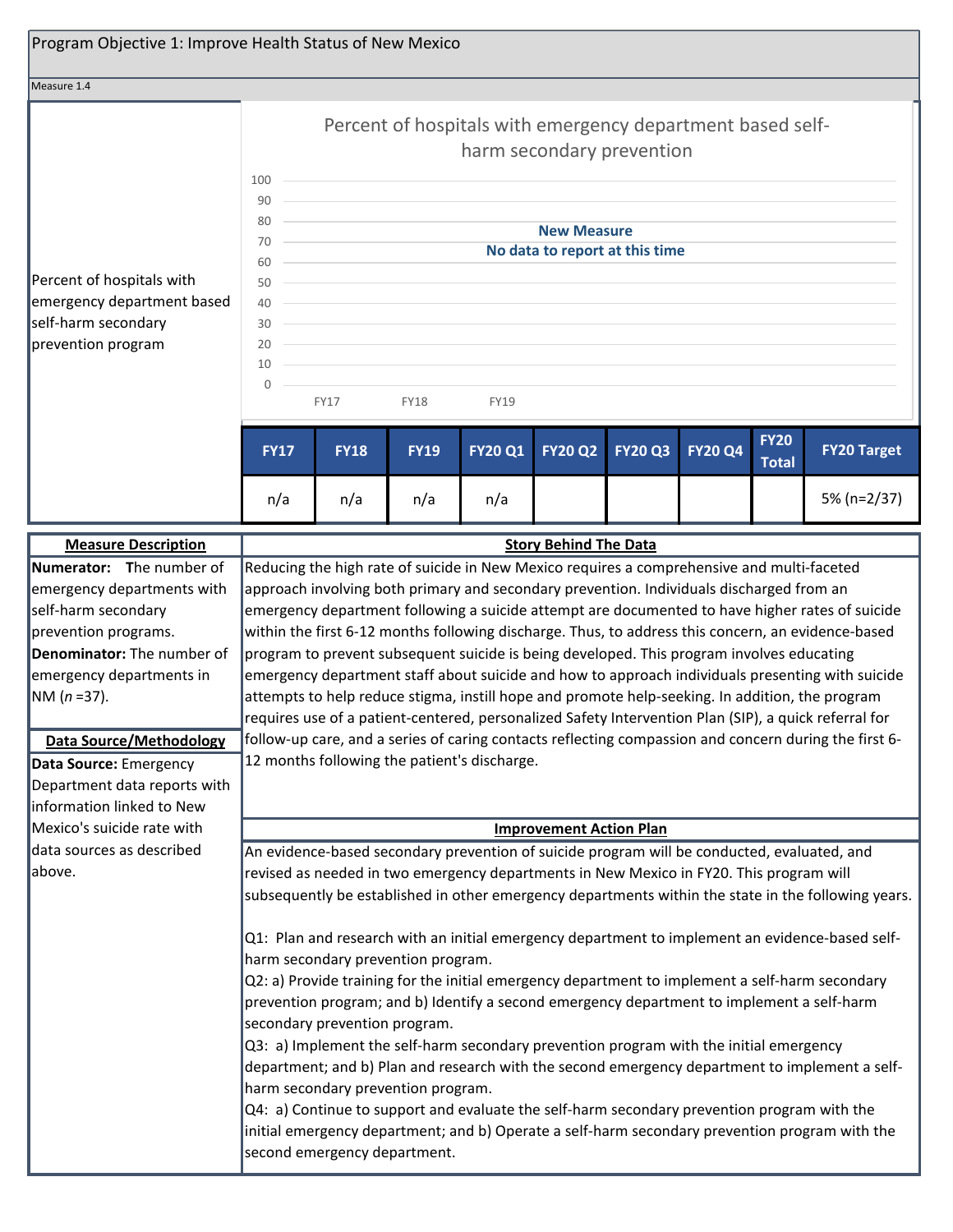![](_page_33_Figure_0.jpeg)

| <b>Measure Description</b>       | <b>Story Behind The Data</b>                                                                          |
|----------------------------------|-------------------------------------------------------------------------------------------------------|
| Numerator: n/a                   | Evidence-based suicide gatekeeper trainings, such as the Question, Persuade, Refer program, have      |
| Denominator: n/a The             | been shown to be effective in reducing suicide and are an important aspect of suicide prevention in   |
| measure is a count of            | the state. The suicide rate in New Mexico has consistently been more than 50% higher than the         |
| community members trained        | national rate over the past decade, and the state rate increased between 2009 and 2017 by 28%         |
| in suicide gatekeeper            | compared to an increase of 19% for the U.S. Thus, continuing to increase awareness of suicide by      |
| programs.                        | educating community members about risk factors and warning signs is one component of a                |
|                                  | comprehensive approach to effectively address suicide. However, suicide gatekeeper training is an     |
| <b>Data Source/Methodology</b>   | aspect of prevention that needs to be paired with other prevention, intervention, postvention, crisis |
| Data Source: Office of Injury    | response, and community building initiatives to address the many root causes of suicide in the state. |
| Suicide Prevention Program       |                                                                                                       |
| and Office of School and         |                                                                                                       |
| Adolescent Health (OSAH)         |                                                                                                       |
| participant records of suicide   |                                                                                                       |
| gatekeeper trainings offered,    |                                                                                                       |
| type of trainings, number of     |                                                                                                       |
| participants, and types of       | <b>Improvement Action Plan</b>                                                                        |
| participants (e.g., students,    | Gatekeeper trainings will continue to be offered to community members across the state by the         |
| Juvenile Justice staff, parents, | Department of Health's Ofice of Injury Prevention and OSAH. There is an increased emphasis on         |
| health care providers)           | building the capacity for training within regions around the state by increasing the number of local  |
|                                  | gatekeeper trainers and trainings. OSAH has established an improved system to identify gatekeeper     |
|                                  | trainers and the number of evidence-based trainings being offered across the state each quarter.      |
|                                  | <b>FY20 Quarterly Targets:</b>                                                                        |
|                                  | Q1: Train 350 community members in an evidence-based suicide prevention program.                      |
|                                  | Q2: Train 50 community members in an evidence-based suicide prevention program.                       |
|                                  | Q3: Train 50 community members in an evidence-based suicide prevention program.                       |
|                                  | Q4: Train 150 community members in an evidence-based suicide prevention program.                      |
|                                  |                                                                                                       |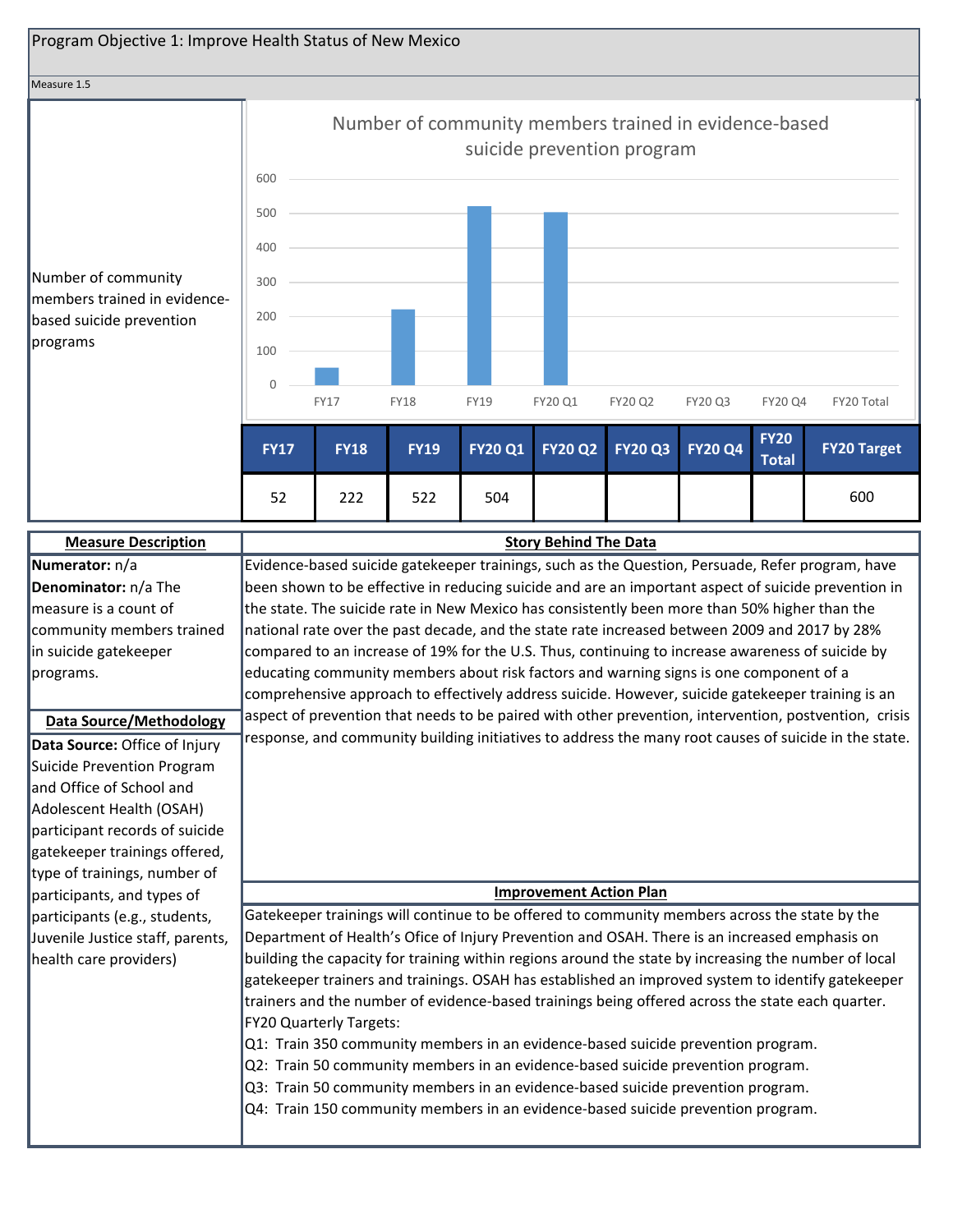![](_page_34_Figure_0.jpeg)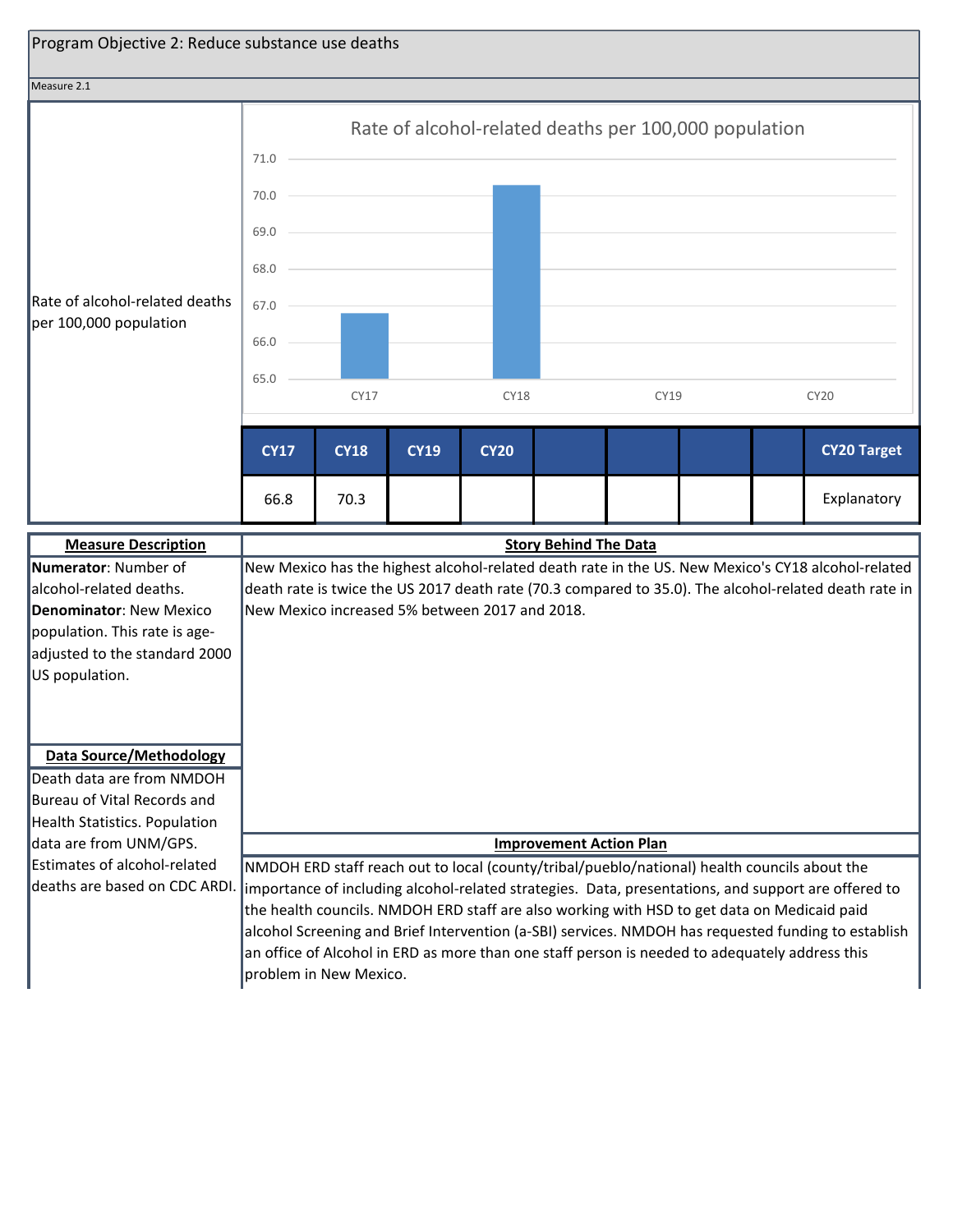| Program Objective 2: Reduce substance use deaths                                                                                                             |                                                                                                                                                                                                                                                                                                                                                                                                                             |             |             |                |                |                     |                |                             |                     |
|--------------------------------------------------------------------------------------------------------------------------------------------------------------|-----------------------------------------------------------------------------------------------------------------------------------------------------------------------------------------------------------------------------------------------------------------------------------------------------------------------------------------------------------------------------------------------------------------------------|-------------|-------------|----------------|----------------|---------------------|----------------|-----------------------------|---------------------|
| Measure 2.2                                                                                                                                                  |                                                                                                                                                                                                                                                                                                                                                                                                                             |             |             |                |                |                     |                |                             |                     |
| Percent of county and tribal<br>health councils that include in<br>their plans evidence-based<br>strategies to reduce alcohol-<br>related harms              | Percent of county and tribal health councils that include in<br>their plans evidence-based strategies to reduce alcohol-related<br>harms<br>20%                                                                                                                                                                                                                                                                             |             |             |                |                |                     |                |                             |                     |
|                                                                                                                                                              | Percent<br>10%<br>0%                                                                                                                                                                                                                                                                                                                                                                                                        | <b>FY14</b> | <b>FY15</b> | <b>FY16</b>    |                | <b>FY17</b><br>Time | <b>FY18</b>    | <b>FY19</b>                 | Target: $\geq 12\%$ |
|                                                                                                                                                              | <b>FY17</b>                                                                                                                                                                                                                                                                                                                                                                                                                 | <b>FY18</b> | <b>FY19</b> | <b>FY20 Q1</b> | <b>FY20 Q2</b> | <b>FY20 Q3</b>      | <b>FY20 Q4</b> | <b>FY20</b><br><b>Total</b> | <b>FY20 Target</b>  |
|                                                                                                                                                              | 11%                                                                                                                                                                                                                                                                                                                                                                                                                         | 11%         | 18%         | 21%            |                |                     |                |                             | 20%                 |
| <b>Measure Description</b>                                                                                                                                   | <b>Story Behind The Data</b>                                                                                                                                                                                                                                                                                                                                                                                                |             |             |                |                |                     |                |                             |                     |
| Numerator: Number of health<br>councils that report evidence-<br>based alcohol prevention<br>strategies.<br>Denominator: Total number<br>of health councils. | The county and tribal/national/pueblo health councils, impact health outcomes in their service areas<br>through interventions and programs. Health councils are encouraged to implement evidence-based<br>strategies to prevent excessive alcohol consumption. NMDOH reaches out to at least two health<br>councils per quarter to enquire about evidence-based excessive alcohol strategies and offer data and<br>support. |             |             |                |                |                     |                |                             |                     |
| <b>Data Source/Methodology</b><br>Data for this measure comes<br>from a survey and phone calls.                                                              |                                                                                                                                                                                                                                                                                                                                                                                                                             |             |             |                |                |                     |                |                             |                     |
|                                                                                                                                                              | <b>Improvement Action Plan</b>                                                                                                                                                                                                                                                                                                                                                                                              |             |             |                |                |                     |                |                             |                     |
|                                                                                                                                                              | The alcohol epidemiologist continues to call at least two health councils about the importance of<br>strategies to prevent excessive alcohol use. The alcohol epidemiologist offers data and support for<br>evidence-based prevention strategies.                                                                                                                                                                           |             |             |                |                |                     |                |                             |                     |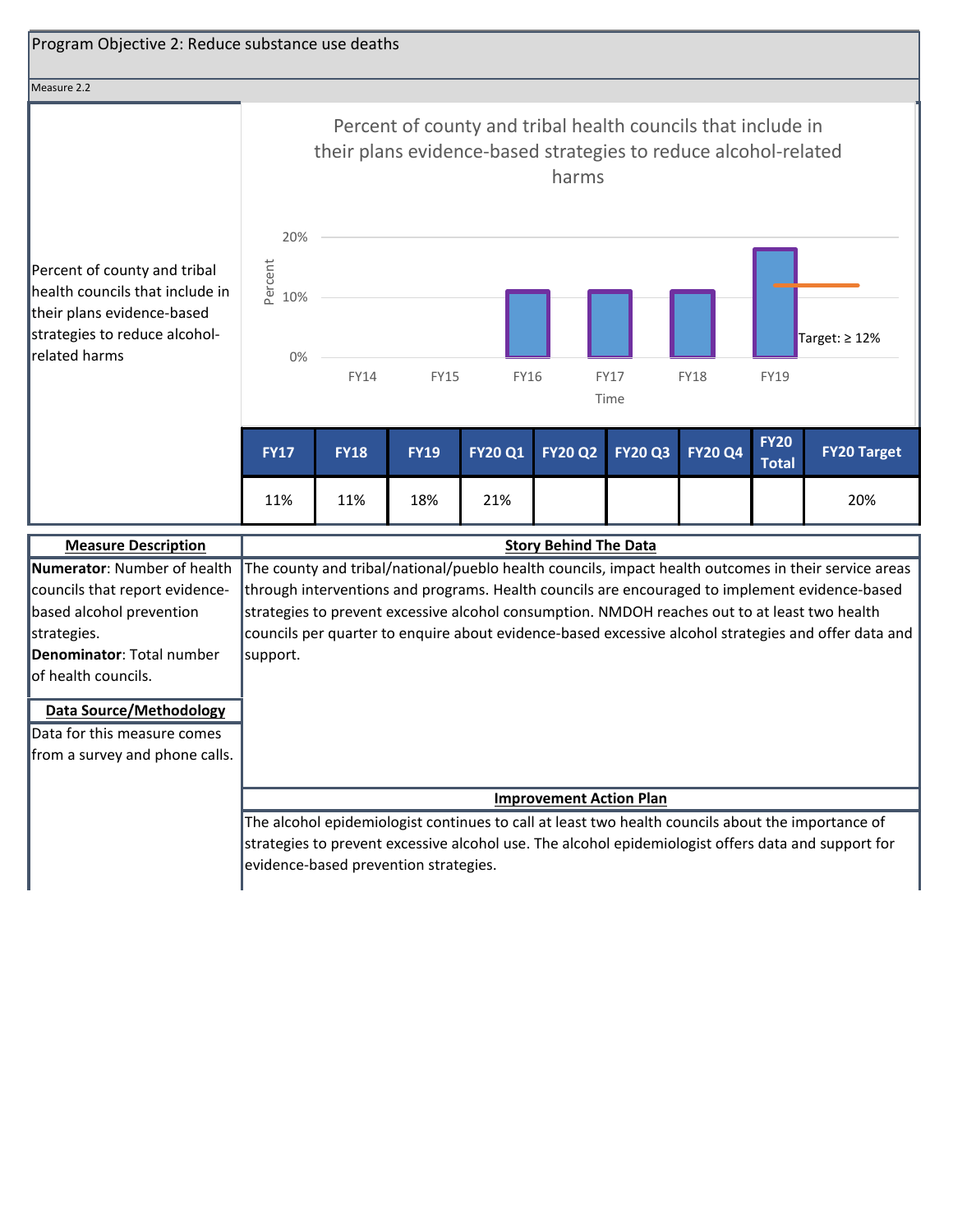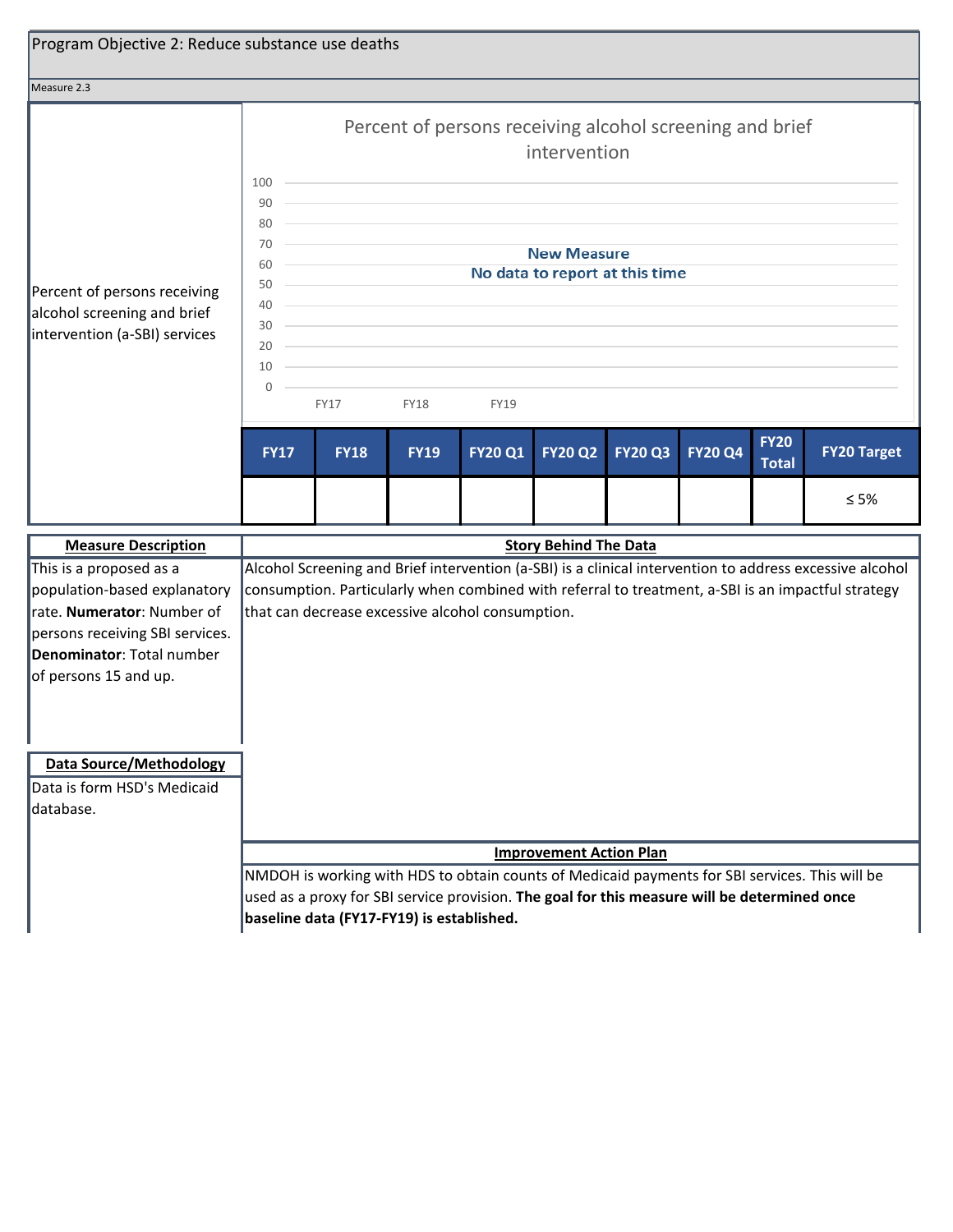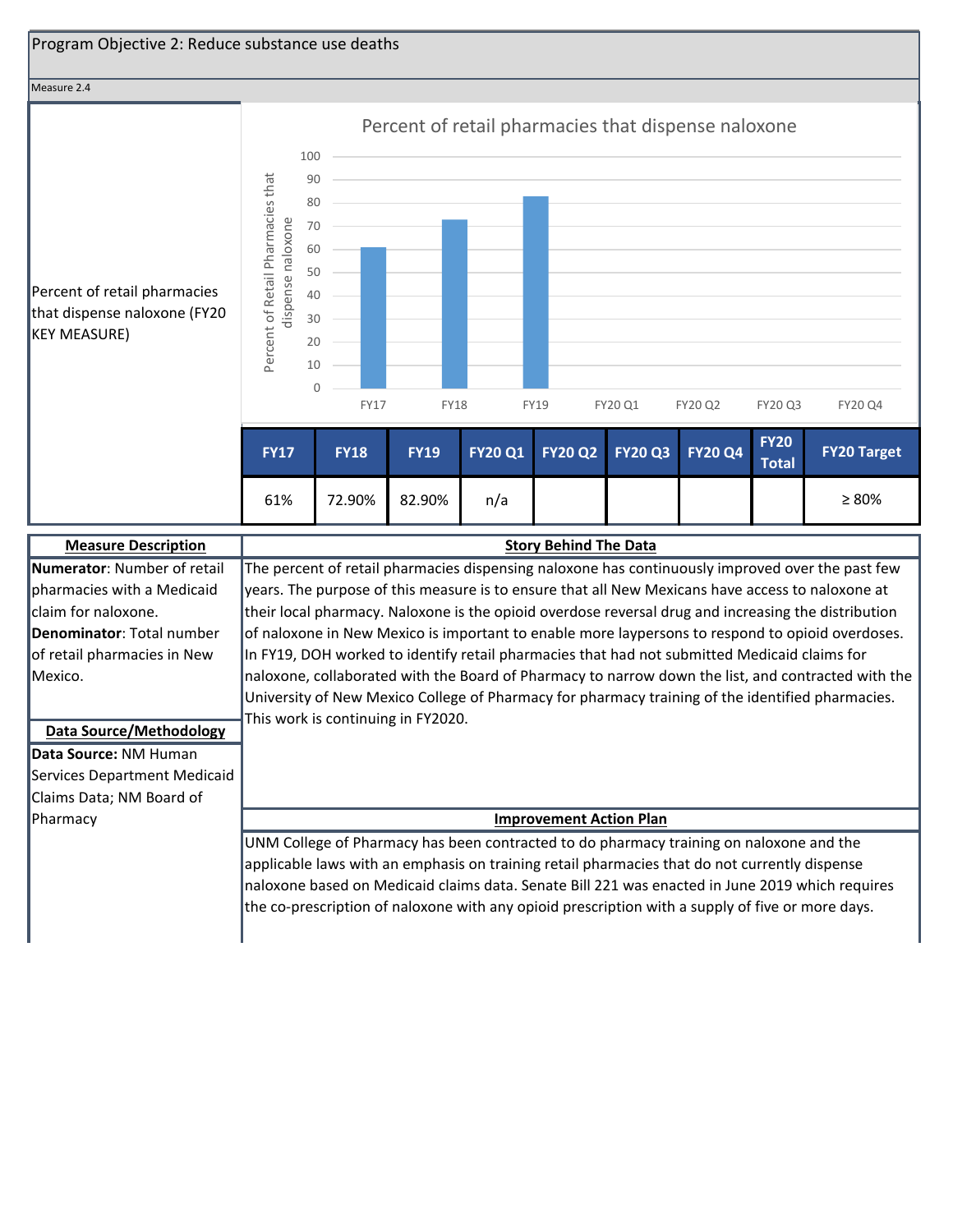

#### Measure 2.5

(FY20 KEY MEASURE)



| <b>Measure Description</b>     | <b>Story Behind The Data</b>                                                                        |  |  |  |  |  |  |  |  |
|--------------------------------|-----------------------------------------------------------------------------------------------------|--|--|--|--|--|--|--|--|
| Numerator: Number of retail    | Opioids and benzodiazepines both depress respiration. The risk of death increases when              |  |  |  |  |  |  |  |  |
| pharmacy patients with         | benzodiazepines are taken along with opioids. Prescription opioids as a drug-type are involved in   |  |  |  |  |  |  |  |  |
| concurrent prescriptions for   | more drug overdose deaths than any other drug-type, however in 2017, for the first time, a          |  |  |  |  |  |  |  |  |
| opioids and benzodiazepines    | benzodiazepine drug (alprazolam) was the most common prescription drug involved in overdose         |  |  |  |  |  |  |  |  |
| with at least 10 days of       | deaths in New Mexico. Alprazolam remains the most common prescription drug involved in drug         |  |  |  |  |  |  |  |  |
| overlap. Denominator:          | overdose deaths in 2018. A benzodiazepine prescribers guide was produced with the support of the    |  |  |  |  |  |  |  |  |
| Number of retail pharmacy      | Overdose Prevention and Pain Management Advisory Council. The Council includes voting               |  |  |  |  |  |  |  |  |
| patients with any opioid       | representatives from several state agencies and stakeholder groups. The guide was distributed by    |  |  |  |  |  |  |  |  |
| prescription.                  | the NM provider licensing boards to their licensees.                                                |  |  |  |  |  |  |  |  |
|                                |                                                                                                     |  |  |  |  |  |  |  |  |
|                                |                                                                                                     |  |  |  |  |  |  |  |  |
| <b>Data Source/Methodology</b> |                                                                                                     |  |  |  |  |  |  |  |  |
| Data Source: New Mexico        |                                                                                                     |  |  |  |  |  |  |  |  |
| Board of Pharmacy              |                                                                                                     |  |  |  |  |  |  |  |  |
| <b>Prescription Monitoring</b> |                                                                                                     |  |  |  |  |  |  |  |  |
| Program (PMP) data.            | <b>Improvement Action Plan</b>                                                                      |  |  |  |  |  |  |  |  |
|                                | ERD will follow-up with the licensing boards on feedback they have received on the benzodiazepine   |  |  |  |  |  |  |  |  |
|                                | prescribing guide. They will also continue to include co-prescription rates on reports to licensing |  |  |  |  |  |  |  |  |
|                                | boards, and on the Quarterly Measures Report. CY19 Q1 prescribing reports were delayed due to       |  |  |  |  |  |  |  |  |
|                                | change in vendor reporting options but were sent to the licensing boards on 8/5/2019. CY19 Q2       |  |  |  |  |  |  |  |  |
|                                | reports were sent to the licensing boards on 10/10/19.                                              |  |  |  |  |  |  |  |  |
|                                |                                                                                                     |  |  |  |  |  |  |  |  |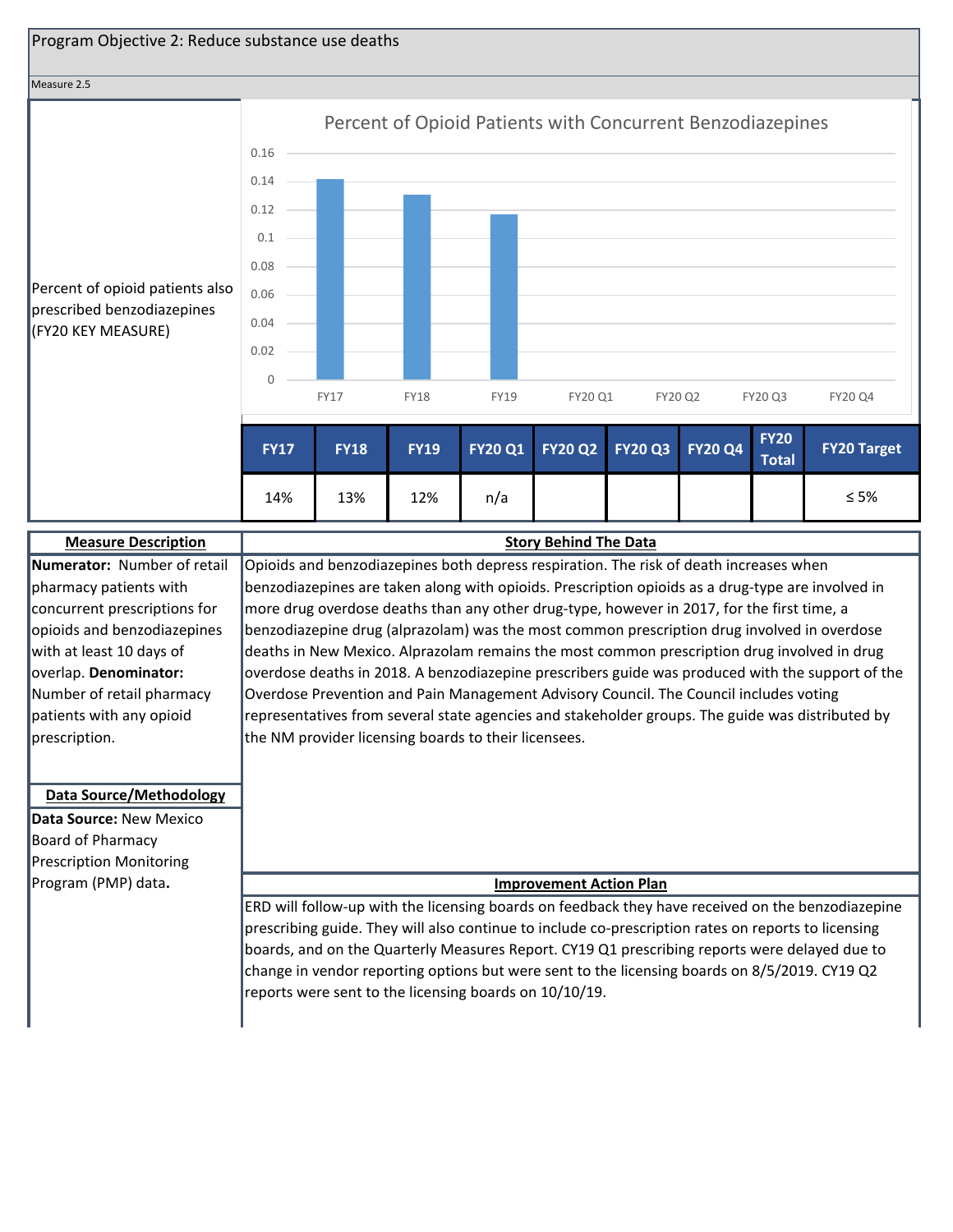

| <b>Measure Description</b>      | <b>Story Behind The Data</b>                                                                            |
|---------------------------------|---------------------------------------------------------------------------------------------------------|
| Heat-related Illness (HRI) is   | No National benchmarks were identified and our definitions for HRI are not consistent among states.     |
| defined as a constellation of   | The goal is to keep the rate of HRI hospitalizations at or below the average rate for the past four     |
| explicit effects of hot weather | years. Therefore, the target was calculated by averaging 2014 - 2017 data = age adjusted rate of 1.7    |
| on the body, including heat     | HRI admissions per 100,000 NM residents.                                                                |
| stroke, and sunstroke           | According to the Healthy People 2020 Social Determinants of Health, the topic area is organized into    |
| (hyperthermia), heat syncope    | 5 place-based domains:                                                                                  |
| or collapse, heat exhaustion,   | 1. Economic Stability                                                                                   |
| heat cramps, heat fatigue,      | 2. Education                                                                                            |
| heat edema, and other           | 3. Health and Health Care                                                                               |
| unspecified clinical effects    | 4. Neighborhood and Built Environment                                                                   |
| attributed to excessive heat    | 5. Social and Community Context                                                                         |
| exposure. The HRI               | Under the Neighborhood and Built Environment domain, Environmental Conditions are a key issue.          |
| hospitalization rate is defined | Air temperature is one of the environmental conditions that can impact health. It is known from the     |
| as the number of admissions     | recent reports from the National Oceanic and Atmospheric Administration (NOAA) that many of the         |
| to an acute care in-state       | hottest years on record have occurred in the past decade. Older adults and children are at increased    |
| hospital that occurs per        | risk for heat-related disease and death. In addition, racial and ethnic minorities have higher rates of |
| 100,000 New Mexico              | heat-related disease and death. This association may be due to factors such as living in urban areas,   |
| residents.                      | lacking air conditioners, and working in agriculture. The measure tracks hospitalization trends over    |
| Numerator: Number of            | time for heat-related illness as an emerging health effect of climate change.                           |
| inpatients (NM residents)       |                                                                                                         |
| treated each year, where HRI    |                                                                                                         |
| is any primary or other         |                                                                                                         |
| diagnosis.                      |                                                                                                         |
| Denominator: Midyear New        |                                                                                                         |
| Mexico resident population.     |                                                                                                         |
|                                 |                                                                                                         |
|                                 |                                                                                                         |
| <b>Data Source/Methodology</b>  |                                                                                                         |

Hospital Inpatient Discharge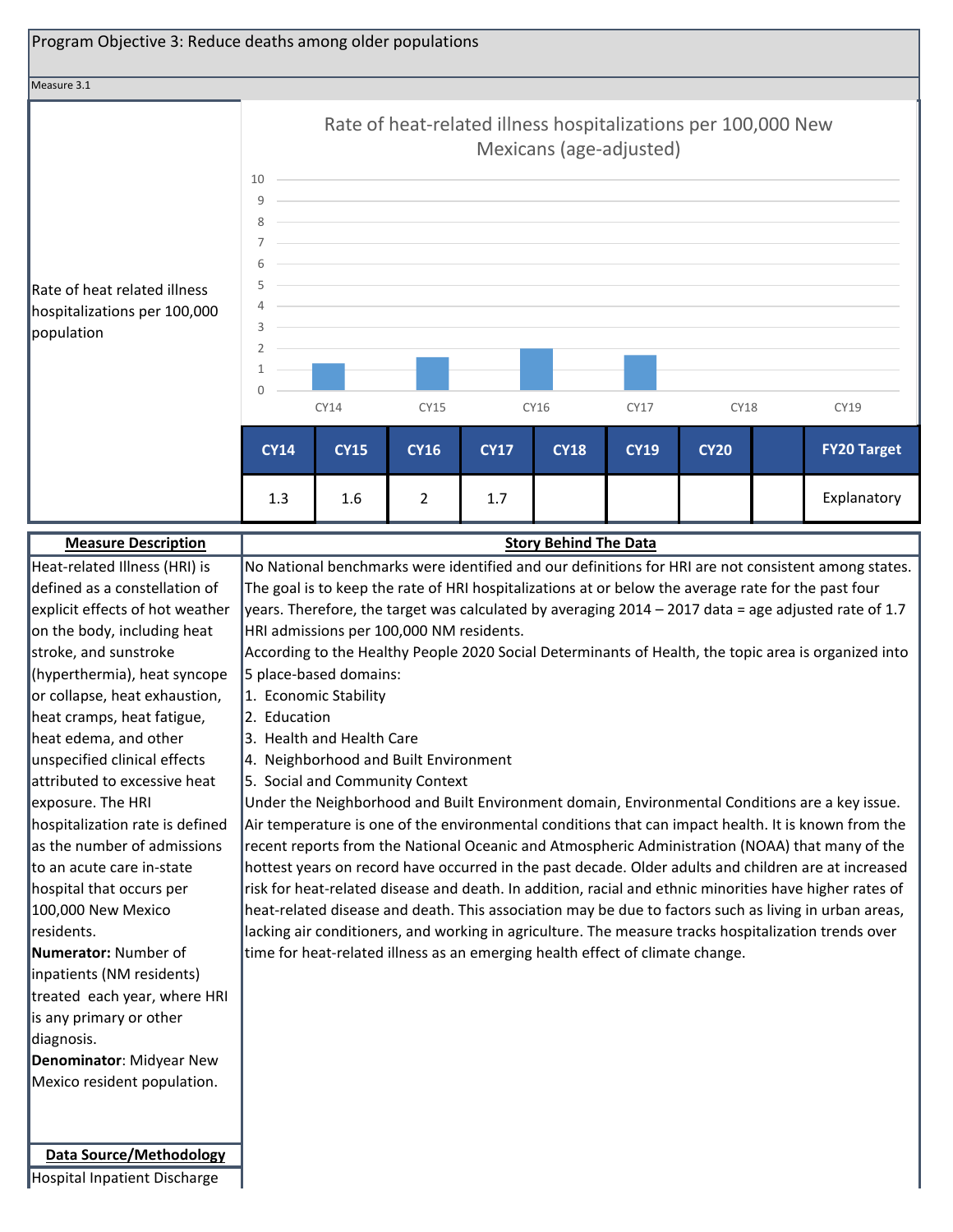| Data, made available by the<br><b>Health Systems Epidemiology</b> |                                                                                                                                                                                                                                                                                                                                                                                                                                                                                                                                                                                                                                                                                                                                                                                                                                                                                                     |
|-------------------------------------------------------------------|-----------------------------------------------------------------------------------------------------------------------------------------------------------------------------------------------------------------------------------------------------------------------------------------------------------------------------------------------------------------------------------------------------------------------------------------------------------------------------------------------------------------------------------------------------------------------------------------------------------------------------------------------------------------------------------------------------------------------------------------------------------------------------------------------------------------------------------------------------------------------------------------------------|
| Program, Epidemiology and                                         | <b>Improvement Action Plan</b>                                                                                                                                                                                                                                                                                                                                                                                                                                                                                                                                                                                                                                                                                                                                                                                                                                                                      |
| Response Division, New                                            | The Epidemiology and Response Division's Environmental Health Epidemiology Bureau is committed                                                                                                                                                                                                                                                                                                                                                                                                                                                                                                                                                                                                                                                                                                                                                                                                      |
| Mexico Department of Health.                                      | to developing a plan using the Building Resiliency Against Climate Effects (BRACE) framework to<br>enhance the resiliency of New Mexicans and visitors to the health effects caused by climate change,<br>in this case the effect of high ambient temperatures. The Building Resilience Against Climate Effects<br>(BRACE) framework is a five-step process that allows health officials to develop strategies and<br>programs to help communities prepare for the health effects of climate change. Part of this effort<br>involves incorporating complex atmospheric data and both short and long-range climate projections<br>into public health planning and response activities. Combining atmospheric data and projections<br>with epidemiologic analysis allows health officials to more effectively anticipate, prepare for, and<br>respond to a range of climate sensitive health impacts. |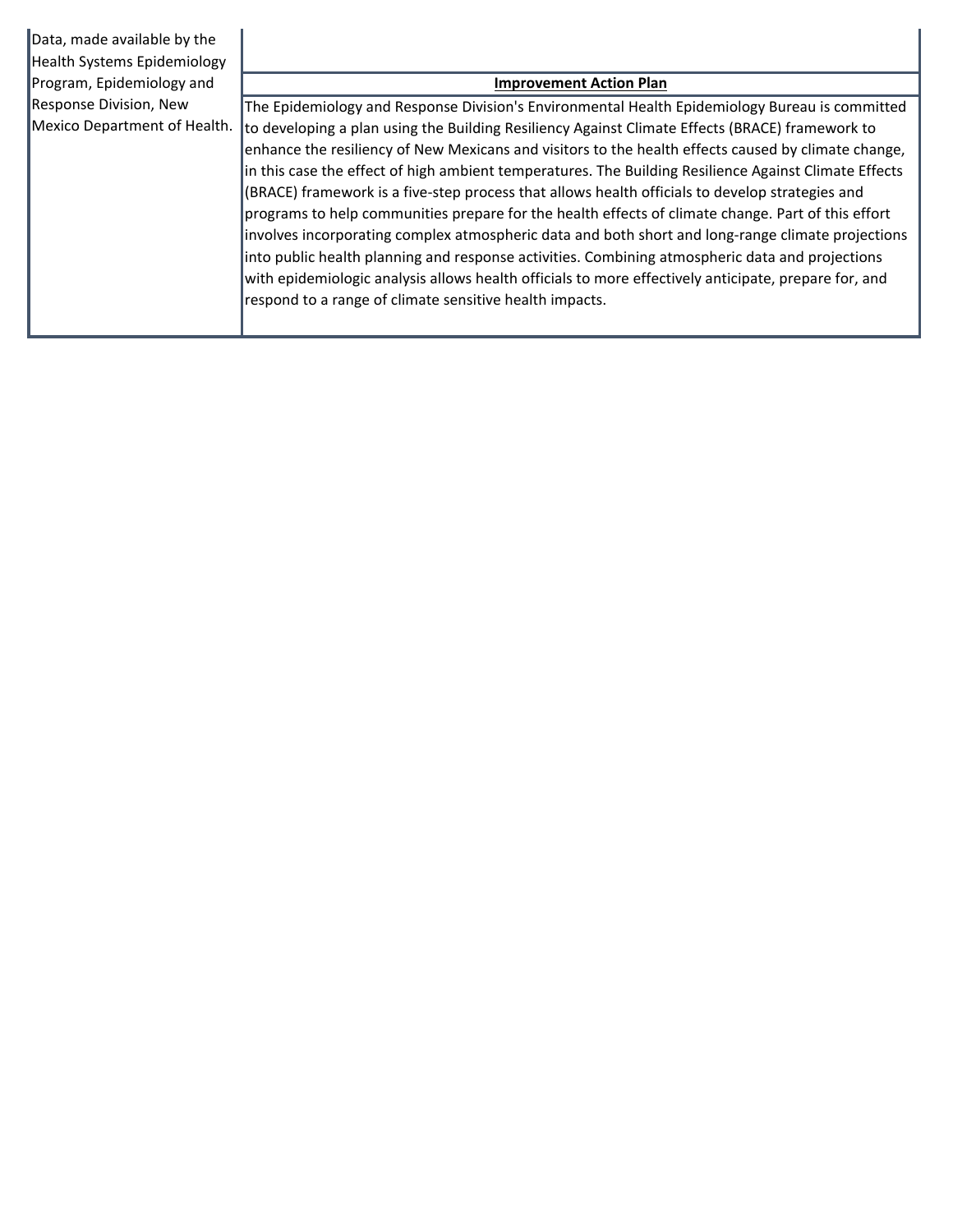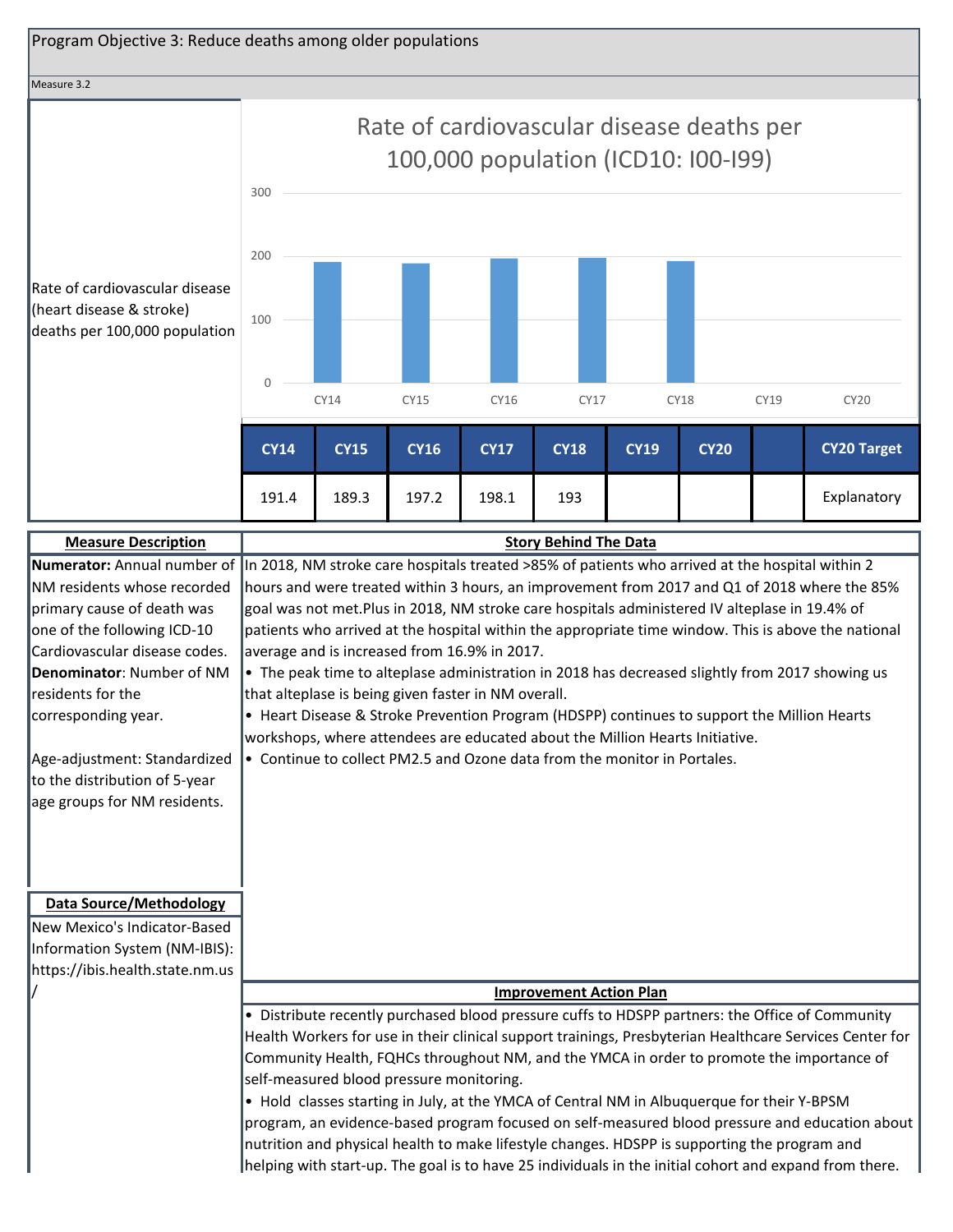| • Look in to strategies on implementing interventions recommended by The Community Guide Task |
|-----------------------------------------------------------------------------------------------|
| lForce.                                                                                       |
| Review the new recommendations made by American Stroke Association for all categories found   |
| in the establishment of stroke systems of care for implementation.                            |
|                                                                                               |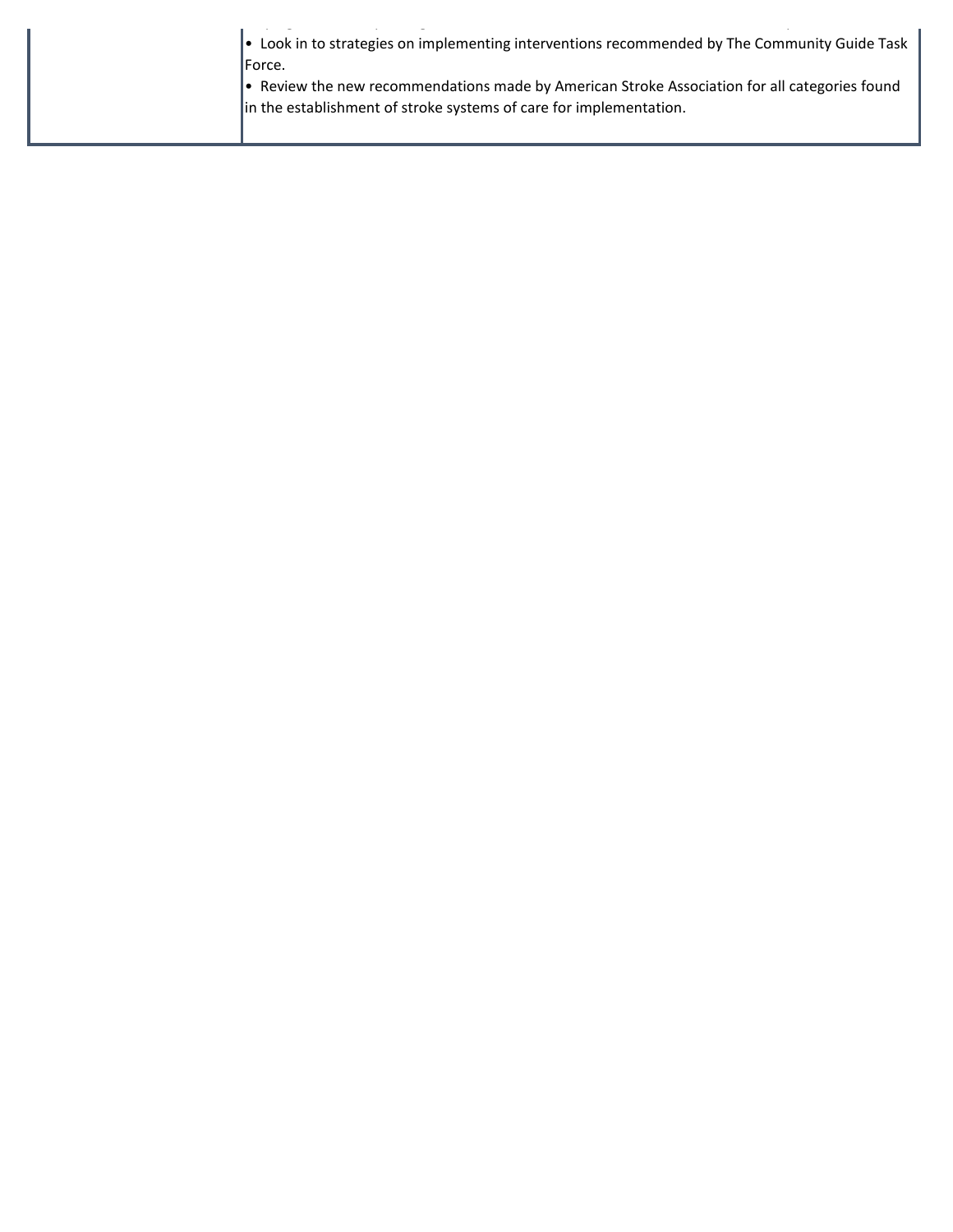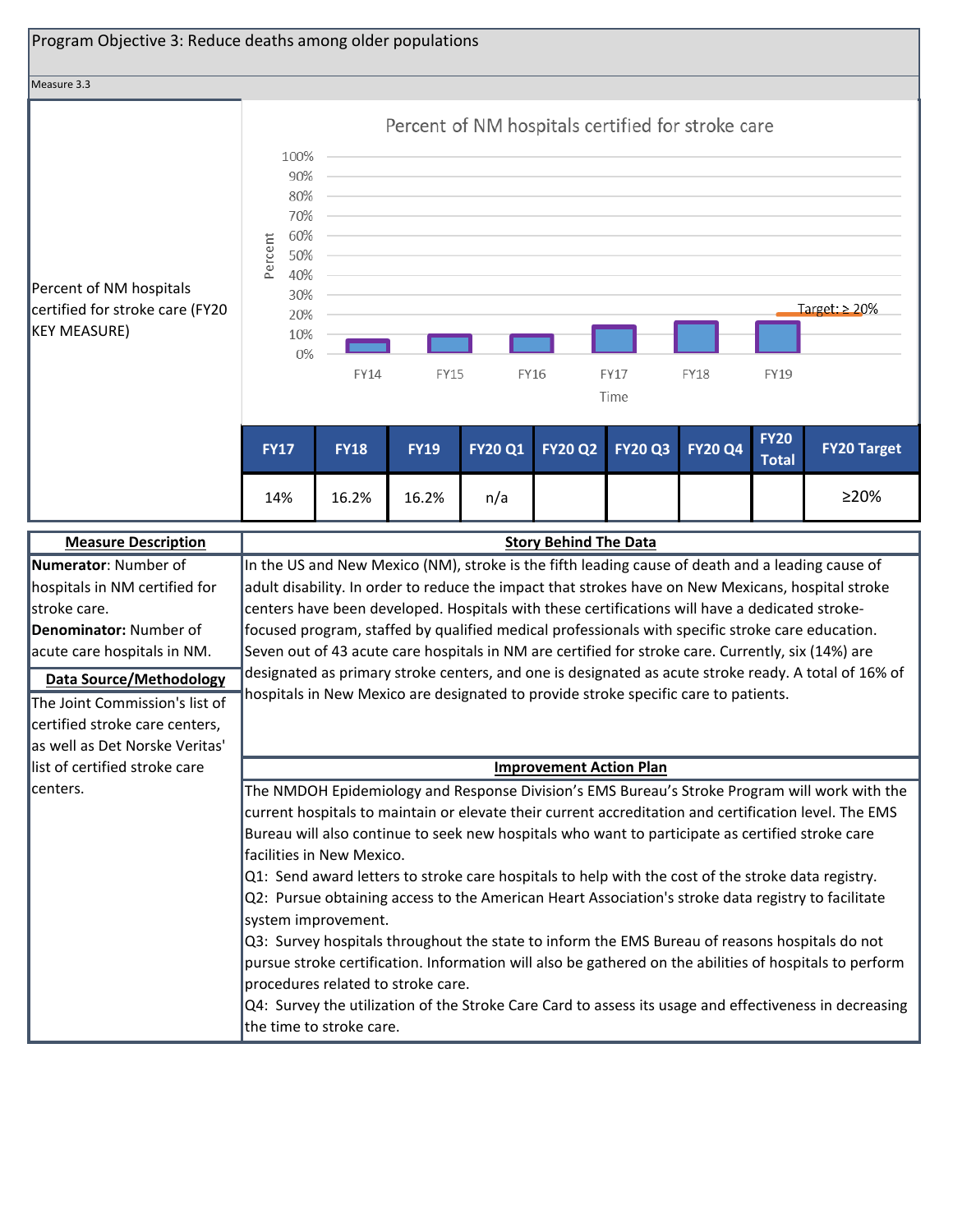

**Denominator:** Number of NM residents aged 65 and older.

#### **Data Source/Methodology**

**Data Source:** New Mexico's Indicator-Based Information System (NM-IBIS).

**Improvement Action Plan**

• Expand the network of instructors available statewide to implement evidence-based falls prevention interventions.

• Increase the number of professionals trained on the use of the STEADI Falls Prevention Toolkit to assess for fall-risk.

• Provide education on falls prevention, encourage older adults to exercise, and refer older adults to evidence-based interventions.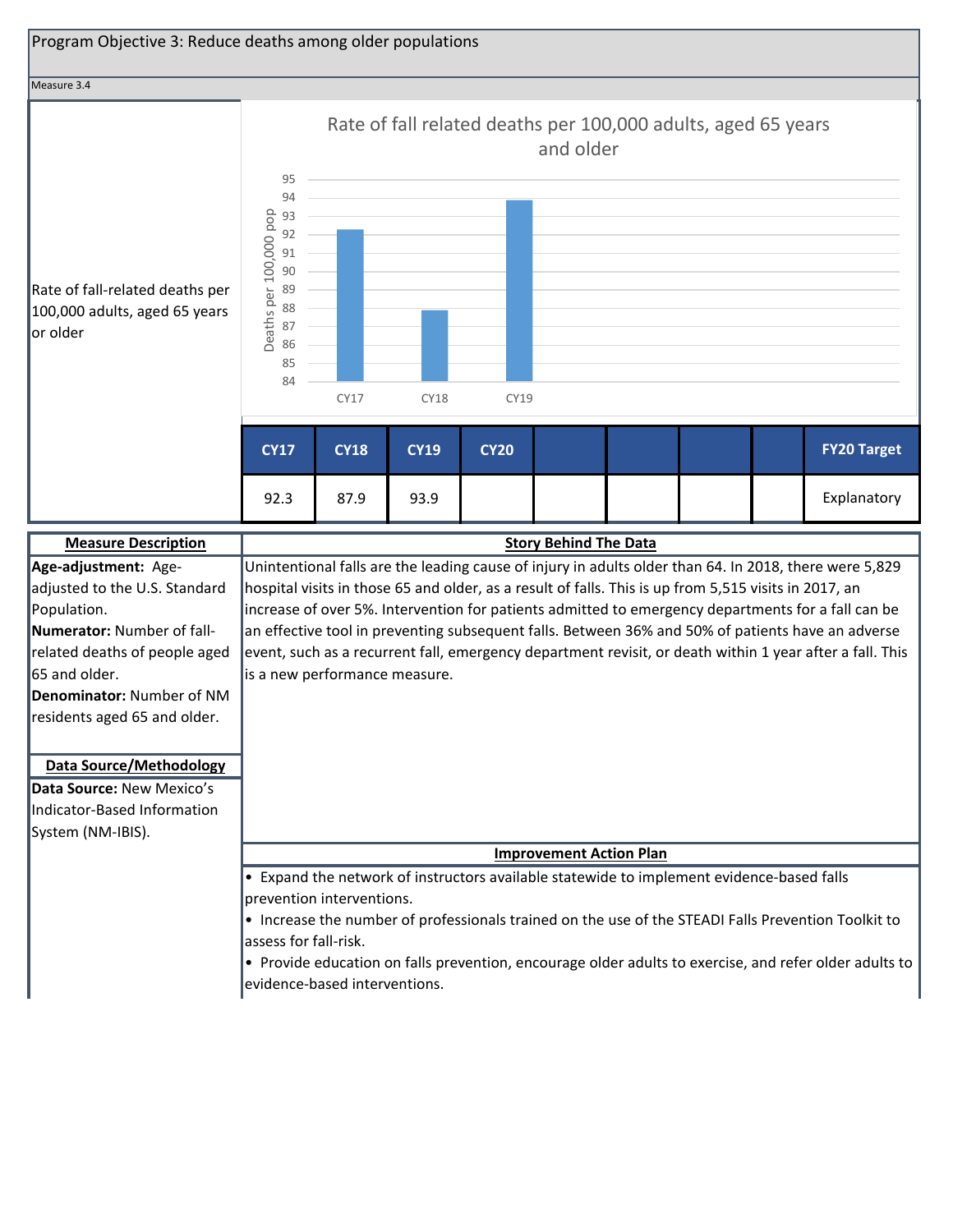| Program Objective 3: Reduce deaths among older populations                                                                                                                                                                                                                       |                                                                                                                                                                                                                                                                                                                                                                                                                                                                                                                                                                                                                                                                          |                                                                                                                                                                                                                                                                           |             |                                                      |                              |                |                |                             |                    |  |
|----------------------------------------------------------------------------------------------------------------------------------------------------------------------------------------------------------------------------------------------------------------------------------|--------------------------------------------------------------------------------------------------------------------------------------------------------------------------------------------------------------------------------------------------------------------------------------------------------------------------------------------------------------------------------------------------------------------------------------------------------------------------------------------------------------------------------------------------------------------------------------------------------------------------------------------------------------------------|---------------------------------------------------------------------------------------------------------------------------------------------------------------------------------------------------------------------------------------------------------------------------|-------------|------------------------------------------------------|------------------------------|----------------|----------------|-----------------------------|--------------------|--|
| Measure 3.5                                                                                                                                                                                                                                                                      |                                                                                                                                                                                                                                                                                                                                                                                                                                                                                                                                                                                                                                                                          |                                                                                                                                                                                                                                                                           |             |                                                      |                              |                |                |                             |                    |  |
|                                                                                                                                                                                                                                                                                  |                                                                                                                                                                                                                                                                                                                                                                                                                                                                                                                                                                                                                                                                          |                                                                                                                                                                                                                                                                           |             | Percent of hospitals with emergency department based | secondary prevention         |                |                |                             |                    |  |
| Percent of emergency<br>department based secondary<br>prevention of older adult<br>fractures due to falls programs                                                                                                                                                               | 100<br>90<br>80<br>70<br>60<br>50<br>40<br>30<br>20<br>10<br>$\mathbf 0$                                                                                                                                                                                                                                                                                                                                                                                                                                                                                                                                                                                                 | <b>New Measure</b><br>No data to report at this time<br>and the control of the control of the control of the control of the control of the control of<br>and the control of the control of the control of the control of the control of the control of the control of the |             |                                                      |                              |                |                |                             |                    |  |
|                                                                                                                                                                                                                                                                                  |                                                                                                                                                                                                                                                                                                                                                                                                                                                                                                                                                                                                                                                                          | <b>FY17</b>                                                                                                                                                                                                                                                               | <b>FY18</b> | <b>FY19</b>                                          | FY20 Q1                      |                | FY20 Q2        | FY20 Q3                     | FY20 Q4            |  |
|                                                                                                                                                                                                                                                                                  | <b>FY17</b>                                                                                                                                                                                                                                                                                                                                                                                                                                                                                                                                                                                                                                                              | <b>FY18</b>                                                                                                                                                                                                                                                               | <b>FY19</b> | <b>FY20 Q1</b>                                       | <b>FY20 Q2</b>               | <b>FY20 Q3</b> | <b>FY20 Q4</b> | <b>FY20</b><br><b>Total</b> | <b>FY20 Target</b> |  |
|                                                                                                                                                                                                                                                                                  | n/a                                                                                                                                                                                                                                                                                                                                                                                                                                                                                                                                                                                                                                                                      | n/a                                                                                                                                                                                                                                                                       | n/a         |                                                      |                              |                |                |                             | 5.41%              |  |
| <b>Measure Description</b>                                                                                                                                                                                                                                                       |                                                                                                                                                                                                                                                                                                                                                                                                                                                                                                                                                                                                                                                                          |                                                                                                                                                                                                                                                                           |             |                                                      | <b>Story Behind The Data</b> |                |                |                             |                    |  |
| Age adjusted: Applies only to<br>adults 65 years and older.<br>Numerator: Number of<br>hospitals with emergency<br>department based secondary<br>prevention of older adult<br>fractures due to falls<br>programs. Denominator:<br>37 NM hospitals with<br>emergency departments. | Unintentional falls are the leading cause of fatal and non-fatal injury in adults older than 64. New<br>Mexico's fall-related death rate was 1.5 times greater than the U.S. rate in 2017. NMDOH offers<br>evidence-based interventions proven by the Centers for Disease Control and Prevention (CDC) to<br>prevent older adult falls: A Matter of Balance, Tai Chi for Arthritis, Tai Ji Quan: Moving for Better<br>Balance, STEADI Falls Prevention Toolkit and Otago. There are currently over 400 evidence-based<br>falls prevention instructors in 22 New Mexico counties. Over 1,600 older adults in New Mexico have<br>completed an evidence-based intervention. |                                                                                                                                                                                                                                                                           |             |                                                      |                              |                |                |                             |                    |  |
| <b>Data Source/Methodology</b><br>Data Source: New Mexico<br>Department of Health<br>Syndromic Surveillance<br>System and Hospital reports.                                                                                                                                      | <b>Improvement Action Plan</b><br>Establish emergency department based secondary prevention programs for older adult fractures<br>caused by falls.<br>Q1: Plan and research with an initial emergency department to implement an evidence-based falls<br>prevention program.<br>Q2: a) Provide training for the initial emergency department to implement a secondary falls<br>prevention program; and b) Identify a second emergency department to implement a secondary falls<br>prevention program.                                                                                                                                                                   |                                                                                                                                                                                                                                                                           |             |                                                      |                              |                |                |                             |                    |  |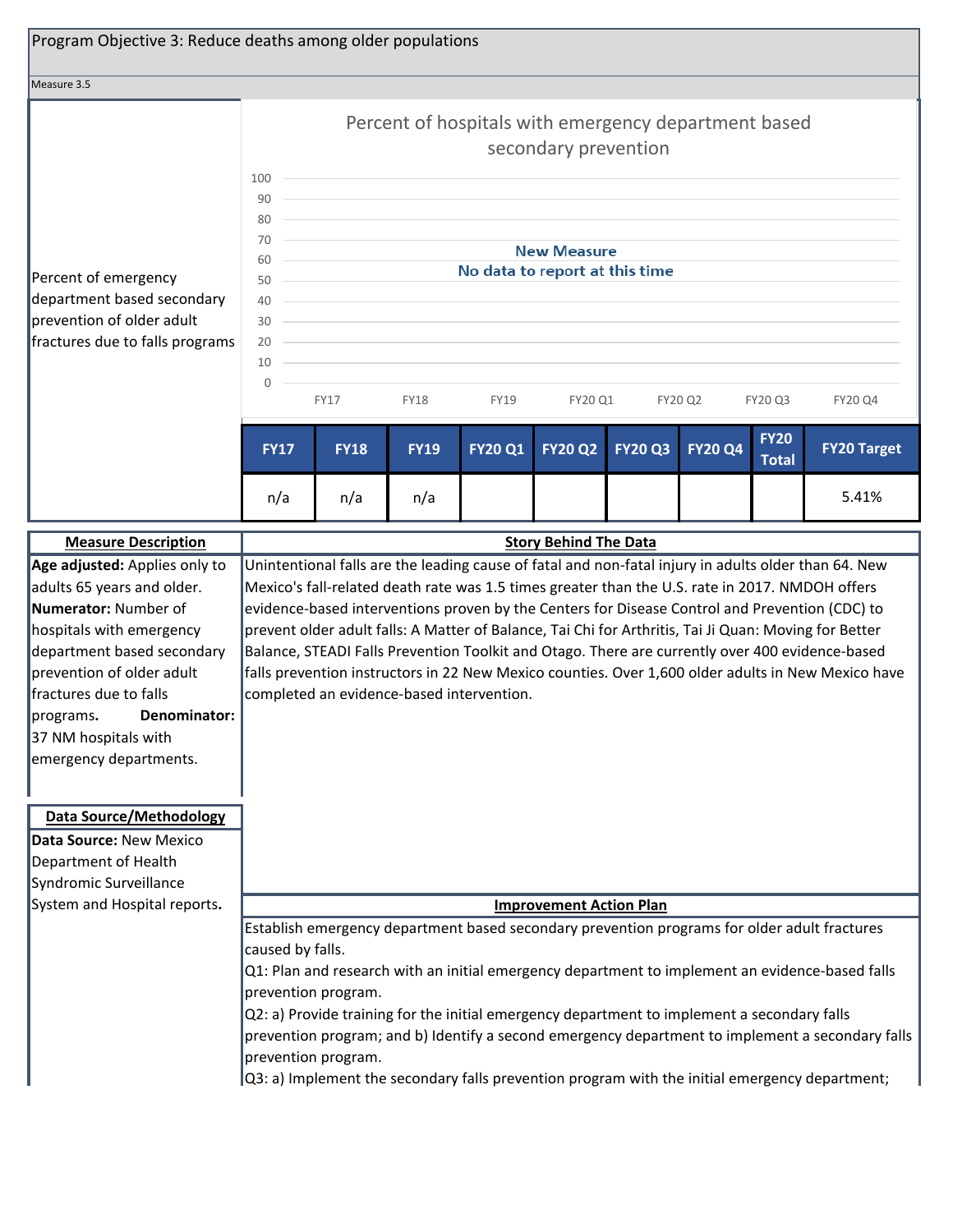| and b) Plan and research with the second emergency department to implement a secondary falls<br>prevention program.                                                                                  |  |
|------------------------------------------------------------------------------------------------------------------------------------------------------------------------------------------------------|--|
| $\vert$ Q4: a) Continue to support and evaluate the secondary falls prevention program with the initial<br>emergency department; and b) Operate a secondary falls prevention program with the second |  |
| emergency department.                                                                                                                                                                                |  |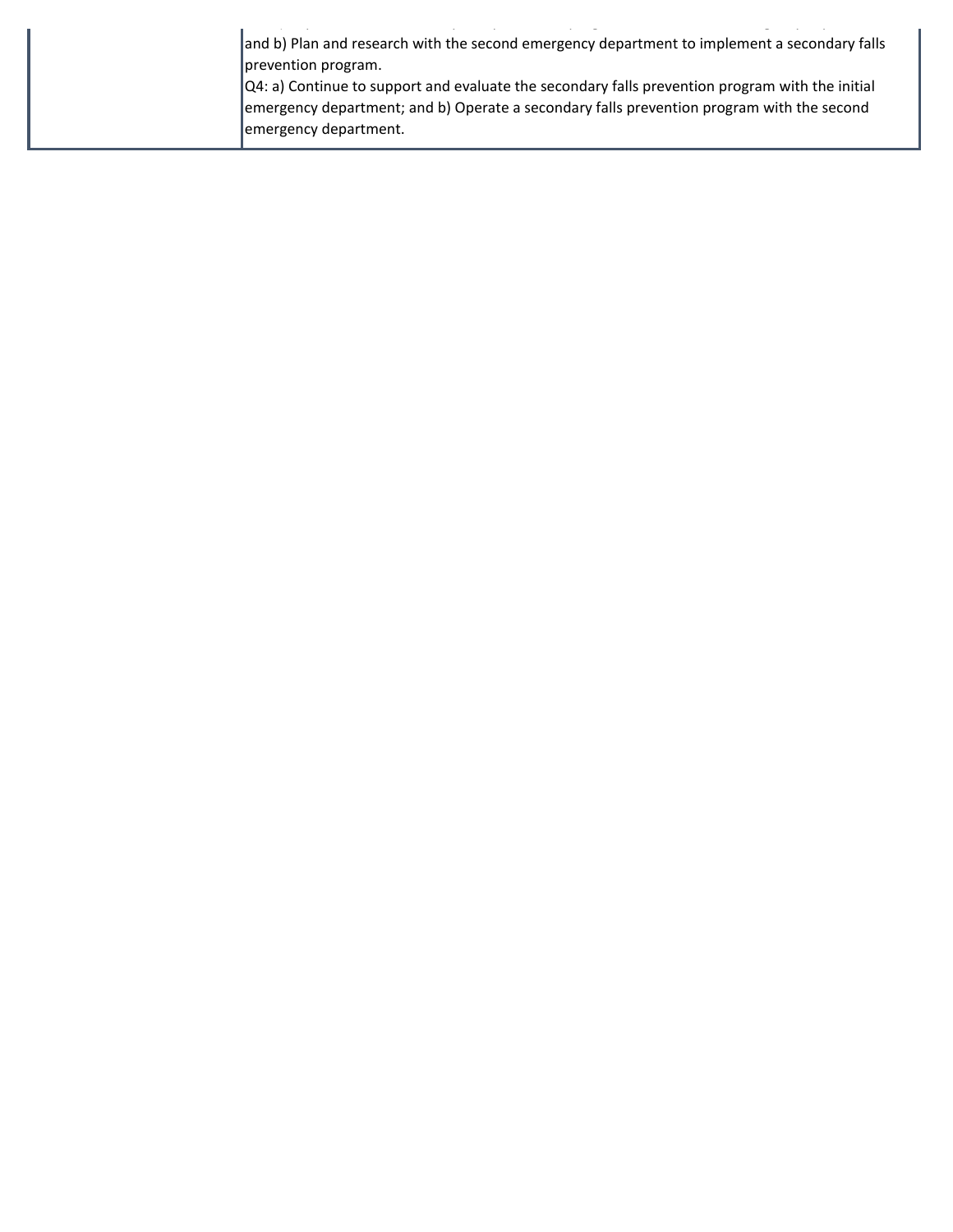

12.20% 14.70% 14.80%

| <b>Measure Description</b>      | <b>Story Behind The Data</b>                                                                          |  |  |  |  |  |  |  |  |  |  |
|---------------------------------|-------------------------------------------------------------------------------------------------------|--|--|--|--|--|--|--|--|--|--|
| The number of new closed        | New Mexico and its citizens must be provided with primary and alternate methods to receive            |  |  |  |  |  |  |  |  |  |  |
| <b>PODs each year.</b>          | antibiotics and or vaccinations during a pandemic. New Mexico's primary strategy for mass             |  |  |  |  |  |  |  |  |  |  |
|                                 | prophylaxis is through Open (Public) Points of Dispensing (PODs) with existing plans to serve 100% of |  |  |  |  |  |  |  |  |  |  |
|                                 | the population. The alternate strategy that this measure aims to achieve is that of Closed POD        |  |  |  |  |  |  |  |  |  |  |
|                                 | partnering. Closed POD partnering is achieved through rigorous research and time-intensive            |  |  |  |  |  |  |  |  |  |  |
|                                 | planning efforts that identify agencies, entities, and organizations that employ and/or serve a       |  |  |  |  |  |  |  |  |  |  |
|                                 | significant number of individuals and possess the internal resources to provide prophylaxis to their  |  |  |  |  |  |  |  |  |  |  |
| <b>Data Source/Methodology</b>  | employees, family members and critical contactors.                                                    |  |  |  |  |  |  |  |  |  |  |
| <b>Crimson Contagion August</b> |                                                                                                       |  |  |  |  |  |  |  |  |  |  |
| 12019.                          |                                                                                                       |  |  |  |  |  |  |  |  |  |  |
|                                 |                                                                                                       |  |  |  |  |  |  |  |  |  |  |
|                                 | <b>Improvement Action Plan</b>                                                                        |  |  |  |  |  |  |  |  |  |  |
|                                 | Q1: Continue ongoing closed POD planning, by meeting with state agencies and other organizations.     |  |  |  |  |  |  |  |  |  |  |
|                                 | Q2: Review Open and Closed POD plans for cold chain details.                                          |  |  |  |  |  |  |  |  |  |  |
|                                 | Q3: Suggest POD plan revisions and edits to improve their cold chain planning.                        |  |  |  |  |  |  |  |  |  |  |
|                                 | Q4: Query POD locations to gather information on their total cold chain capacity.                     |  |  |  |  |  |  |  |  |  |  |
|                                 |                                                                                                       |  |  |  |  |  |  |  |  |  |  |

≥ 19%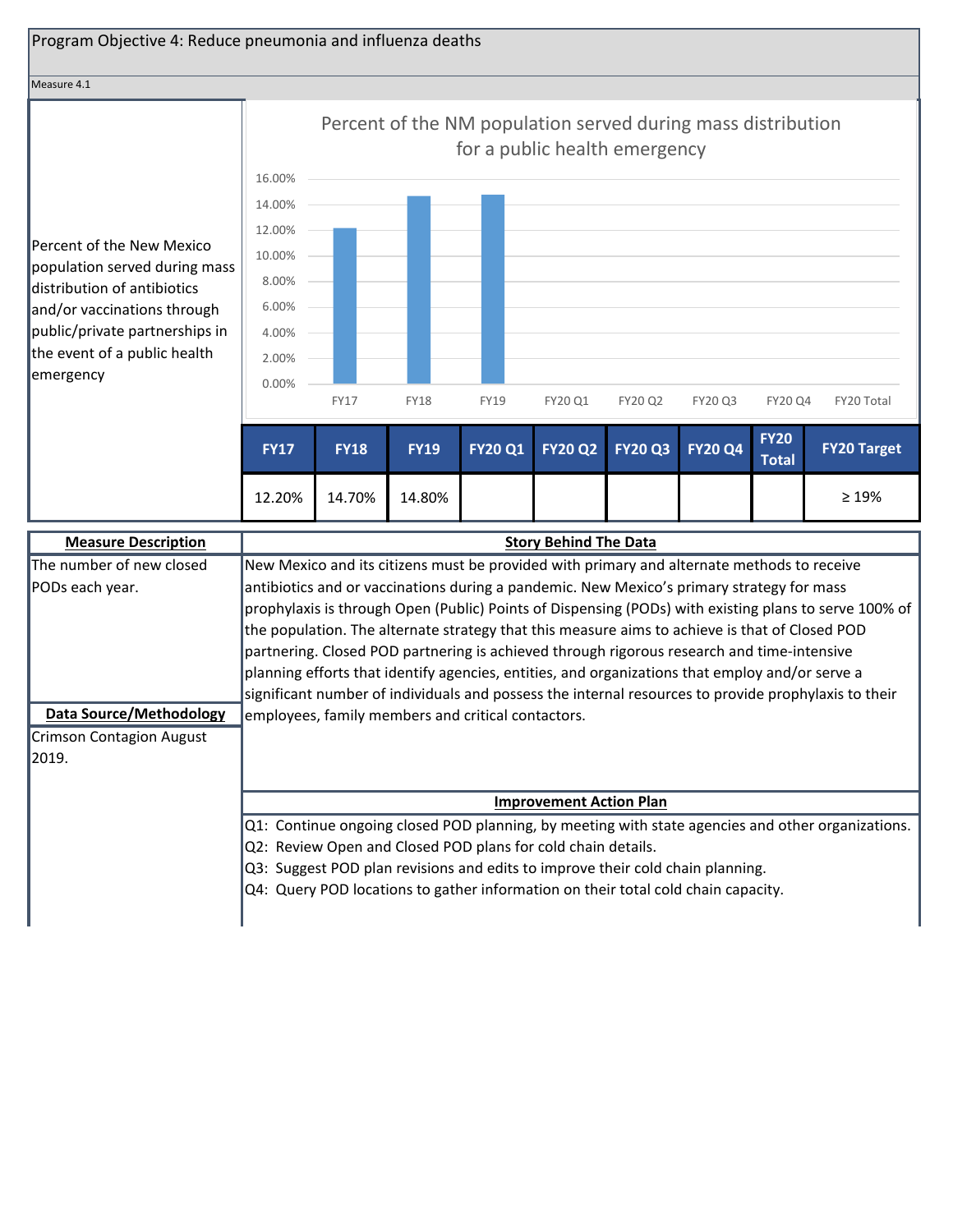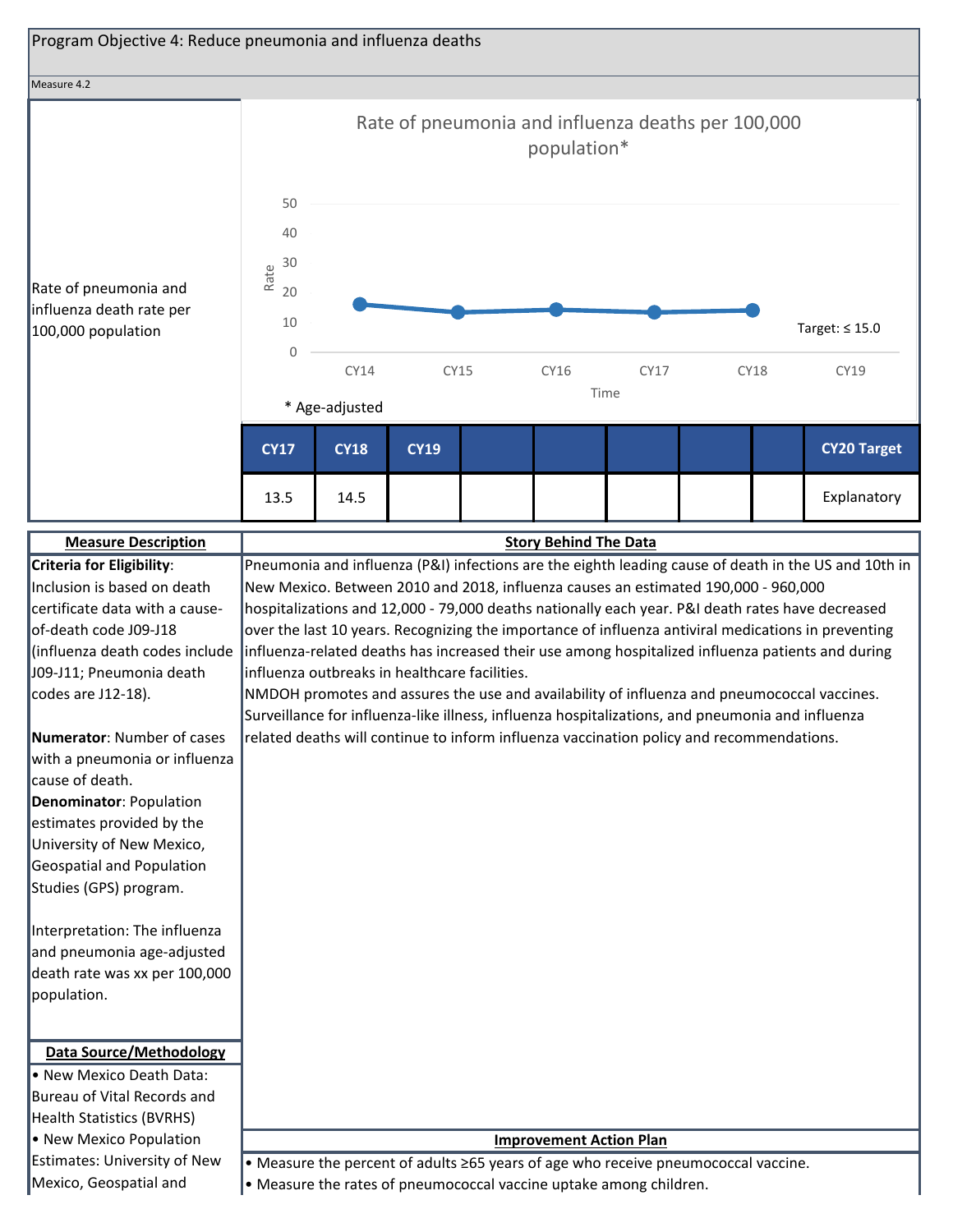| Population Studies (GPS) | • Measure the percent of the population $\geq 6$ months of age who receive influenza vaccine.<br>Program, http://gps.unm.edu/   • Measure P&I death and hospitalization rates through existing surveillance systems to detect<br>changes in morbidity and mortality.<br>• Conduct viral isolation of specimens to detect changes in circulating viral strains and to compare<br>what is circulating with vaccine strains.<br>$\bullet$ Measure the use of anti-viral medications among hospitalized cases and attributed to influenza.<br>. Convene a Quarterly Health Status Indicator meeting to interact with and engage stakeholders<br>involved in P&I related activities. |
|--------------------------|---------------------------------------------------------------------------------------------------------------------------------------------------------------------------------------------------------------------------------------------------------------------------------------------------------------------------------------------------------------------------------------------------------------------------------------------------------------------------------------------------------------------------------------------------------------------------------------------------------------------------------------------------------------------------------|
|--------------------------|---------------------------------------------------------------------------------------------------------------------------------------------------------------------------------------------------------------------------------------------------------------------------------------------------------------------------------------------------------------------------------------------------------------------------------------------------------------------------------------------------------------------------------------------------------------------------------------------------------------------------------------------------------------------------------|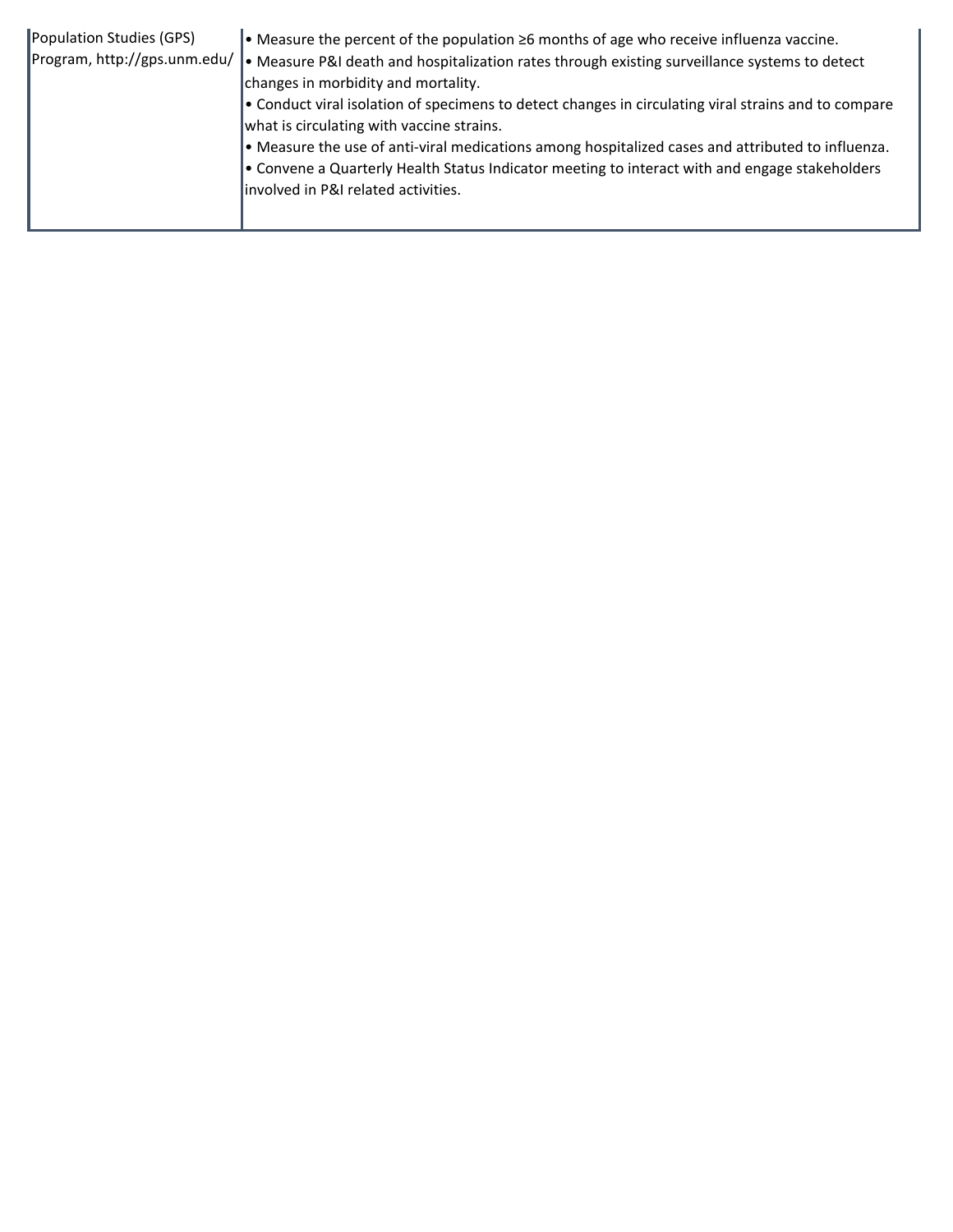

| <b>Measure Description</b>     | <b>Story Behind The Data</b>                                                                                                   |
|--------------------------------|--------------------------------------------------------------------------------------------------------------------------------|
| Numerator: The number of       | New Mexico long had one of the highest rates of drug overdose deaths in the US. Between 2015 and                               |
| drug overdose deaths as        | 2017 NM reported small small decreases in the number of drug overdose deaths. However, the                                     |
|                                | defined by underlying cause of  number increased in 2018. For the last few years, New Mexico has aggressively addressed opioid |
| death ICD-10 codes X40-X44,    | overdose deaths, including making naloxone more available, mandating use of the PMP, increasing                                |
| X60-X64, X85, Y10-Y14.         | the number of healthcare providers who can prescribe medication assisted treatment (MAT), paying                               |
| <b>Denominator: New Mexico</b> | for screening and brief intervention (SBI) services through Medicaid, increasing support for harm                              |
| Population (UNM/GPS            | reduction, and including syringe services. During this time, the non-fentanyl opioid-involved death                            |
| estimates).                    | rates have been decreasing while methamphetamine-involved and fentanyl-involved death rates                                    |
| Age adjustment to the US       | lhave increased.                                                                                                               |
| 2000 standard population.      |                                                                                                                                |
|                                |                                                                                                                                |
| <b>Data Source/Methodology</b> |                                                                                                                                |
| Data Source: NMDOH Bureau      |                                                                                                                                |
| of Vital Records and Health    |                                                                                                                                |
| Statistics death data;         |                                                                                                                                |
| UNM/GPS population             | <b>Improvement Action Plan</b>                                                                                                 |
| lestimates.                    |                                                                                                                                |
|                                | The Epidemiology and Response Division is working with the Behavioral Health Services Division                                 |
|                                | (BHSD) in the Human Services Department (HSD) on a plan to decrease methamphetamine-involved                                   |
|                                | deaths. The draft plan includes prevention, criminal justice, treatment, surveillance components and                           |
|                                | will be carried out in collaboration with DOH's sister agencies to maximize impact with limited                                |
|                                | resources. Opioid-related work (as described above) will continue.                                                             |
|                                |                                                                                                                                |
|                                |                                                                                                                                |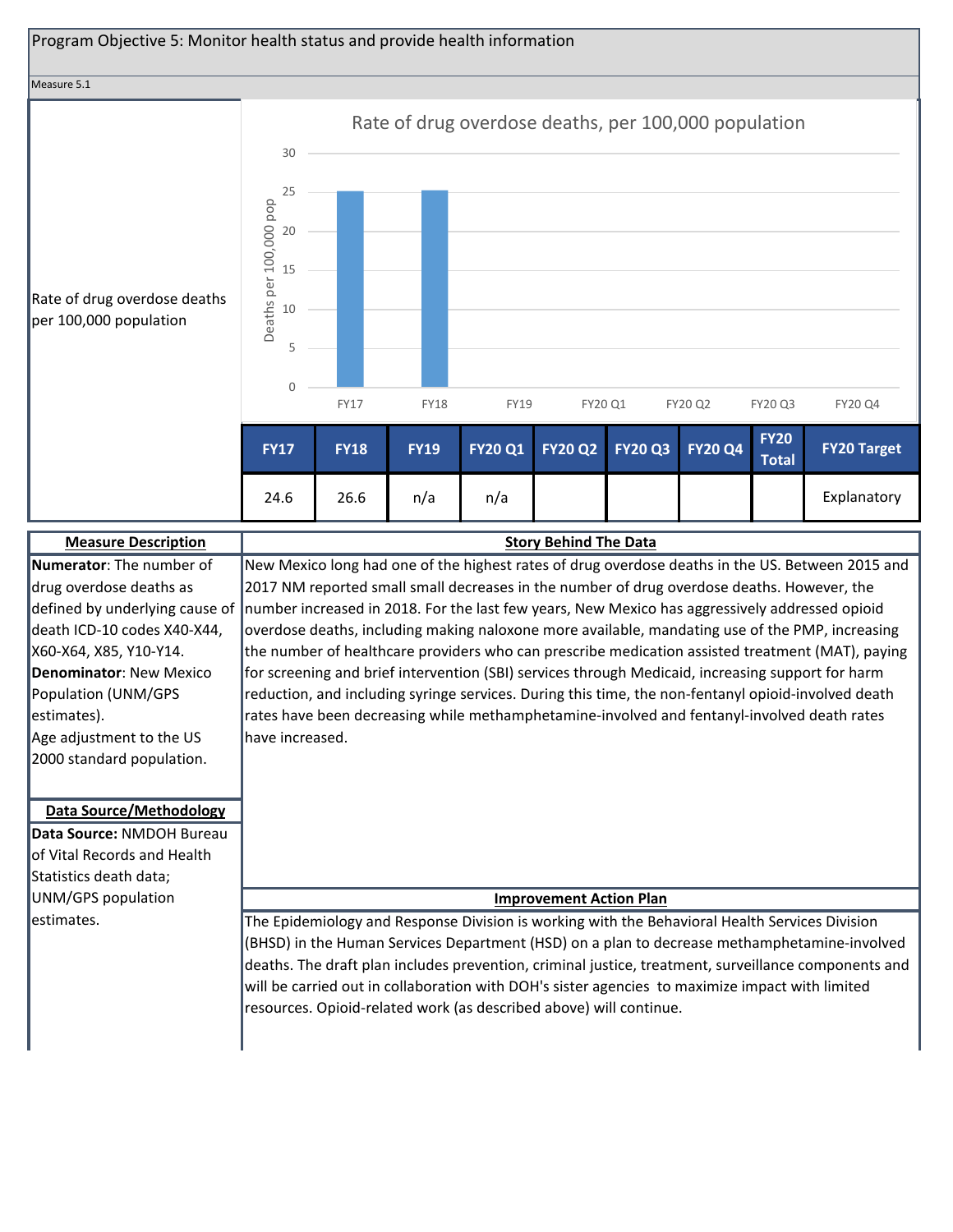

race). The calculation method will follow the Agency for Healthcare Research and Quality (AHRQ) protocols for calculating ACSC hospitalization rates in their Prevention Quality Indicators (PQIs), exclusions include hospitalizations provided to NMDOH with missing values for clinical documentation/discharge diagnosis, county, or race. health measures.

**Data Source/Methodology**

New Mexico's Hospital Inpatient Discharge Dataset (https://nmhealth.org/about/e rd/hsep/hidd/). **Improvement Action Plan**

The Epidemiology and Response Division's Health Systems Epidemiology Program, currently analyzes avoidable hospitalization data annually upon collection of the annual hospital inpatient discharge dataset and disseminates these data via various methods, e.g., epidemiology reports, press reports, etc. The intention is to develop a communication plan that provides proper structure to the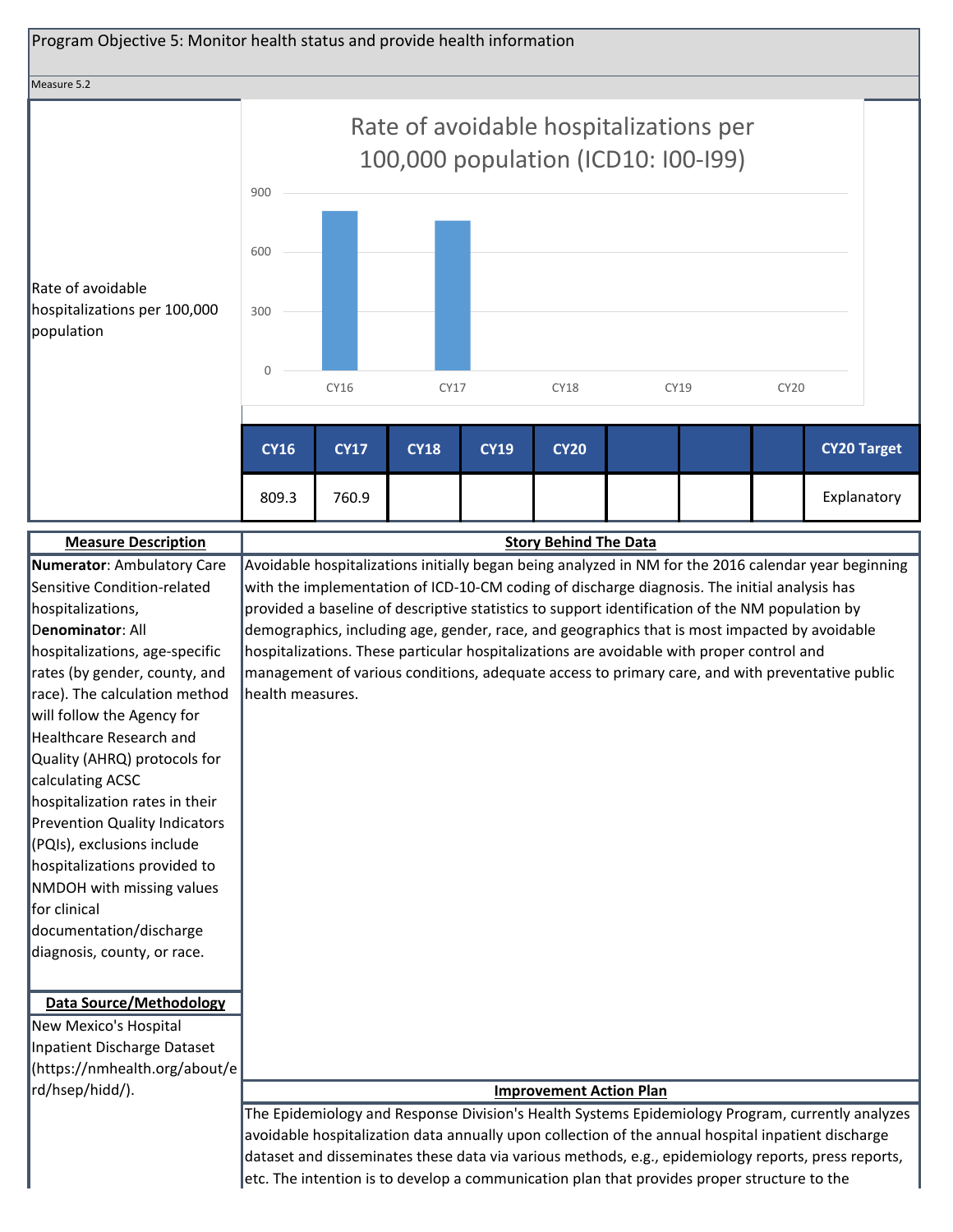message, audience, communication channels, follow-up, and maintenance protocols.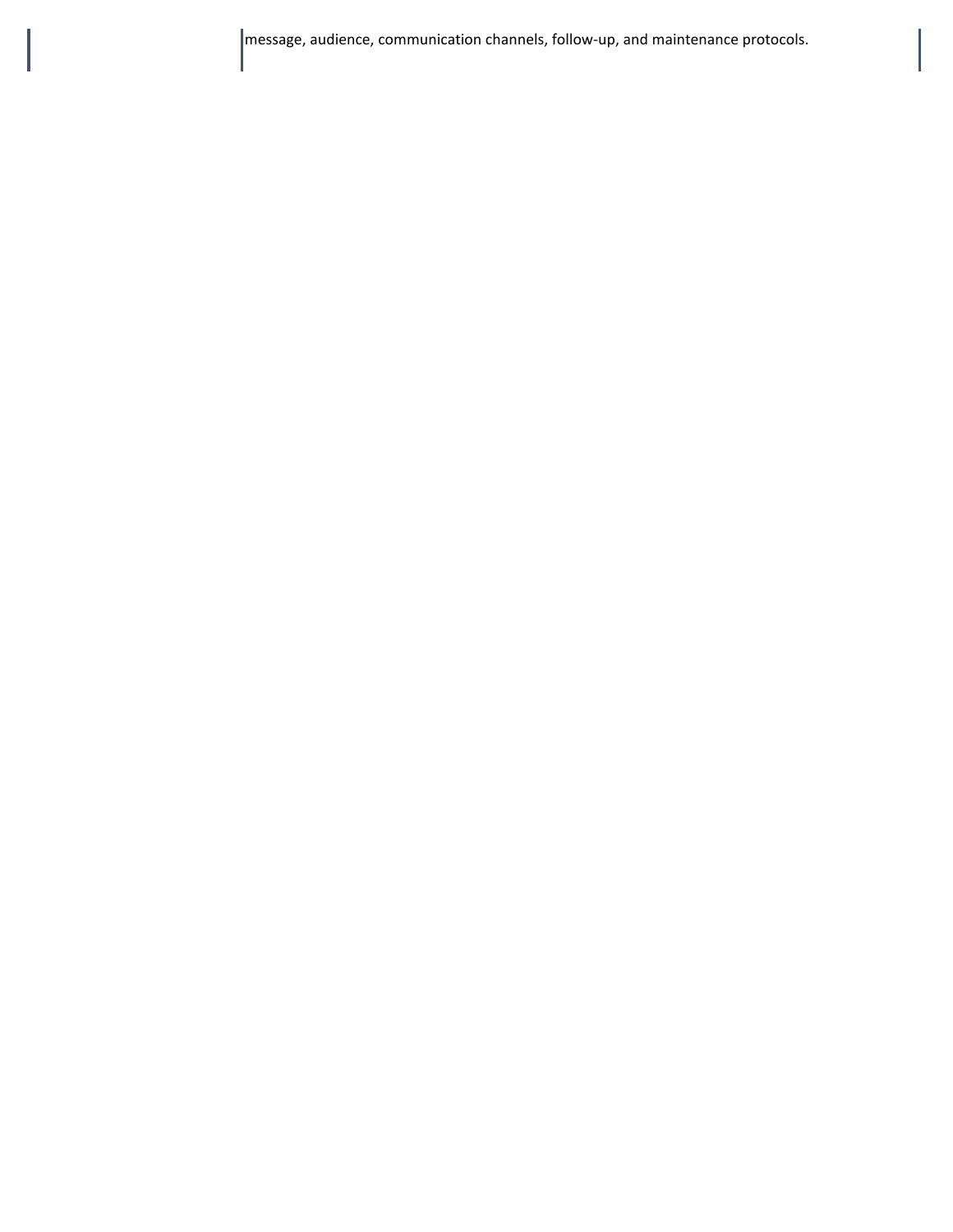

| <b>Measure Description</b>     | <b>Story Behind The Data</b>                                                                                |
|--------------------------------|-------------------------------------------------------------------------------------------------------------|
| Numerator: Number of           | Vital records are important legal documents and are key to many essential activities, so having             |
| customers that marked          | satisfied customers who use Vital Records' service reflects positively on the state. Due to the             |
| excellent or good.             | implementation of the Real ID driver's license, the number of customers and the services they need          |
| Denominator: Total number      | have changed drastically, thus the amount of time needed to serve a customer has increased by up            |
|                                | of customer who filled out the to five times the old rate due to the complexity of the services now needed. |
| customer survey. Exclusions    | The Bureau reviewed four different software options that electronically capture customer                    |
| would be those customers       | satisfaction. Some of these platforms were stand-alone systems that allowed only for the customer           |
| who refused to complete a      | satisfaction survey, while others combined with customer queuing software, which can be used for            |
| survey.                        | other purposes.                                                                                             |
| <b>Data Source/Methodology</b> |                                                                                                             |
| Counter customer survey.       |                                                                                                             |
|                                |                                                                                                             |
|                                |                                                                                                             |
|                                | <b>Improvement Action Plan</b>                                                                              |
|                                | The Epidemilogy and Response Division's Bureau of Vital Records and Health Statistics (BVRHS) will          |
|                                | work to maintain customer satisfaction to the FY19 target of 95.0% by achieving the following               |
|                                | quarterly milestones:                                                                                       |
|                                |                                                                                                             |
|                                | • Q1: Conduct customer satisfaction surveys to verify that the 95% goal is maintained.                      |
|                                | • Q2: Develop recommendations for choice of customer satisfaction survey.                                   |
|                                | • Q3: Develop electronic versions of survey using computer tables.                                          |
|                                | • Q4: Modify approach to customer service as needed, based on new process.                                  |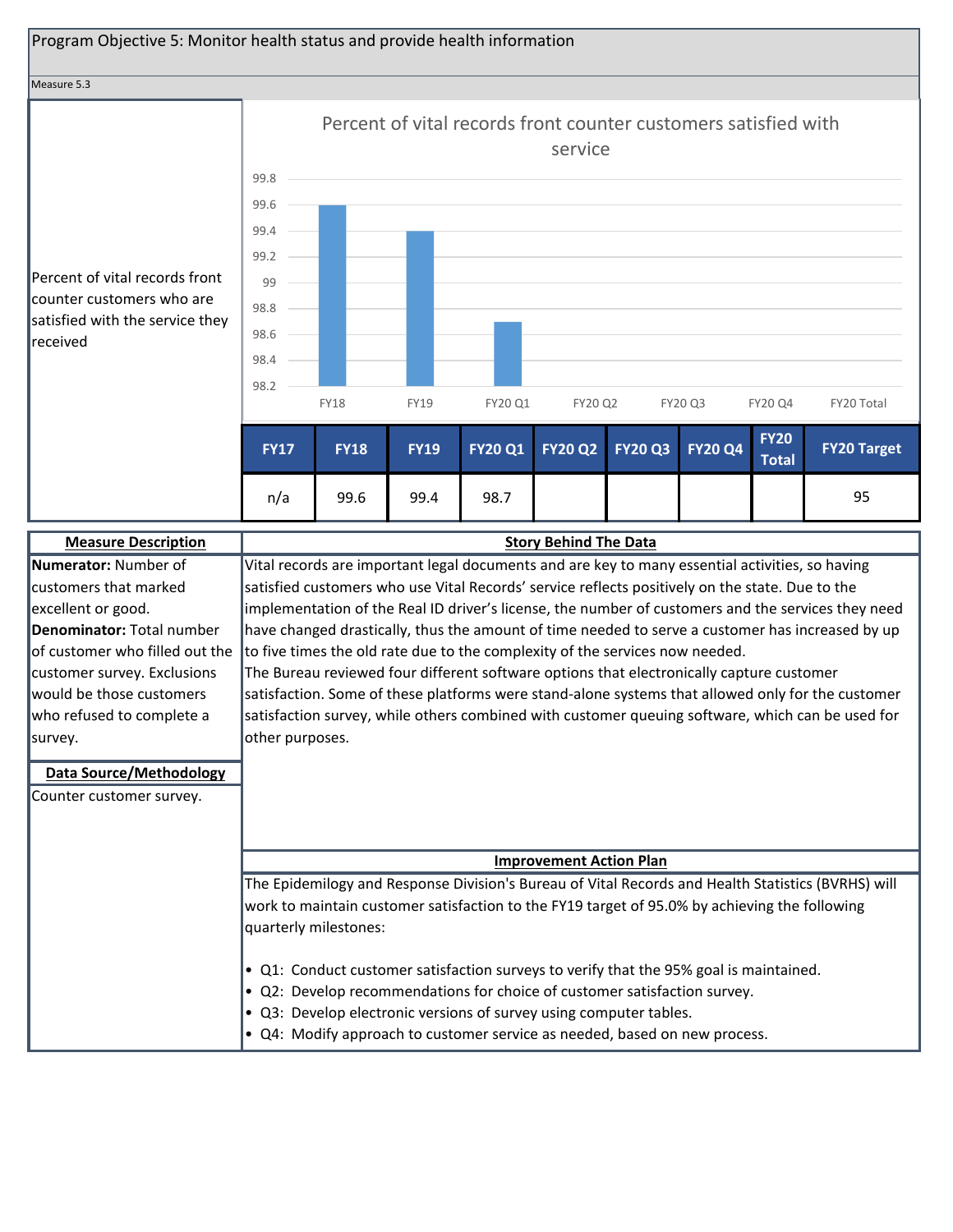## **New Mexico Department of Health**

## **Scientific Laboratory Division**

**P004**

# **Program Description and Purpose**

The Scientific Laboratory Division (SLD), provides clinical testing for infectious disease agents in support of public health programs operated by the Department of Health and the Office of the Medical Investigator; veterinary, food and dairy testing for the Department of Agriculture and; forensic toxicology (drug) testing in support of the Department of Public Safety, Department of Transportation and local law enforcement agencies for the Implied Consent Act and the Office of the Medical Investigator; and chemical testing for environmental monitoring and enforcement of law and environmental regulations for the Environment Department. SLD also provides clinical testing for State operated clinics and local hospitals for infectious diseases that are rare or novel in New Mexico (e.g. Zika, Ebola, West Nile virus, avian influenza, Chikungunya, Dengue, etc.) and provides training and certification of law enforcement officers to perform breath alcohol testing within the state. The activities of SLD in support of these State agencies are all mandated in statute, and are essential for the successful mission of the programs it supports in these numerous agencies.

| <b>Program Budget (in thousands):</b> |  |                          |  |                          |  |                      |  |                        |  |               |            |
|---------------------------------------|--|--------------------------|--|--------------------------|--|----------------------|--|------------------------|--|---------------|------------|
| <b>FY19</b>                           |  | <b>General Fund</b>      |  | <b>Other State Funds</b> |  | <b>Federal Funds</b> |  | <b>Other Transfers</b> |  | <b>TOTAL</b>  | <b>FTE</b> |
| 200                                   |  | $5,070,800.00$ $\mid$ \$ |  | 1,227,000.00             |  | 1,372,400.00         |  | 118,800.00 \$          |  | 7,789,000.00  |            |
| 300                                   |  | 380,400.00   \$          |  | $61,600.00$ \$           |  | 48,100.00            |  |                        |  | 490,100.00    | 134        |
| 400                                   |  | 2,126,000.00             |  | 642,100.00               |  | 1,447,800.00         |  | 689,200.00 \$          |  | 4,905,900.00  |            |
| <b>TOTAL</b>                          |  | 7,577,200.00 \$          |  | 1,930,700.00             |  | 2,868,300.00         |  | 808,000.00   \$        |  | 13,185,000.00 |            |

| <b>FY20</b>  | <b>General Fund</b>      | <b>Other State Funds</b> |                     | <b>Federal Funds</b> |              | <b>Other Transfers</b> |                        | <b>TOTAL</b> |               | <b>FTE</b> |
|--------------|--------------------------|--------------------------|---------------------|----------------------|--------------|------------------------|------------------------|--------------|---------------|------------|
| 200          | $5,379,000.00$ $\mid$ \$ |                          | $1,272,500.00$   \$ |                      | 1,543,000.00 |                        | $119,100.00$ $\mid$ \$ |              | 8,313,600.00  |            |
| 300          | 170,600.00   \$          |                          | 33,500.00 \$        |                      | 61,200.00    |                        | 34,500.00 \$           |              | 299,800.00    | 134        |
| 400          | 2,193,800.00 \$          |                          | 593,900.00          |                      | 1,551,300.00 |                        | $628,100.00$ $\mid$ \$ |              | 4,967,100.00  |            |
| <b>TOTAL</b> | 7,743,400.00 \$          |                          | 1,899,900.00        |                      | 3,155,500.00 |                        | 781,700.00   \$        |              | 13,580,500.00 |            |

|         | Program Objective 1: Provide laboratory analyses within established timeframes                                                                                                                  |
|---------|-------------------------------------------------------------------------------------------------------------------------------------------------------------------------------------------------|
| Measure | Description                                                                                                                                                                                     |
| 1.1     | Percent of blood alcohol tests from driving-while-intoxicated cases that are completed and reported to law enforcement<br>within 30-calendar days (FY20 KEY MEASURE)                            |
| 1.2     | Percent of environmental samples for chemical contamination that are completed and reported to the submitting agency<br>within 60-business days                                                 |
| 1.3     | Percent of public health threat samples for communicable diseases and other threatening illnesses that are completed<br>and reported to the submitting agency within published turnaround times |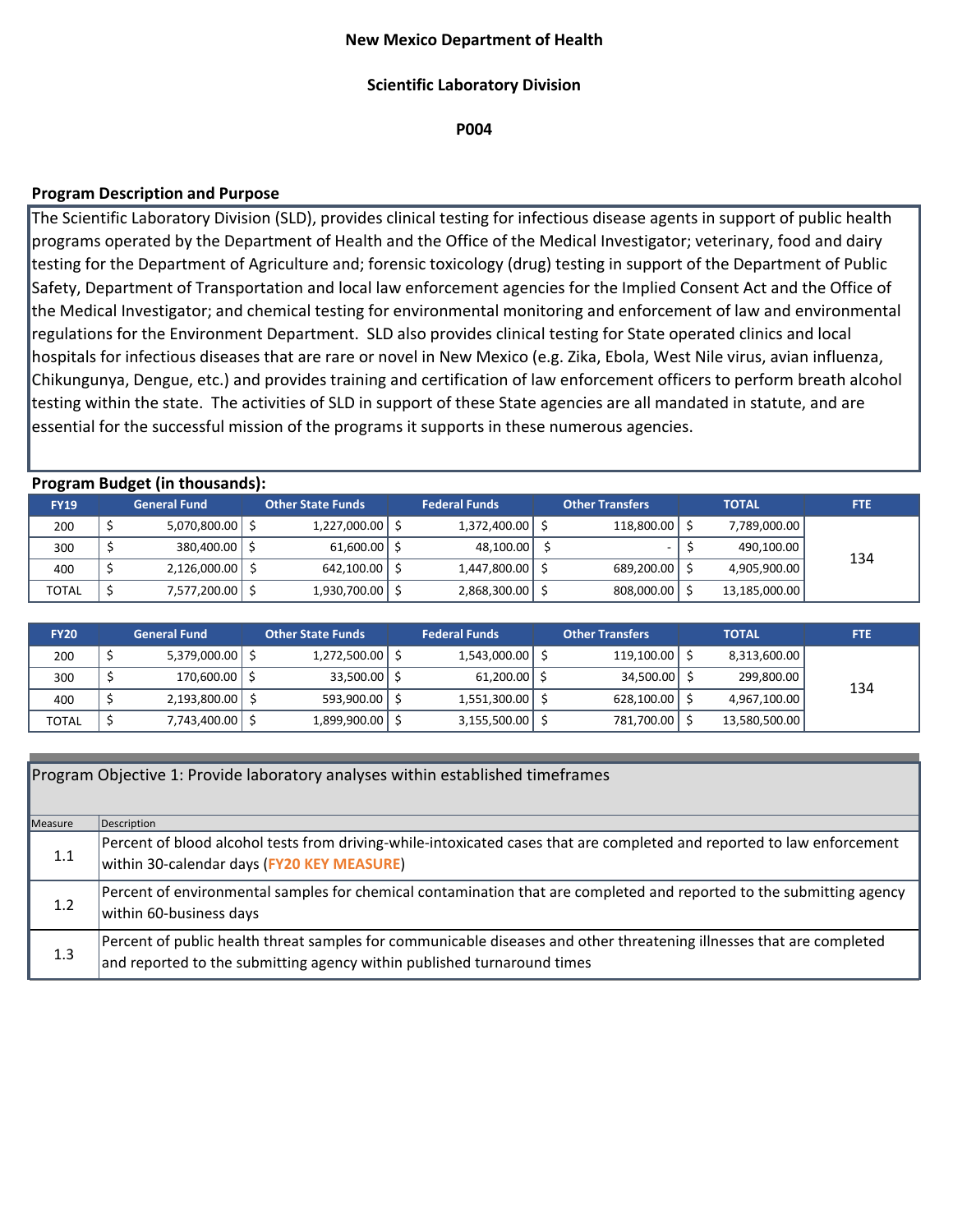# Program Objective 1: Provide laboratory analyses within established timeframes

#### Measure 1.1

Percent of blood alcohol tests from driving-while-intoxicated cases that are completed and reported to law enforcement within 30-calendar days (FY20 KEY MEASURE)



| <b>Measure Description</b>     | <b>Story Behind The Data</b>                                                                         |
|--------------------------------|------------------------------------------------------------------------------------------------------|
| Denominator: Number of         | Nationally, New Mexico has had the highest alcohol-related death rate since 1997. New Mexico's       |
| cases reported out during the  | rate has consistently been nearly twice the national rate and has been                               |
| quarter/year.                  | increasing more rapidly than the national rate. According to the Centers for Disease Control and     |
| Numerator: Number of cases     | Prevention, alcohol is a contributing factor in up to 49% of motor vehicle crashes.                  |
| reported out within 30         | The Scientific Laboratory Division (SLD) Toxicology staff analyze samples for blood alcohol          |
| calendar days of receipt.      | concentration (BAC) and drugs to determine cause of impairment in drivers, as well as                |
| (Note: Measure previously      | Office of Medical Investigator (OMI) samples for cause of death. They also serve as expert witnesses |
| specified reporting in 15 days | in court cases where alcohol or drugs are involved.                                                  |
| and changed to 30-days in      | Duplicate testing of each specimen is performed per accreditation requirements, which doubles        |
| FY19-Q4).                      | testing time (started FY16-Q3). This measure was revised to extend results reporting from 15         |
| <b>Data Source/Methodology</b> | calendar days to 30 calendar days. The target of 90% was exceeded in FY20-Q1, with 96.52% of         |
| Data Source is the Laboratory  | results reported within the new 30-day turnaround time.                                              |
| Information Management         |                                                                                                      |
| System (LIMS). The LIMS is a   |                                                                                                      |
| secure integrated IT system    | <b>Improvement Action Plan</b>                                                                       |
| that tracks samples, results,  | • Continue to recruit and hire qualified staff.                                                      |
| quality control, and collects  | • Continue training of newly-hired staff.                                                            |
| audit reasons for changes.     | • Continue to monitor and maintain equipment.                                                        |
|                                |                                                                                                      |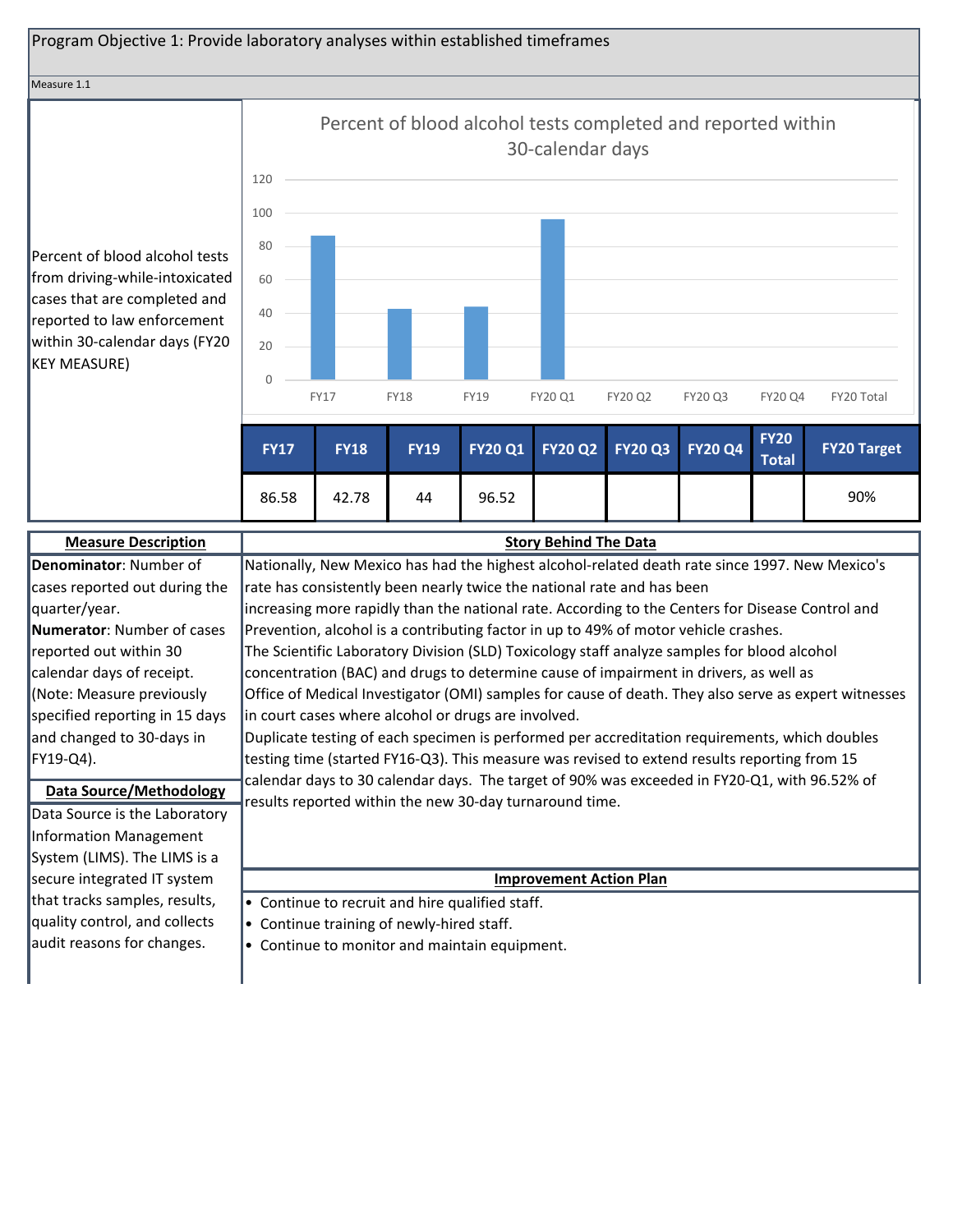# Program Objective 1: Provide laboratory analyses within established timeframes

Measure 1.2

Percent of environmental samples for chemical contamination that are completed and reported to the submitting agency within 60-business days



| <b>Measure Description</b>     | <b>Story Behind The Data</b>                                                                       |
|--------------------------------|----------------------------------------------------------------------------------------------------|
| Denominator: Number of         | This performance measure is new for FY20. The Scientific Laboratory Division (SLD) is certified by |
| samples reported out during    | the Environmental Protection Agency to analyze the primary regulated contaminants in water, air,   |
| the quarter/year. These        | and soil samples under the New Mexico Environment Department regulations. The laboratory           |
| samples include chemical,      | performs analyses for organic and inorganic materials, radioactive materials, and heavy metals for |
| radiological, and air          | tax-supported governmental agencies and municipalities to ensure that contamination by             |
| particulate contaminants.      | potentially toxic compounds is detected and measured. Turn-around times are based on the needs     |
| <b>Numerator:</b> Number of    | of the New Mexico Environment Department. The Chemistry Bureau exceeded the FY20 target of         |
| samples in the denominator     | 90% by reporting 96.52% of results within 60 calendar days of sample receipt.                      |
| that are reported out within   |                                                                                                    |
| 60 calendar days of receipt.   |                                                                                                    |
|                                |                                                                                                    |
| <b>Data Source/Methodology</b> |                                                                                                    |
| Data Source is the Laboratory  |                                                                                                    |
| Information Management         |                                                                                                    |
| System (LIMS). The LIMS is a   |                                                                                                    |
| secure integrated IT system    | <b>Improvement Action Plan</b>                                                                     |
| that tracks samples, results,  | The laboratory will seek to obtain replacement equipment for both the Metals and Organics testing  |
| quality control, and collects  | sections. Much of the analytical equipment is old and no longer supported by the manufacturers.    |
| audit reasons for changes.     | Continued use of old equipment can lead to poor test performance and result in re-running          |
|                                | samples, which increases timeline for results reporting.                                           |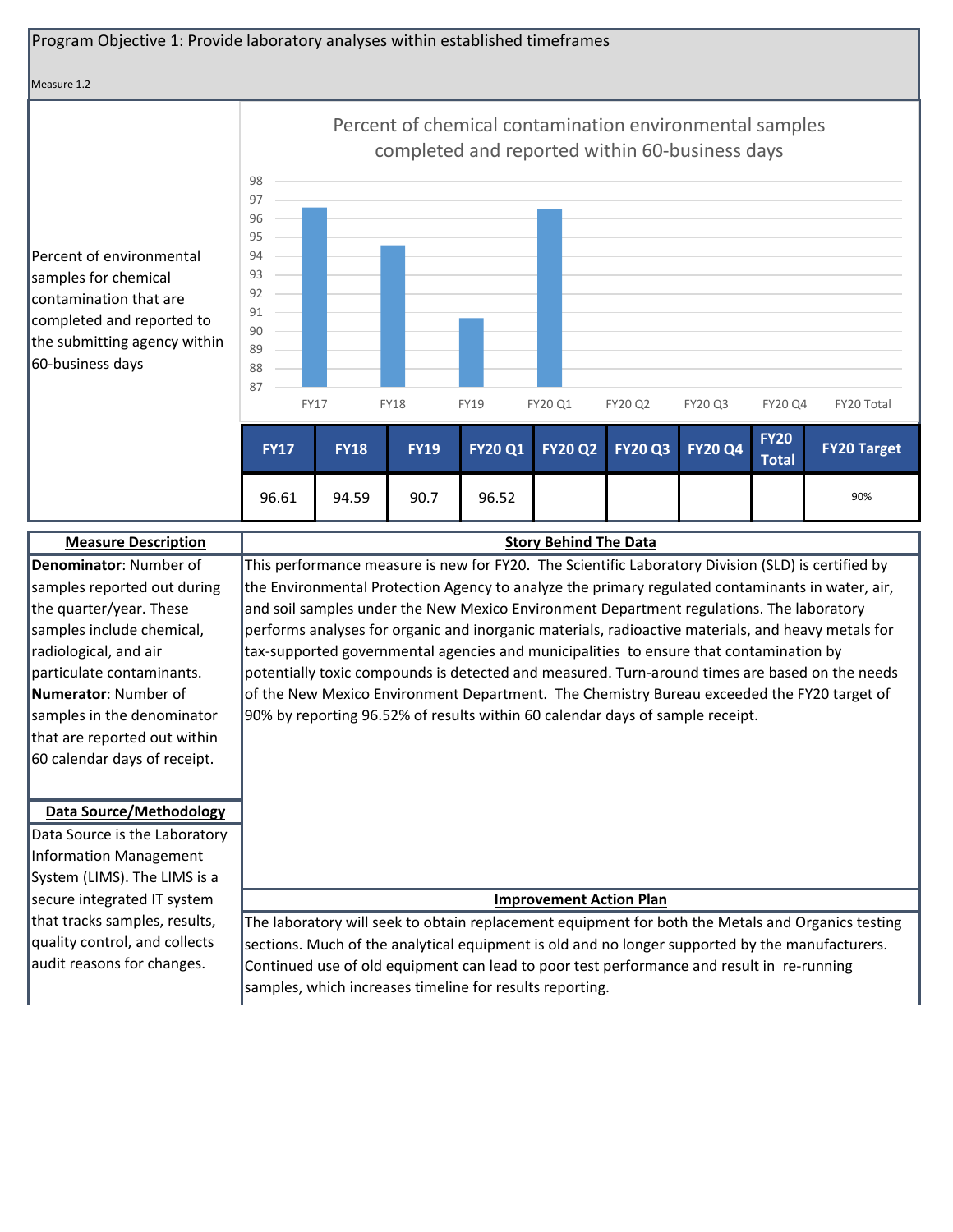#### Program Objective 1: Provide laboratory analyses within established timeframes Measure 1.3 Percent of public health threat samples for communicable diseases and other threatening illnesses that are completed and reported to CREATE GRAPH HERE 94.5 95 95.5 96 96.5 97 97.5 99 98.5 99 Percent of communicable diseases and other threatening illnesses samples completed and reported within turnaround times

the submitting agency within published turnaround times



# **Measure Description Story Behind The Data Denominator**: Number of samples reported out during the quarter/year. These samples include animal and human diagnostic samples, as well as reference samples, food, dairy and water samples. **Numerator**: Number of samples reported out within turn-around times for tests listed in SLD's DIRECTORY OF SERVICES.

## **Data Source/Methodology**

Data Source is the Laboratory Information Management System (LIMS). The LIMS is a secure integrated IT system that tracks samples, results, quality control, and collects audit reasons for changes.

This performance measure is new for FY20. The Biological Sciences Bureau of the Scientific Laboratory Division (SLD) tests for commonly occuring and exotic infectious diseases of public health significance. The laboratory receives human and animal diagnostic specimens as well as food, dairy, and water samples for routine testing, surveillance testing, and outbreak investigation. The Bureau partners with national, state, and local agencies such as the Centers for Disease Control & Prevention, Food & Drug Aministration, Veterinary Diagnostic Services, city and county agencies, epidemiologists, hospitals, and patient testing laboratories to detect and confirm bacterial and viral causes for infectious disease. Each test performed is described in SLD's Directory of Services and has a defined turnaround time for reporting results. The laboratory exceeded the target of 90%, reporting 97.2% of results within specified turnaround times.

## **Improvement Action Plan**

Prepare for and pass upcoming inspections by the Environmental Protection Agency and College of American Pathologists. Train the newly-hired General Microbiology section line supervisor and additional staff to perform clinical testing at capacity. Complete validation studies to update six testing platforms for detecting human exposure infectious viruses and one molecular method for identifying antibiotic resistance. Complete training for the transition to Whole Genome Sequencing for bacteria and streamline internal processes to reach the turnaround time expectations of the Epidemiology & Response Division.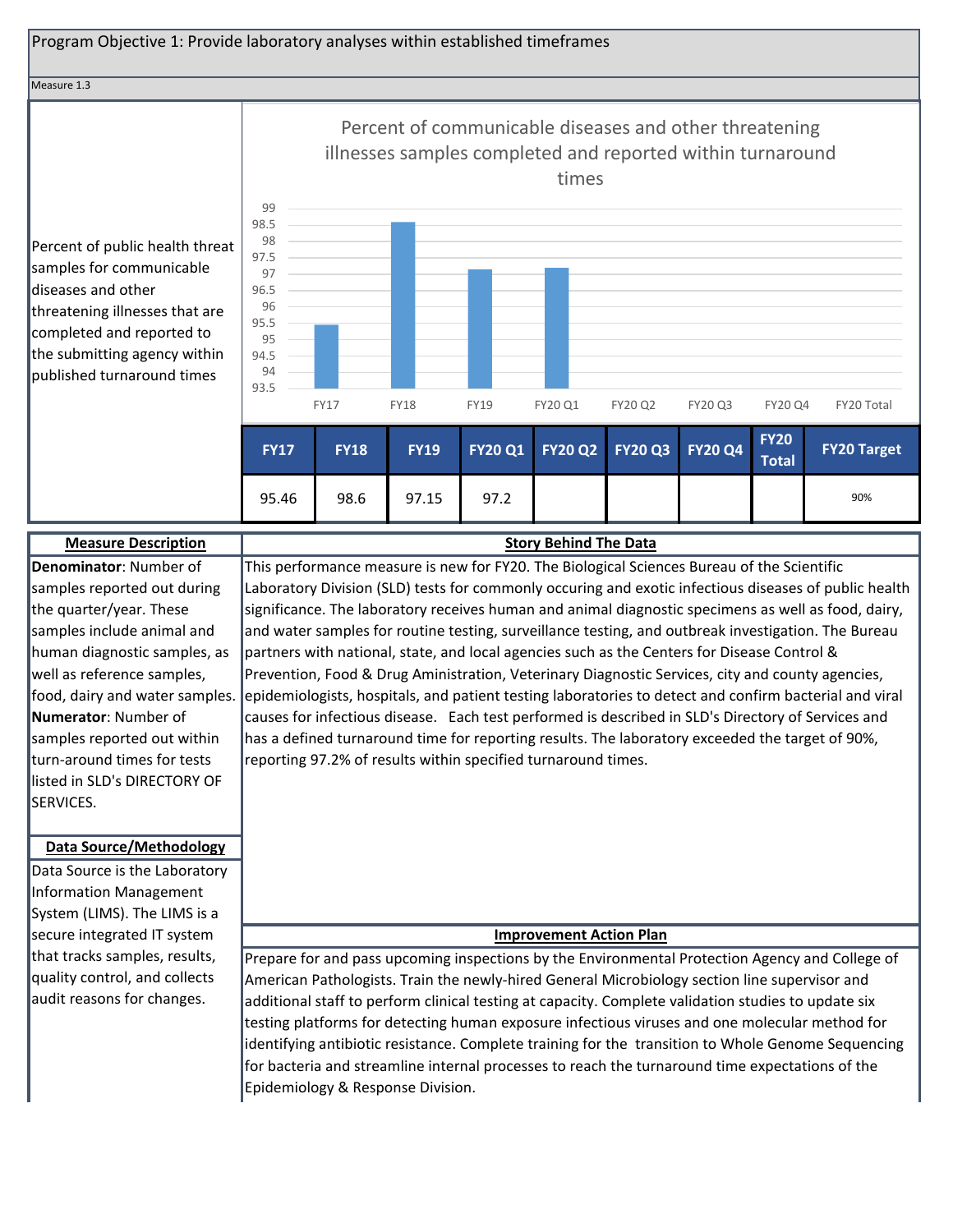## **Facilities Management Division**

**P006**

## **Program Description and Purpose**

The Facilities Management Division (FMD) fulfills the NMDOH mission by providing:

• Programs in mental health, substance abuse, long-term care, and physical rehabilitation in both facility and communitybased settings; and

• Safety net services throughout New Mexico.

FMD consists of six healthcare facilities and one community program. Most individuals served by NMDOH facilities have either complex medical conditions or psychiatric disorders that manifest in violent behaviors, and private sector providers are either unable or unwilling to serve these complex individuals, many of whom are restricted to NMDOH facilities by court order. The FMD Facility and Community Program staff cares for both New Mexico adult and adolescent residents, who need continuous care 24 hours/day, 365 days/year as well as provision of a variety of behavioral health outpatient services.

## **Program Budget (in thousands):**

| . .          |                     |                   |                      |                        |              |            |
|--------------|---------------------|-------------------|----------------------|------------------------|--------------|------------|
| <b>FY19</b>  | <b>General Fund</b> | Other State Funds | <b>Federal Funds</b> | <b>Other Transfers</b> | <b>TOTAL</b> | <b>FTE</b> |
| 200          | 45,029.0            | 44,805.6          | 4,834.5              | 736.6                  | 95,405.7     |            |
| 300          | 4,213.3             | 6,248.0           | 119.0                | 734.5                  | 11,314.8     | 1,793      |
| 400          | 10,353.2            | 7,677.8           | 104.8                | 2,960.7                | 21,096.5     |            |
| <b>TOTAL</b> | 59,595.5            | 58,731.4          | 5,058.3              | 4,431.8                | 127,817.0    |            |

\*4,050.0 is for the Fort Bayard Medical Center building lease purchase

| <b>FY20</b>  | <b>General Fund</b> | <b>Other State Funds</b> | <b>Federal Funds</b> | <b>Other Transfers</b> | <b>TOTAL</b> | <b>FTE</b> |
|--------------|---------------------|--------------------------|----------------------|------------------------|--------------|------------|
| 200          | 46,093.3            | 54,175.4                 | 7,588.5              | 738.6                  | 108,595.8    |            |
| 300          | 5,221.3             | 6,652.9                  | 308.8                | 734.5                  | 12,917.5     | 2,003      |
| 400          | 10,854.1            | 11,991.4                 | 1,184.8              | 2,981.3                | 27,011.6     |            |
| <b>TOTAL</b> | 62,168.7            | 72,819.7                 | 9,082.1              | 4.454.4                | 148,524.9    |            |

\*4,050.0 is for the Fort Bayard Medical Center building lease purchase

|         | Program Objective 1: Improve quality of care                                                            |
|---------|---------------------------------------------------------------------------------------------------------|
| Measure | Description                                                                                             |
| 1.1     | Percent of long-term care residents experiencing facility acquired pressure injuries (Veterans' Home)   |
| 1.2     | Customer Overall satisfaction (Veterans' Home)                                                          |
| 1.3     | Number of residents requiring re-hospitalization within 30-days of admission (Veterans' Home)           |
| 1.4     | Number of significant medication errors per 100 patients (FY20 KEY MEASURE)                             |
| 1.5     | Percent of long-term care residents experiencing one or more falls with major injury (FY20 KEY MEASURE) |
|         | Program Objective 2: Assure safety net services                                                         |
| Measure | Description                                                                                             |
| 2.1     | Percent of adolescent residents (SATC & NMBHI Care Unit) who are successfully discharged                |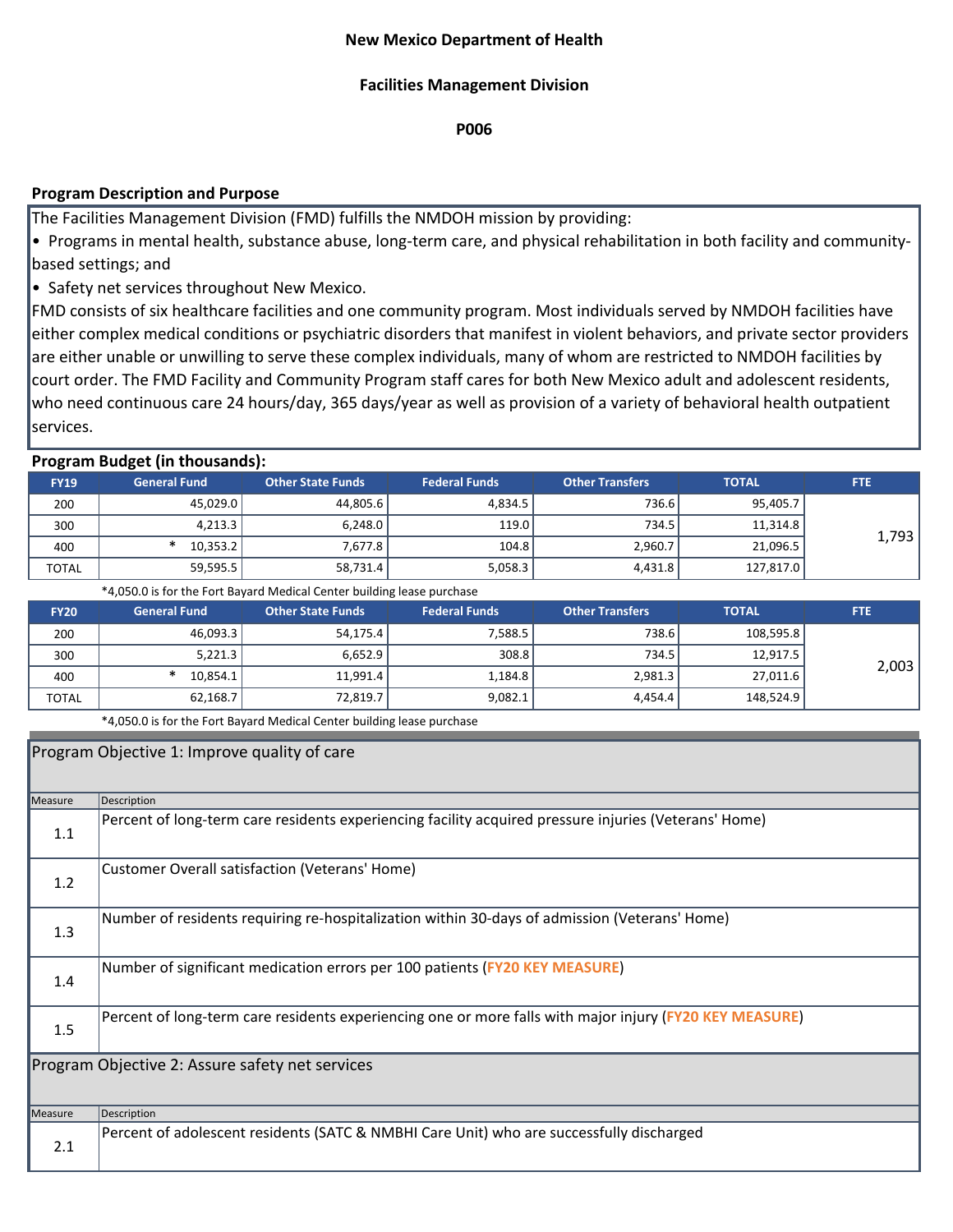| 2.2 | [Percent of priority Request for Treatment clients who are admitted to the program (TLH)      |
|-----|-----------------------------------------------------------------------------------------------|
| 2.3 | Rate of medical detox occupancy at Turgoise Lodge Hospital                                    |
| 2.4 | Percent of eligible third-party revenue collected at all agency facilities (FY20 KEY MEASURE) |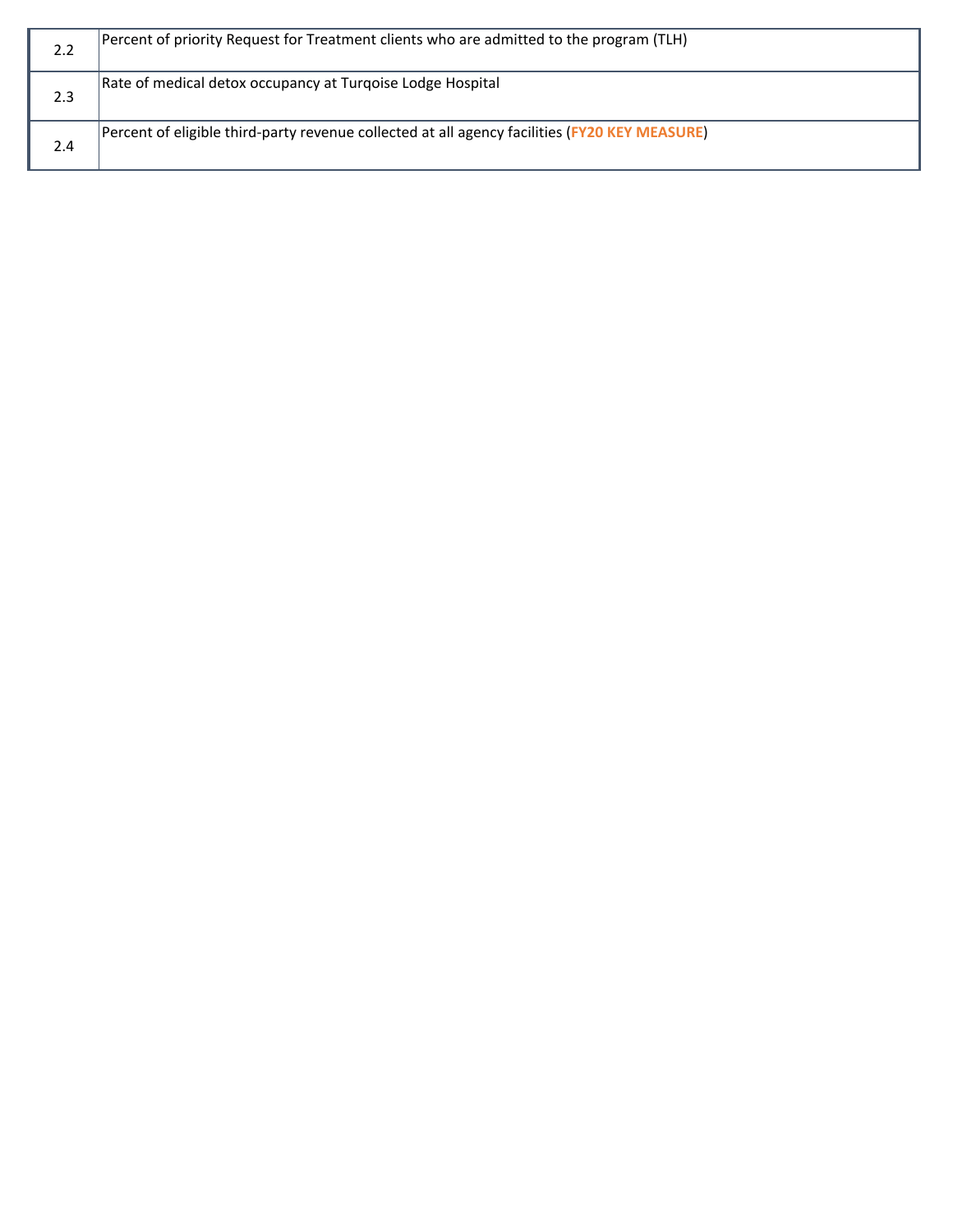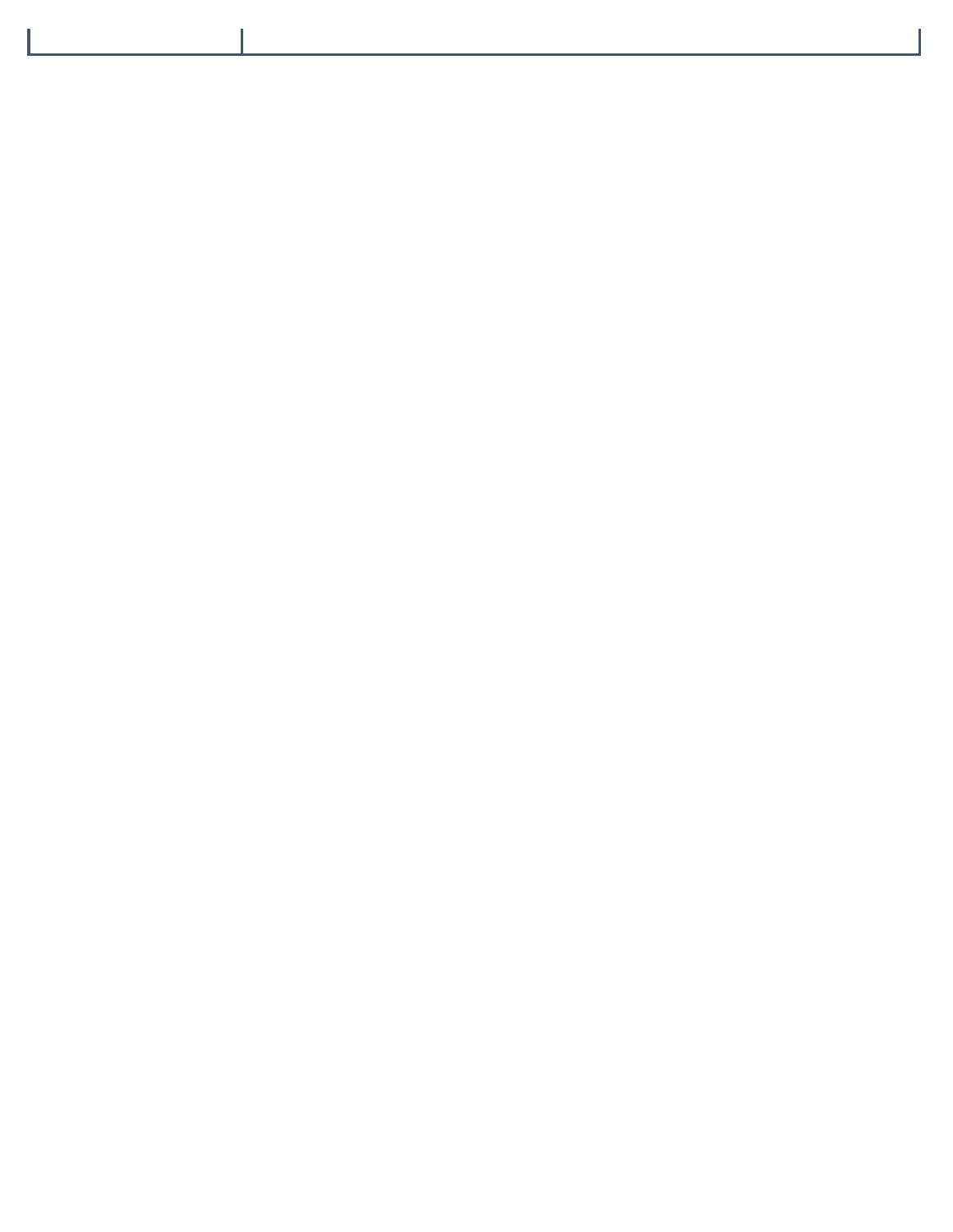

| Annual surveys are available      | History: FY17 and FY18 survey results were calculated through an external vendor. The survey       |
|-----------------------------------|----------------------------------------------------------------------------------------------------|
| to NMVH residents and             | process changed for FY19 to an annual survey utilizing NMVH's internal survey tools. Residents     |
| resident families/POAs with       | and/or resident families/POAs were surveyed at the end of FY19 with 65 surveys returned.           |
| results based on returned         | FY20 Q1: Survey                                                                                    |
| surveys.                          | results were calculated based on three (3) categories: Medical Staff - 88%, Nursing - 86%, Other - |
| <b>Numerator:</b> Total number of | 85%, for an Overall Satisfaction Rate of 86%.                                                      |
| positive survey results           |                                                                                                    |
| answering most of the time,       |                                                                                                    |
| always, and yes for the fiscal    |                                                                                                    |
| lyear.                            |                                                                                                    |
| Denominator: Total number         |                                                                                                    |
| of survey results answering       |                                                                                                    |
| most of the time, always, yes,    |                                                                                                    |
| no, sometimes, and never for      |                                                                                                    |
| the fiscal year.                  |                                                                                                    |
|                                   |                                                                                                    |
| <b>Data Source/Methodology</b>    |                                                                                                    |
| Satisfaction survey results are   |                                                                                                    |
| calculated from an internal       |                                                                                                    |
| survey tool and include           |                                                                                                    |
| residents and resident            | <b>Improvement Action Plan</b>                                                                     |
| families/POA survey results.      | A Performance Action Team (PAT) will be developed by October 31, 2019. The purpose of the PAT is   |
|                                   | to review survey responses and make recommendations for improvement of customer satisfaction       |
|                                   | to the Quality Assurance Performance Improvement (QAPI) Committee by November 27, 2019.            |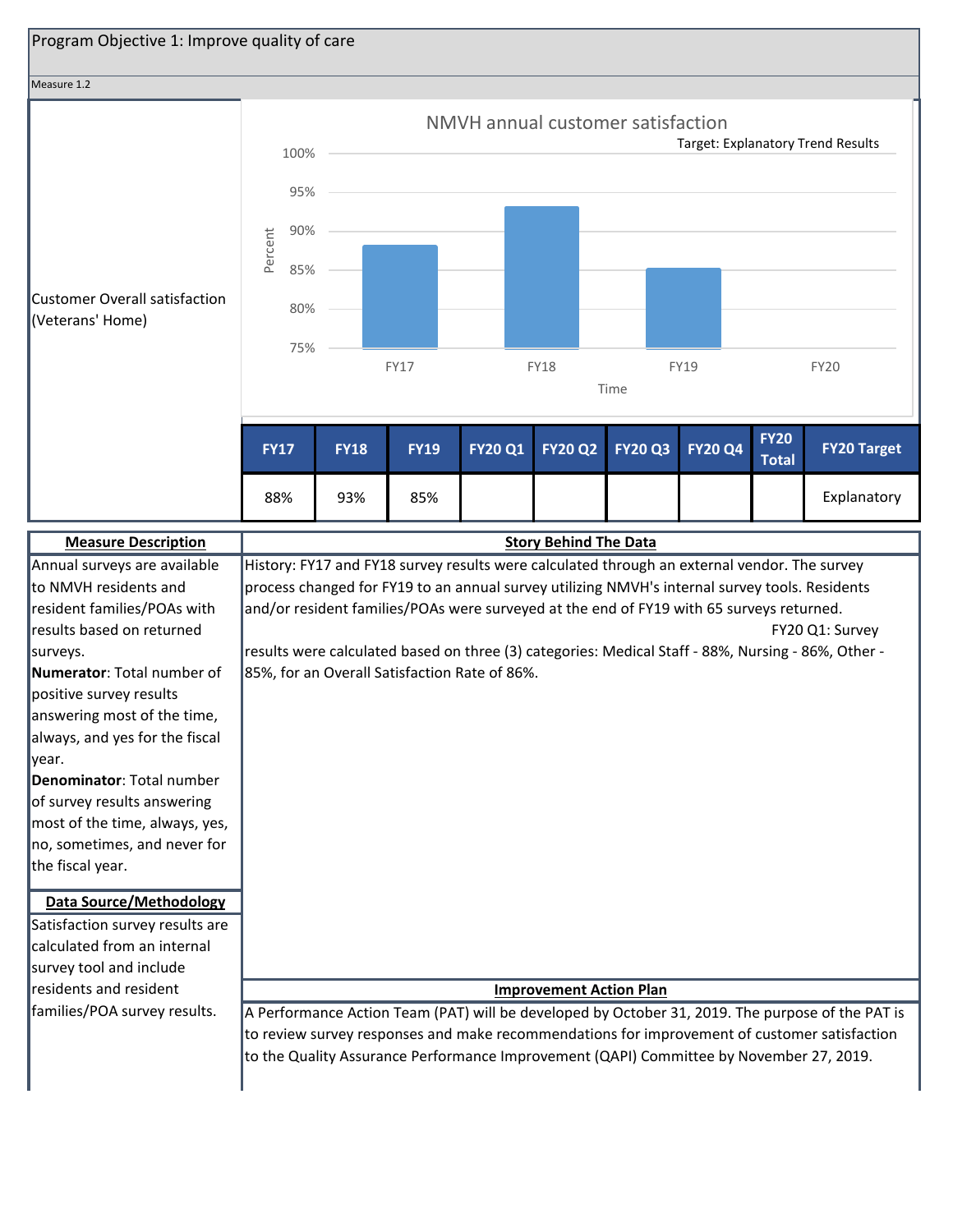| Program Objective 1: Improve quality of care                                                                                                                                           |                                                                                                                                 |                              |             |                                                                                               |                                    |                |                            |                             |                            |
|----------------------------------------------------------------------------------------------------------------------------------------------------------------------------------------|---------------------------------------------------------------------------------------------------------------------------------|------------------------------|-------------|-----------------------------------------------------------------------------------------------|------------------------------------|----------------|----------------------------|-----------------------------|----------------------------|
|                                                                                                                                                                                        |                                                                                                                                 |                              |             |                                                                                               |                                    |                |                            |                             |                            |
| Measure 1.3                                                                                                                                                                            |                                                                                                                                 |                              |             |                                                                                               |                                    |                |                            |                             |                            |
|                                                                                                                                                                                        | 18<br>16<br>14                                                                                                                  |                              |             | Number of residents requiring re-hospitalizations within 30-                                  | days of admission                  |                |                            |                             |                            |
| Number of residents requiring<br>re-hospitalization within 30-<br>days of admission (Veterans'                                                                                         | 12<br>Number<br>10<br>8<br>6<br>4<br>2                                                                                          |                              |             |                                                                                               |                                    |                | Target: <3                 |                             |                            |
| Home)                                                                                                                                                                                  | $\Omega$                                                                                                                        | <b>FY17</b>                  | <b>FY18</b> | <b>FY19</b>                                                                                   | 1st Quarter<br><b>FY20</b><br>Time |                | 2nd Quarter<br><b>FY20</b> | 3rd Quarter<br><b>FY20</b>  | 4th Quarter<br><b>FY20</b> |
|                                                                                                                                                                                        | <b>FY17</b>                                                                                                                     | <b>FY18</b>                  | <b>FY19</b> | <b>FY20 Q1</b>                                                                                | <b>FY20 Q2</b>                     | <b>FY20 Q3</b> | <b>FY20 Q4</b>             | <b>FY20</b><br><b>Total</b> | <b>FY20 Target</b>         |
|                                                                                                                                                                                        | 1.7                                                                                                                             | 17                           | 0           | 0                                                                                             |                                    |                |                            | 0                           | <3 Quarter/<br><12 Annual  |
| <b>Measure Description</b>                                                                                                                                                             |                                                                                                                                 | <b>Story Behind The Data</b> |             |                                                                                               |                                    |                |                            |                             |                            |
| The performance measure is<br>the total number of LTC<br>residents sent back to any<br>acute care hospital from<br>NMVH within 30-days of<br>admission/readmission for the<br>quarter. | readmission.                                                                                                                    |                              |             | FY20 Q1: No residents were sent back to an acute care hospital within 30-days of admission or |                                    |                |                            |                             |                            |
| <b>Data Source/Methodology</b><br>NMHV uses data from the<br>Point Click Care (PCC)<br>Rehospitalization Report - All                                                                  |                                                                                                                                 |                              |             |                                                                                               |                                    |                |                            |                             |                            |
| Payer 30-Day                                                                                                                                                                           |                                                                                                                                 |                              |             |                                                                                               | <b>Improvement Action Plan</b>     |                |                            |                             |                            |
| Rehospitalization Rate for the                                                                                                                                                         | Review of the NMVH PCC Rehospitalization Report will be done monthly to identify any change in                                  |                              |             |                                                                                               |                                    |                |                            |                             |                            |
| total number of<br>rehospitalizations for the                                                                                                                                          | the current trend. Findings will be reported to the QAPI Committee for oversight and<br>recommendations/action, as appropriate. |                              |             |                                                                                               |                                    |                |                            |                             |                            |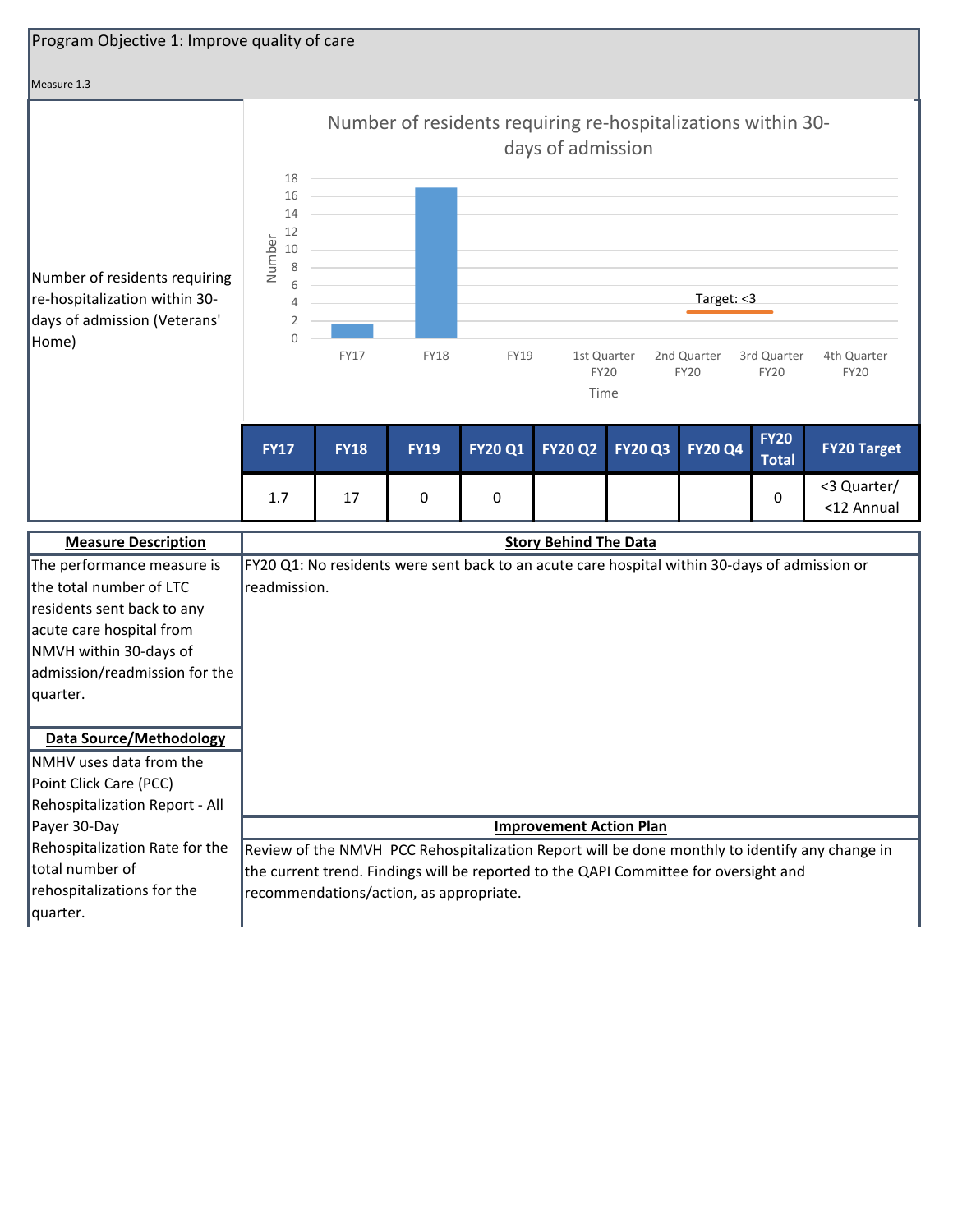

The DOH Facilities continue to work to:

"Significant", which is defined

as a level D or higher according to the NCC MERP Index for Categorizing

Medication Errors. This will be  $\cdot$  Foster a culture of patient safety that focuses on medication error prevention, minimizes at-risk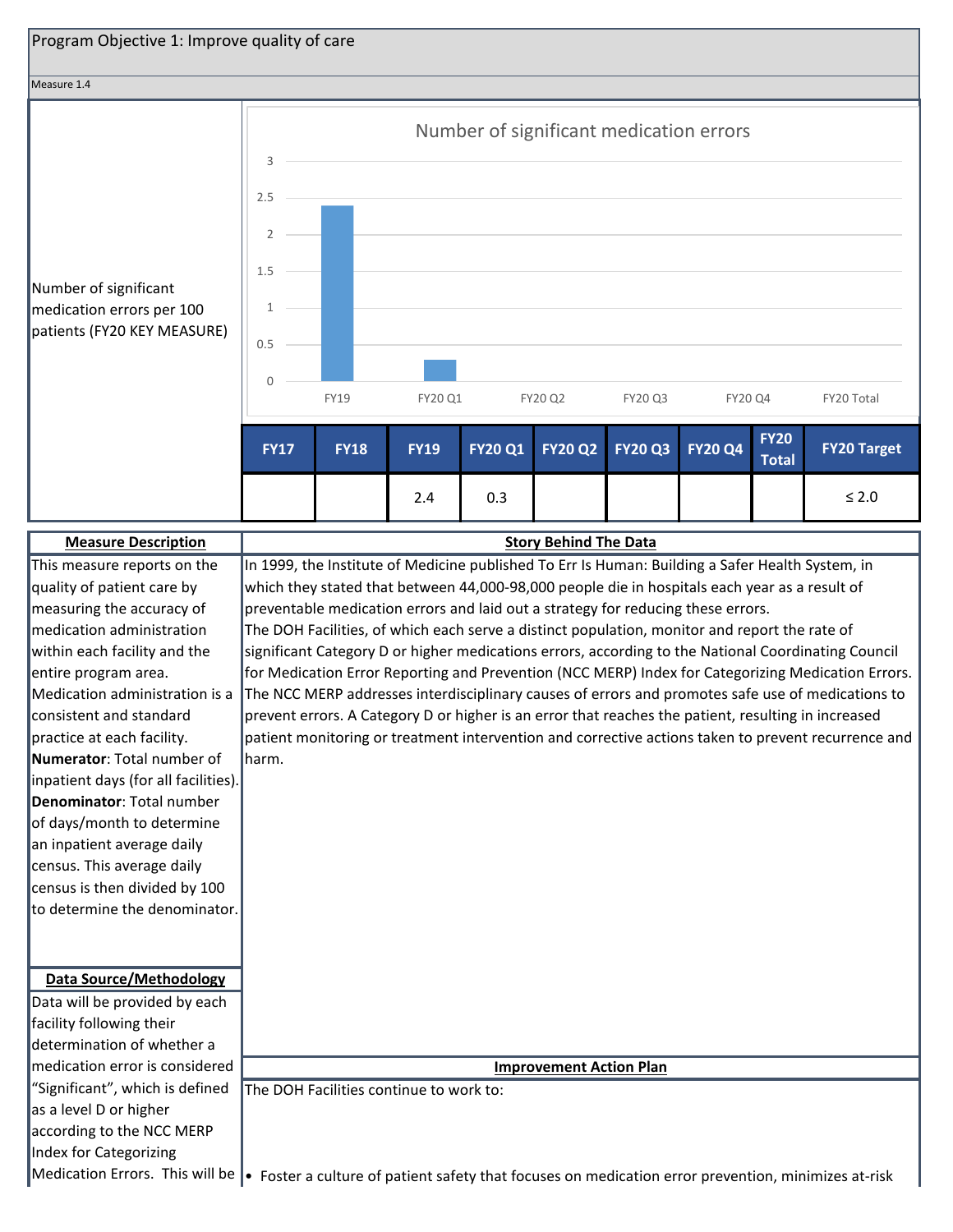| the numerator. | provider behavior, and supports medication error reporting within a non-punitive, continuous              |
|----------------|-----------------------------------------------------------------------------------------------------------|
|                | quality improvement framework;                                                                            |
|                | $\bullet$ Monitor actual and potential medication errors that occur/may occur, including near misses, and |
|                | investigate the root causes; and                                                                          |
|                | Identify ways, establish goals, adopt best practices and provide training to continually improve the      |
|                | use sustain to provent modication errors                                                                  |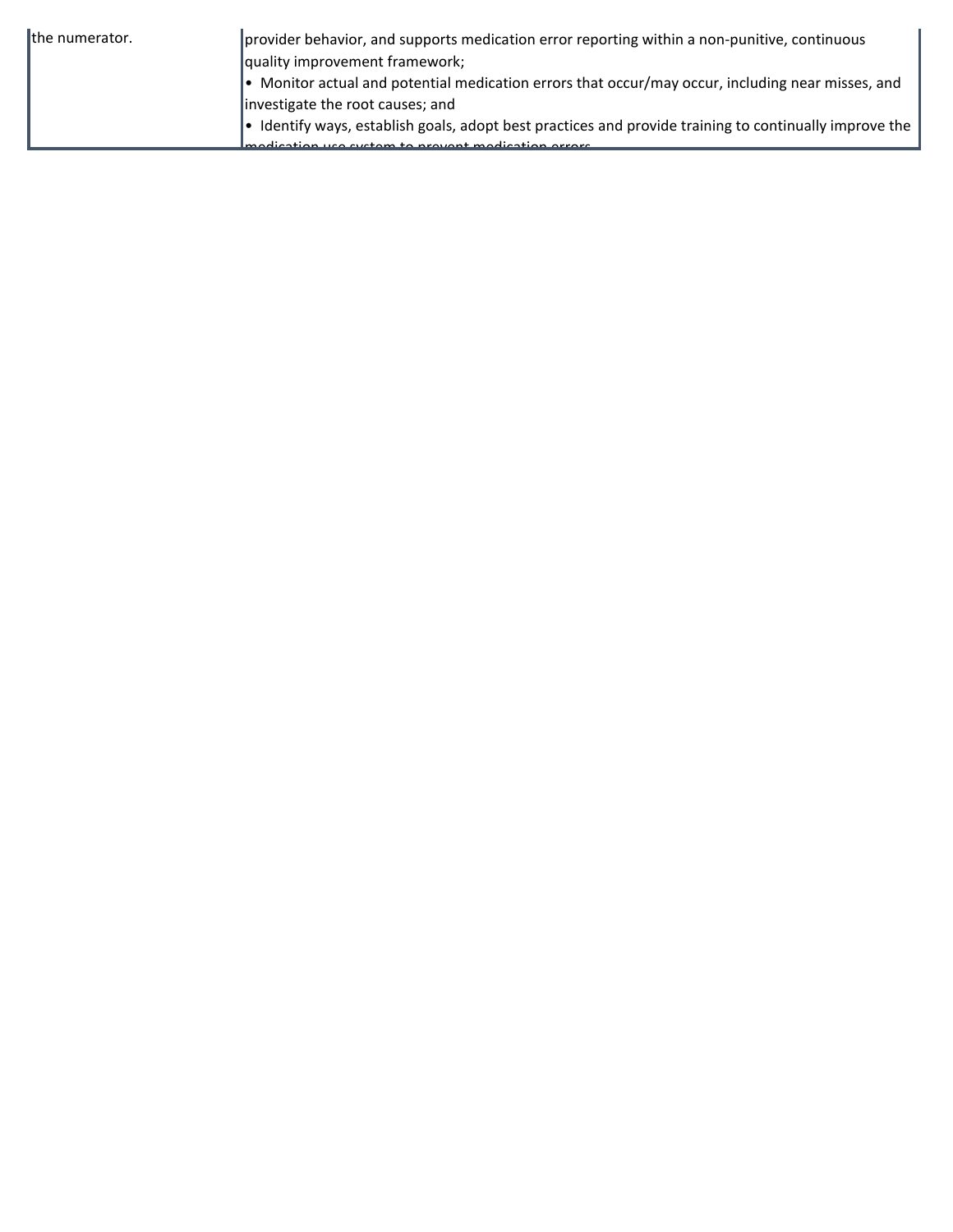

Certification And Survey Provider Enhanced Reports, also known as CASPER Reports, are generated from the Centers of Medicare and Medicaid Services (CMS). All Nursing Facilities who receive any payment from Medicare or Medicaid are required to complete this process. This data collection will utilize the measure of "Falls with Major

**Improvement Action Plan**

Facilities will continue to work on strategies that help protect residents from falls in nursing home settings which include:

**Education of employees, residents, and family members;** 

▪ Close observation;

**• Therapy services that focus on strengthening and improving balance and mobility;** 

▪ Individualized resident treatment planning following a fall; and

▪ Active Falls Prevention Committee, which analyzes tracks and reports on causes of falls.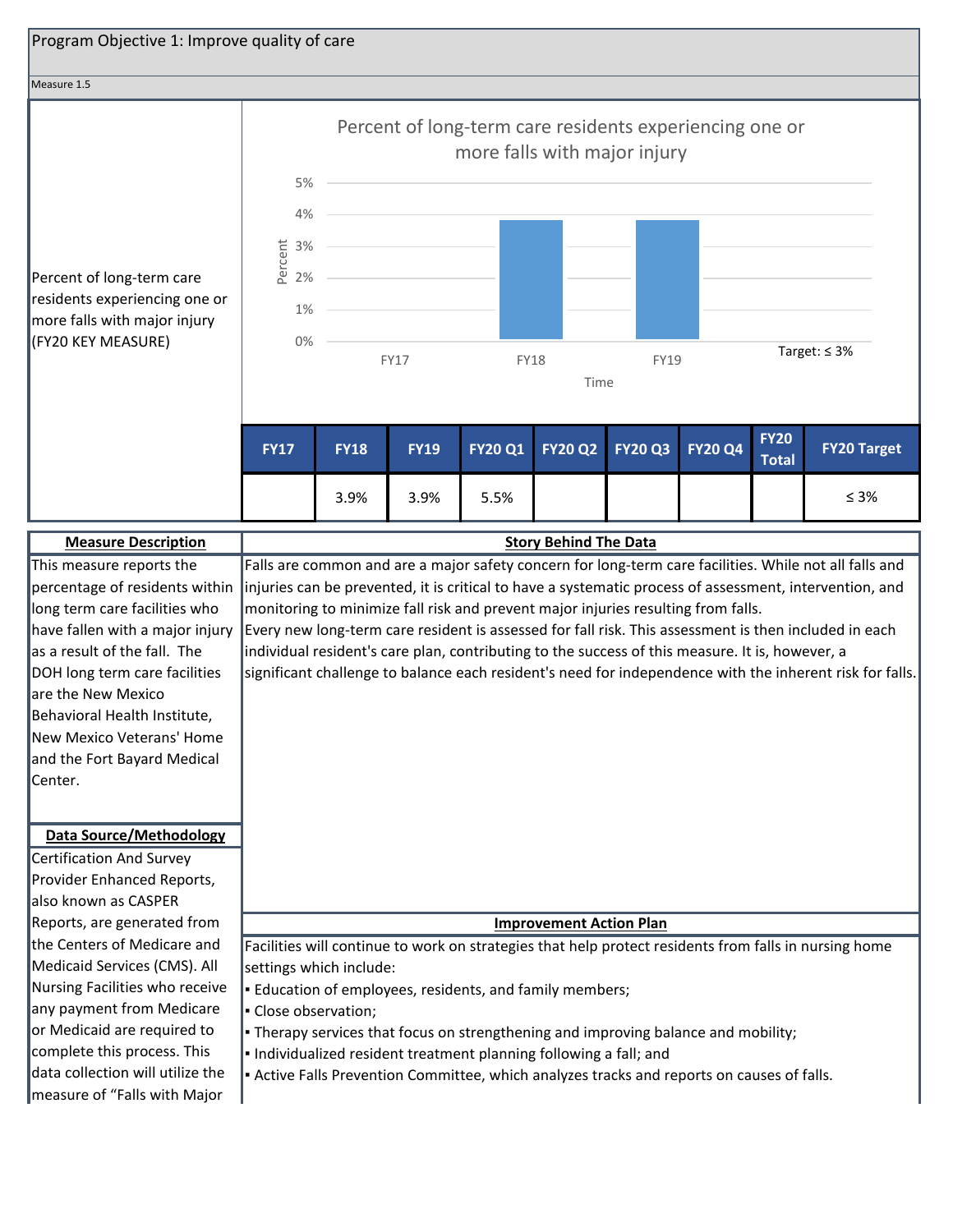Injury" which is reported as a numerator and a denominator along with the Facility Observed Percent. The report also provides comparative data for State Average and National Average. Each Department of Health facility reports individually, so the combined outcome is an average of these facilities and this is consistent with the comparative data which is also an average.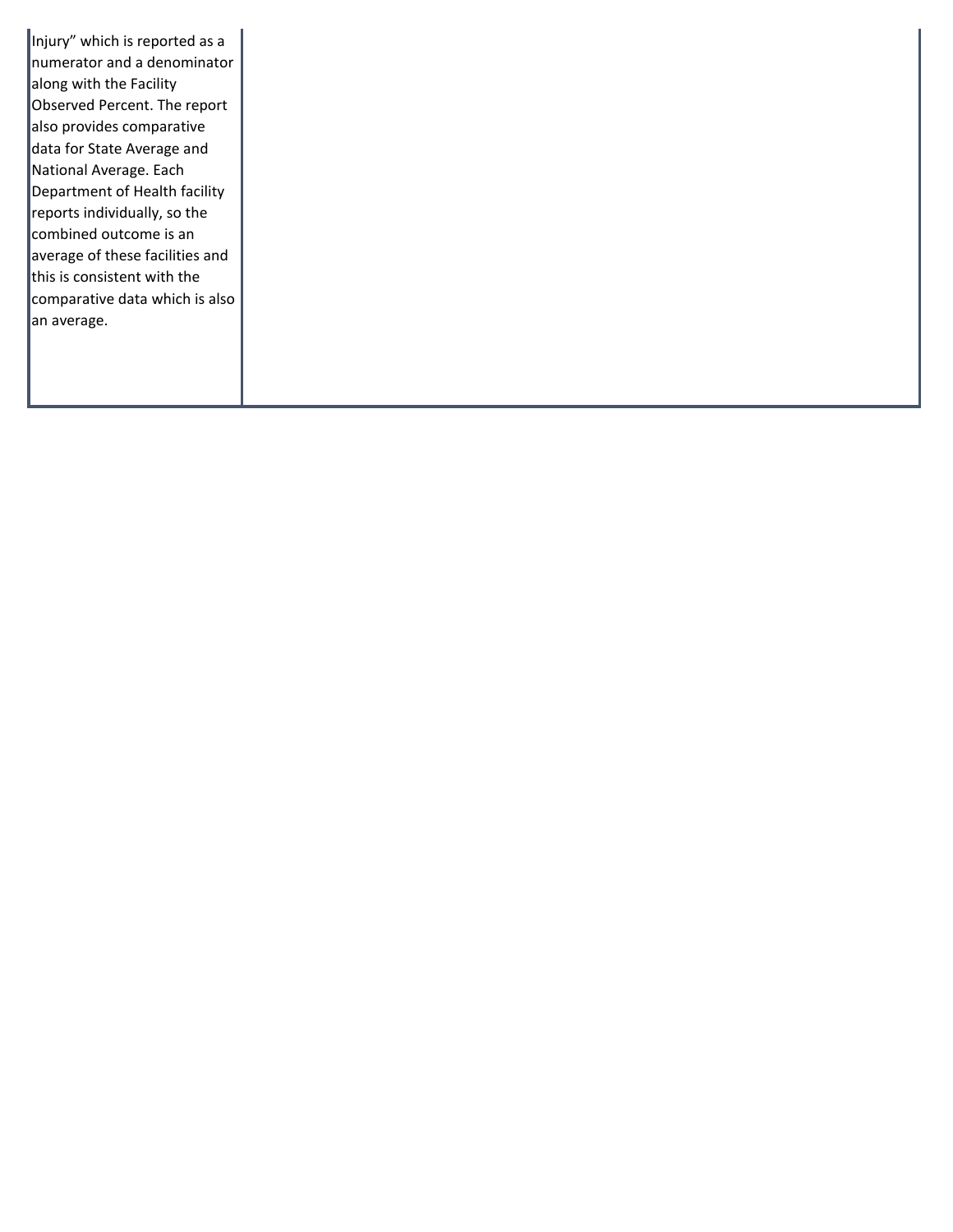| Program Objective 2: Assure safety net services                                                                                                                                                                                                                                                                                                                                                                                                                             |                               |                                                                   |                                                                                                                                                                                                                                                                                                                                                                   |                |                                |                |                |                             |                                                                                                                                                                                                                                                                                                                                                                                                                                                                                                                              |
|-----------------------------------------------------------------------------------------------------------------------------------------------------------------------------------------------------------------------------------------------------------------------------------------------------------------------------------------------------------------------------------------------------------------------------------------------------------------------------|-------------------------------|-------------------------------------------------------------------|-------------------------------------------------------------------------------------------------------------------------------------------------------------------------------------------------------------------------------------------------------------------------------------------------------------------------------------------------------------------|----------------|--------------------------------|----------------|----------------|-----------------------------|------------------------------------------------------------------------------------------------------------------------------------------------------------------------------------------------------------------------------------------------------------------------------------------------------------------------------------------------------------------------------------------------------------------------------------------------------------------------------------------------------------------------------|
| Measure 2.1                                                                                                                                                                                                                                                                                                                                                                                                                                                                 |                               |                                                                   |                                                                                                                                                                                                                                                                                                                                                                   |                |                                |                |                |                             |                                                                                                                                                                                                                                                                                                                                                                                                                                                                                                                              |
| Percent of adolescent<br>residents (SATC & NMBHI Care<br>Unit) who are successfully<br>discharged                                                                                                                                                                                                                                                                                                                                                                           | 100%<br>Percent               | 90%<br>80%<br>70%<br>60%<br>50%<br>40%<br>30%<br>20%<br>10%<br>0% | Percent of residents who are successfully discharged<br><b>FY17</b>                                                                                                                                                                                                                                                                                               |                | <b>FY18</b>                    | Time           | <b>FY19</b>    |                             | Target: $\geq 80\%$                                                                                                                                                                                                                                                                                                                                                                                                                                                                                                          |
|                                                                                                                                                                                                                                                                                                                                                                                                                                                                             | <b>FY17</b>                   | <b>FY18</b>                                                       | <b>FY19</b>                                                                                                                                                                                                                                                                                                                                                       | <b>FY20 Q1</b> | <b>FY20 Q2</b>                 | <b>FY20 Q3</b> | <b>FY20 Q4</b> | <b>FY20</b><br><b>Total</b> | <b>FY20 Target</b>                                                                                                                                                                                                                                                                                                                                                                                                                                                                                                           |
|                                                                                                                                                                                                                                                                                                                                                                                                                                                                             |                               |                                                                   | 78.4%                                                                                                                                                                                                                                                                                                                                                             | 75.0%          |                                |                |                |                             | $\geq 80\%$                                                                                                                                                                                                                                                                                                                                                                                                                                                                                                                  |
| <b>Measure Description</b>                                                                                                                                                                                                                                                                                                                                                                                                                                                  |                               |                                                                   |                                                                                                                                                                                                                                                                                                                                                                   |                | <b>Story Behind The Data</b>   |                |                |                             |                                                                                                                                                                                                                                                                                                                                                                                                                                                                                                                              |
| evaluate how well the<br>adolescent residents met their<br>treatment goals while in<br>treatment, resulting in<br>successful discharges. The<br>DOH facilities with adolescent<br>programs are the New Mexico<br>Behavioral Health Institute<br>(CARE Unit) and the Sequoyah<br>Adolescent Treatment Center.<br>Numerator: Total number of<br>successful discharges for the<br>reporting period.<br>Denominator: Total number<br>of discharges for the reporting<br>period. | the national average of 11%". |                                                                   | "Behavioral health problems affect 1 out of 5 children nationally";<br>with serious emotional and behavioral problems and this performance measure reports on the<br>resident discharged to a lower level of care or to the recommended level of care at the time of<br>admission. An unsuccessful discharge includes a discharge to the juvenile justice system. |                |                                |                |                |                             | "New Mexico has a higher rate of individuals living at or below the poverty line than the rest of the<br>country, putting the state at higher risk for individuals developing behavioral health problems"; and<br>"In New Mexico, 14% of youth experienced 3 or more adverse childhood experiences, higher than<br>The DOH has youth Residential Treatment programs which provide intensive services for adolescents<br>programs meeting their goal for successful discharges from the programs. A successful discharge is a |
| <b>Data Source/Methodology</b><br>AVATAR, which is an electronic<br>healthcare record system.                                                                                                                                                                                                                                                                                                                                                                               |                               |                                                                   | each resident, to include group therapy, positive group experiences, living skills, and fostering a<br>positive culture of support. It is important, firstly, that resident recruitment fit the criteria of the                                                                                                                                                   |                | <b>Improvement Action Plan</b> |                |                |                             | The DOH programs continue to provide individualized treatment and services that meet the needs of<br>program to ensure the availability of appropriate treatment services and specialized staff to meet<br>treatment needs. Treatment teams continue to work on appropriate interventions and services to                                                                                                                                                                                                                    |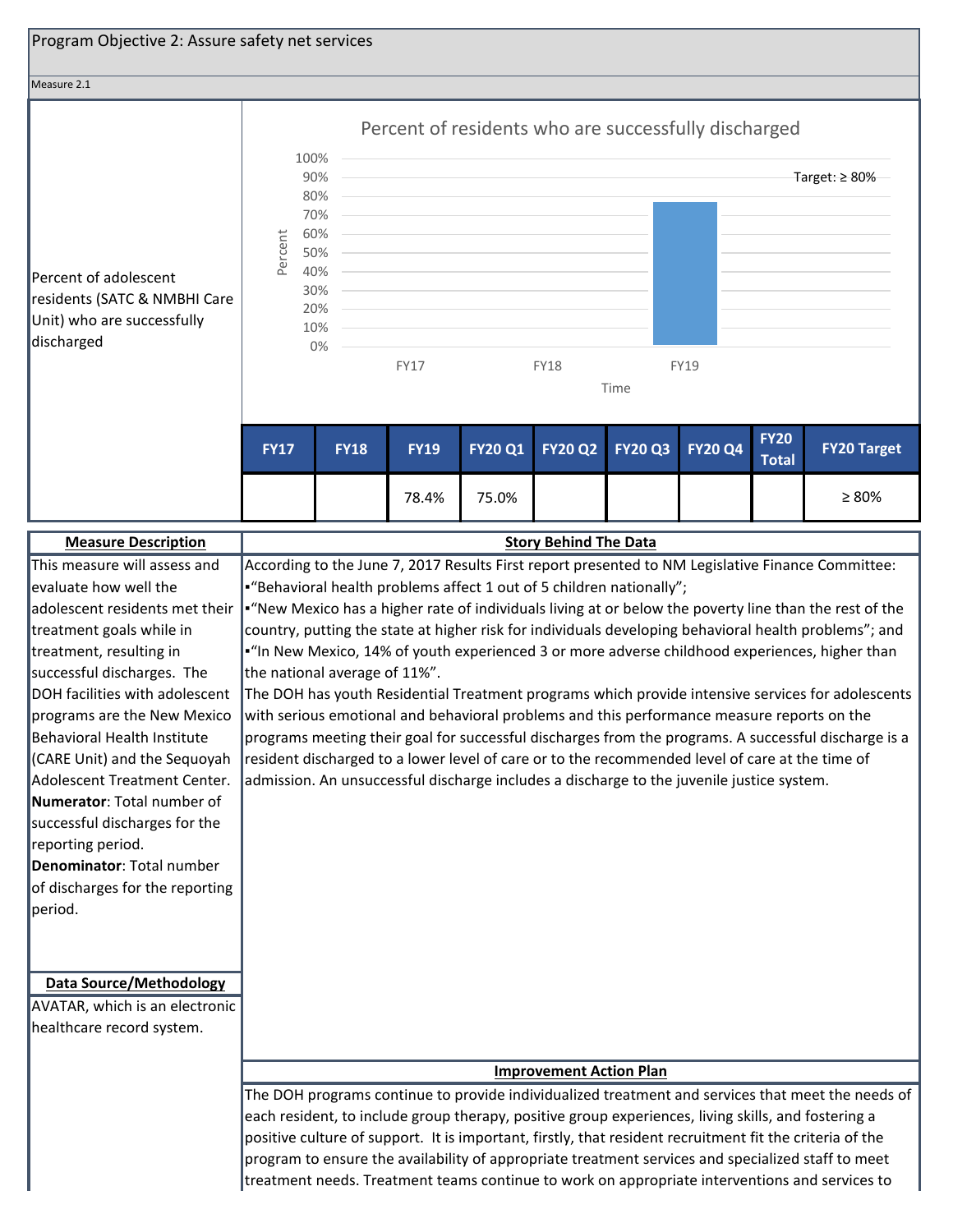| best meet each resident's needs for a successful discharge. Ongoing reviews and development of |
|------------------------------------------------------------------------------------------------|
| program strategies are required to meet the goal.                                              |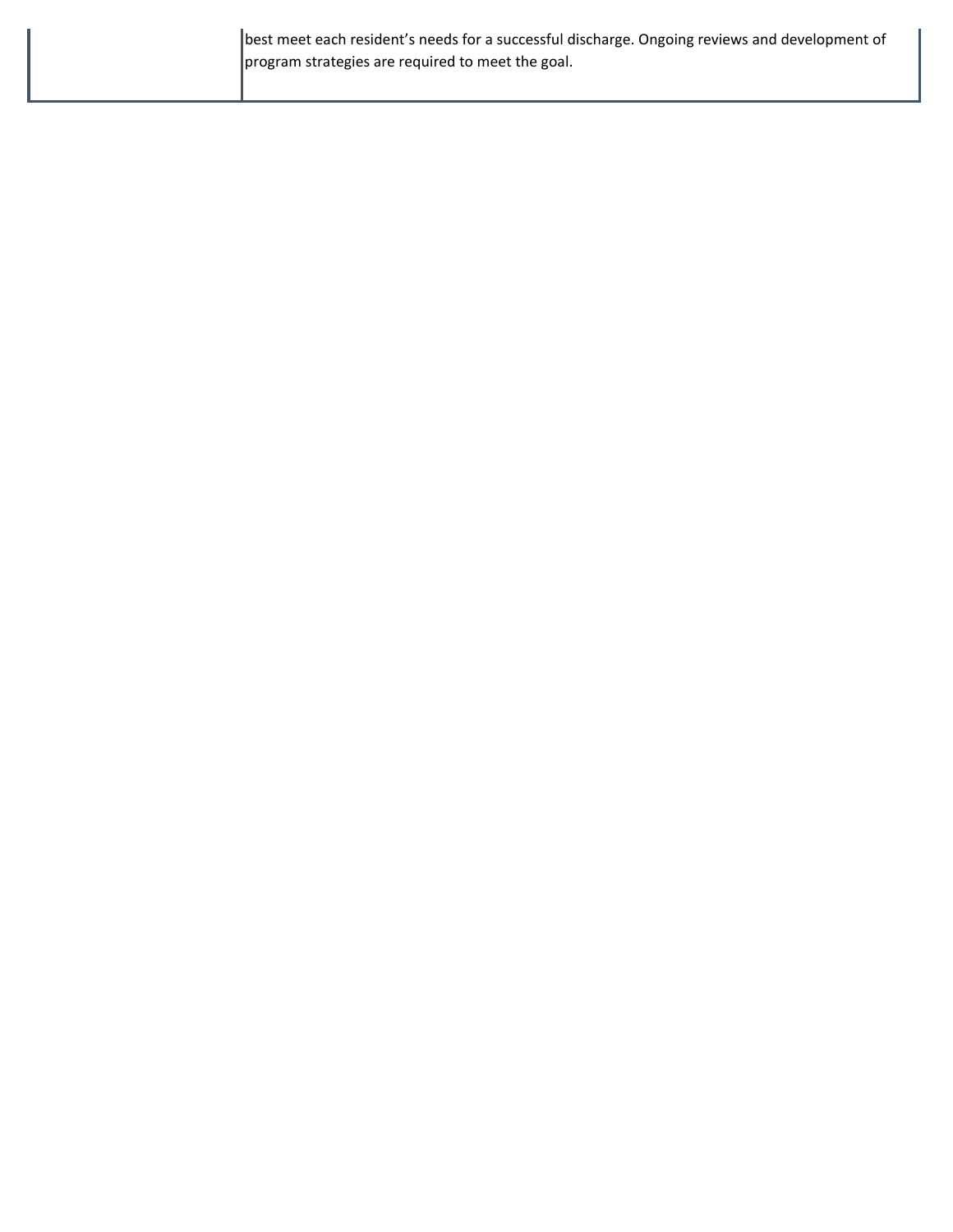

| <b>Measure Description</b>       | <b>Story Behind The Data</b>                                                                          |
|----------------------------------|-------------------------------------------------------------------------------------------------------|
| Numerator: Number of             | In 2016, New Mexico had the twelfth highest total drug overdose death rate in the nation, down        |
| admitted Priority Patients per   | from second in 2014. Turquoise Lodge Hospital (TLH) provides safety net services for consumers in     |
| lmonth.                          | New Mexico who are seeking detoxification from drugs and/or alcohol. TLH prioritizes admission for    |
| Denominator: Total number        | pregnant injecting drug users, pregnant substance users, other injecting drug users, women with       |
| of Approved Priority Patients    | dependent children, parenting women, and men and women seeking to regain custody of children.         |
| ∥per month.                      | TLH has the potential to impact New Mexico's drug overdose and alcohol death rate through active      |
| <b>Data Source/Methodology</b>   | engagement of priority populations.                                                                   |
| <b>AVATAR EMR, an enterprise</b> |                                                                                                       |
| behavioral health software       |                                                                                                       |
| program for electronic           |                                                                                                       |
|                                  |                                                                                                       |
| medical records and practice     | <b>Improvement Action Plan</b>                                                                        |
| management.                      | In FY17, TLH modified their electronic call system to flag priority populations and implemented an    |
|                                  | engaging pre-scheduling telephone call that occurs within one business day of approval for            |
|                                  | treatment. This intervention moved the timeliness of first contacting a consumer from an average of   |
|                                  | 4.96 days in FY17 Q1-2 to an average of 1.4 days in FY18. To determine whether increased contact      |
|                                  | was effective in increasing engagement, TLH evaluated the historical baseline of priority individuals |
|                                  | who were admitted: FY15: 26%, FY16: 41%, and FY17: 43%. In FY18, we exceeded our target with          |
|                                  | 59% of approved priority patients admitted to the hospital.                                           |
|                                  | TLH will continue to utilize the Crystal Report implemented in the First Quarter to more quickly see  |
|                                  | the outcomes of our interventions.                                                                    |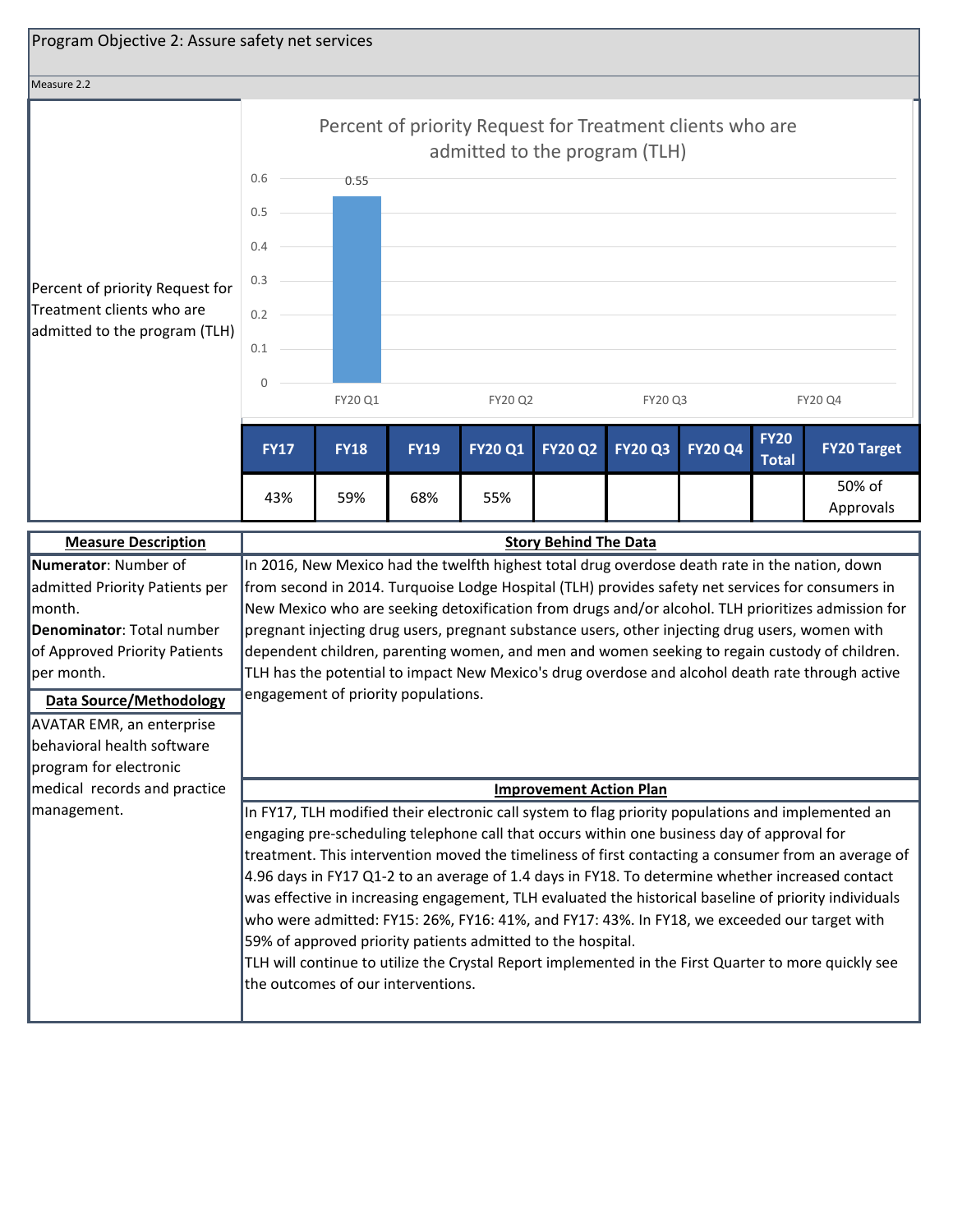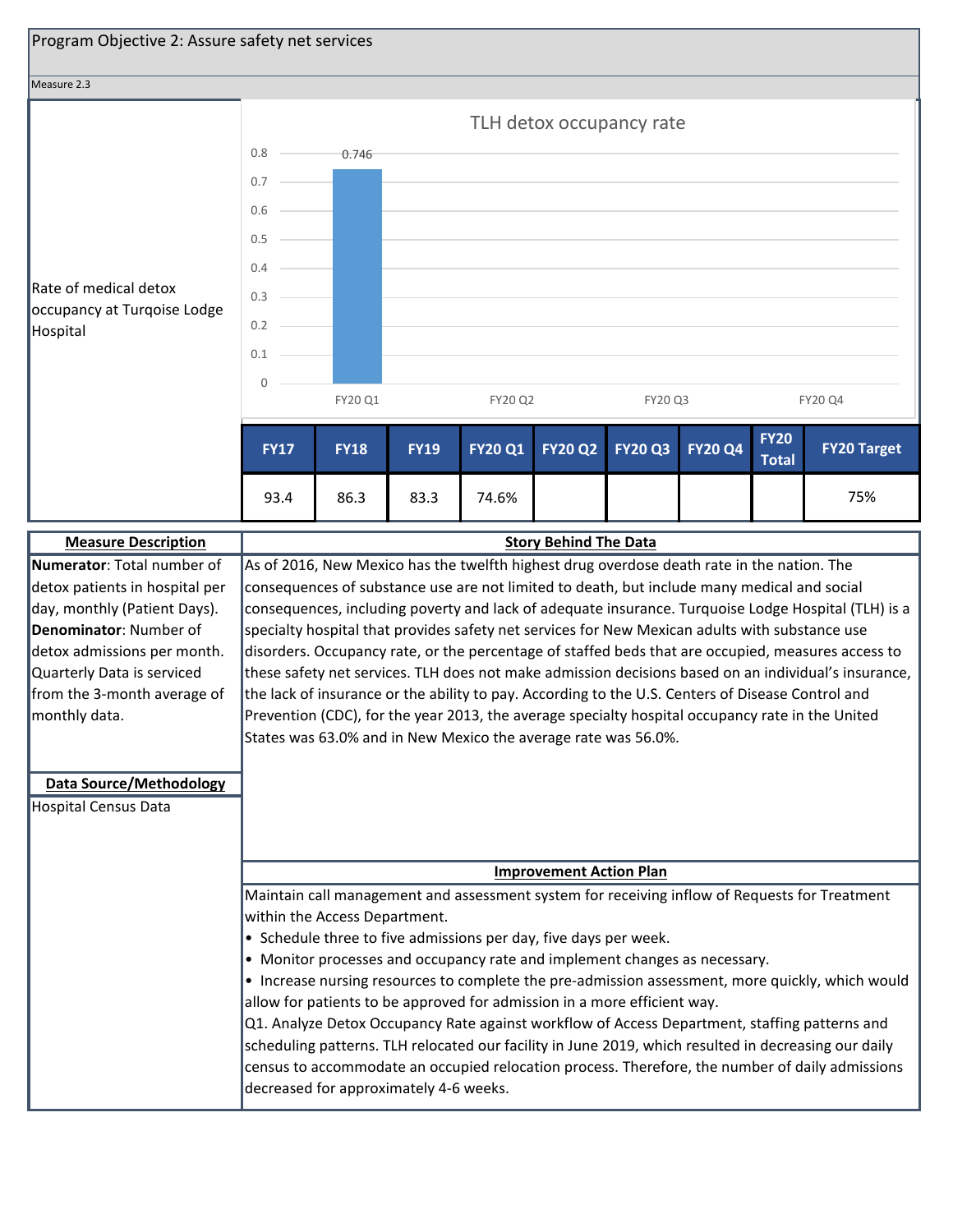

| This measure reports the       | The collection of revenue is important to maintain services across the state. Greater revenue           |
|--------------------------------|---------------------------------------------------------------------------------------------------------|
| percent of payments received   | collection allows DOH to provide an enhanced level of care to our patients. The state's revenue         |
| based on the amount billed by  | fluctuates each year, and as a result the amount of General Fund appropriated to NMDOH, is directly     |
| the facilities.                | affected.                                                                                               |
| Numerator: Amount of           |                                                                                                         |
| revenue collected in the       |                                                                                                         |
| reporting period.              |                                                                                                         |
| Denominator: Amount billed     |                                                                                                         |
| in the reporting period.       |                                                                                                         |
| Equals the percent of third-   |                                                                                                         |
| party revenue collected.       |                                                                                                         |
|                                |                                                                                                         |
|                                |                                                                                                         |
| <b>Data Source/Methodology</b> |                                                                                                         |
| The information is obtained    |                                                                                                         |
| from the Electronic Healthcare |                                                                                                         |
| Record systems used by each    |                                                                                                         |
| Facility. Earned income        | <b>Improvement Action Plan</b>                                                                          |
| (revenue) in the reporting     | There are many challenges with collecting revenue timely and efficiently at each facility. DOH          |
| period less adjustments for    | continues working on the following strategies to improve revenue collection:                            |
| uncompensated/non-             | • Addressing billing transmission system issues, timely;                                                |
| recoverable care equals the    | • Filling vacated billing positions (high turnover positions) and training staff to handle both current |
| amount billed.                 | land aged accounts muickly:                                                                             |

and aged accounts, quickly; • Ensuring proper Managed Care Organization (MCO) protocols (i.e. obtaining prior authorizations) are being followed for reimbursement eligibility;

• Keeping engaged with MCO representatives, the NM Human Services Department and/or other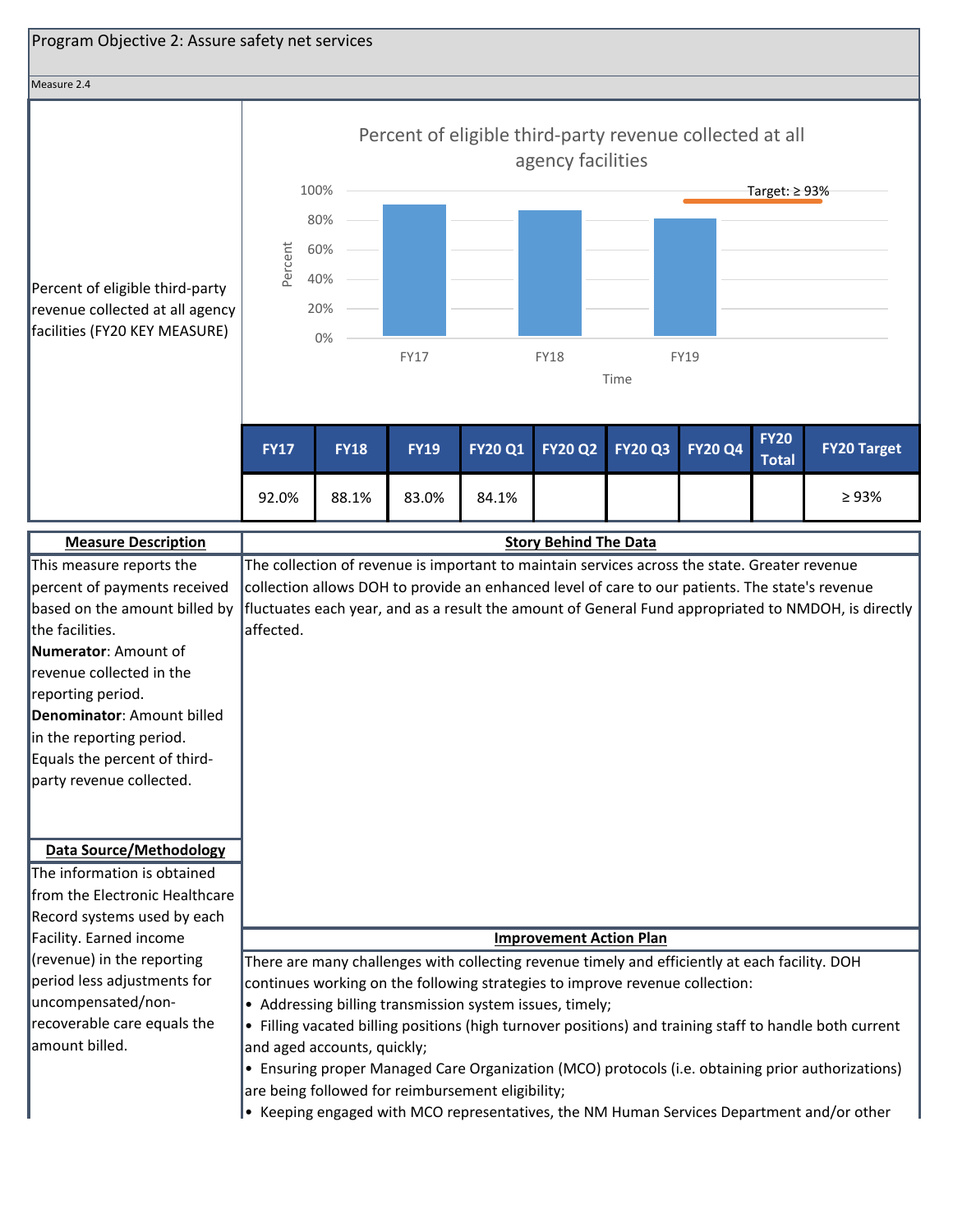| third-party, on unresolved claims;                                                                   |
|------------------------------------------------------------------------------------------------------|
| • Reviewing services to ensure that they are billable under contracts and/or negotiating new service |
| rates as necessary;                                                                                  |
| • Improving data entry accuracy during claims processing; and                                        |
| $\bullet$ Sharing best practices among the Facilities.                                               |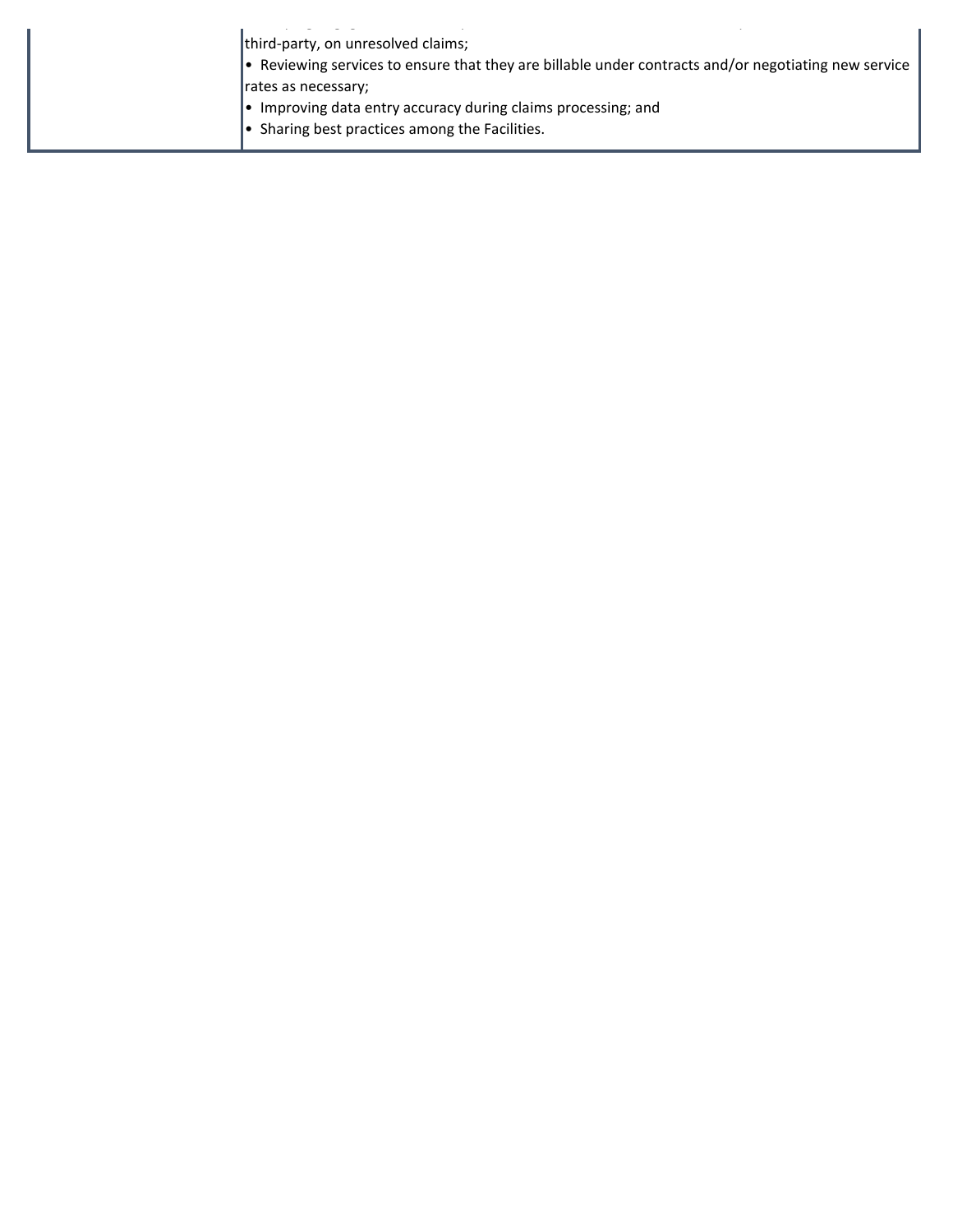## **Developmental Disabilities Supports Division**

**P007**

## **Program Description and Purpose**

The Developmental Disabilities Supports Division (DDSD) effectively administers a system of person-centered community supports and services that promotes positive outcomes for all stakeholders. DDSD is the primary state agency that funds community services and supports for people with disabilities and their families in New Mexico. DDSD's primary focus is on assisting individuals with developmental disabilities and their families in exercising their right to make choices, grow and contribute to their community. The Developmental Disabilities Supports Division (DDSD) oversees home and community based Medicaid waiver programs. These include the Developmental Disabilities Waiver (Traditional Waiver), the Medically Fragile Waiver (Traditional Waiver), the Mi Via Self-Directed Waiver and the Supports Waiver. The DDSD Intake and Eligibility Bureau manages the Central Registry for individuals waiting for services. DDSD also provides several State General Funded Services. For all programs DDSD's vision is for people with intellectual and developmental disabilities and their families to excercise their right to make choices and grow and contribute to their community.

|              | <b>Program Budget (in thousands):</b>                                                                                                                                  |                          |                      |                                                                                                                       |              |      |
|--------------|------------------------------------------------------------------------------------------------------------------------------------------------------------------------|--------------------------|----------------------|-----------------------------------------------------------------------------------------------------------------------|--------------|------|
| <b>FY19</b>  | <b>General Fund</b>                                                                                                                                                    | <b>Other State Funds</b> | <b>Federal Funds</b> | <b>Other Transfers</b>                                                                                                | <b>TOTAL</b> | FTE. |
| 200          | 7,311.1                                                                                                                                                                | 6,214.1                  | 588.9                | 0.0                                                                                                                   | 14,114.1     | 189  |
| 300          | 8,425.2                                                                                                                                                                | 1,254.3                  | 2,158.3              | 207.9                                                                                                                 | 12,045.7     |      |
| 400          | 21,679.6                                                                                                                                                               | 1,685.6                  | 83.6                 | 1,177.1                                                                                                               | 24,625.9     |      |
| 500          | 117,294.3                                                                                                                                                              | 0.0                      | 0.0                  | 0.0                                                                                                                   | 117,294.3    |      |
| <b>TOTAL</b> | 154,710.2                                                                                                                                                              | 9,154.0                  | 2,830.8              | 1,385.0                                                                                                               | 168,080.0    |      |
|              | * 500s are waiver payments                                                                                                                                             |                          |                      |                                                                                                                       |              |      |
| <b>FY20</b>  | <b>General Fund</b>                                                                                                                                                    | <b>Other State Funds</b> | <b>Federal Funds</b> | <b>Other Transfers</b>                                                                                                | <b>TOTAL</b> | FTE: |
| 200          | 7,657.1                                                                                                                                                                | 6,413.0                  | 607.6                | 0.0                                                                                                                   | 14,677.7     | 188  |
| 300          | 8,675.2                                                                                                                                                                | 1,454.3                  | 2,158.3              | 207.9                                                                                                                 | 12,495.7     |      |
| 400          | 26,882.6                                                                                                                                                               | 1,663.4                  | 83.6                 | 1,177.1                                                                                                               | 29,806.7     |      |
| 500          | 131,944.3                                                                                                                                                              | 19.2                     | 0.0                  | 0.0                                                                                                                   | 131,963.5    |      |
| <b>TOTAL</b> | 175,159.2                                                                                                                                                              | 9,549.9                  | 2,849.5              | 1,385.0                                                                                                               | 188,943.6    |      |
|              | Program Objective 1: Redesign waivers to eliminate the DDW waitlist                                                                                                    |                          |                      |                                                                                                                       |              |      |
| Measure      | Description                                                                                                                                                            |                          |                      |                                                                                                                       |              |      |
| 1.1          | Number of individuals on the developmental disabilties waiver waiting list                                                                                             |                          |                      |                                                                                                                       |              |      |
| 1.2          | Number of individuals receiving developmental disability waiver services                                                                                               |                          |                      |                                                                                                                       |              |      |
| 1.3          | Percent of developmental disabilities waiver applicants who have a service and budget in place within 90 days of income<br>and clinical eligibility (FY20 KEY MEASURE) |                          |                      |                                                                                                                       |              |      |
|              | Program Objective 2: Become a data driven decision-making organization                                                                                                 |                          |                      |                                                                                                                       |              |      |
| Measure      | Description                                                                                                                                                            |                          |                      |                                                                                                                       |              |      |
| 2.1          | <b>MEASURE)</b>                                                                                                                                                        |                          |                      | Percent of DD Waiver providers in compliance with General Events timely reporting requirements (2-day rule) (FY20 KEY |              |      |
| 2.2          |                                                                                                                                                                        |                          |                      | Percent of adults on the DD Waiver who receive employment supports (FY20 KEY MEASURE)                                 |              |      |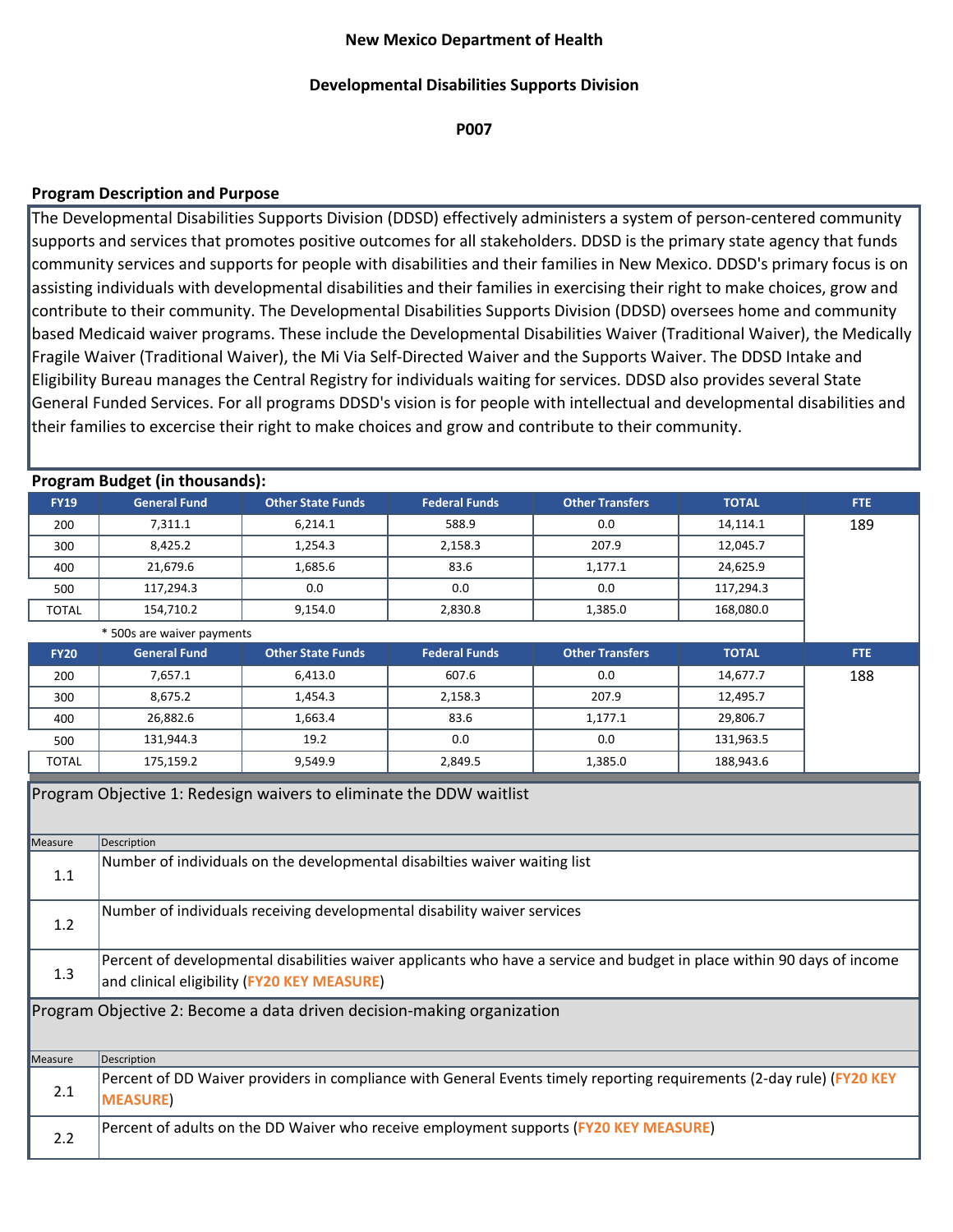

| <b>Measure Description</b>      | <b>Story Behind The Data</b>                                                                                                              |
|---------------------------------|-------------------------------------------------------------------------------------------------------------------------------------------|
| This explanatory measure        | The wait time for Home and Community-Based Services (HCBS) Waivers varies widely by state. In                                             |
| lindicates the number of        | New Mexico, the HCBS Waivers with a waiting list include the Developmental Disabilities (DD) and Mi                                       |
|                                 | individuals waiting for services. Via Waivers. Individuals are offered waiver services as funding for allocation slots becomes available. |
|                                 | Persons that meet the requirements can receive standard Medicaid benefits and other services while                                        |
|                                 | on the waiting list. As of September 30, 2019, there were 4,950 individuals on the waiting list for                                       |
|                                 | HCBS Waivers. These individuals have been determined to meet the definition of developmental                                              |
|                                 | disability. Of those individuals, 405 have placed their allocation on hold. This means these individuals                                  |
|                                 | were offered waiver services and have chosen to continue on the waiting list, for now. The number                                         |
|                                 | of individuals on the wait list decreased slightly from the end of FY19, as there was a large allocation                                  |
| <b>Data Source/Methodology</b>  | group with the FY20 appropriation. The FY20 appropriation creates 355 waiver slots for individuals                                        |
| New Mexico Department of        | on the wait list and as of September 30, 2019, 220 of those slots have been filled. The remaining 125                                     |
| Health, Developmental           | will be filled throughout this fiscal year.                                                                                               |
| Disabilities Supports Division, |                                                                                                                                           |
| Central Registry.               | <b>Improvement Action Plan</b>                                                                                                            |
|                                 | Increase applicant awareness of services that are available to them while they are on the wait list                                       |
|                                 | such as Medicaid, State General Fund, and community-based service options.                                                                |
|                                 |                                                                                                                                           |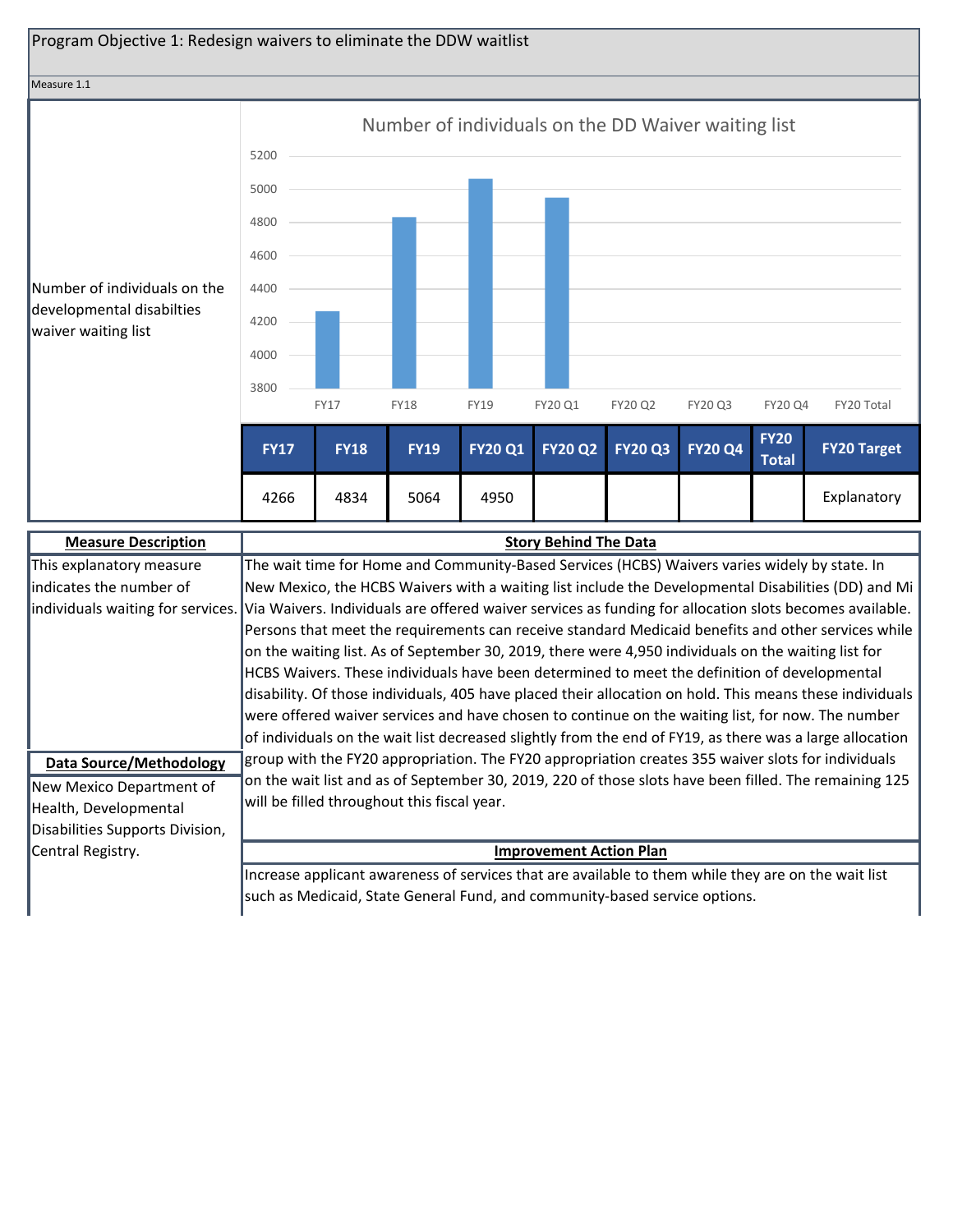

| <b>Measure Description</b>       | <b>Story Behind The Data</b>                                                                          |
|----------------------------------|-------------------------------------------------------------------------------------------------------|
| This explanatory measure         | Every state in the nation has the option to provide home and community-based services with            |
| lindicates the number of         | approval from the Centers for Medicare and Medicaid Services (CMS). Nationwide, over 44 states,       |
| individuals receiving waiver     | and the District of Columbia, provide home and community-based Medicaid waiver services to            |
|                                  | services (Traditional or Mi Via). people with Intellectual or Developmental Disabilities (I/DD).      |
|                                  | The Developmental Disabilities Waiver program (DDW) serves as an alternative to institutional care.   |
|                                  | DDW provides a variety of services for people with I/DD to support them in living independently and   |
|                                  | participating actively in their communities.                                                          |
|                                  |                                                                                                       |
|                                  | In FY20-Q1, the Developmental Disabilities Supports Division (DDSD) had 4698 (Human Services          |
|                                  | Department 10/7/19 Developmental Disabilities Waiver and Mi Via Waiver unduplicated count)            |
|                                  | persons receiving Developmental Disability Waiver services. The Intake and Eligibility Bureau (IEB)   |
| <b>Data Source/Methodology</b>   | has developed an allocation plan for the FY19 allocations. FY19 allocation batch allows for 80 slots, |
| <b>New Mexico Human Services</b> | with 10 reserved for expedited allocations. The IEB completes replacement and attrition allocations,  |
| Department, Client Counts        | with replacement as applicable, e.g., hold, no response, refuse altogether, and approximately six     |
| and Expense Report, October      | attrition slots each month.                                                                           |
| 17, 2019.                        | <b>Improvement Action Plan</b>                                                                        |
|                                  |                                                                                                       |
|                                  | Monitor allocation process to ensure people receive timely DD Waiver services as allocation slots     |
|                                  | lbecome available.                                                                                    |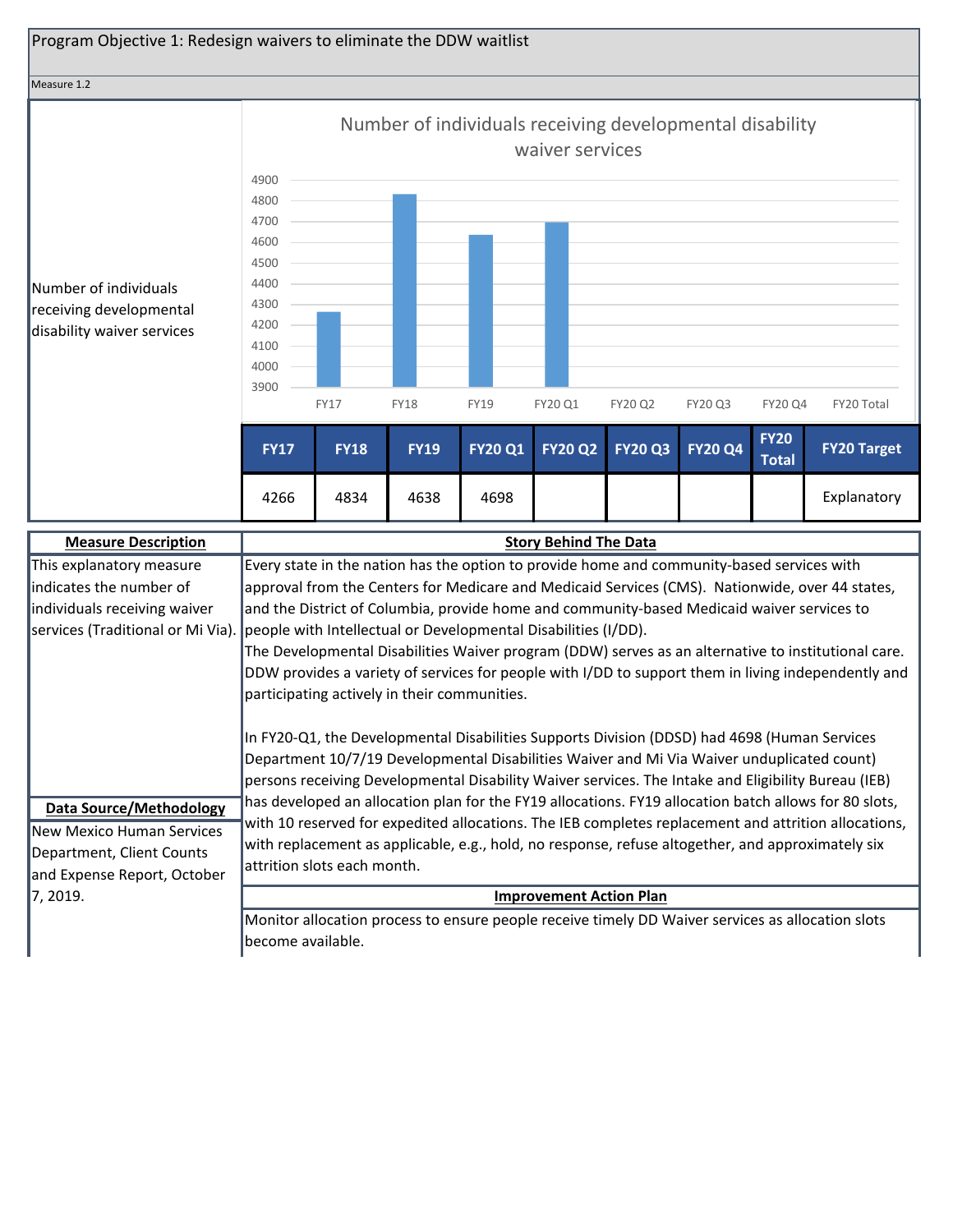#### Measure 1.3

Percent of developmental disabilities waiver applicants who have a service and budget in place within 90 days of income and clinical eligibility (FY20 KEY MEASURE)



| <b>Measure Description</b>      | <b>Story Behind The Data</b>                                                                          |
|---------------------------------|-------------------------------------------------------------------------------------------------------|
| This indicator measures the     | This performance measure is in response to Lewis v. New Mexico Department of Health. It is            |
| percentage of newly allocated   | important in ensuring allocated individuals have a service plan in place within 90-days of income and |
| indiviudals receiving initial   | clinical eligibility. The Developmental Disabilities Supports Division (DDSD) Intake and Eligibility  |
| services in a timely manner.    | Bureau (IEB) works closely with internal and external partners to ensure that individuals with        |
|                                 | developmental disabilities receive waiver services in a timely manner by completing the necessary     |
|                                 | application requirements.                                                                             |
| <b>Data Source/Methodology</b>  |                                                                                                       |
| New Mexico Department of        |                                                                                                       |
| Health, Developmental           |                                                                                                       |
| Disabilities Supports Division, |                                                                                                       |
| Central Registry                | <b>Improvement Action Plan</b>                                                                        |
|                                 | • Review, continuously, the Central Registry status reports to determine if systemic or case-specific |
|                                 | problems exist during the eligibility determination process.                                          |
|                                 | • Communicate with registrants/applicants to ensure contact information is current and accurate.      |
|                                 | • Increase applicant awareness of Medicaid, State General Fund, and community-based service           |
|                                 | options.                                                                                              |
|                                 |                                                                                                       |
|                                 |                                                                                                       |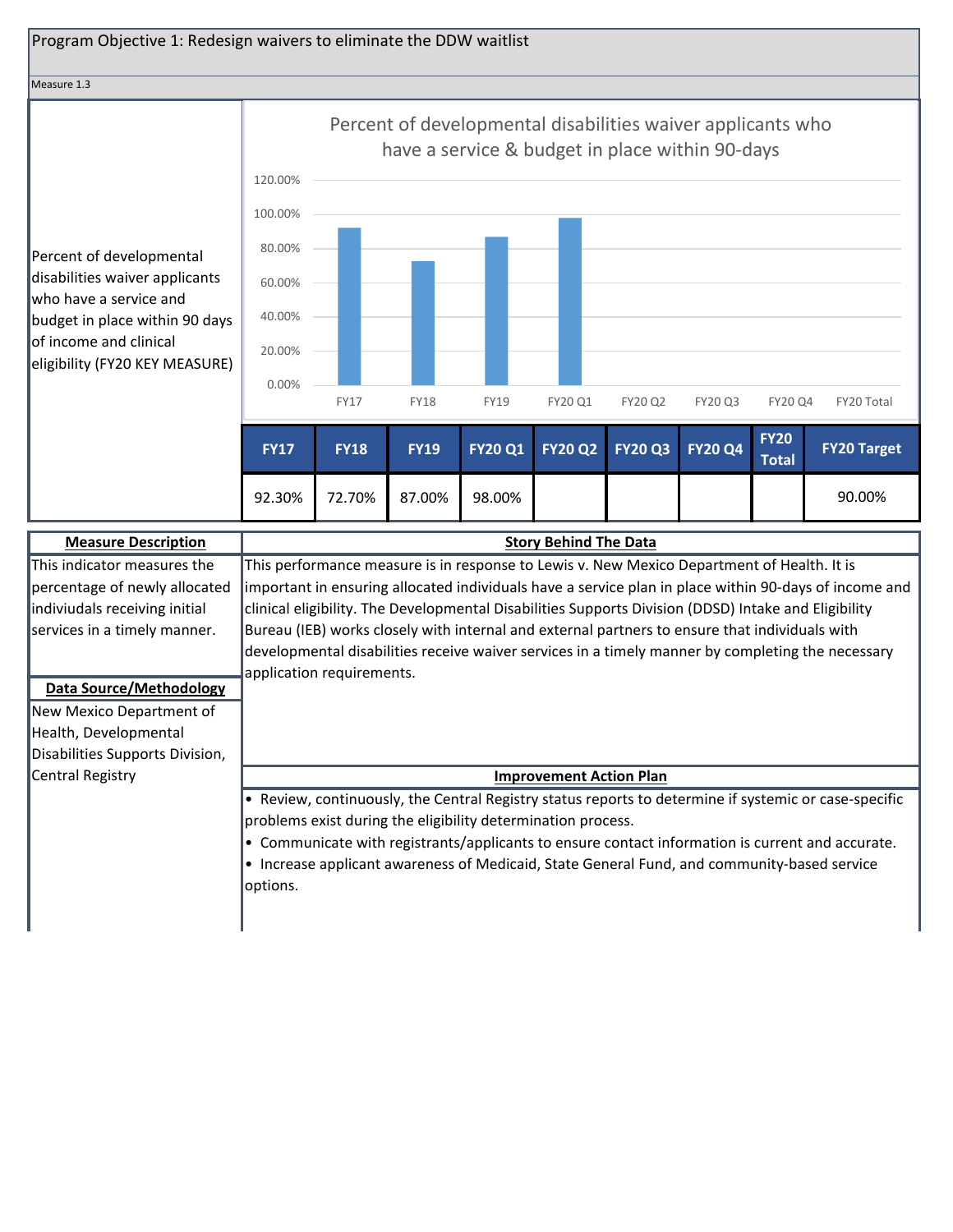

requirements providers must enter and approve GERs within two (2) business days, with the exception of medication errors, of the event date. **Data Source/Methodology** New Mexico Department of Health, DDSD, Therapy Database, October 2019.

## **Improvement Action Plan**

A review is conducted of cases and providers who are not adhering to General Events Reporting Requirements. Provider agencies not adhering to requirements are subject to a variety of interventions intiated by regional offices.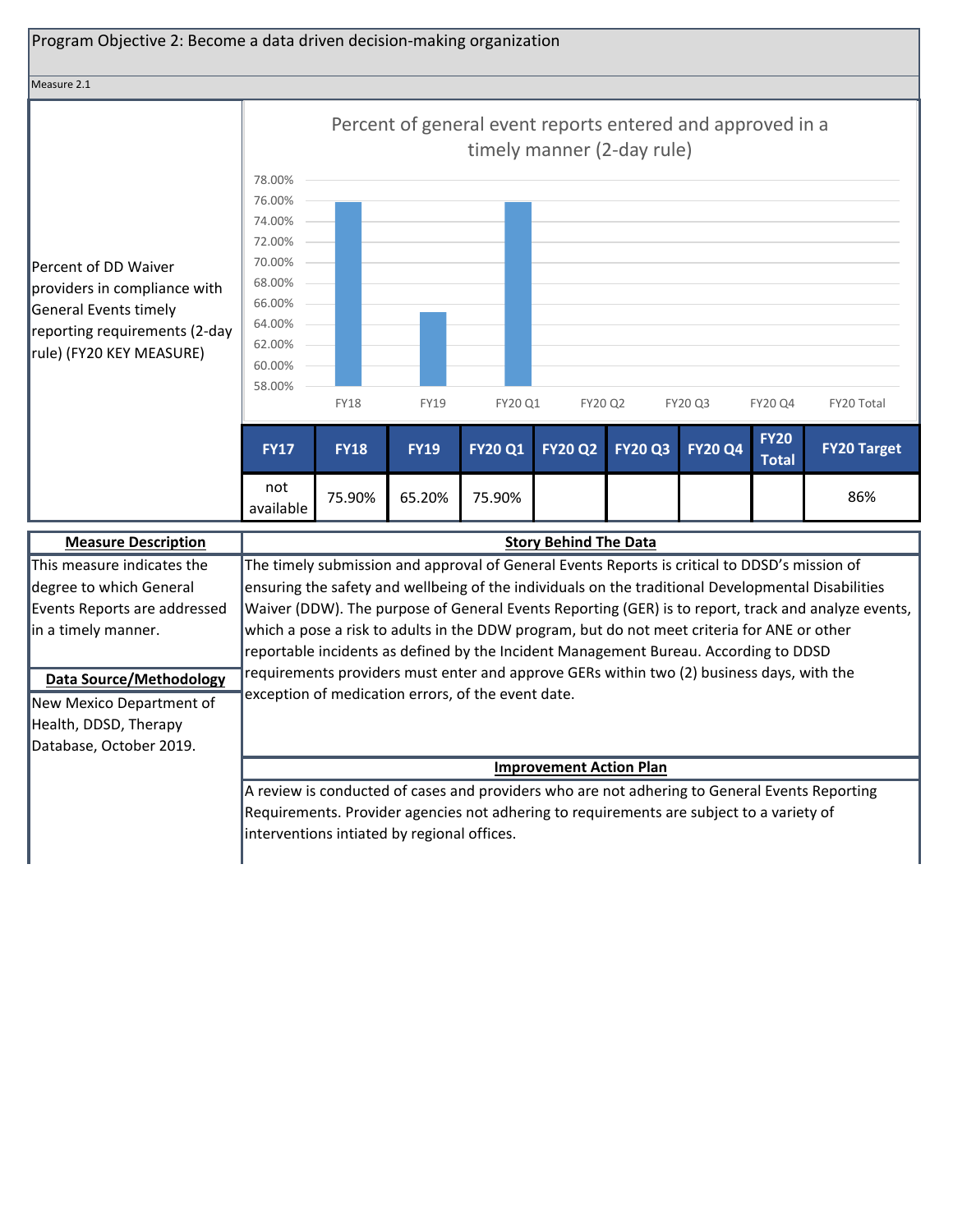

# Waiver who receive employment supports (F KEY MEASURE)

|      | 23.8%        | 26.0%       | 24.2%       | 23.0%          |                |                |                |                             | 34%                |  |
|------|--------------|-------------|-------------|----------------|----------------|----------------|----------------|-----------------------------|--------------------|--|
|      | <b>FY17</b>  | <b>FY18</b> | <b>FY19</b> | <b>FY20 Q1</b> | <b>FY20 Q2</b> | <b>FY20 Q3</b> | <b>FY20 Q4</b> | <b>FY20</b><br><b>Total</b> | <b>FY20 Target</b> |  |
|      |              | <b>FY17</b> |             | <b>FY18</b>    |                | <b>FY19</b>    |                |                             | FY20 Q1*           |  |
|      | $\mathbf{0}$ |             |             |                |                |                |                |                             |                    |  |
|      | 0.05         |             |             |                |                |                |                |                             |                    |  |
| YY20 | 0.1          |             |             |                |                |                |                |                             |                    |  |
| DD:  | 0.15         |             |             |                |                |                |                |                             |                    |  |
|      | 0.2          |             |             |                |                |                |                |                             |                    |  |

| <b>Measure Description</b>      | <b>Story Behind The Data</b>                                                                            |
|---------------------------------|---------------------------------------------------------------------------------------------------------|
| This indicator measures the     | Nationally, individuals with intellectual/developmental disabilities $(1/DD)$ experience greater levels |
| percentage of waiver            | of unemployment, underemployment, low wages, and poverty compared to those without                      |
| participants who receive        | disabilities. New Mexico has made steady progress toward increasing community-integrated                |
| employment-related services.    | outcomes and performs above the national average of 18.6%. Community Integrated Employment              |
|                                 | (CIE) includes job development, so individuals with developmental disabilities may participate as       |
|                                 | active community members and realize the benefits of employment. In FY20-Q1, 20.7% of eligible          |
|                                 | adults received employment services. Throughout FY17, FY18 and continuing in FY19, the                  |
|                                 | Developmental Disabilities Supports Division §DDSD > conducted presentations for Employment First       |
|                                 | §E1st, which was incorporated into the DD Waiver Standards in March, 2018. E1st sets the                |
|                                 | expectation that individuals with I/DD, who are of working age, should be given the opportunity to      |
| <b>Data Source/Methodology</b>  | work in the community. Paid staff are responsible to help remove barriers to work. To date, DDSD        |
| New Mexico Department of        | has conducted over 100 presentations, including two train-the-trainer sessions to approximately         |
| Health, Omnicaid Database.      | 1438 people.                                                                                            |
| *All figures are derived from   |                                                                                                         |
| claims paid during the period   | <b>Improvement Action Plan</b>                                                                          |
| 10.1.2018 through 9.30.2019.    | Partners for Employment (PFE), a collaborative effort between DDSD, NM Division of Vocational           |
| The one-year time period        | Rehabilitation (DVR) and the University of New Mexico/Center for Development and Disability             |
| (ending with FY20 Q1) is        | (UNM/CDD) continues to host College of Employment Services Training statewide with 3 new                |
| utilized to provide both recent | cohorts that began in September in Albuquerque, Las Cruces and Santa Fe/Las Vegas. PFE has hosted       |
| and reliable data. This one-    | 11 CES cohorts throughout the state of New Mexico since its inception in July, 2018. CES is a           |
| year time period aligns with    | nationally recognized Association for Rehabilitation Educators (ACRE) certified training that teaches   |
| the performance measure         | best practice in supported employment and follows a 13-week curriculum that includes both web           |
| target (34%), which is          | based and face to face sessions.                                                                        |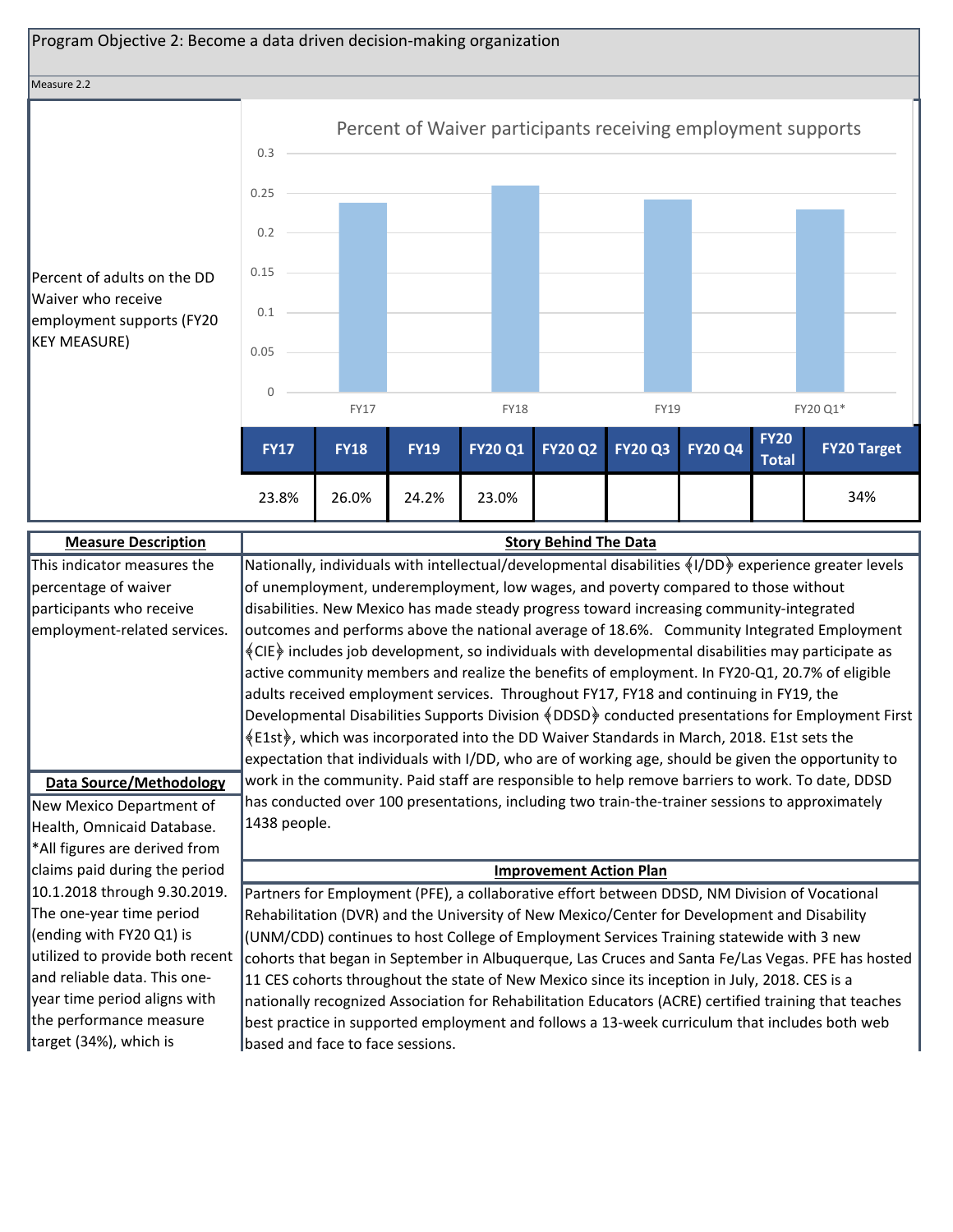measured over a period of one year. All figures provided are subject to revision as additional claims, are processed and adjusted. Individuals of working age include all waiver participants (both Traditional and Mi Via) between the age of 22 to 64 years inclusive.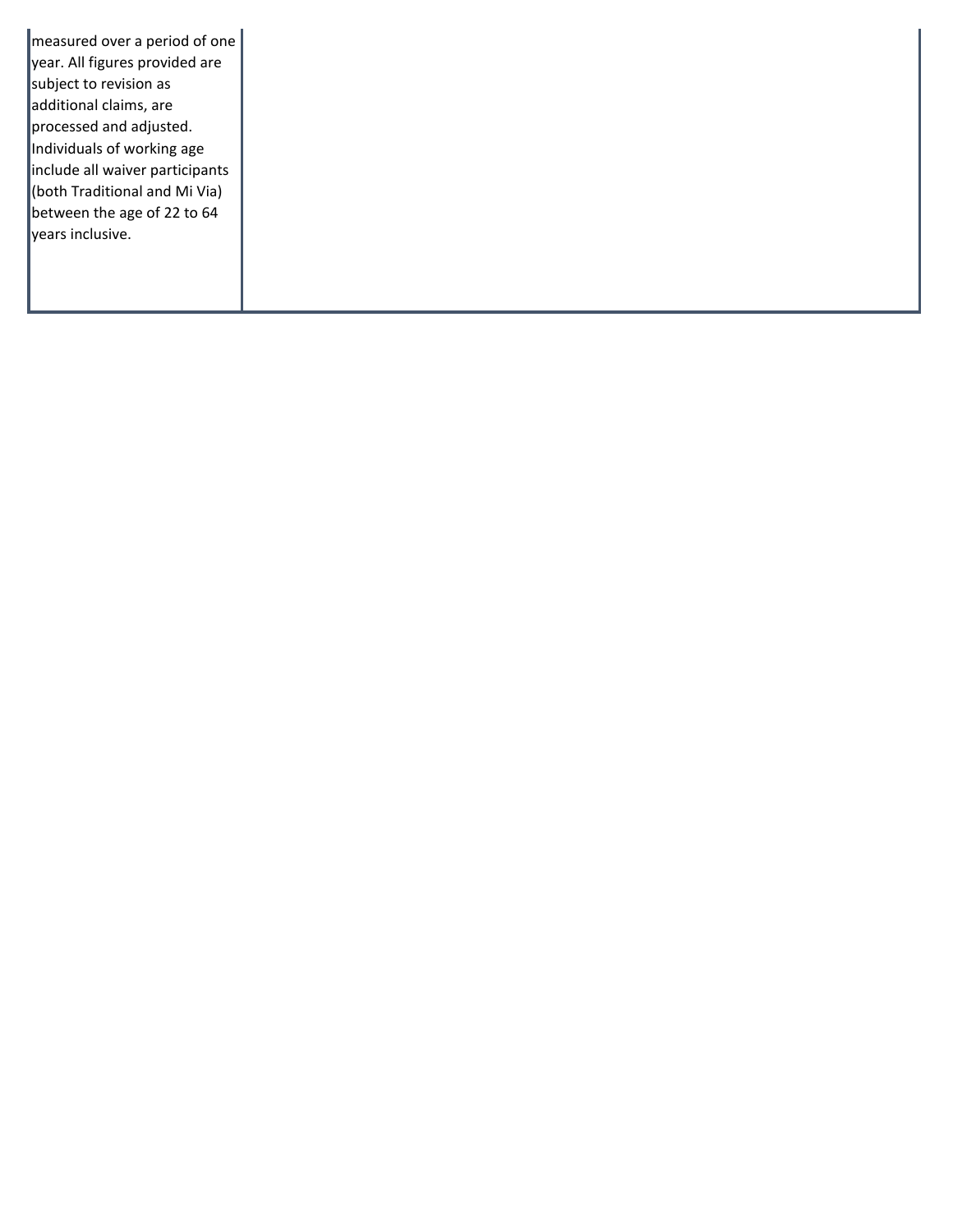## **New Mexico Department of Health**

## **Health Certification Licensing and Oversight**

**P008**

## **Program Description and Purpose**

The Division of Health Improvement (DHI) ensures that healthcare facilities, community-based Medicaid waiver providers and community support services deliver safe and effective healthcare and community services in accordance with laws, regulations, and standards of practice. DHI works closely with key stakeholders to promote and protect the health, safety, and quality of life of New Mexicans. Key DHI enforcement activities include:

- Conducting various health and safety surveys for both facilities and community-based programs;
- Conducting investigations of alleged abuse, neglect, exploitation, death or environmental hazards; and
- Processing over 44,000 caregiver criminal history screenings annually.

|              | <b>Program Budget (in thousands):</b> |                          |                      |                        |              |            |
|--------------|---------------------------------------|--------------------------|----------------------|------------------------|--------------|------------|
| <b>FY19</b>  | <b>General Fund</b>                   | <b>Other State Funds</b> | <b>Federal Funds</b> | <b>Other Transfers</b> | <b>TOTAL</b> | <b>FTE</b> |
| 200          | 4,461.30                              | 1,514.60                 | 1,821.70             | 3,621.00               | 11,418.60    |            |
| 300          | 85                                    | 330.4                    | 82.7                 | 311.2                  | 809.3        | 173        |
| 400          | 463.7                                 | 116.7                    | 518.4                | 471.8                  | 1,570.60     |            |
| <b>TOTAL</b> | 5,010.00                              | 1,961.70                 | 2,422.80             | 4,404.00               | 13,798.50    |            |

| <b>FY20</b>  | <b>General Fund</b> | <b>Other State Funds</b> | <b>Federal Funds</b> | <b>Other Transfers</b> | <b>TOTAL</b> | <b>FTE</b> |
|--------------|---------------------|--------------------------|----------------------|------------------------|--------------|------------|
| 200          | 4,271.60            | 1,699.60                 | 2,076.40             | 4,350.60               | 12,398.20    |            |
| 300          | 609.5               | 139.1                    | 96                   | 170.5                  | 1,015.10     | 183        |
| 400          | 510.2               | 208                      | 584.2                | 452                    | 1,754.40     |            |
| <b>TOTAL</b> | 5,391.30            | 2,046.70                 | 2,756.60             | 4,973.10               | 15,167.70    |            |

|         | Program Objective 1: Ensure safe healthcare services                                                                                                           |
|---------|----------------------------------------------------------------------------------------------------------------------------------------------------------------|
| Measure | Description                                                                                                                                                    |
| 1.1     | Percent of Caregiver Criminal History Screening (CCHS) Appeal Clearance recidivism/re-offense (conviction) after a<br>successful appeal                        |
| 1.2     | Percent of improved accuracy in nursing home Incident Reports (IRs) submitted following participation in a DHI quality<br>training on reporting requirements   |
| 1.3     | Percent of Assisted Living Facilities (ALF's) compliance with background checks                                                                                |
| 1.4     | Rate of abuse for developmental disability waiver and mi via waiver clients                                                                                    |
| 1.5     | Rate of re-abuse for developmental disability waiver and mi via waiver clients                                                                                 |
|         | Program Objective 2: Provide timely completion of oversight activities                                                                                         |
| Measure | Description                                                                                                                                                    |
| 2.1     | Percent of health facility survey statement of deficiencies (CMS form 2567/state form) distributed to the facility within 10<br>days of survey exit (DOB-LTC)  |
| 2.2     | Percent of health facility survey statement of deficiencies (CMS form 2567/state form) distributed to the facility within 10<br>days of survey exit (POB-NLTC) |
| 2.3     | Percent of abuse, neglect and exploitation investigations completed within required timeframes (FY20 KEY MEASURE)                                              |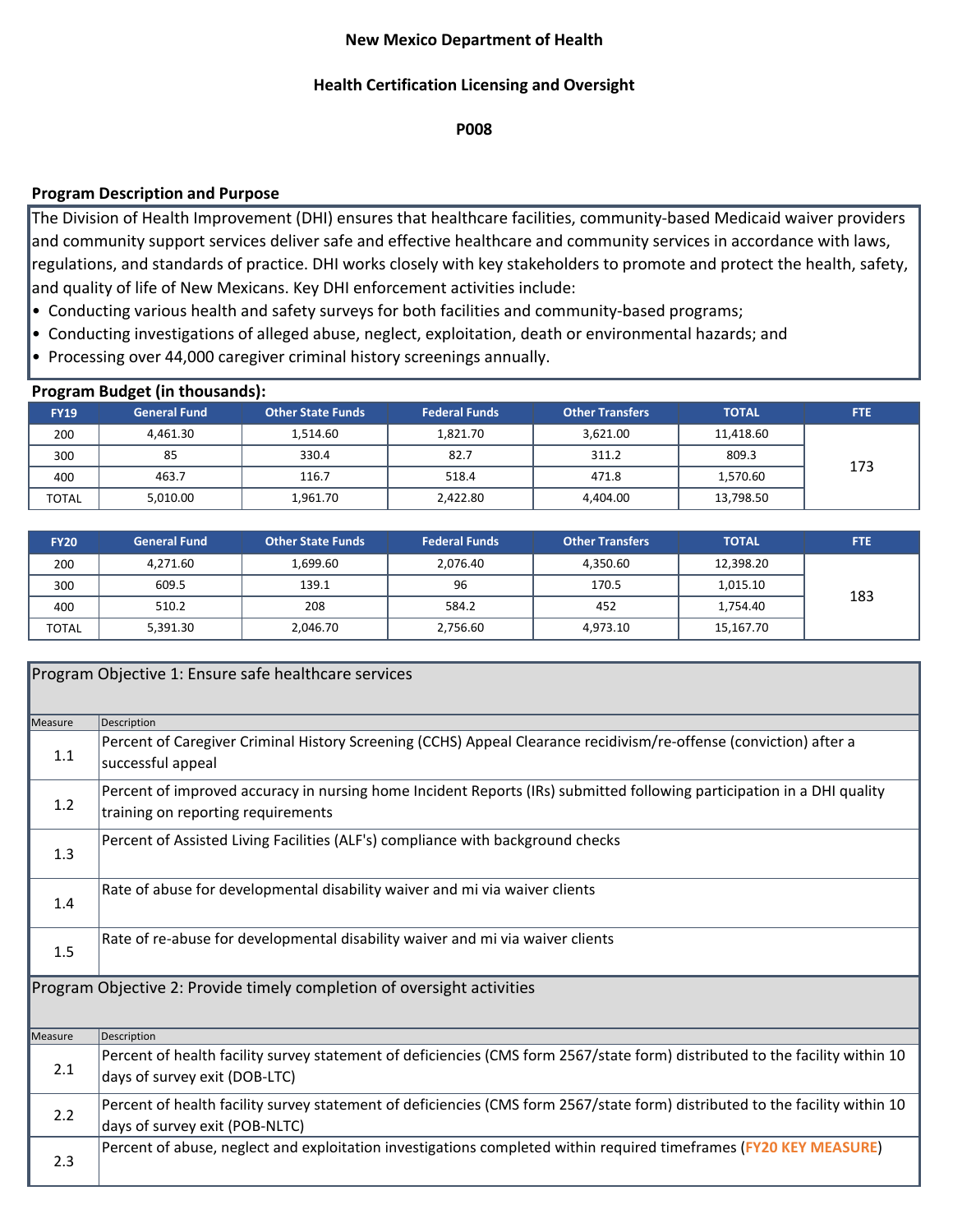| 2.4     | Percent of Quality Management Bureau (QMB) 1915c Home and Community-Based Service Waiver (HCBS - DDW, Mi Via,<br>and Med Frag.) report of findings distributed within 21 working days from end of survey |
|---------|----------------------------------------------------------------------------------------------------------------------------------------------------------------------------------------------------------|
|         | Program Objective 3: Provide timely initiation of oversight activities                                                                                                                                   |
| Measure | Description                                                                                                                                                                                              |
| 3.1     | Percent of (IMB) assigned investigations initiated within required timelines                                                                                                                             |
| 3.2     | Percent of Assisted Living Facilities (ALF) complaint surveys initiated within timeframes                                                                                                                |
|         | Program Objective 4: Pursue organization excellence                                                                                                                                                      |
| Measure | Description                                                                                                                                                                                              |
| 4.1     | Percent of Nursing Home (NH) survey citation(s) upheld as valid when reviewed by the Centers of Medicare and Medicaid<br>Services (CMS) and through Informal Dispute Resolution (IDR)                    |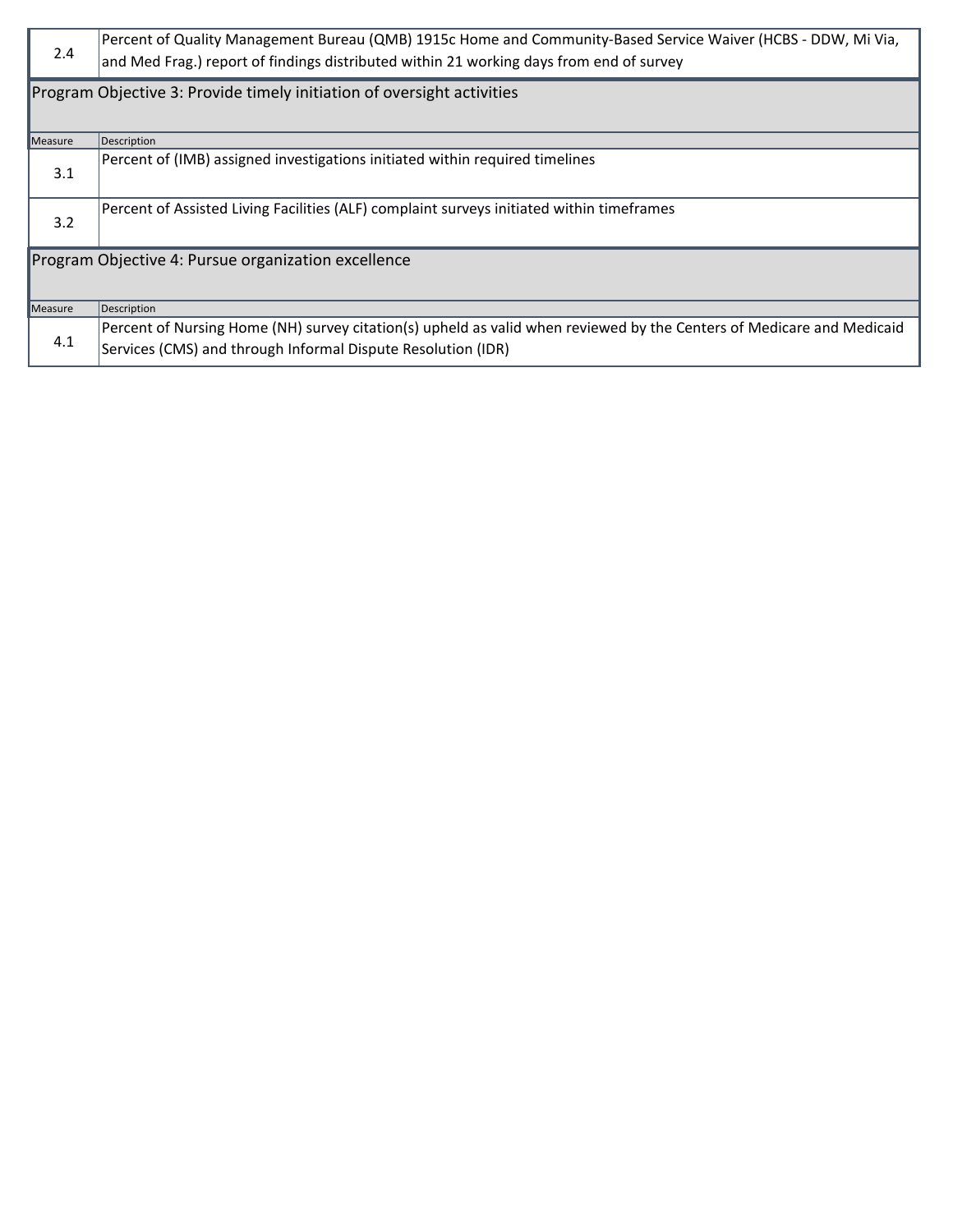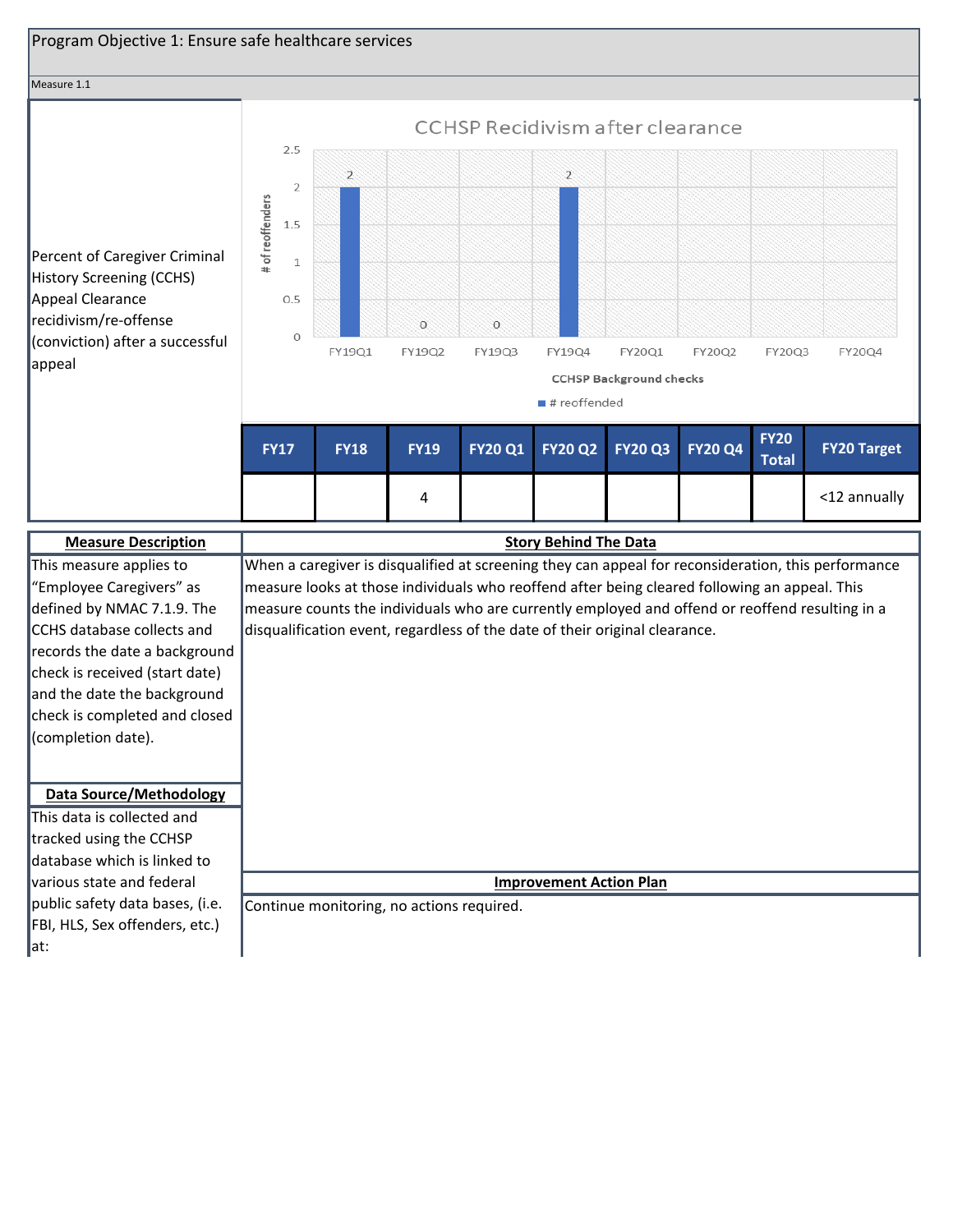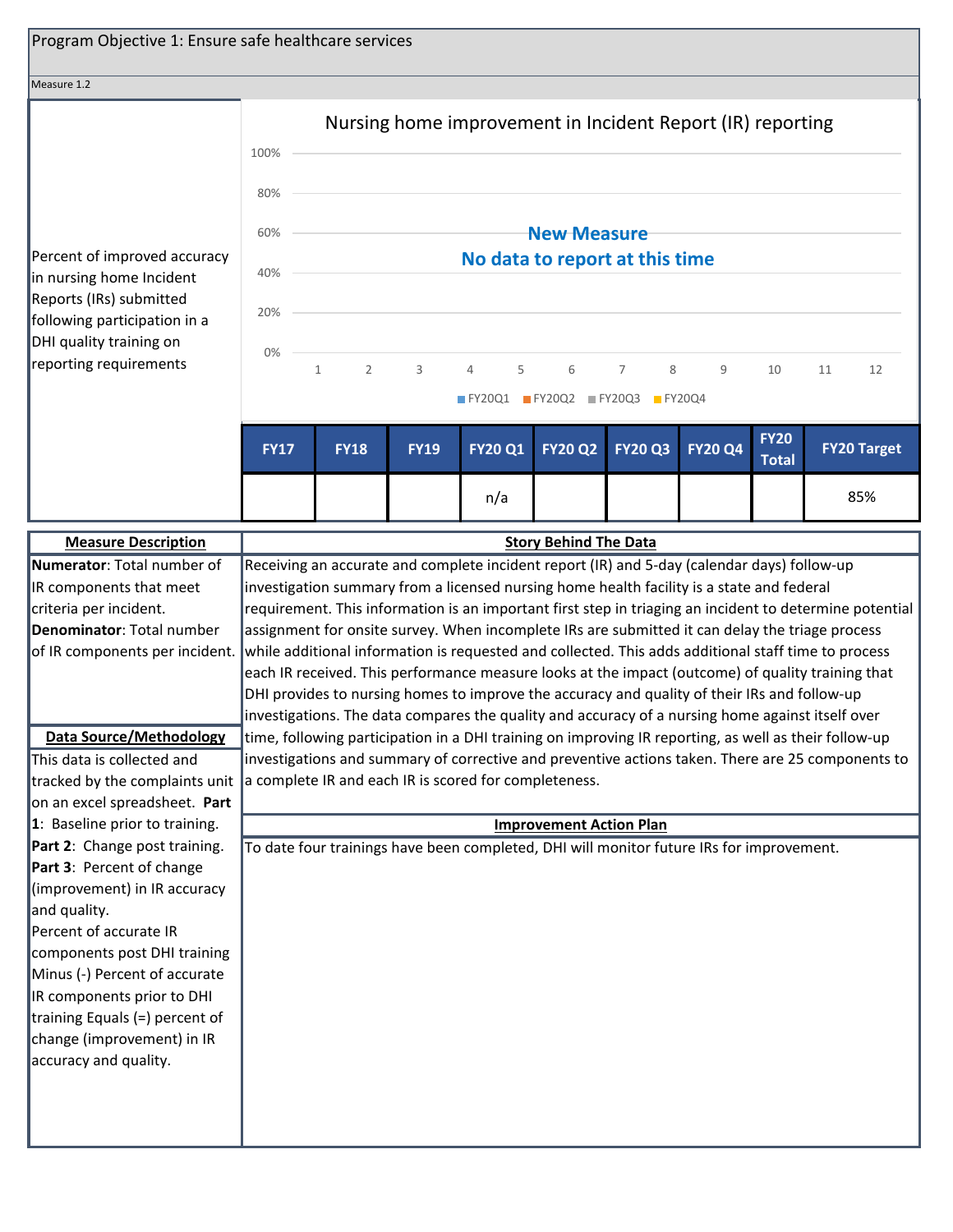| Program Objective 1: Ensure safe healthcare services     |                   |                                                           |             |                                                                                                                                                                                               |                       |                                |                  |                         |              |  |                    |
|----------------------------------------------------------|-------------------|-----------------------------------------------------------|-------------|-----------------------------------------------------------------------------------------------------------------------------------------------------------------------------------------------|-----------------------|--------------------------------|------------------|-------------------------|--------------|--|--------------------|
| Measure 1.3                                              |                   |                                                           |             |                                                                                                                                                                                               |                       |                                |                  |                         |              |  |                    |
|                                                          |                   |                                                           |             |                                                                                                                                                                                               |                       |                                |                  |                         |              |  |                    |
|                                                          |                   | Percent of ALF Compliance with EAR/CCHS Background Checks |             |                                                                                                                                                                                               |                       |                                |                  |                         |              |  |                    |
|                                                          |                   | 100%                                                      | 95%         | 96%                                                                                                                                                                                           | 89%3%                 | 96%                            |                  |                         |              |  |                    |
|                                                          |                   |                                                           |             |                                                                                                                                                                                               |                       | 86%                            |                  |                         |              |  |                    |
|                                                          |                   | 80%                                                       |             |                                                                                                                                                                                               |                       |                                |                  |                         | Target 85%   |  |                    |
|                                                          |                   | 60%                                                       |             |                                                                                                                                                                                               |                       |                                |                  |                         |              |  |                    |
|                                                          |                   | 40%                                                       |             |                                                                                                                                                                                               |                       |                                |                  |                         |              |  |                    |
| Percent of Assisted Living                               | Number of Surveys |                                                           |             |                                                                                                                                                                                               |                       |                                |                  |                         |              |  |                    |
| Facilities (ALF's) compliance                            |                   | 20%                                                       |             |                                                                                                                                                                                               |                       |                                |                  |                         |              |  |                    |
| with background checks                                   |                   | 0%                                                        |             |                                                                                                                                                                                               |                       |                                | 0%0%             | 0%0%                    | 0%0%         |  | 0%0%               |
|                                                          |                   |                                                           | July        | August                                                                                                                                                                                        |                       | September FY20-Q1              | Oct              | Nov                     | Dec          |  | FY20-Q2            |
|                                                          |                   |                                                           |             |                                                                                                                                                                                               | ■ % Compliance w/ EAR |                                | By Month/Quarter | ■ % compliance w/ CCHSP |              |  |                    |
|                                                          |                   |                                                           |             |                                                                                                                                                                                               |                       |                                |                  |                         |              |  |                    |
|                                                          |                   | <b>FY17</b>                                               | <b>FY18</b> | <b>FY19</b>                                                                                                                                                                                   | <b>FY20 Q1</b>        | <b>FY20 Q2</b>                 | <b>FY20 Q3</b>   | <b>FY20 Q4</b>          | <b>FY20</b>  |  | <b>FY20 Target</b> |
|                                                          |                   |                                                           |             |                                                                                                                                                                                               |                       |                                |                  |                         | <b>Total</b> |  |                    |
|                                                          |                   |                                                           |             |                                                                                                                                                                                               | 86.2% EAR<br>96% CCHS |                                |                  |                         |              |  | 85%                |
|                                                          |                   |                                                           |             |                                                                                                                                                                                               |                       |                                |                  |                         |              |  |                    |
| <b>Measure Description</b>                               |                   |                                                           |             |                                                                                                                                                                                               |                       | <b>Story Behind The Data</b>   |                  |                         |              |  |                    |
| This measure monitors the                                |                   |                                                           |             | This performance measure reports on the compliance of assisted living facilities with caregiver                                                                                               |                       |                                |                  |                         |              |  |                    |
| compliance of Assisted Living<br>Facilities (ALF's) with |                   |                                                           |             | criminal history screening requirements. Historical compliance has been poor due to limited<br>oversight by DHI. Improved compliance is expected with increased oversight from new DHI survey |                       |                                |                  |                         |              |  |                    |
| completing background                                    | teams.            |                                                           |             |                                                                                                                                                                                               |                       |                                |                  |                         |              |  |                    |
| checks for all caregivers with                           |                   |                                                           |             |                                                                                                                                                                                               |                       |                                |                  |                         |              |  |                    |
| the Employee Abuse Registry                              |                   |                                                           |             |                                                                                                                                                                                               |                       |                                |                  |                         |              |  |                    |
| (EAR) and Caregiver Criminal                             |                   |                                                           |             |                                                                                                                                                                                               |                       |                                |                  |                         |              |  |                    |
| History Screening Program                                |                   |                                                           |             |                                                                                                                                                                                               |                       |                                |                  |                         |              |  |                    |
| (CCHSP).<br>Numerator: Number of ALFs                    |                   |                                                           |             |                                                                                                                                                                                               |                       |                                |                  |                         |              |  |                    |
| cited for CCHS in a survey.                              |                   |                                                           |             |                                                                                                                                                                                               |                       |                                |                  |                         |              |  |                    |
| <b>Denominator: Number of ALFs</b>                       |                   |                                                           |             |                                                                                                                                                                                               |                       |                                |                  |                         |              |  |                    |
| surveyed.                                                |                   |                                                           |             |                                                                                                                                                                                               |                       |                                |                  |                         |              |  |                    |
|                                                          |                   |                                                           |             |                                                                                                                                                                                               |                       |                                |                  |                         |              |  |                    |
| <b>Data Source/Methodology</b>                           |                   |                                                           |             |                                                                                                                                                                                               |                       |                                |                  |                         |              |  |                    |
| Data is collected from survey                            |                   |                                                           |             |                                                                                                                                                                                               |                       |                                |                  |                         |              |  |                    |
| findings and is tracked on a                             |                   |                                                           |             |                                                                                                                                                                                               |                       |                                |                  |                         |              |  |                    |
| spreadsheet at:                                          |                   |                                                           |             |                                                                                                                                                                                               |                       |                                |                  |                         |              |  |                    |
| HTTPS://HFLCShared                                       |                   |                                                           |             |                                                                                                                                                                                               |                       | <b>Improvement Action Plan</b> |                  |                         |              |  |                    |
| (\\dhirndcolm002)H:\Review<br>Office\Reviewer\LTC        |                   |                                                           |             | • Hire and train additional ALF surveyors.                                                                                                                                                    |                       |                                |                  |                         |              |  |                    |
| TRACKING LOG\Licensed Only                               |                   |                                                           |             | • Complete all ALF complaint surveys within timeframes.<br>• Complete all ALF annual survey.                                                                                                  |                       |                                |                  |                         |              |  |                    |
|                                                          |                   |                                                           |             |                                                                                                                                                                                               |                       |                                |                  |                         |              |  |                    |
|                                                          |                   |                                                           |             |                                                                                                                                                                                               |                       |                                |                  |                         |              |  |                    |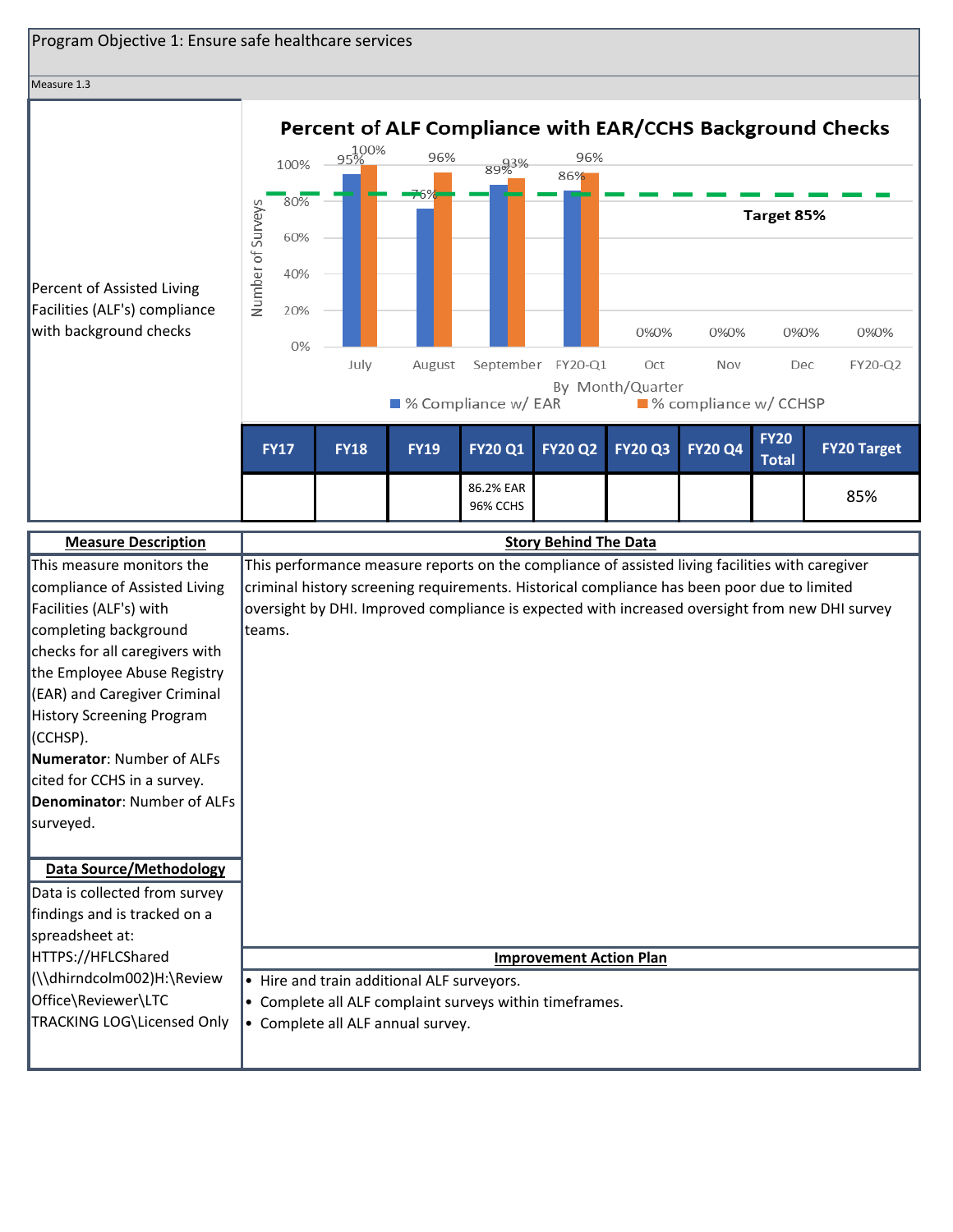

This data comes from the IMB computer database. The four quarterly reports are summed and divided by 4 to reach an average population for the 12-

**Data Source/Methodology**

month period. Eligibility: Individuals eligible for the DDW, MFW (adult only) and Mi Via waivers, calculated from quarterly reports of populations from

#### **Improvement Action Plan**

As of September 30th, 2019, the backlog of cases no longer exists.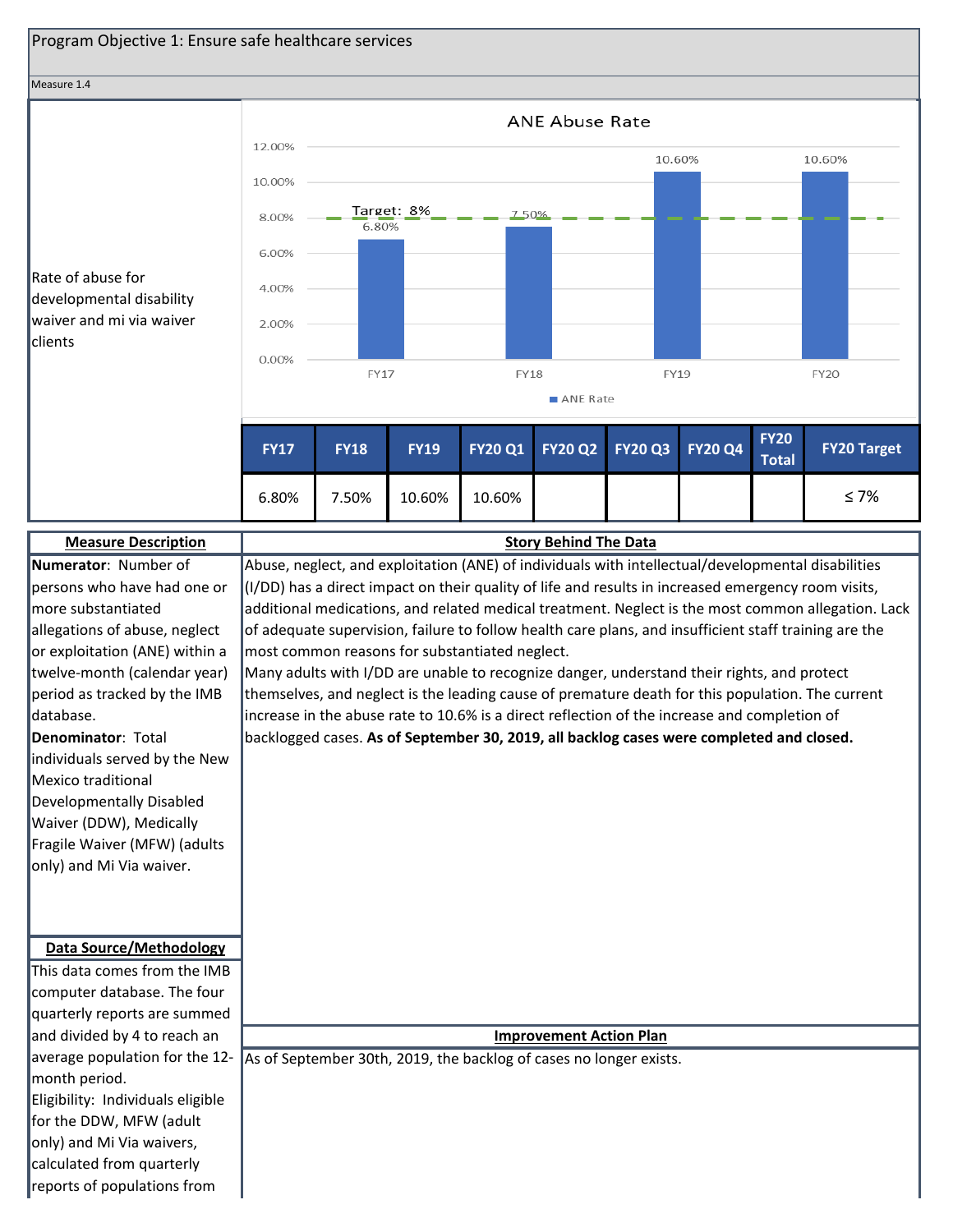DDSD at the end of each quarter, as tracked by the UNM Continuum of Care database. The four quarterly reports are summed and divided by 4 to reach an average population for the 12 month period. Time Period: Due to the length of investigations, the quarterly data will always be presented from the previous quarter.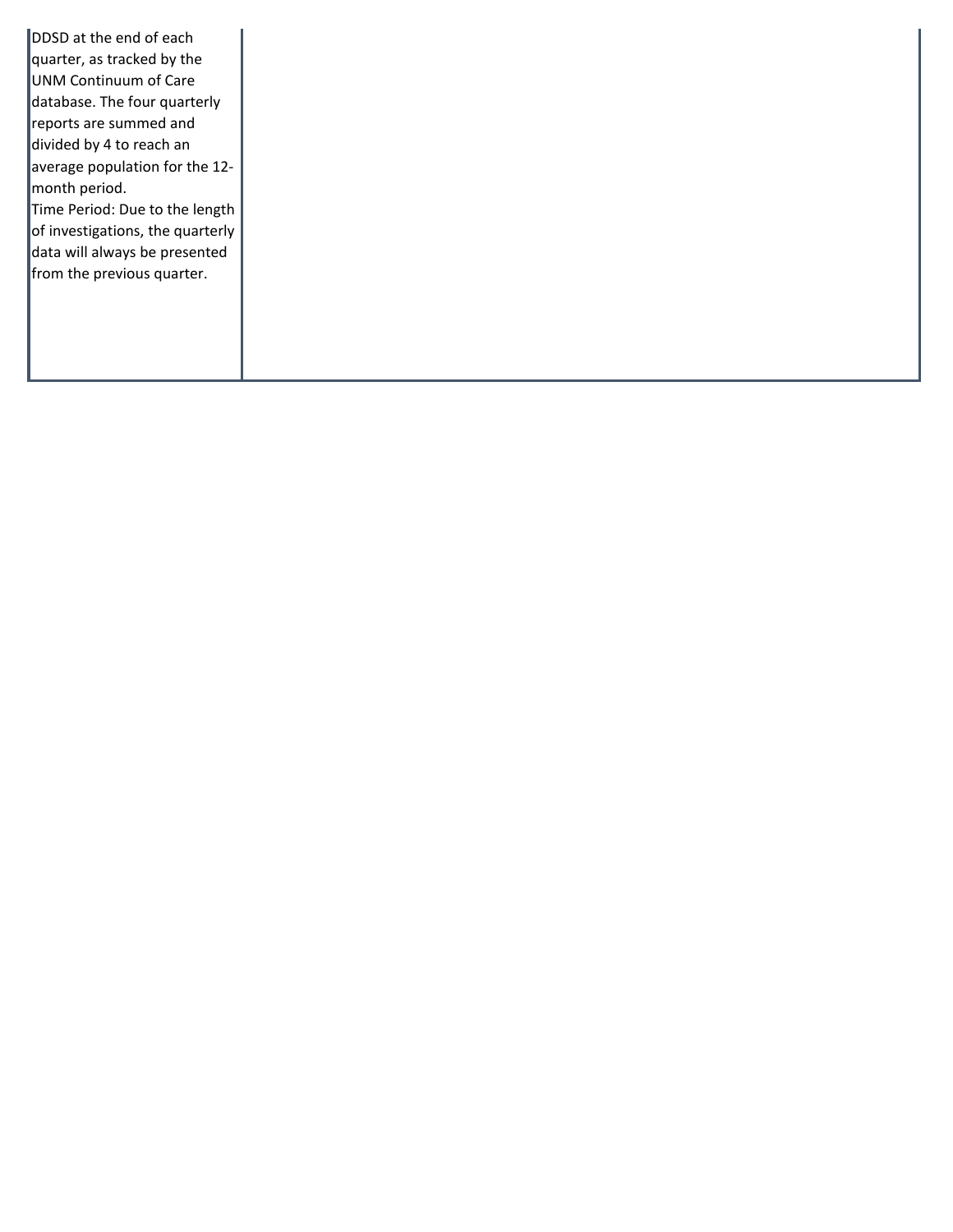

the same consumer over a 12- **Denominator**: Total number of substantiated cases. Repeat ANE of individuals with Intellectual/Developmental Disabilities I/DD has a direct impact on their quality of life resulting in increased emergency room visits, additional medications, and related medical treatment. Neglect is the most common allegation. Lack of adequate supervision, failure to follow health care plans, and staff training are the most common reasons for substantiated neglect. Incidents are tracked through the Incident Management Bureau (IMB) incident management data system. By tracking the Re-Abuse rate, (which includes ANE), IMB can determine the effectiveness of Corrective and Preventive Action Plans and strategies intended to reduce the rate of abuse. IMB continues to make improvements to its database functionality to improve the quality of the data. **Data Source/Methodology** Data prior to 2016 has limitations and does not represent the current level of detail for comparison. The data comes from the IMB Database. This data measures the number of repeat

substantiated cases involving the same consumer over a 12 month period.

month period.

**Improvement Action Plan**

Ongoing monitoring.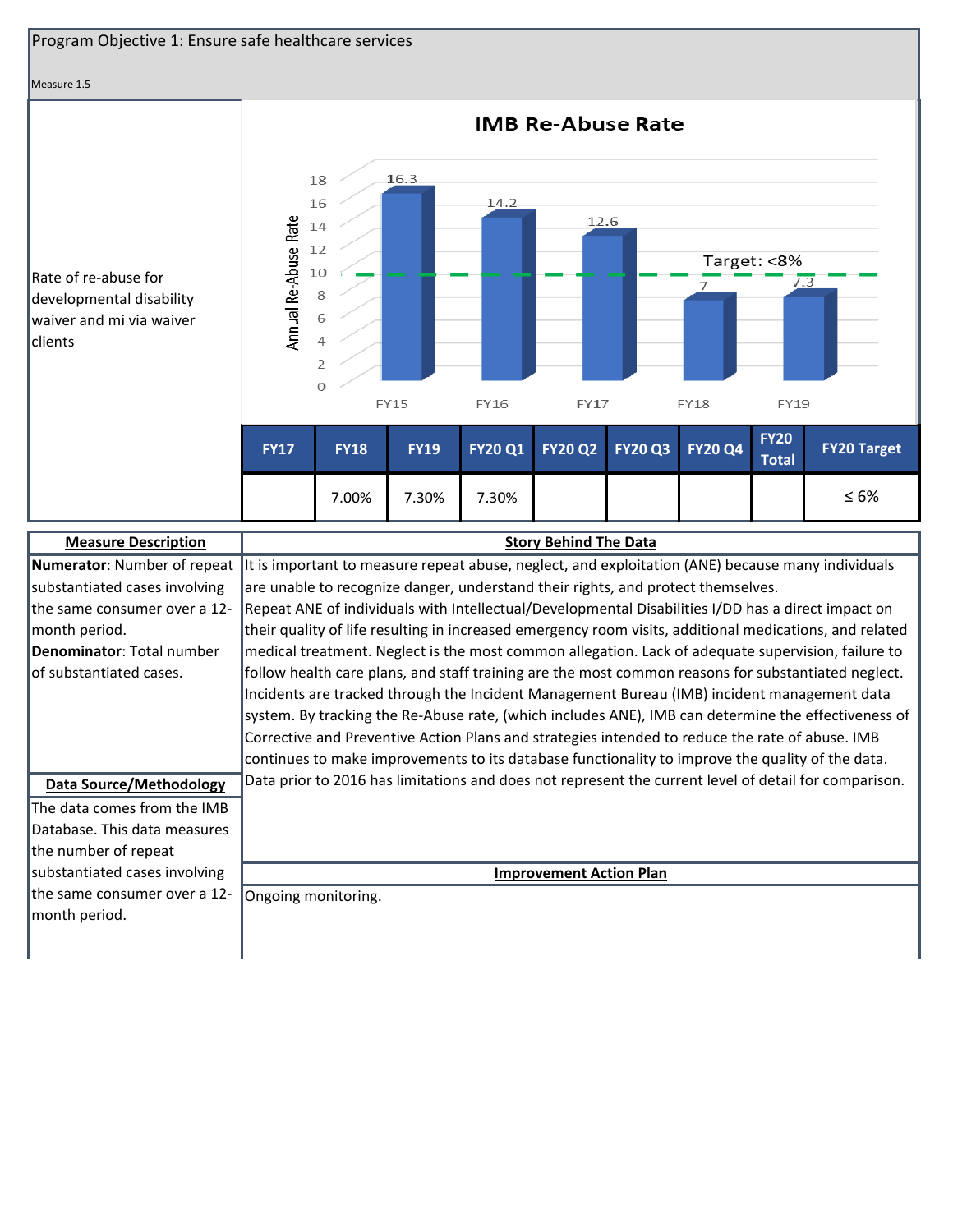### Program Objective 2: Provide timely completion of oversight activities

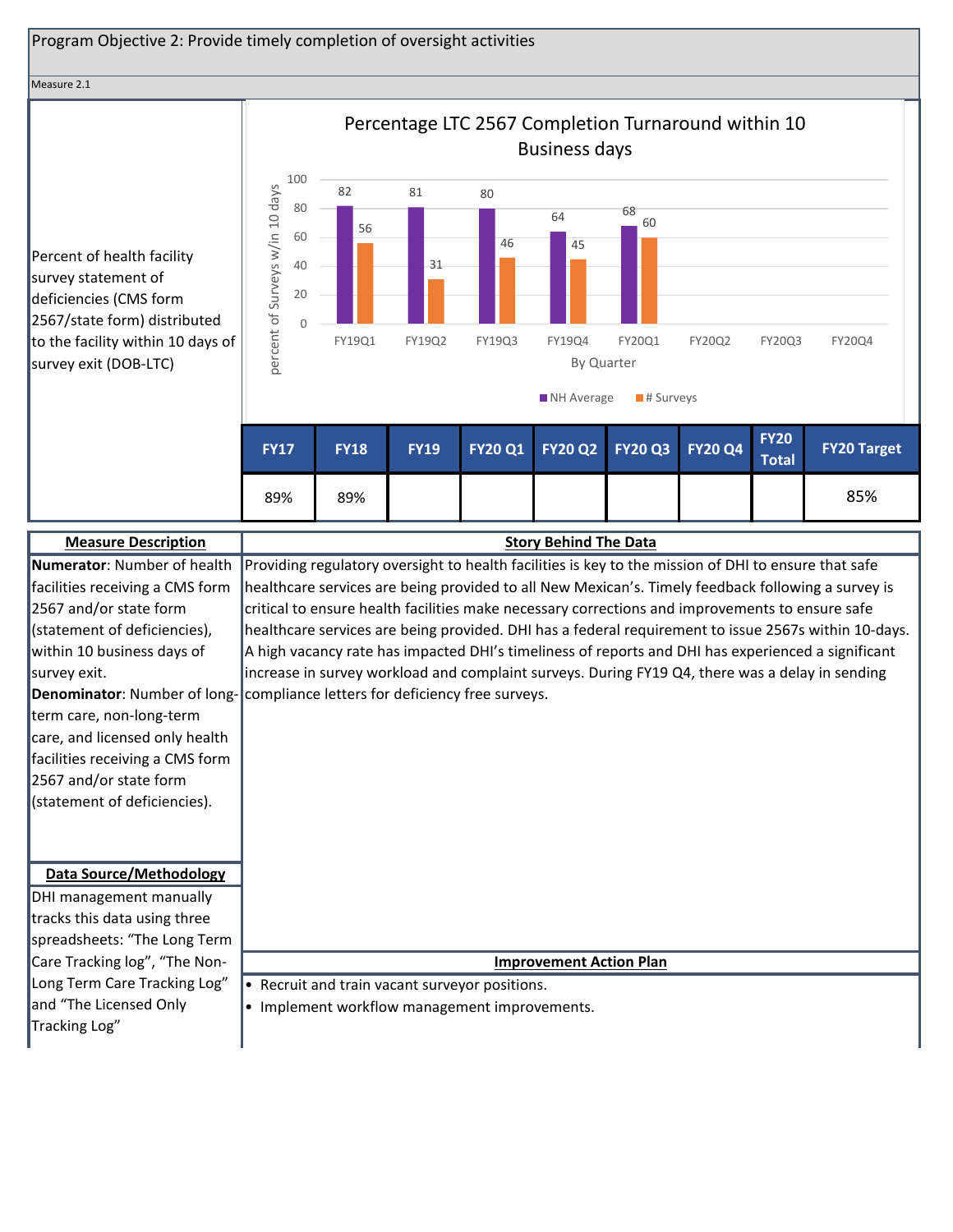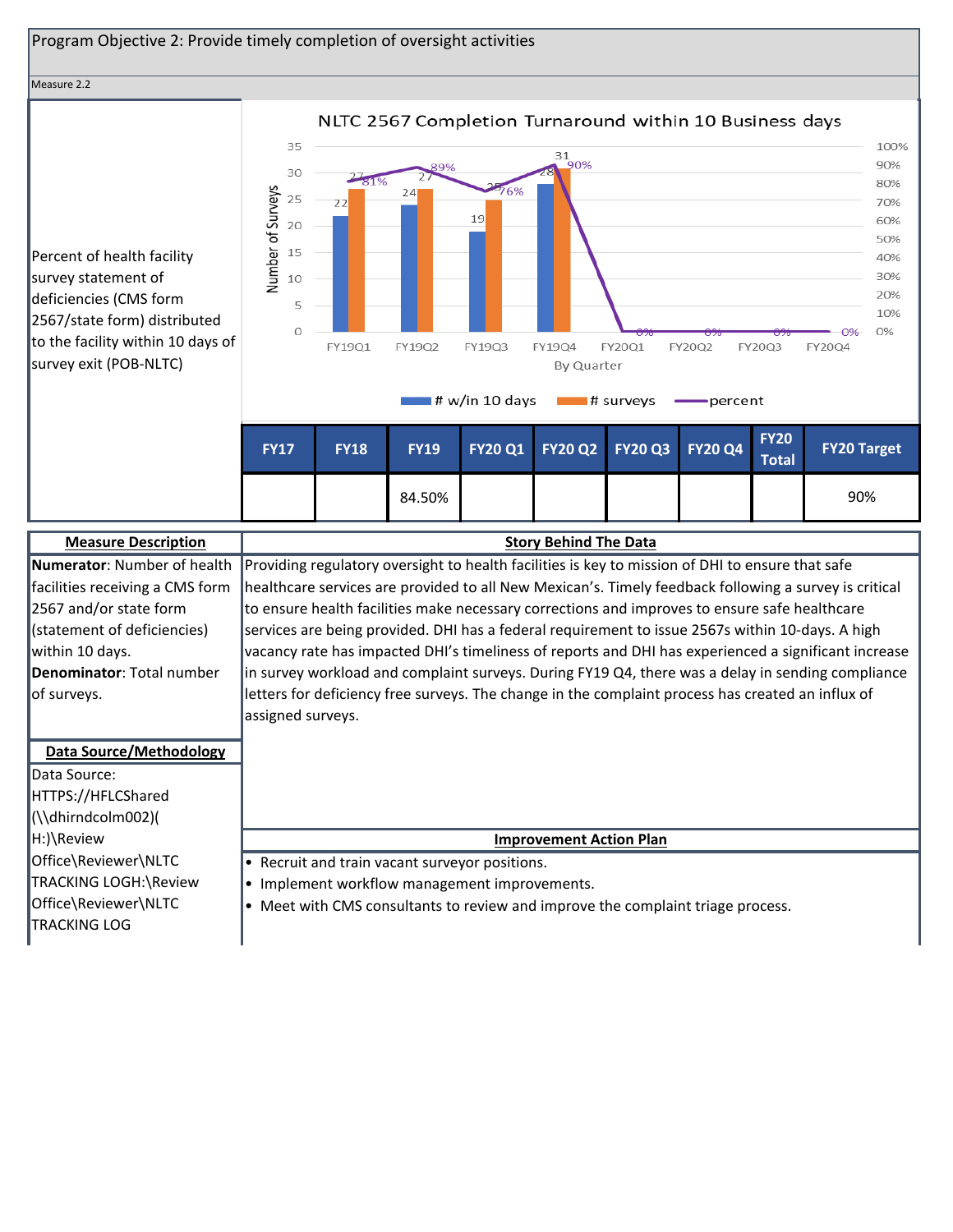

## **Improvement Action Plan**

DHI's Investigation Management Bureau will be reviewing employee productivity and retention, as well as evaluating the need for additional resources, 5 additional investigator positions have been added.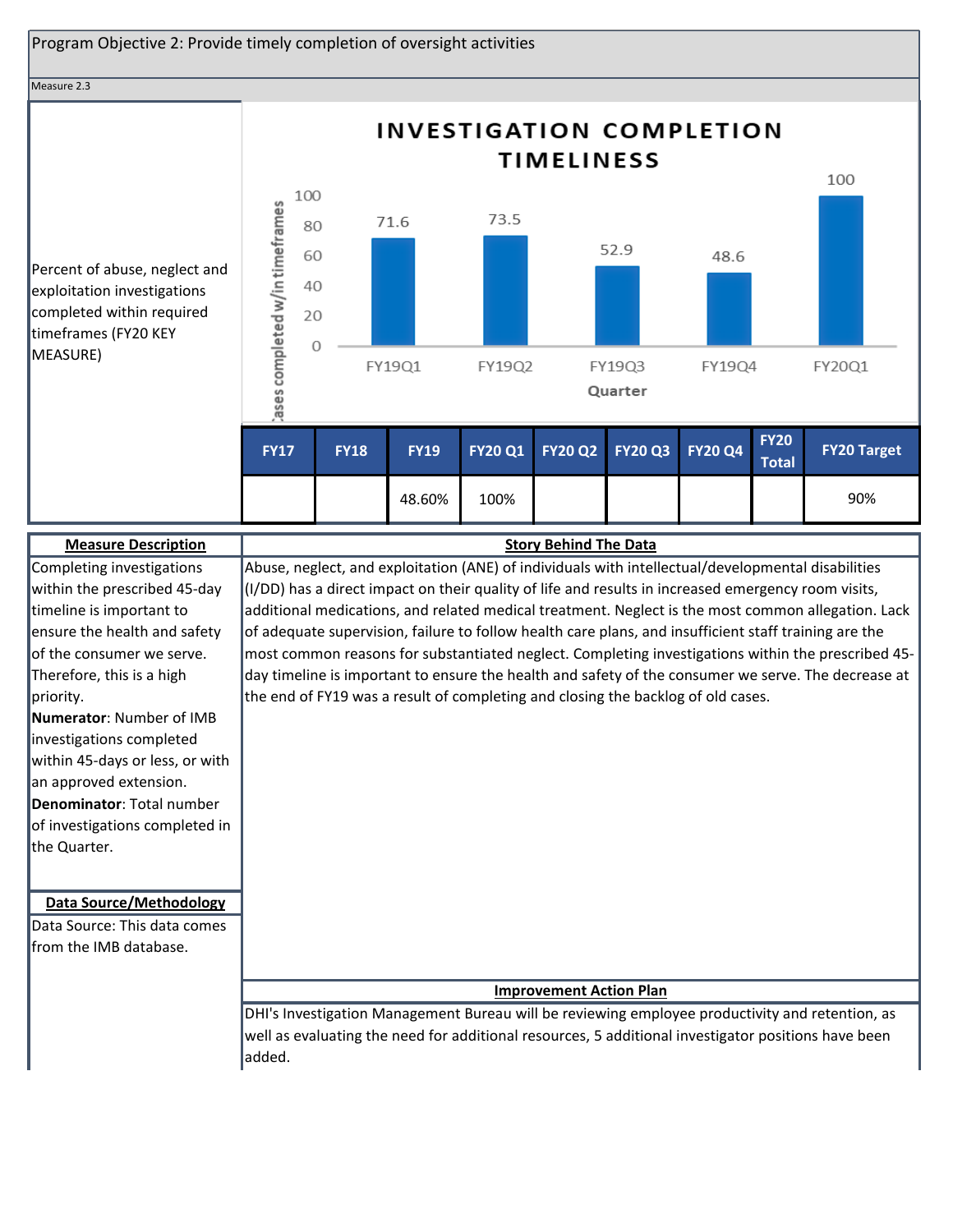

survey reports completed and At this time, QMB has an 11% vacancy rate and is working to get new surveyors and managers fully trained.

**Denominator**: Total number of surveys reports completed and distributed in a quarter.

distributed within 20-day

working days.

**Data Source/Methodology**

Data Source: QMB Output Indicator Report. QMB manually collects data from each completed survey using an excel spreadsheet. This data source is then used to create the monthly "Output Indicator Report." Data is compiled and reported quarterly. QMB will measure

**Improvement Action Plan**

Recruit and train vacant surveyor positions.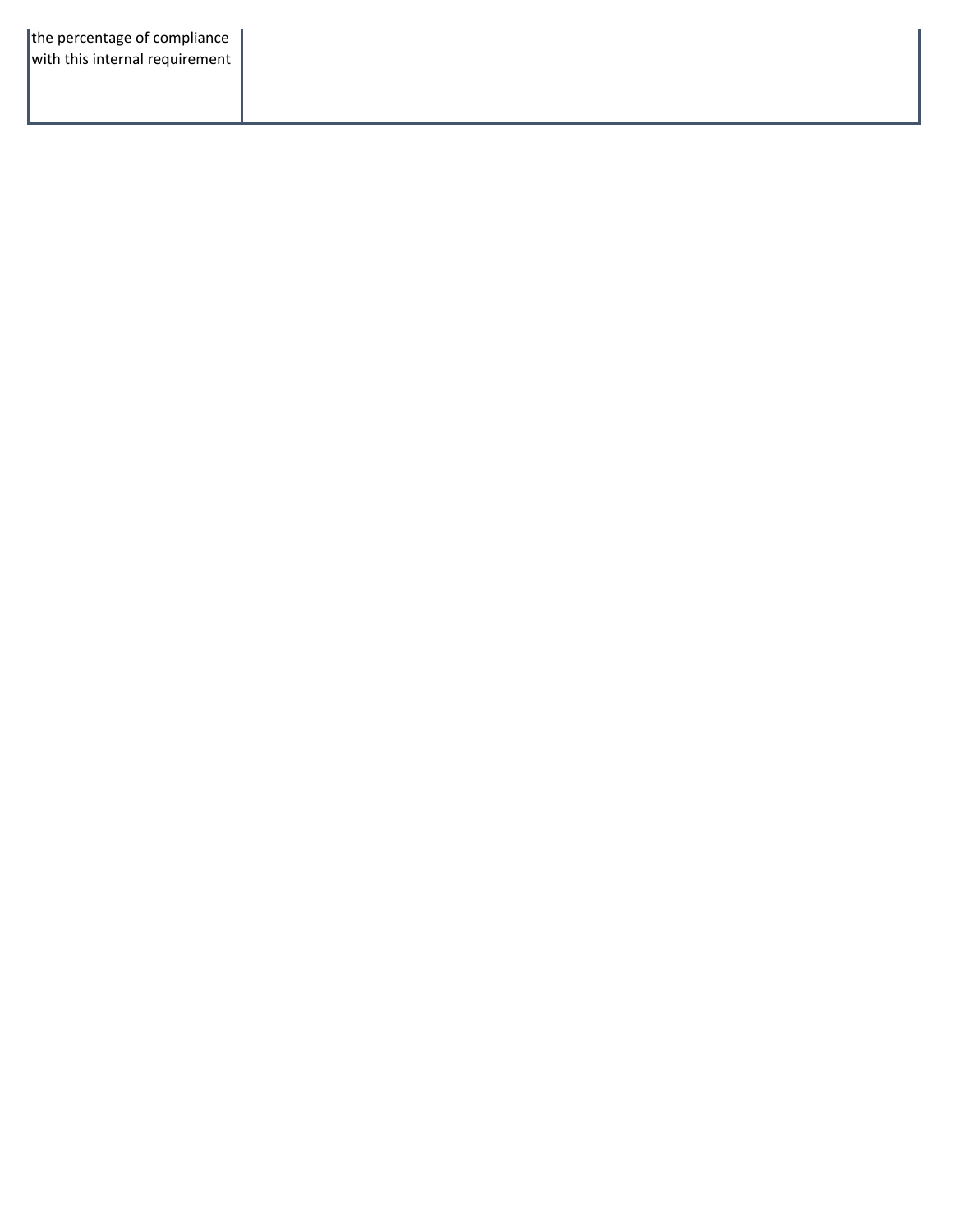

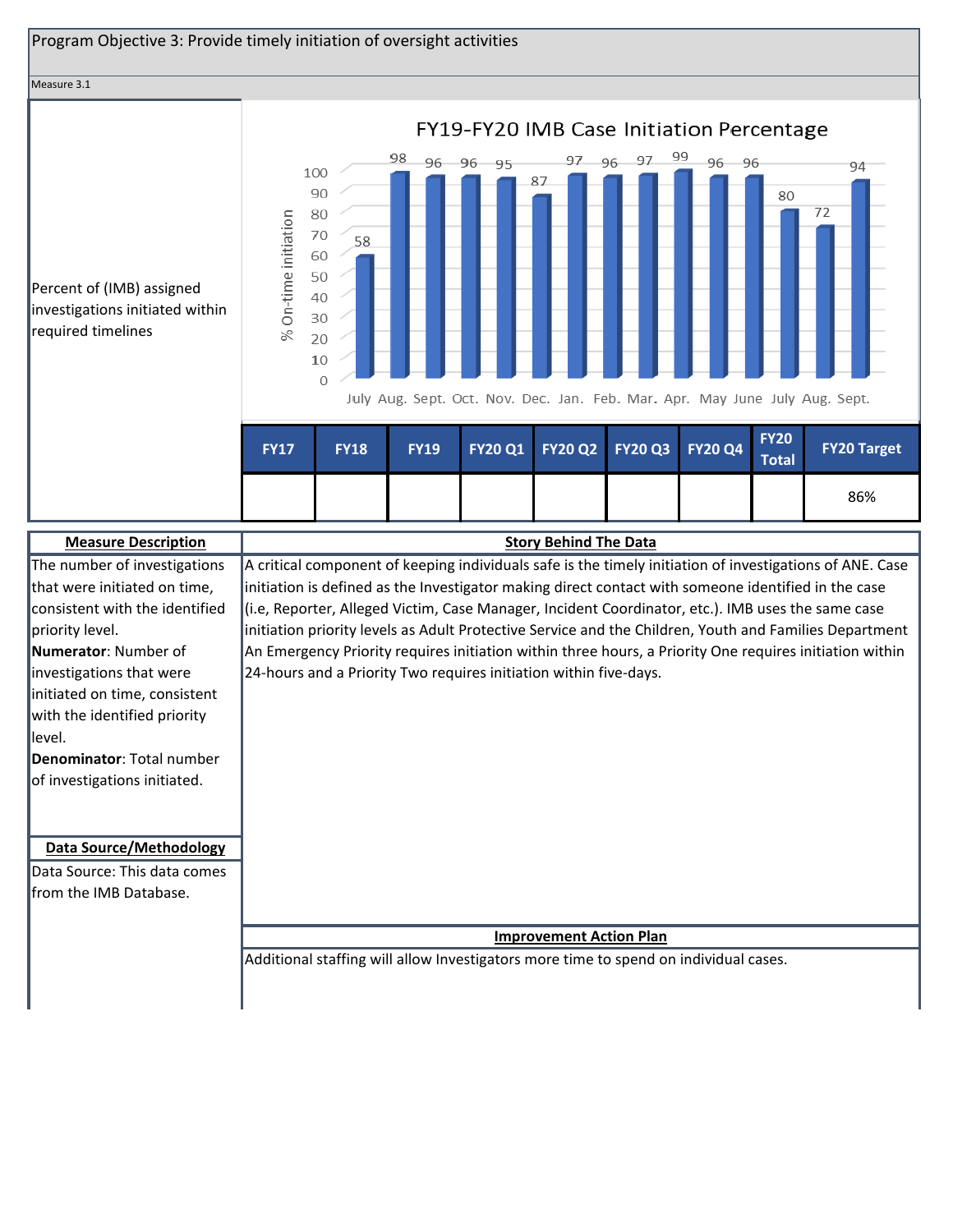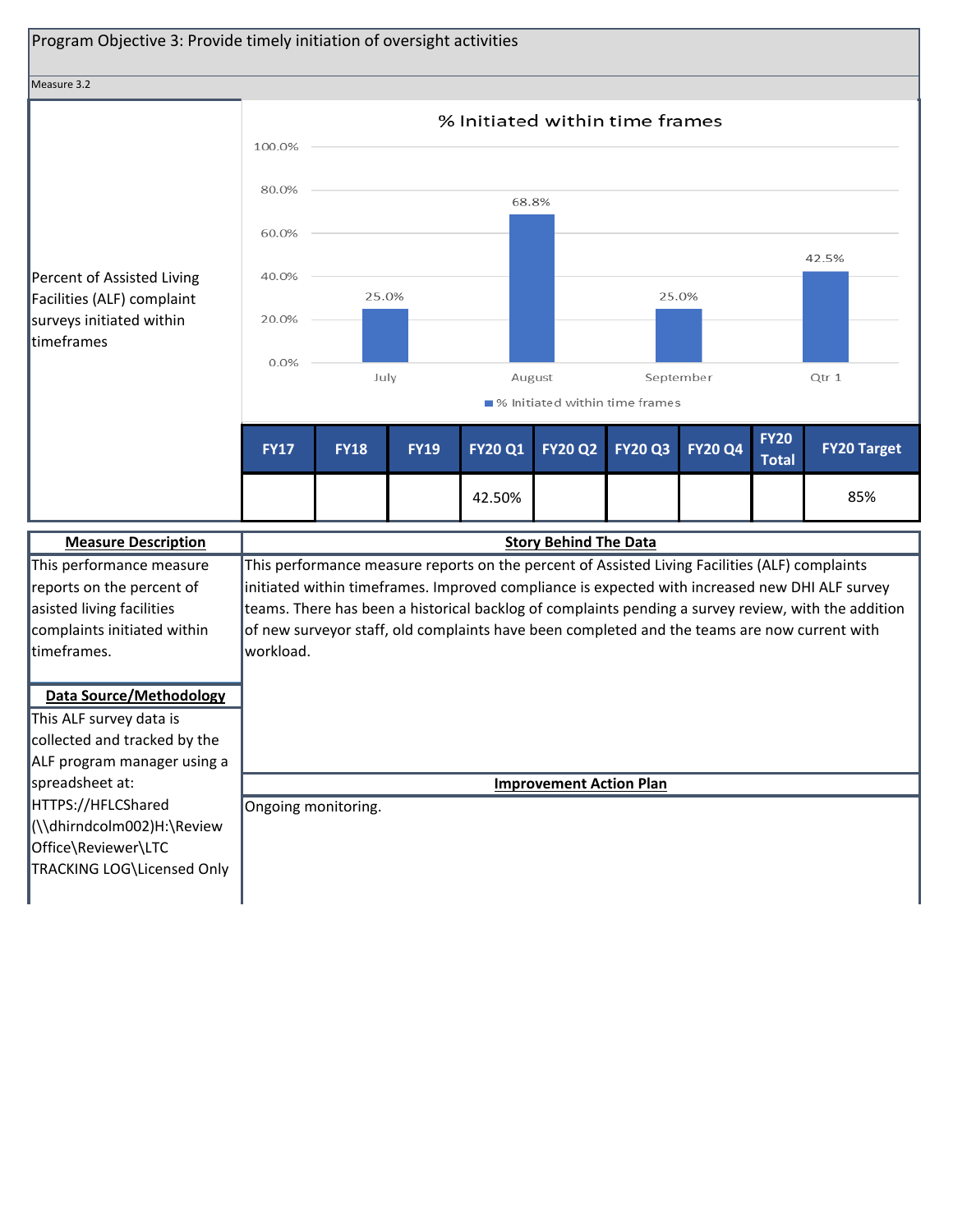

#### Measure 4.1

Percent of Nursing Home (NH) survey citation(s) upheld as valid when reviewed by the Centers of Medicare and Medicaid Services (CMS) and through Informal Dispute Resolution (IDR)



| <b>Measure Description</b>      | <b>Story Behind The Data</b>                                                                            |
|---------------------------------|---------------------------------------------------------------------------------------------------------|
| This performance measure        | Writing valid and defensible citations is critical to the survey process. This includes the evidence to |
| reports on the validity and     | support non-compliance with federal regulations when DHI has recommended a remedy or sanction           |
| defensibility of the evidence   | which triggers a review of the citation by CMS or when a nursing home requests an Informal Dispute      |
| to support non-compliance       | Resolution (IDR) of deficiencies cited. IDRs can be requested when no remedy/sanction has been          |
| with federal regulations when   | imposed. The measure is a useful quality improvement tool to improve the writing of citations that      |
| DHI has recommended a           | are supportable when challenged.                                                                        |
| remedy or sanction which        |                                                                                                         |
| triggers a review of the        |                                                                                                         |
| citation by CMS or when a       |                                                                                                         |
| nursing home requests an        |                                                                                                         |
| Informal Dispute Resolution     |                                                                                                         |
| (IDR) of deficiencies cited.    |                                                                                                         |
| IDRs can be requested when      |                                                                                                         |
| no remedy/sanction has been     |                                                                                                         |
| imposed.                        |                                                                                                         |
| Numerator: Number of            |                                                                                                         |
| <b>Citations validated</b>      |                                                                                                         |
| Denominator: Number of          |                                                                                                         |
| citations under review (date of |                                                                                                         |
| CMS review/IDR).                |                                                                                                         |
|                                 |                                                                                                         |
| <b>Data Source/Methodology</b>  |                                                                                                         |
| This data is collected and      |                                                                                                         |
| tracked by the bureau chief     |                                                                                                         |
| using a spreadsheet at:         |                                                                                                         |
| HTTPS://HFLCShared              | <b>Improvement Action Plan</b>                                                                          |
| (\\dhirndcolm002)(              | New measure - ongoing monitoring.                                                                       |
| H:)\NHquality (Quality          |                                                                                                         |
| Indicator)                      |                                                                                                         |
|                                 |                                                                                                         |

47% IDR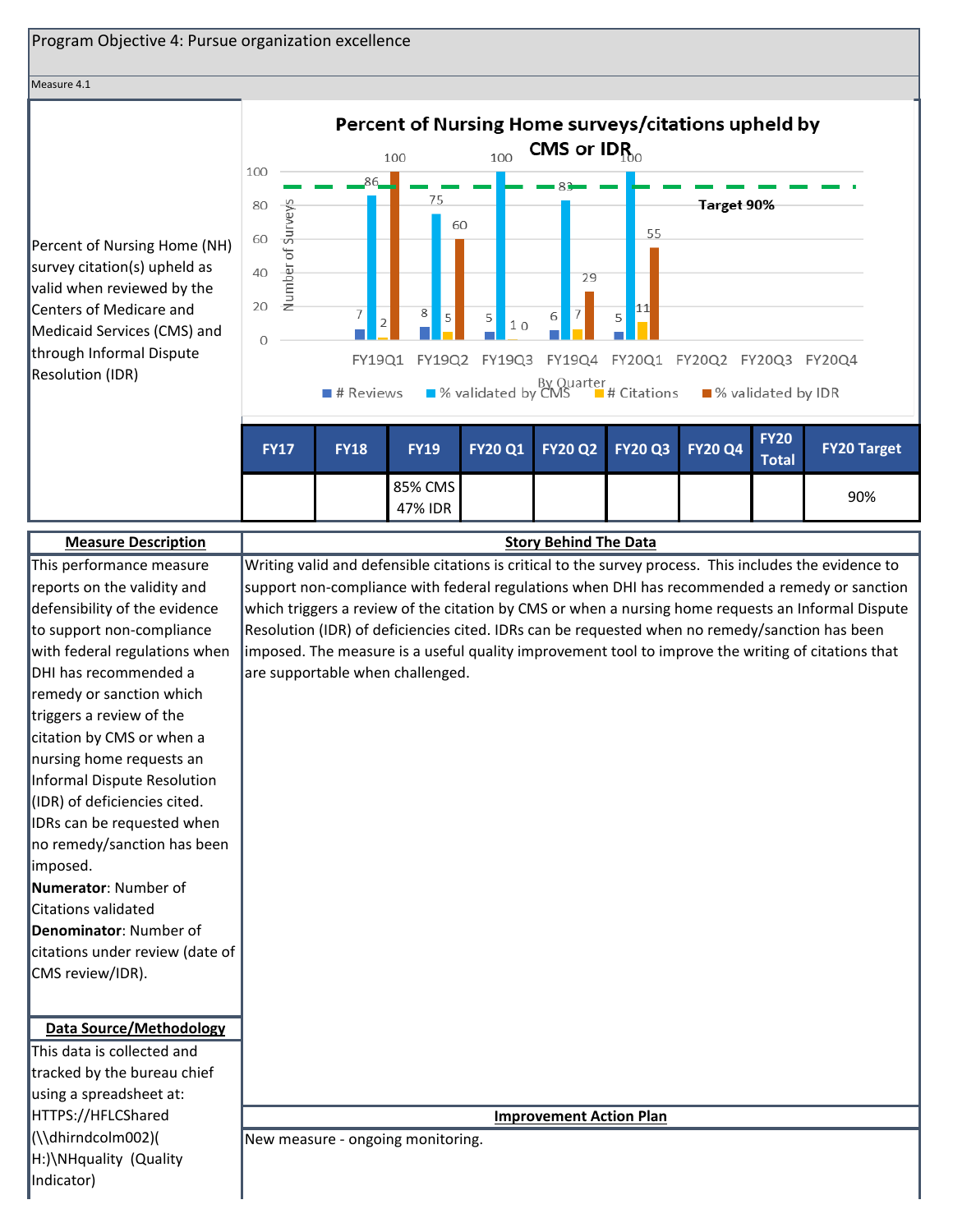### **New Mexico Department of Health**

### **Medical Cannabis Program**

**P787**

## **Program Description and Purpose**

The Medical Cannabis Program (MCP) was created in 2007 under the Lynn and Erin Compassionate Use Act (the Act). The purpose of this Act is to allow the beneficial use of medical cannabis in a regulated system for alleviating symptoms caused by debilitating medical conditions. The Program enables the provision of compassionate care for people that have certain illnesses who prefer to use cannabis to alleviate symptoms related to their diagnosis. The Program serves New Mexicans with qualifying medical conditions diagnosed by a health care provider. There are currently 28 qualifying medical conditions.

### **Program Budget (in thousands):**

| $\sim$       | _                   |                          |                      |                        |                |            |
|--------------|---------------------|--------------------------|----------------------|------------------------|----------------|------------|
| <b>FY19</b>  | <b>General Fund</b> | <b>Other State Funds</b> | <b>Federal Funds</b> | <b>Other Transfers</b> | <b>TOTAL</b>   | <b>FTE</b> |
| 200          |                     |                          |                      | \$1,949,700.00         | \$1,949,700.00 |            |
| 300          |                     |                          |                      | \$793,500.00           | \$793,500.00   | 28         |
| 400          |                     |                          |                      | \$586,800.00           | \$586,800.00   |            |
| <b>TOTAL</b> |                     |                          |                      | \$3,330,000.00         | \$3,330,000.00 |            |

| <b>FY20</b>  | <b>General Fund</b> | <b>Other State Funds</b> | <b>Federal Funds</b> | <b>Other Transfers</b> | <b>TOTAL</b>   | FTE. |
|--------------|---------------------|--------------------------|----------------------|------------------------|----------------|------|
| 200          |                     |                          |                      | \$1,747,200.00         | \$1,747,200.00 |      |
| 300          |                     |                          |                      | \$503,500.00           | \$503,500.00   | 28   |
| 400          |                     |                          |                      | \$973,200.00           | \$973,200.00   |      |
| <b>TOTAL</b> |                     |                          |                      | \$3,223,900.00         | \$3,223,900.00 |      |

|         | Program Objective 1: Allow the beneficial use of medical cannabis to New Mexicans                                  |
|---------|--------------------------------------------------------------------------------------------------------------------|
| Measure | Description                                                                                                        |
| 1.1     | Percent of complete medical cannabis client applications approved or denied within thirty calendar days of receipt |
| 1.2     | Percent of registry identification cards issues within 5 business days of application approval                     |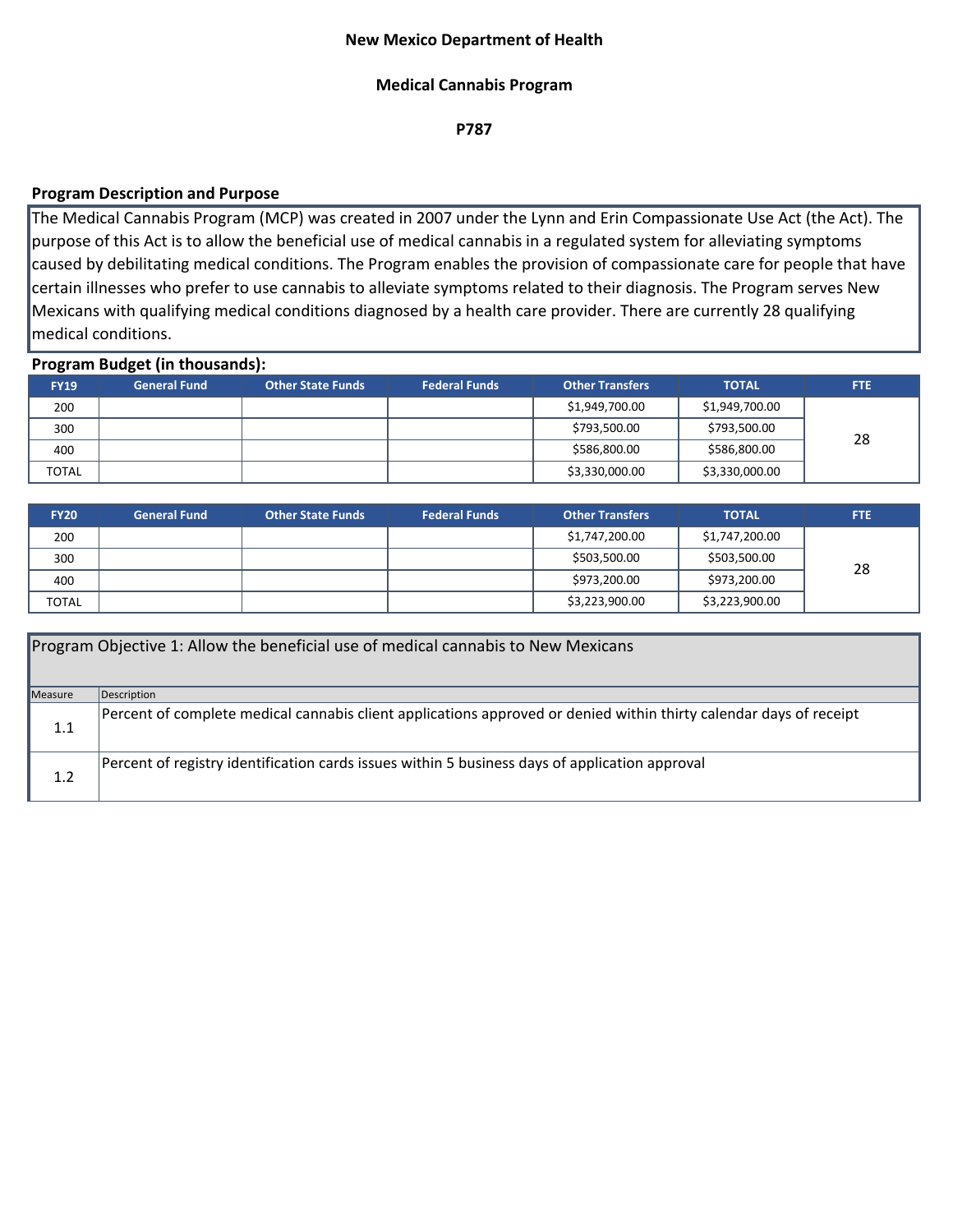| Program Objective 1: Allow the beneficial use of medical cannabis to New Mexicans                                           |                                                                         |                              |             |                                                                             |                                |                                                                                                                          |                |                              |                                                                                                                                                                                                         |
|-----------------------------------------------------------------------------------------------------------------------------|-------------------------------------------------------------------------|------------------------------|-------------|-----------------------------------------------------------------------------|--------------------------------|--------------------------------------------------------------------------------------------------------------------------|----------------|------------------------------|---------------------------------------------------------------------------------------------------------------------------------------------------------------------------------------------------------|
| Measure 1.1                                                                                                                 |                                                                         |                              |             |                                                                             |                                |                                                                                                                          |                |                              |                                                                                                                                                                                                         |
| Percent of complete medical<br>cannabis client applications<br>approved or denied within<br>thirty calendar days of receipt | 100%<br>98%<br>96%<br>94%<br>Percent<br>92%<br>90%<br>88%<br>86%<br>84% |                              | FY17        |                                                                             | <b>FY18</b>                    | Percent of complete medical cannabis client applications<br>approved or denied within 30 days of receipt<br>FY19<br>Time |                | Target: ≥ 98.5%<br>FY20 - Q1 |                                                                                                                                                                                                         |
|                                                                                                                             | <b>FY17</b>                                                             | <b>FY18</b>                  | <b>FY19</b> | <b>FY20 Q1</b>                                                              | <b>FY20 Q2</b>                 | <b>FY20 Q3</b>                                                                                                           | <b>FY20 Q4</b> | <b>FY20</b><br><b>Total</b>  | <b>FY20 Target</b>                                                                                                                                                                                      |
|                                                                                                                             | 90.50%                                                                  | 99.00%                       | 99.00%      | 99.96%                                                                      |                                |                                                                                                                          |                |                              | ≥99%                                                                                                                                                                                                    |
| <b>Measure Description</b>                                                                                                  |                                                                         | <b>Story Behind The Data</b> |             |                                                                             |                                |                                                                                                                          |                |                              |                                                                                                                                                                                                         |
| Percent of complete Medical<br>Cannabis client applications<br>approved or denied within 30<br>calendar days of receipt.    |                                                                         |                              |             | Q4, 99 percent of completed patient applications were processed in 30-days. |                                |                                                                                                                          |                |                              | Proccessing applications in a timely manner helps ensure medical cannabis patients have safe access<br>to safe medicine and protections offered under the Lynn and Erin Compassionate Use Act. In FY19- |
| <b>Data Source/Methodology</b><br>The data is obtained through<br>the electronic records system                             |                                                                         |                              |             |                                                                             |                                |                                                                                                                          |                |                              |                                                                                                                                                                                                         |
|                                                                                                                             |                                                                         |                              |             |                                                                             |                                |                                                                                                                          |                |                              |                                                                                                                                                                                                         |
| used by the Medical Cannabis<br>Program - Bio-Track. This                                                                   |                                                                         |                              |             |                                                                             | <b>Improvement Action Plan</b> |                                                                                                                          |                |                              |                                                                                                                                                                                                         |